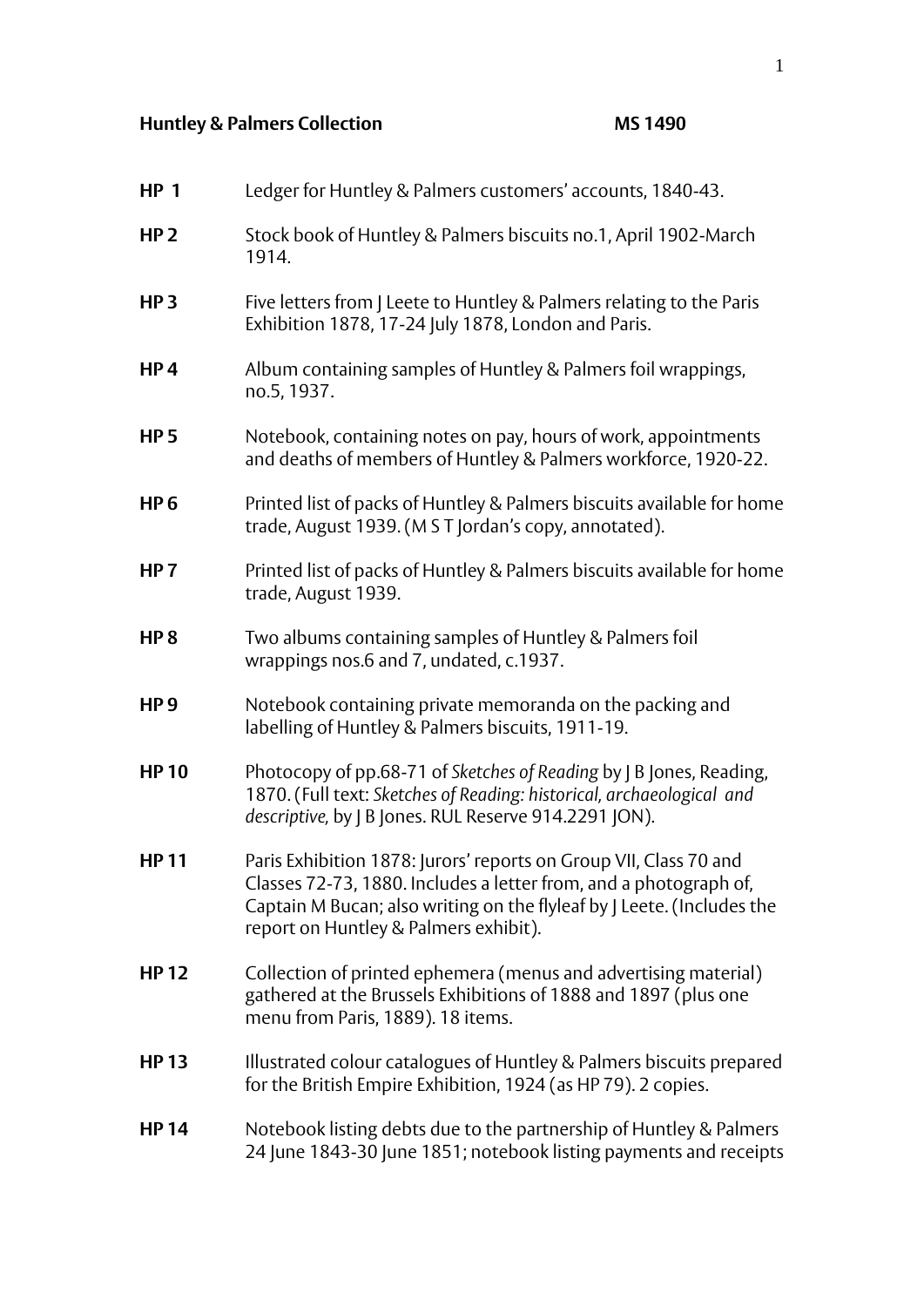of Huntley & Palmers 24 June 1841-24 June 1842; notebook listing partnership accounts and balance sheets 1841-47.

- **HP 15** Letter from Price, Waterhouse and co. [accountants] to Huntley & Palmers concerning their system of accounting: 30 May 1892 (6 sheets); blank draft pages of financial analysis books by Price, Waterhouse and co. (9 sheets); suggestions as to alterations to be made in the system of book-keeping of Huntley & Palmers by Price, Waterhouse and co. dated 30 May 1892 (11 sheets stapled in 2 lots).
- **HP 16** Account books, Huntley & Palmers 1889-1941, concerning Dimsdale, Fowler Barnard and co, the National Discount Company and sundry other accounts.
- **HP 17** Account book of Huntley & Palmers 1890-1932, concerning the account with the London and County Banking Company Limited (subsequently Westminster Bank Limited) London; includes a letter from Stephens Blandy and co. (Bankers) of Reading, dated 29 June 1898, regarding the closure of Huntley & Palmers account there.
- **HP 18** Small printed notice distributed to Huntley & Palmers employees on the occasion of the firm's centenary, 12 May 1926 (see also HP 122).
- **HP 19** Account Book, Huntley & Palmers, 1898-1947, concerning the account with the London and County Banking Company Limited (subsequently the Westminster Bank Limited) Reading.
- **HP 20** Photograph of a meeting of the Southwark Help Myself Society, c1890; letter from John Bright (Rochdale) to George Palmer (Reading) concerning a forthcoming election, 6 May 1878.
- **HP 21** Schedule of prices for the erection of offices for Huntley & Palmers signed by William M Reason [?], 5 September 1889.
- **HP 22** Two letters from W J Bush and Company Limited, London, to Huntley & Palmers concerning raspberry extracts, 8 Oct. and 30 Oct. 1908.
- **HP 23** Register listing bills of lading for export of Huntley & Palmers biscuits: 17 June 1879-15 February 1882; summary accounts for continental outlets: 1881-1904.
- **HP 24** Notebook listing details of Huntley & Palmers staff (addresses, salaries): 1916-31 (not comprehensive).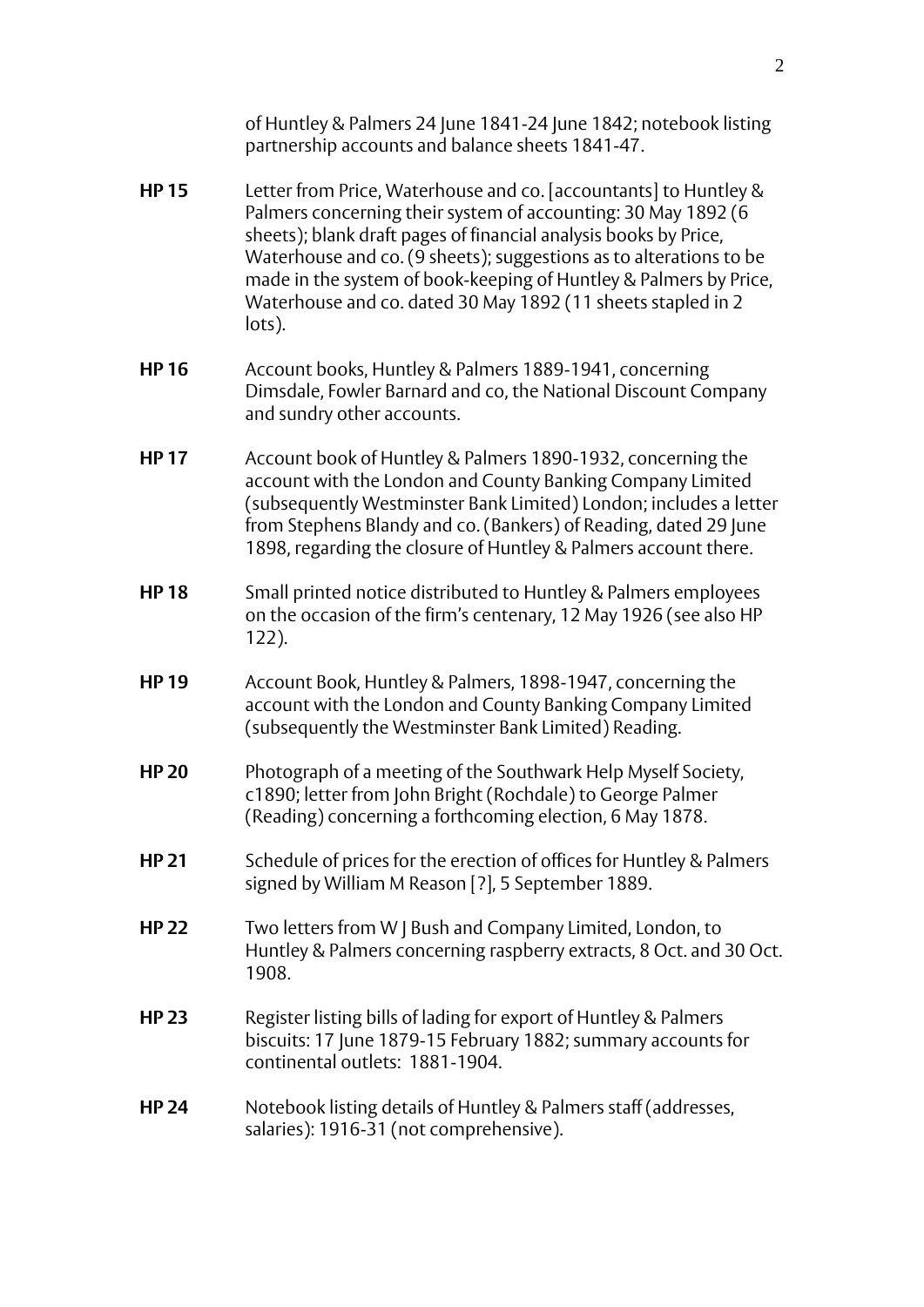- **HP 25** Henry Lea of Reading: a sketch of his life by Henry Holme. London, Botolph Printing Works, 1890 (see also HP 52).
- **HP 26** Ledger showing daily balance of Huntley & Palmers: 1 January 1929- 1 February 1932; ledger showing daily balance, with three interest statements loosely inserted dated December 1932, March 1933, September 1933: 31 March 1927-30 July 1933.
- **HP 27** Proof copy of a petition to the King from the Governers of University College, Reading, asking that the College be granted status of an independent University: 1920; proof copy of a draft Charter of Incorporation for University College, Reading: c1920; proof copy of draft Statutes of the University: c1920; copy of correspondence between the Clerk of the Privy Council and the Governers of University College, Reading, relating to the petition: 1921.
- **HP 28** 54 letters from business associates to Mr Charles Williams of Huntley & Palmers on the occasion of his retirement, 1899.
- **HP 29** Collection of advertising cards for Huntley & Palmers biscuits;

Travelling during the nineteenth century, set of 12; published 1901, printed by Robinson's, Bristol;

Harvests of the World, set of 12; published 1903, printed by Robinson's, Bristol;

Nationals, 10 of a set of 12; published 1886;

Wonders of the World, set of 8; published 1899, printed by Robinson's, Bristol;

Biscuits with Travellers, 8 of a set of 12; published 1890-91;

Children, set of 11; published in 1886;

Watteau, set of 6; published in 1888;

The Seasons, 10 of a set of 12; published in 1906 (mixture of French and English);

European Soldiers, 2 of a set of 6; published 1895.

**HP 30** Collection of newspapers containing obituary notices of William Isaac Palmer of Reading (died 4 January 1893) originals in very poor condition plus photocopies: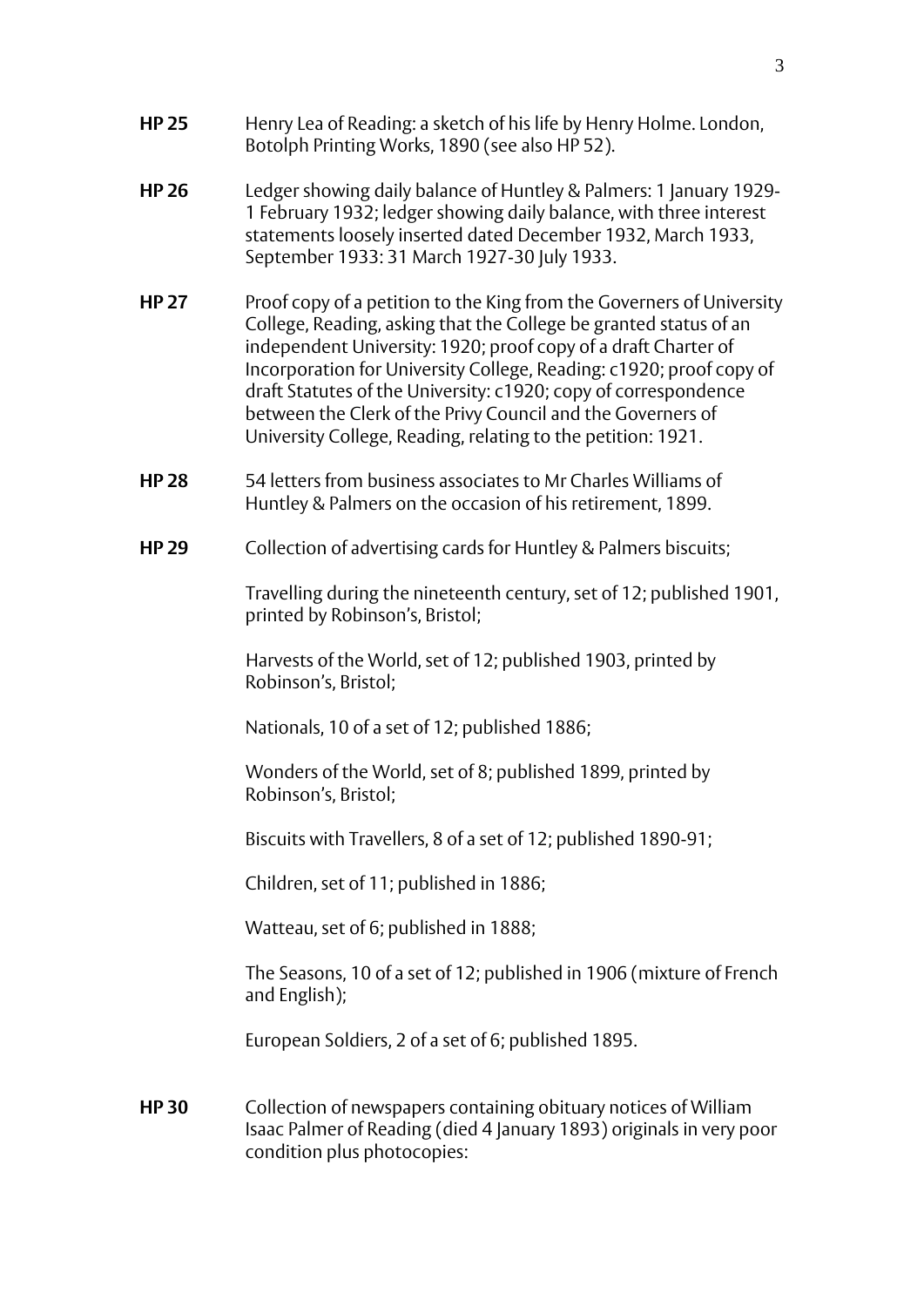*The Reading Observer*, Special Issue, Thursday, 5 January 1893; *The Reading Observer,* Saturday, 8 January 1893; *Reading Mercury* and *Oxford Gazette*, Saturday, 14 January 1893; *The British Workman*, March 1893; *The Friend*, 20 January 1893; *Religious Bits*, 14 January 1893 (damaged); *The Christian Globe,* Thursday, 12 January 1893 (damaged).

- **OS HP 31** Large illustrated colour catalogue of Huntley & Palmers biscuits, c.1880.
- **HP 32** Two price lists (folded card) of Huntley & Palmers biscuits and cakes, c.1876 and 1880.
- **HP 33** Twenty Huntley & Palmers cake labels depicting women in costume, c.1890.
- **HP 34** Illustrated colour catalogue of Huntley & Palmers biscuits and cakes, c.1935.
- **HP 35** Two illustrated colour catalogues of Huntley & Palmers biscuits: c.1900, one is E P Sharp's copy, the other is in poor condition.
- **HP 36** Set of twelve advertising cards for Huntley & Palmers biscuits, entitled 'Travelling during the nineteenth century', 1901 (also in HP 29).
- **HP 37** Advertising cards for Huntley & Palmers biscuits, 9 of a set of 12 (plus one duplicate), entitled 'Nationals', 1886 (also in HP 29).
- **HP 38** Twenty trade cards for Huntley & Palmers, various designs, some duplicates, c.1930.
- **HP 39** Advertising cards for Huntley & Palmers biscuits:

The Seasons, 4 of a set of 12, French and English sets: 1906; Children, 1 of a set of 12: 1886; Children, (different series), 1 of a set of 12: 1890

Some of the above items are also in HP 29.

- **HP 40** Advertising cards for Huntley & Palmers biscuits, 11 of a set of 12, entitled 'Harvests of the World', 1903 (also in HP 29).
- **HP 41** Set of 8 advertising cards for Huntley & Palmers biscuits, entitled 'Wonders of the World': 1899 (A mixture of two separate printings, one in 1899 and one post-1900. Also in HP 29).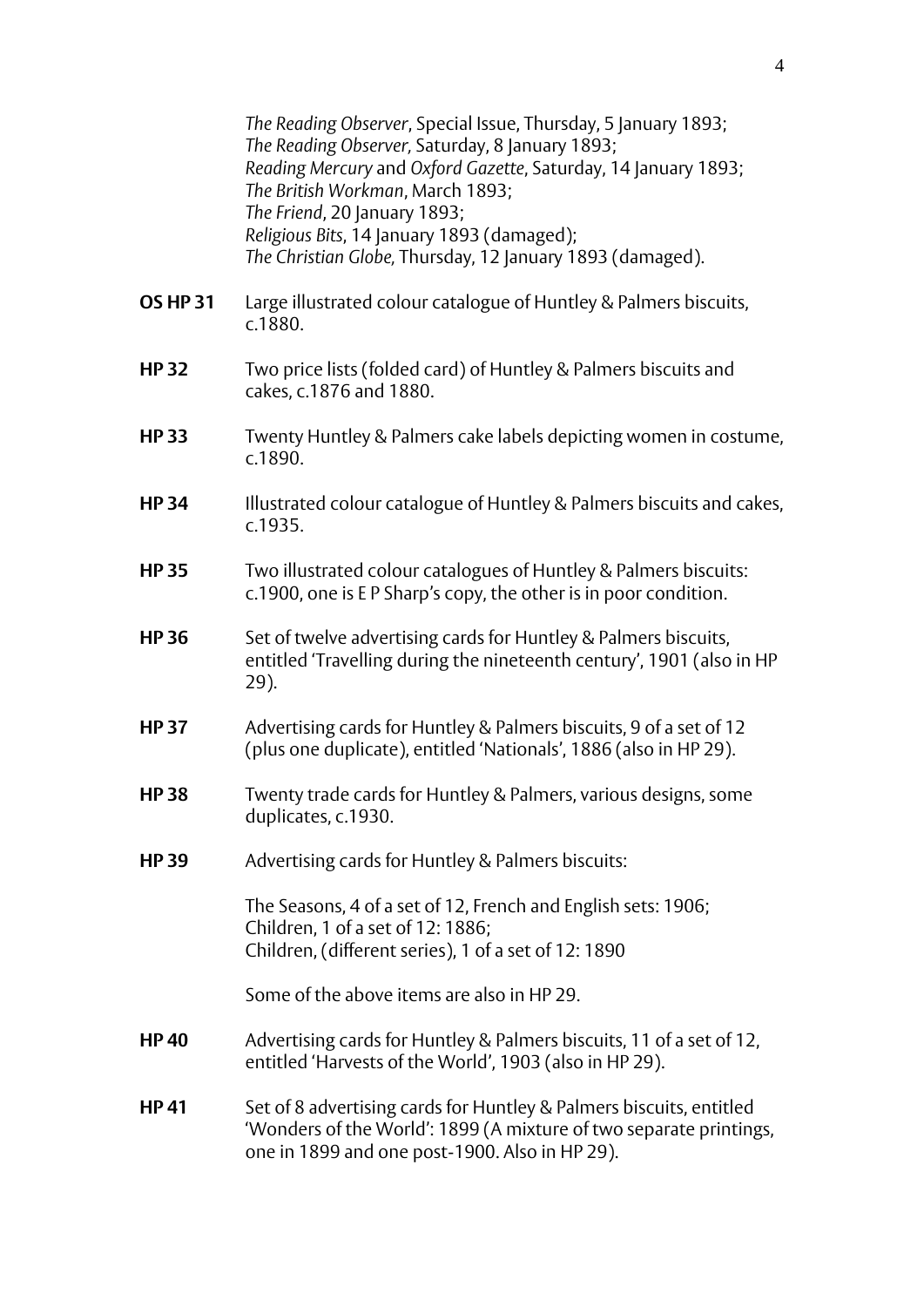**HP 42** Collection of pocket calendars advertising Huntley & Palmers biscuits, for 1883, 1886 , 1887, 1888, 1889, 1893, 1897 (French), 1904, 1914, 1936 (French), 1939 (French), with three original distribution envelopes, marked 'With the Compliments of the Season'. **HP 43** Illustrated colour catalogue of Huntley & Palmers biscuits, c1910. **HP 44** Stock book of Huntley & Palmers factory, 1854-59. **HP 45** Notebook containing details of Huntley & Palmers factory closures for public holidays etc and accidents to employees not caused at work, 1921-1943. **HP 46** Loose-leaf album containing various paper wrappers for tins/boxes of Huntley & Palmers biscuits, c1920 (see also HP 47, 49, 50 and 151). **HP 47** Loose-leaf album containing various paper wrappers for tins/boxes of Huntley & Palmers biscuits, c1920 (see also HP 46, 49, 50 and 151). **HP 48** Illustrated colour catalogue of Huntley & Palmers biscuits, c.1915 (as HP 53). 4 copies. **HP 49** Loose-leaf album containing various paper wrappers for tins/boxes of Huntley & Palmers biscuits, c.1920 (see also HP 46, 47, 50 and 151). **HP 50** Loose-leaf album containing various paper wrappers for tins/boxes of Huntley & Palmers biscuits, c.1920 (see also HP 46, 47, 49 and 151). **HP 51** Blank diary for 1916 used to record anniversaries of happenings in the Palmer family and in the Huntley & Palmers factory (staff changes etc) 1880-1945. **HP 52** Henry Lea of Reading: a sketch of his life by Henry Holme. London, Botolph Printing Works, 1890. A H Peach's copy (as HP 25 but lacks portrait). **HP 53** Illustrated colour catalogue of Huntley & Palmers biscuits, 4 copies, one containing a typed insert dated 1 October 1915 (as HP 48); Colour catalogue of Huntley & Palmers cakes and biscuits, c.1915. 2 copies.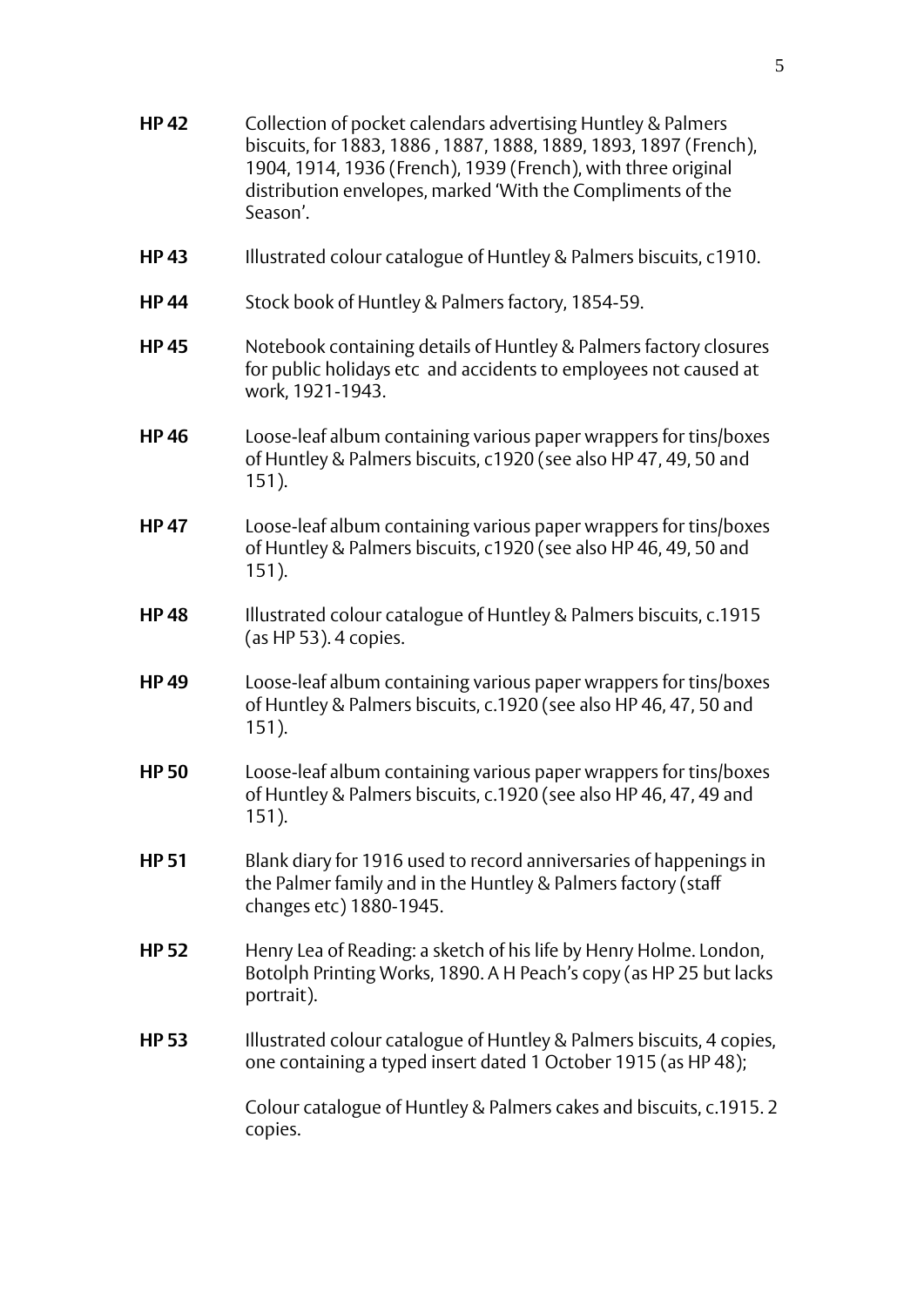| <b>HP 54</b><br>c.1930. | Illustrated catalogue of Huntley & Palmers biscuits and cakes,                                                                                                                                                                                                |
|-------------------------|---------------------------------------------------------------------------------------------------------------------------------------------------------------------------------------------------------------------------------------------------------------|
| <b>HP 55</b>            | Illustrated colour catalogue of Huntley & Palmers biscuits, c.1885.2<br>copies, one with date pencilled on.                                                                                                                                                   |
| <b>HP56</b>             | Ledger recording additions to and discontinuations in the ranges of<br>Huntley & Palmers biscuits and cakes and price alterations, 1890-<br>1929. (Includes an inserted note with the names of those<br>responsible for its upkeep).                          |
| <b>HP 57</b>            | Ledger recording purchase of raw materials for Huntley & Palmers<br>factory, 1857-59.                                                                                                                                                                         |
| <b>HP58</b>             | Ledger summarising purchases per month of Huntley & Palmers<br>products by major London customers 1920-33; with loosely<br>inserted typed list of the number of members per district of the<br>London Grocers Associations, and their trade results for 1934. |
| <b>HP59</b>             | Illustrated colour catalogue of Huntley & Palmers biscuits. 5 copies,<br>one labelled October 1923.                                                                                                                                                           |
| <b>HP60</b>             | Illustrated colour catalogues of Huntley & Palmers biscuits, c.1910.<br>2 copies.                                                                                                                                                                             |
| <b>HP61</b>             | Sample card with 19 specimens of foil wrappings for Huntley &<br>Palmers 1 1/2 d. chocolate biscuits, 1936. See also HP 100.                                                                                                                                  |
| <b>HP62</b>             | Small illustrated colour catalogue of Huntley & Palmers biscuits<br>c.1904.                                                                                                                                                                                   |
| <b>HP63</b>             | Illustrated colour catalogue of Huntley & Palmers biscuits c.1915.                                                                                                                                                                                            |
| <b>HP 64</b>            | Notebook containing details of stamps and marks used to code and<br>date tins of Huntley & Palmers biscuits, 1913-23.                                                                                                                                         |
| <b>HP 65</b>            | The History of Huntley and Palmers Limited, printed booklet, 1927.                                                                                                                                                                                            |
| <b>HP 66</b>            | Booklet containing the Order for the Burial of the Dead, printed for<br>the funeral of William Bullivant Williams, died 19 March 1917.                                                                                                                        |
| <b>HP 67</b>            | Invitation to luncheon to celebrate the 'Inauguration of Station<br>approach and Station Hill', 1937.                                                                                                                                                         |
| <b>HP68</b>             | Small illustrated colour catalogue of Huntley & Palmers biscuits,<br>1928 (date pencilled on cover).                                                                                                                                                          |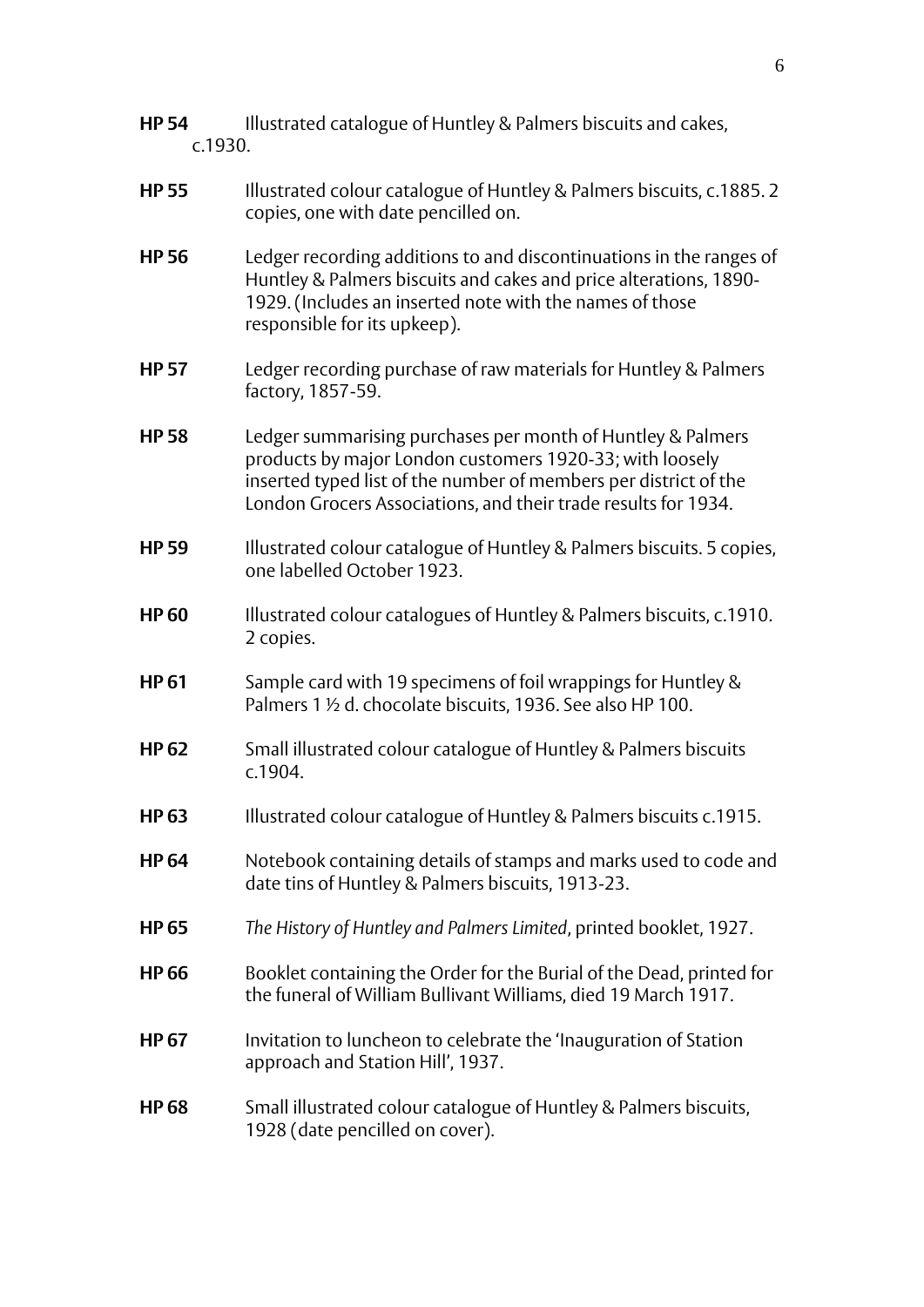**HP 69** 3 letters from Thomas Huntley to George Palmer, concerning business matters: 25 September 1849, 11 February 1850 and 7 January 1857; and one letter from George Palmer to Thomas Huntley, criticising him for not fulfilling his obligations, 30 March 1850;

> Letter to Samuel (Palmer), unsigned but in George Palmer's handwriting, reviewing his rate of commission, 22 March 1850;

Letter from George Palmer to Henry Lea, criticising him for his handling of export accounts, 5 February 1855; reply from Lea to Palmer, 7 February 1855; and two other letters from Lea to Palmer, on various business subjects, 8 and 11 August 1856;

Letter from George Palmer to an unidentified lawyer [William Slocombe?] asking for advice about the future of the business in the light of Thomas Huntley's death, 27 April 1857;

Letter from Walter May to George Palmer, concerning machinery in the biscuit factory, 29 April 1857;

Letter from William Slocombe to George Palmer enclosing a report from J E Coleman as to the value of Huntley's share of the business, 25 April 1857; and two further letters offering advice and the promise of a visit, 4 and 6 May 1857;

Letter from Jos. Huntley to George Palmer expressing satisfaction with Coleman's report, 30 April 1857;

3 letters from Samuel Palmer to George Palmer concerning the transfer of the business etc, 27 April 1857, & May 1857 and 5 November 1858; and 4 letters from William Palmer to George Palmer, 27 April, 1,4 and 5 May 1857;

3 leaves of rough notes and figures relating to the business c.1855- 60;

9 leaves (1 missing) of draft notes describing Reading and the factory, in George Palmer's handwriting c.1860;

2 letters from W F Blandy, Reading, to George Palmer, concerning Blake's Wharf, 2 and 3 January 1867;

2 letters from Crosse and Blackwell, London, to Huntley & Palmers concerning some samples, 6 and 24 April 1869;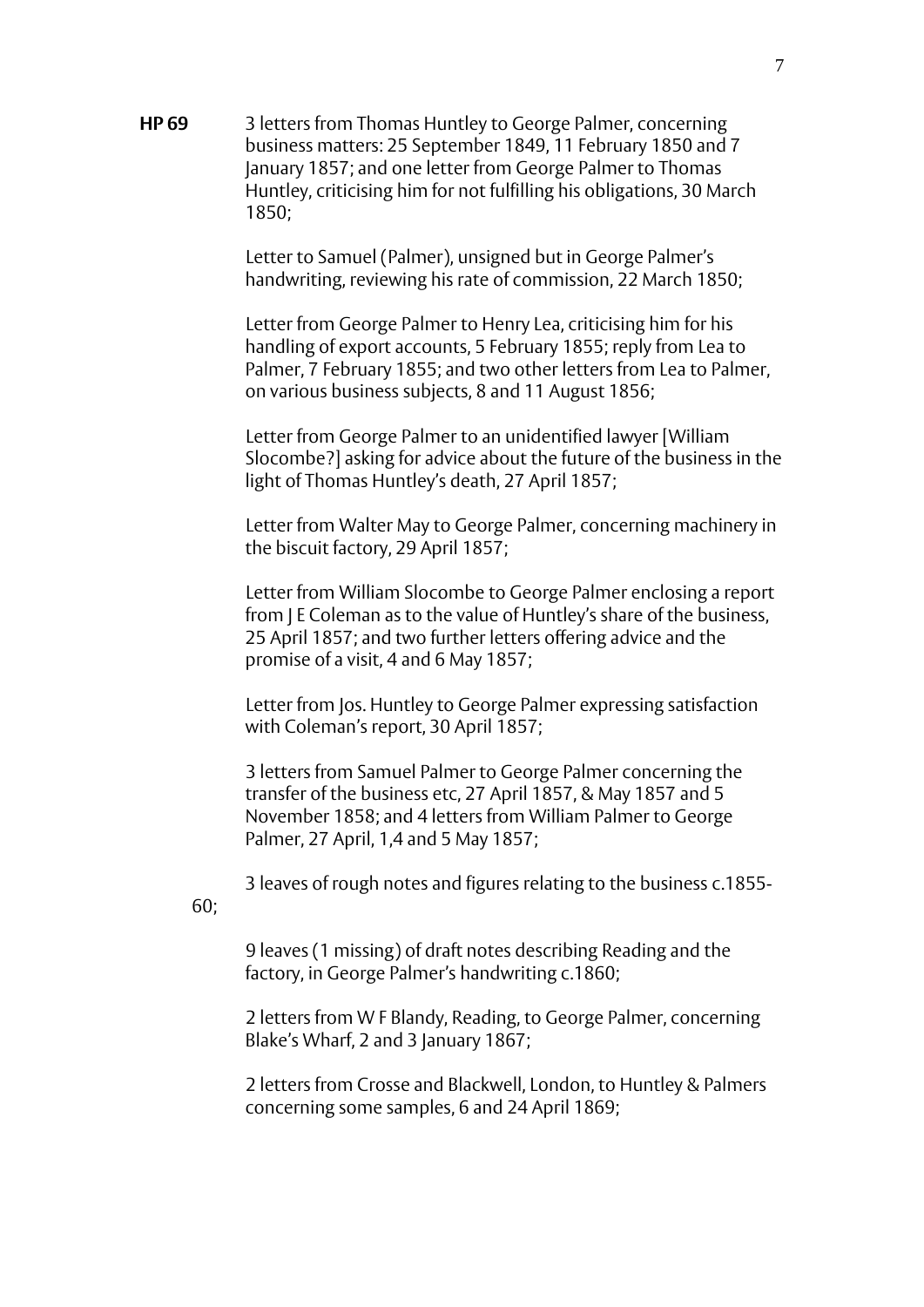Letter from Arthur Butler, Reading to George Palmer (in his capacity as MP), concerning public rights over the Thames at Reading, 22 January 1884;

Letter from George Palmer to P L Simmonds enclosing some notes for the Amsterdam Exhibition and a request that they should be communicated to the Jury, 9 August 1869;

Letter from Alfred Palmer in Plymouth to George Palmer enclosing a plan of Plymouth Hoe public lavatories, 1 August 1890;

3 letters from Joseph Leete, London to George Palmer, two concerning the Paris Exhibition 1878 and one sending congratulations on Palmer's completion of 50 years in business, 11 and 23 August 1890, 6 July 1891;

2 letters from John H Griffin of Griffin and Sons, Nelson, New Zealand, to George Palmer concerning an old employee (Frederick Roberts), 11 July and 21 December 1893;

Letter from Samuel Palmer to George Palmer expressing regret at the latter's decision to retire, 6 February 1896;

Letter from Huntley & Palmers staff in the London office to Samuel Palmer thanking him for a photograph, 21 May 1898;

Letter from Harrison H Jones, Reading to W Lea, enclosing early papers of the Huntley & Palmer partnership (i.e. as listed above), 24 July 1906.

- **HP 70** Printed illustrated booklet issued by Huntley & Palmers *The progress of biscuit town in the nineteenth century,* c.1900. See HP 113.
- **HP 71** Small advertising booklet for Huntley & Palmers giving verbal sketch of the biscuit factory, c.1890.
- **HP 72** Photocopy of pp.100-101 of an unidentified book the extract describes Huntley & Palmers biscuit factory (text taken from the booklet HP 71), c.1890.
- **HP 73** British Antarctic Expedition, Relief Expedition Order, 1911-12. Correspondence between Huntley & Palmers and the Expedition organiser regarding varieties of biscuit, and type of packing case, to be taken on the SS Terra Nova by the Antarctic Relief Expedition. Includes details of Christmas cakes donated by Huntley & Palmers to Captain Scott and his men. (See also HP 134)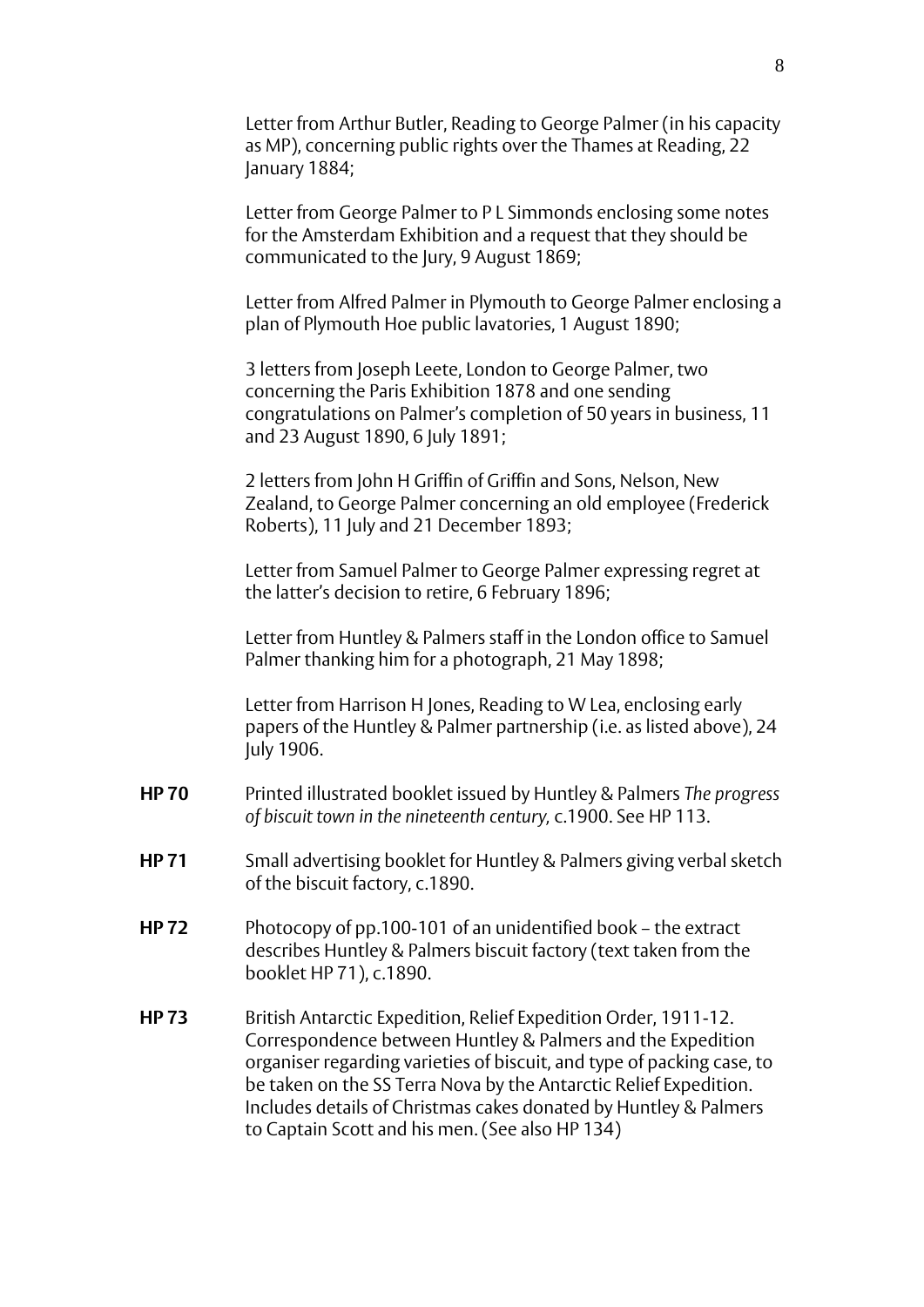- **HP 74** Illustrated colour catalogue of Huntley & Palmers biscuits and cakes, one copy labelled 1935. 10 copies, one marked as M C A Body's copy.
- **HP 75** Notebook recording daily staff absences and other incidents in Huntley & Palmers 'H' factory, 1899-1913. With a number of pieces of industrial ephemera loosely inserted.
- **HP 76** Notebook recording wage levels in Huntley & Palmers factory, 1895-1912.
- **HP 77** Correspondence between Huntley & Palmers and Col. A J Palmer regarding his fact finding visit to South America, the West Indies and New York in 1938.
- **HP 78** Loose-leaf photograph album containing 27 photographs of the Queen Mother's visit to the Huntley & Palmers factory, 26 October 1955;

Commemorative booklet of the Queen Mother's visit to the Huntley & Palmers factory, 26 October 1955.

- **HP 79** Illustrated colour catalogue of Huntley & Palmers biscuits, prepared for the British Empire Exhibition, 1924 (as HP 13).
- **HP 80** Folder containing 7 photographs of the Huntley & Palmers exhibits at the Lyons Fair, 1929.
- **HP 81** Correspondence between Joseph Leete and the directors of Huntley & Palmers, concerning the Paris Exhibition, 1889. 5 letters;

Correspondence between Joseph Leete and the directors of Huntley & Palmers, concerning the Paris Exhibition, 1900. 6 letters and 2 postcards;

Two letters announcing awards to Huntley & Palmers for their exhibits in the Paris Exhibition, 1900;

Advertising material and a photograph of a display case connected with the Paris Exhibition, 1900. 4 items.

- **HP 82** Notebook 'Packs Available for Home Trade', August 1939. List issued for use of Huntley & Palmers staff only. 2 copies.
- **HP 83** Official catalogue of the Great Exhibition, London, 1851.
- **HP 84** Collection of 16 menus, some duplicates, gathered at the Antwerp Exhibition, 1894.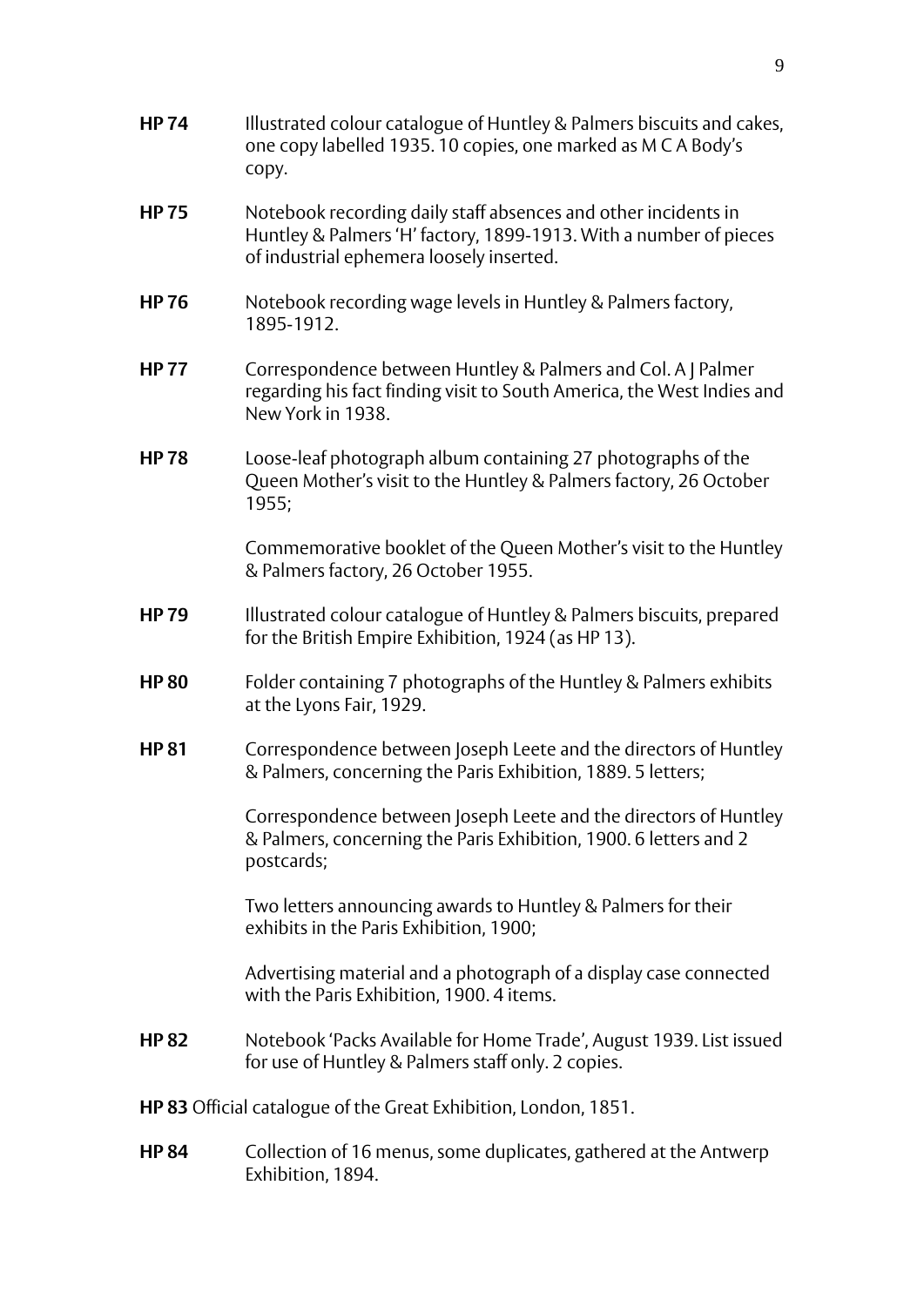- **HP 85** Collection of menus, invitation cards and other ephemera connected with social and sporting events held by Huntley & Palmers, 1868-1938. 25 items.
- **HP 86** Newspaper cuttings, pamphlets and papers relating to the industrial unrest at Huntley & Palmers factory, December 1911-February 1912 (see HP 89);

Papers relating to the coal strike of March-April 1912, and its effect on Huntley & Palmers factory;

Letter sent to members of Huntley & Palmers staff concerning the outbreak of war, dated 29 August 1914. 2 copies;

Letter from the Directors of Huntley & Palmers distributed to their workforce on 12 May 1926, relating to the General Strike. 8 copies..

**HP 87** Booklet describing the bridal cake made by Huntley & Palmers for the wedding of Lady Elizabeth Bowes-Lyon with the Duke of York, 26 April 1923. 2 copies;

> Booklet describing the bridal cake made by Huntley & Palmers for the wedding of Princess Marina with the Duke of Kent, 24 November 1934. 4 copies;

Sample of a copy of the 1934 cake, with the original letter of distribution from Selfridge and Company, London to Mrs M H Smith, Newark, 7 December 1934;

Leaflet describing the wedding cake made by Huntley & Palmers for HRH The Princess Elizabeth and Lieutenant Philip Mountbatten, 20 November 1947, with photograph of the cake.

- **HP 88** *Commerce; an illustrated weekly journal*, complete issue dated Wednesday, 31 January 1900.
- **HP 89** Minutes and papers of the Huntley & Palmers Workers' Representation Committee, 1916-26;

3 copies of a paper entitled 'The Victimisation at Huntley and Palmers', calling for the organisation of the Trade Unions, undated but probably 1911 (see HP 86);

Leaflet 'Huntley & Palmers Factory Pension Fund', males only, c.1935;

Booklet 'Improving Industrial Relations' an ACAS publication, 1981.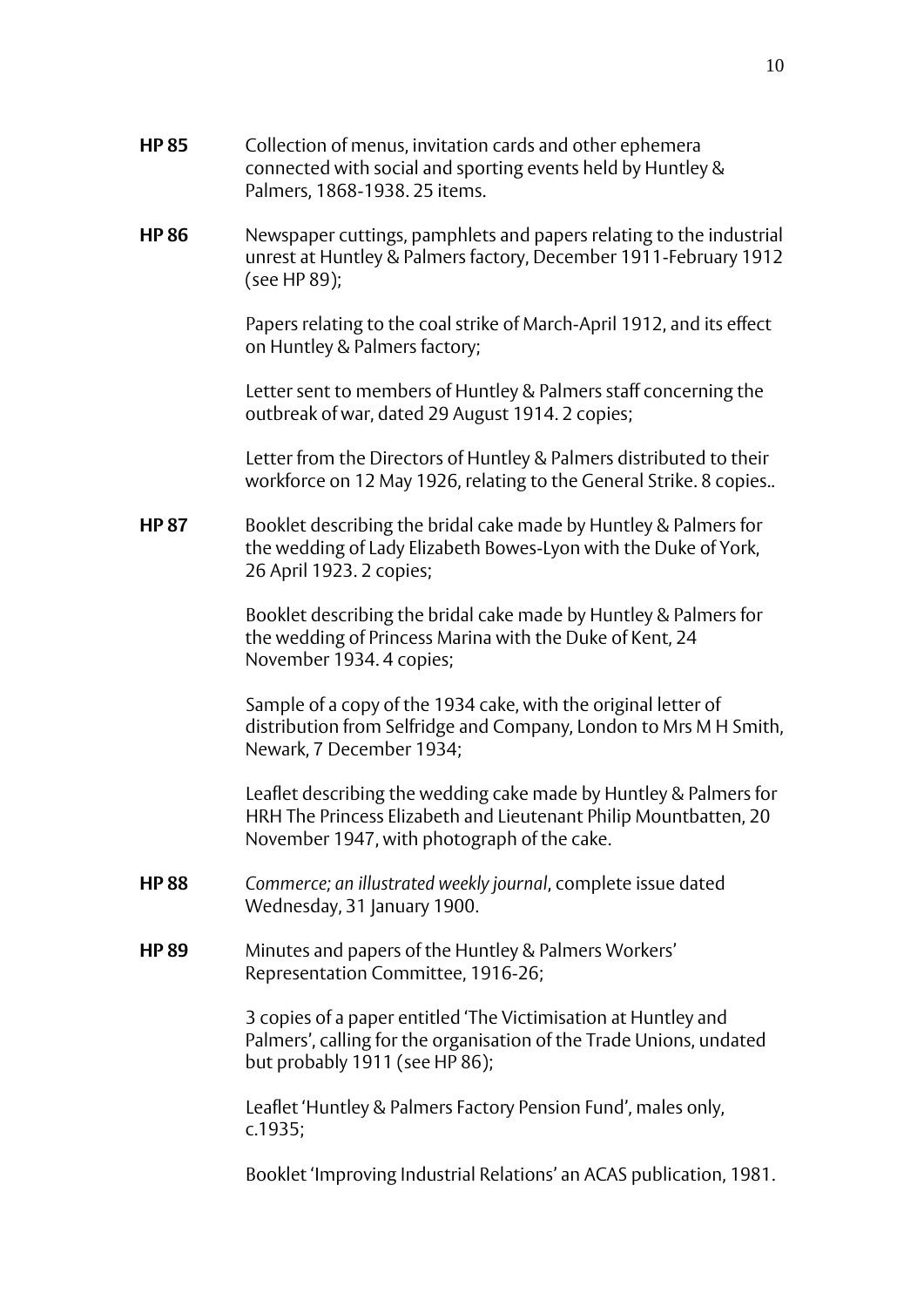| <b>HP 90</b> | Box file containing miscellaneous papers relating to Huntley &<br>Palmers' warrants as suppliers to the Royal Courts of Europe<br>(arranged by country), 1867-1925. |
|--------------|---------------------------------------------------------------------------------------------------------------------------------------------------------------------|
| <b>HP 91</b> | Scrap-book containing press cuttings relating to Huntley & Palmers<br>(particularly novelty biscuit tins), 1912-15, 1935, 1944.                                     |
| <b>HP 92</b> | Family tree of the Huntley and Palmer families, 1632-1971.                                                                                                          |
| <b>HP 93</b> | Small ledger recording Huntley & Palmers' weekly manufacturing<br>costs and wages, 1853-54.                                                                         |
| <b>HP 94</b> | Ledger recording Huntley & Palmers' daily expenditure on raw<br>materials etc, 1844-47.                                                                             |
| <b>HP 95</b> | List of weekly wages for the workers in Huntley & Palmers no.4 shop,<br>9 April-1 October 1891.                                                                     |
| <b>HP 96</b> | Ledger recording Huntley & Palmers trade account: 1849-56, and<br>sick fund accounts: 1849-50.                                                                      |
| <b>HP 97</b> | Folder containing miscellaneous loose papers concerning biscuit<br>costings, mixtures of ingredients, work lists etc, 1909-14.                                      |
| <b>HP 98</b> | 'Proposed Huntley & Palmers New Logo' report written by Fanstone<br>Design Associates, 1970.                                                                        |
| <b>HP 99</b> | Mounted photograph of the exterior of Huntley & Palmers factory<br>c.1895.                                                                                          |
| <b>HP100</b> | 2 sample cards with 16 and 19 specimens of foil wrappings for<br>Huntley & Palmers 1d chocolate biscuits, 1933;                                                     |
|              | 4 sample cards with 19 specimens of foil wrappings for Huntley &<br>Palmers 11/2d chocolate biscuits, 1936;                                                         |
|              | 4 sample cards with 10 specimens of foil wrappings for Huntley &<br>Palmers 2d chocolate varieties, 1935;                                                           |
|              | 1 sample card with 16 specimens of foil wrappings for Huntley &<br>Palmers 2d chocolate biscuits, 1933.                                                             |
|              | 2 sample cards with 16 specimens of foil wrappings for Huntley &<br>Palmers 2d chocolate biscuits, 1936.                                                            |
|              | (dates given as pencilled on covers, see HP 4 and HP 61)                                                                                                            |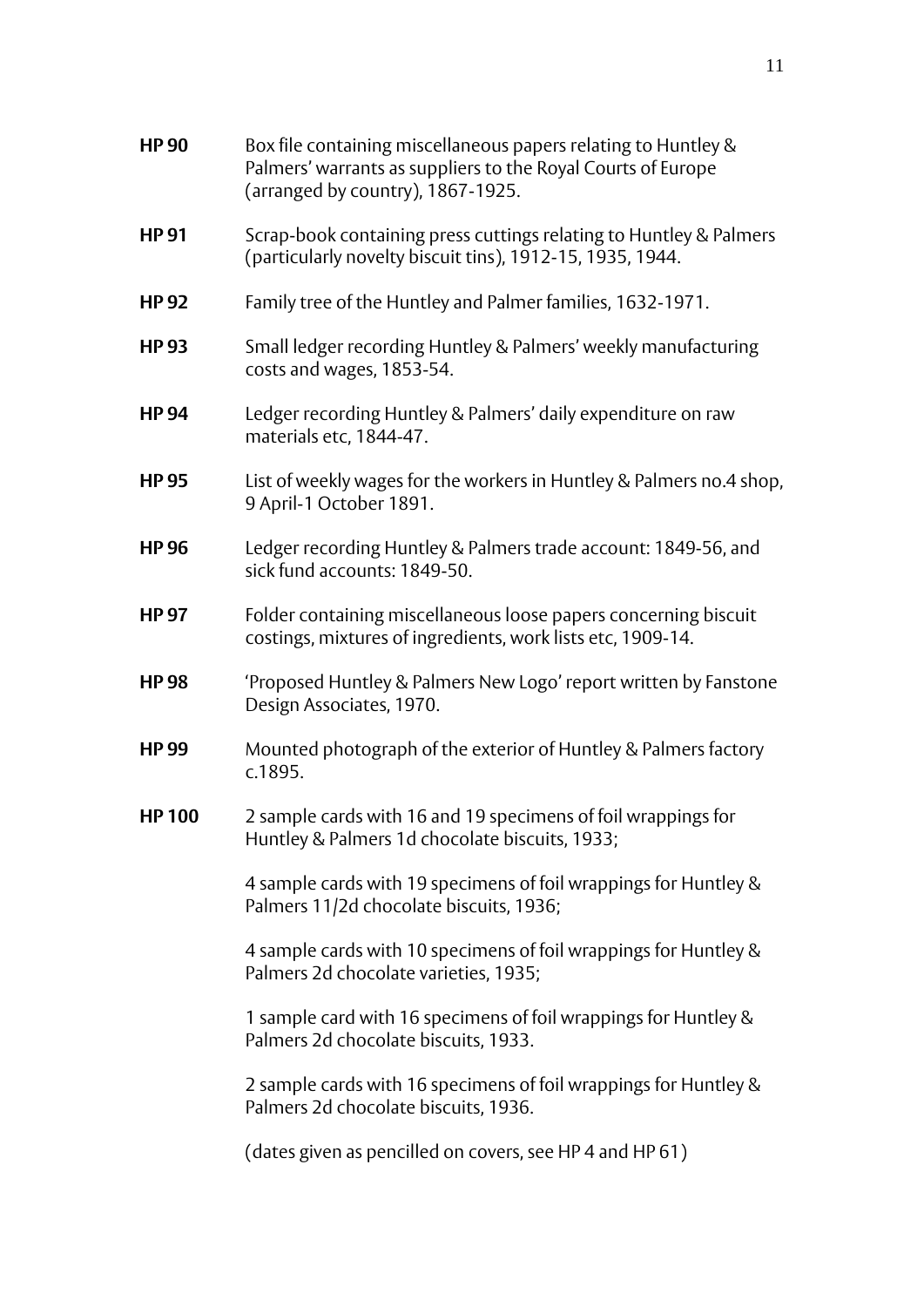**HP 101** Lists of approximate retail prices of Huntley & Palmers biscuits, c.1930;

> Small illustrated colour catalogue of Huntley & Palmers biscuits and cakes c.1930. 2 copies;

Illustrated monochrome catalogue of Huntley & Palmers wedding cakes c.1930. 5 copies;

Illustrated monochrome catalogue of Huntley & Palmers biscuits, in German. 10 copies, one dated 8 November 1929 (date stamp on cover).

- **HP 102** 'Our work in the War and reconstruction': small illustrated pamphlet issued by Huntley & Palmers c.1920. 8 copies.
- **HP 103** *My town and my job*, illustrated pamphlet describing Huntley & Palmers, issued to attract labour after the War, January 1946, 5 copies, some damp stained, one slightly annotated.
- **HP 104** Illustrated catalogue of Huntley & Palmers biscuits and cakes c.1930. 5 copies, 3 stamped 'cancelled: see our current price list' throughout.
- **HP 105** Small advertising booklet for Huntley & Palmers giving a verbal sketch of the biscuit factory c.1895. 3 copies, two slightly different editions of the same booklet, see HP 71.
- **HP 106** Illustrated colour catalogue of Huntley & Palmers biscuits and cakes c.1950. 12 copies, 1 marked as J D Gales' copy;

Illustrated catalogue of Huntley & Palmers biscuits marked 'overseas- 1948'. 4 copies.

**HP 107** Miscellaneous papers:

Indenture between William Smith and the partners of Huntley & Palmers concerning the lease of the ground floor of 9 Rood Lane, London, dated 14 June 1865;

Copy of correspondence between Haslam and Son, Reading, and John Clutton, London, concerning W J Palmer's purchase of Crown property in the King's Meadow, Reading 1865-66;

6 letters and a map relating to Reading Borough Council's improvements to Silly Bridge and the consequent transfer of a small part of Huntley & Palmers' land, 1888;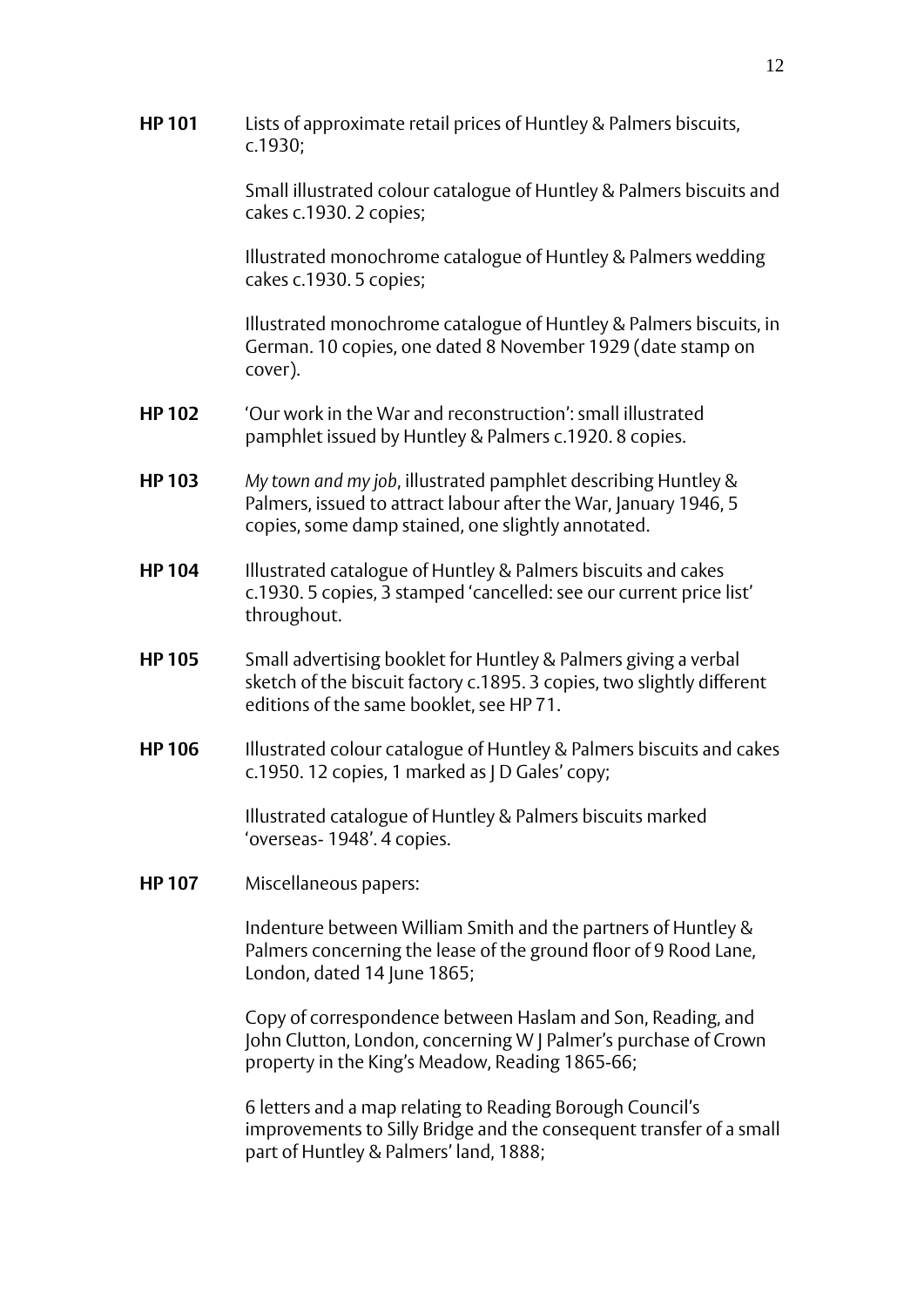2 letters (with typed copies) from J Grante of the Great Western Railway to Huntley & Palmers, concerning goods traffic, dated 14 December 1872 and 28 December 1872; plus an incomplete copy of a letter from an un-named railway company to Huntley & Palmers, concerning new schedules of rates, dated 3 July 1923;

3 letters from the Post Office to Huntley & Palmers concerning the erection of telegraph poles, and the conditions of the partners' consent, 1872;

Correspondence and papers relating to the installation of electric lighting in Huntley & Palmers factory by the Laing, Wharton and Down Construction Syndicate Limited, London, 1891-92;

Apprenticeship indenture between William Bitmead (apprentice) and Thomas Huntley, dated 8 August 1835;

Contract of sale of 45-47 Market Place, Reading, purchased by Huntley & Palmers, August 1858; bill from J Dodd, solicitor to Huntley & Palmers concerning the leasing of the Market Place property, 1881; correspondence relating to the enlargement of a window due to the erection of adjacent bank premises, 1892; receipt of the lease of 46 Market Place to Mr C Bradley, signed by J Eggington, 10 December 1901;

Bill from R Ellis and Son, solicitors to Huntley & Palmers concerning instructions to let the ground floor of the premises at 9 Rood Lane, London, February 1884;

2 letters from Edwin Waterhouse of Price, Waterhouse and Company, London, to G W Palmer, concerning the conversion of the Huntley & Palmers partnership into a limited company, dated 7 August 1894 and 30 November 1897;

Receipted bill from the London and South Western Railway Company to Huntley & Palmers for goods traffic, 1885;

Letter from the clerk to the Reading Board of Guardians to Huntley & Palmers concerning adjustments to rating assessments, 8 February 1894.

- **HP 108** Bundle of letters and papers relating to the discovery of the systematic theft of vanilla beans from Huntley & Palmers pounding room, c.1906-1910.
- **HP 109** 'The acme of purity' by Dr Chas. H Heydemann, a small advertising booklet for Huntley & Palmers, c.1913. The text appeared in the *Daily Mail*, 7 August 1913.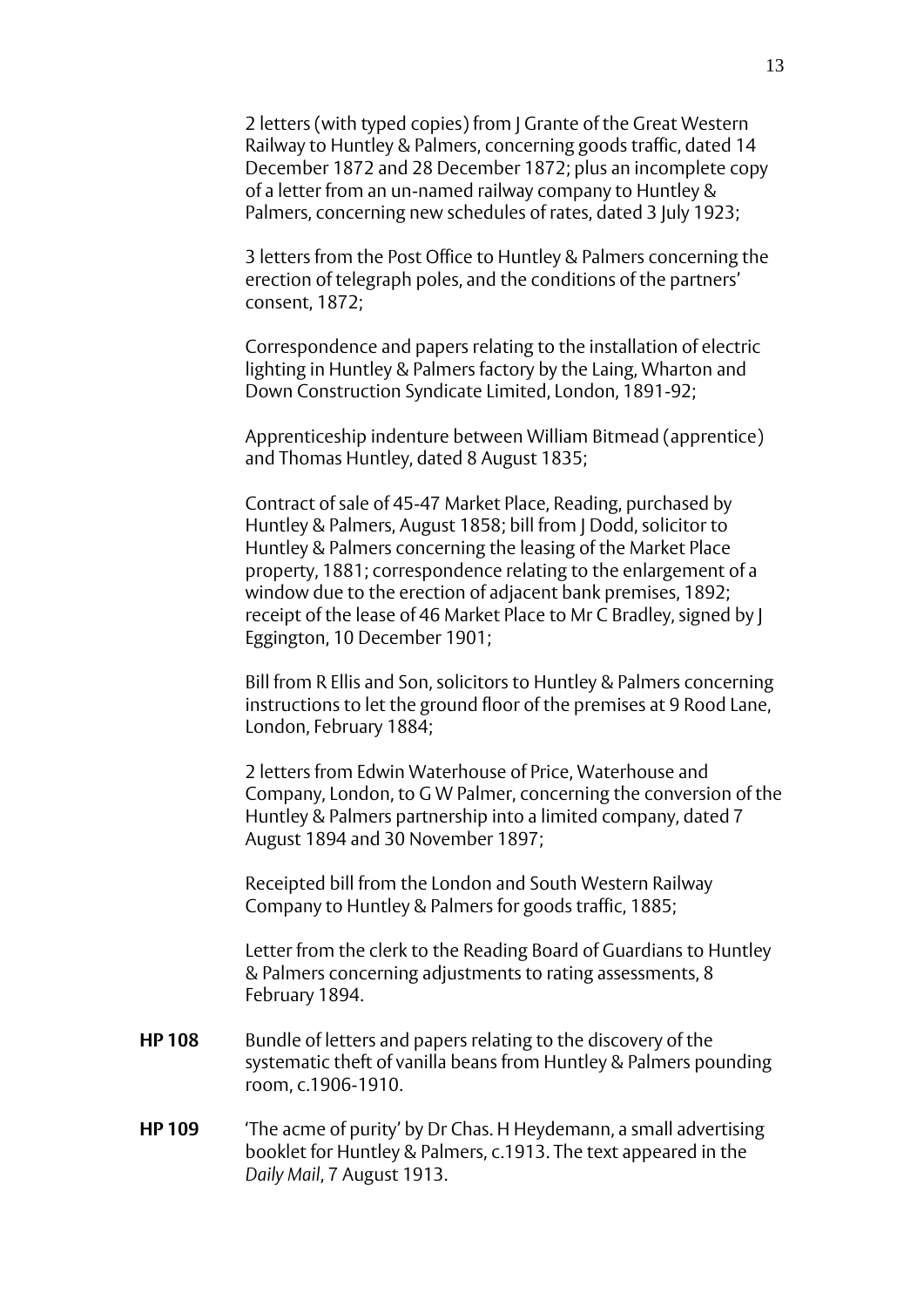- **HP 110** 'La Ciudad de las Galletas Inglesas: una visita à la fábrica de … Huntley & Palmers…', a small advertising booklet in Spanish with the text taken from the Spanish edition of the *British Trade Journal*, 17 January 1903. Copy of the same booklet in Japanese.
- **HP 111** Two panoramic photographs of Huntley & Palmers workers lining the railway track to welcome the homecoming of the Prince of Wales, 21 June 1922;

Supplement to the *Reading Standard* 10 May 1935, to celebrate the silver jubilee of King George V and Queen Mary.

**HP 112** 5 circulars, 1 July 1910, New Decorated tins for Christmas.

10 circulars 1 January 1912, Prices of biscuits in wooden boxes, cartons or drums, plus 2 copies in French.

Collection of circular letters sent to Huntley & Palmers customers announcing price changes etc;

1 leaflet, 4 August 1847, announcing a reduction in prices;

List of goods produced by 'Thomas Huntley, Wholesale Biscuit Baker and Confectioner', undated;

List of Christmas Goods, 1878;

6 circulars in French, 1 July 1897, announcing a reduction in prices. 6 copies of the same in Dutch;

10 circulars in French, August 1900, announcing the award of the Grand Prix at the Paris Exhibition, 1900, and 3 copies of the same in Dutch, 7 copies in Italian, 5 copies in German;

2 circulars, 1 April 1902, for overseas customers;

2 circulars, 1 January 1909, concerning prices for Canadian customers and 4 copies of a circular, 1 August 1910, amending it;

5 circulars, 1 July 1910, announcing price charges for biscuits in wooden boxes, and 2 copies of the same in French;

1 letter, personally signed but not addressed, 1 January 1919, concerning continued disruption to normal service due to the War.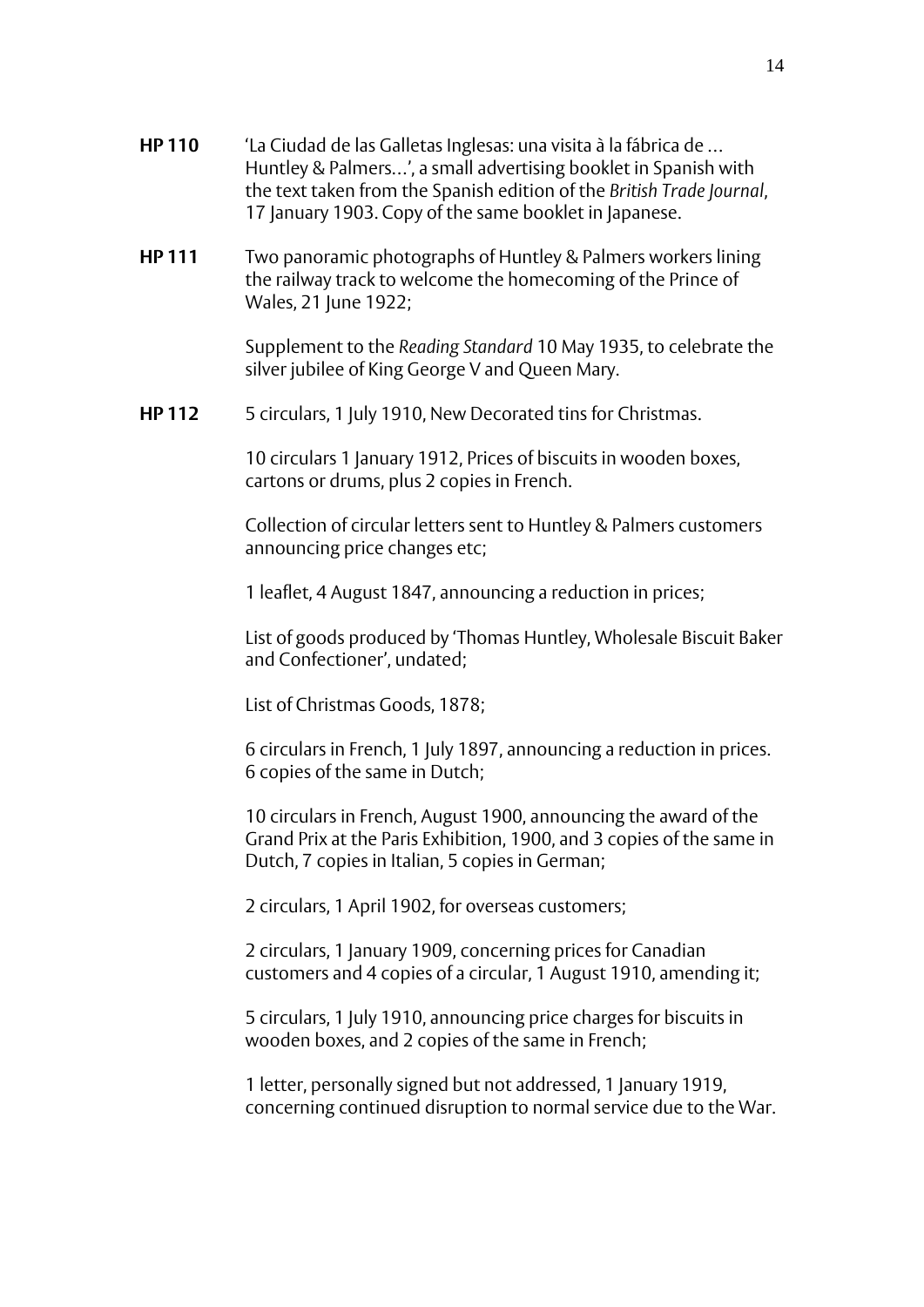- **HP 113** *The progress of biscuit town in the nineteenth century*, a printed booklet issued by Huntley & Palmers, illustrated, c.1900. 1 copy in English, 3 in French (one leather bound), see HP 70.
- **HP 114** *The History of Huntley and Palmers Limited*, printed booklet, 1927. 10 copies, see HP 65.
- **HP 115** Leather bound visitors' book in loose blue velvet cover recording the signatures of distinguished visitors (royalty etc) to the Huntley & Palmers factory, 1918-68 includes a photograph of the visit of King George V, 12 March 1918.
- **OS HP 116** Large illustrated colour catalogue of Huntley & Palmers biscuits, 2 copies, one labelled 'early price-list: pre 1857', both distinguished by an apostrophe: Huntley & Palmer's.

6 similar catalogues, 5 bound, 2 in paper covers, possibly slightly later.

**HP 117** Printed booklet commemorating the visit of the Prince and Princess of Wales to Reading, 1870, for the laying of the principal stone of the New School;

> Small printed leaf recording a meeting held at Huntley & Palmers factory, 22 April 1872, to organise celebrations for the coming of age of George William Palmer, 23 May 1872;

Congratulatory notice sent to G W Palmer on behalf of the factory employees, 23 May 1872;

2 copies of a similar notice sent to Alfred Palmer on the occasion of his marriage, 4 July 1877;

Similar notice sent to G W Palmer on the occasion of his marriage, 6 February 1879, and a preliminary notice regarding the organising meeting, 27 November 1878;

Extract from the *Illustrated London News*, 1 June 1878, recording the election of George Palmer as MP for Reading;

Copy of a circular distributed from Reading Town Hall requesting subscriptions for a public testimonial to William Isaac Palmer, 22 February 1884;

Copy of an election address by George Palmer, 30 October 1885;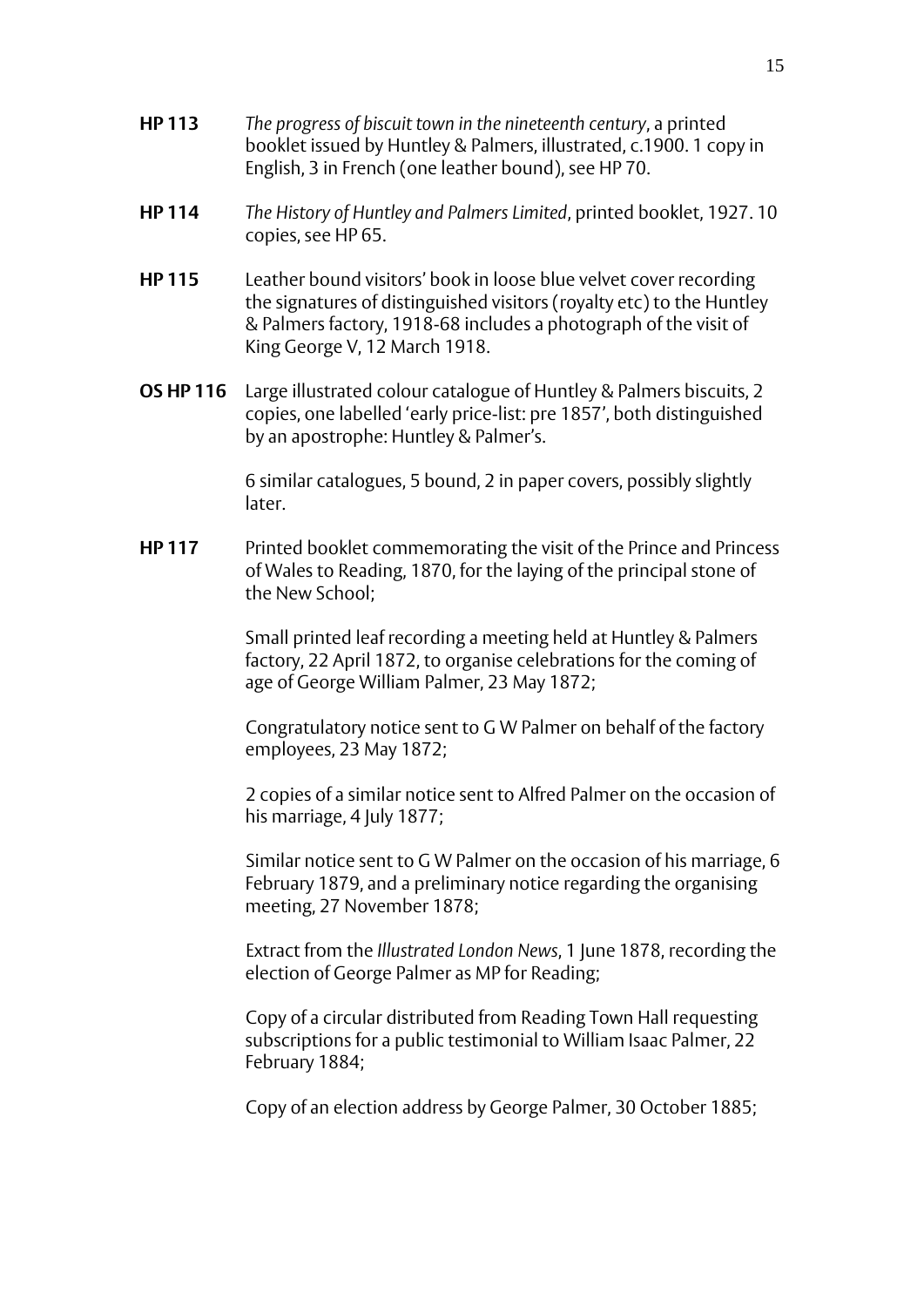Part of a copy of the *Reading Observer*, Saturday, 7 November 1891, containing a report of a complimentary banquet to George Palmer, held in Reading Town Hall;

Copy of *The British Workman*, March 1893, containing an obituary of W I Palmer, see HP 30;

Extract from Railway Supplies Journal London, June 1893, describing factory and works;

Cutting from the *Reading Observer*, Saturday, 7 April 1894, reporting the funeral of Mrs G Palmer;

Bundle of 148 letters and cards from business associates expressing sympathy on the death of George Palmer, August 1897;

2 copies of letter from Samuel Palmer, 4 April 1898, in thanks for a presentation and gift;

Bundle of 162 letters and cards from business associates expressing sympathy on the death of Samuel Palmer, 9 April 1903;

Cutting from *The Chronicle*, 24 September 1930, reporting the resignation of Dr Alfred Palmer from the Presidency of Reading University Council;

Photocopy of a cutting from the *Reading Standard* with a similar report;

Photocopy of a cutting from *The Chronicle*, Friday, 9 February 1934, reporting on the creation of Alderman C G Field and Dr A Palmer as freeman of the Borough;

Photocopy of a cutting from *The Chronicle*, Friday, 16 February 1934, reporting Dr Palmer's admission as a freeman;

Cutting from *Reading University Gazette*, 14 July 1936, being an obituary of Dr A Palmer (died 20 May 1936).

**HP 118** 2 copies of a photograph of George Palmer and his employees, c.1872;

2 smaller copies of the same photograph;

Photograph of a drawing of the Reading biscuit factory c.1880 as used in advertising material;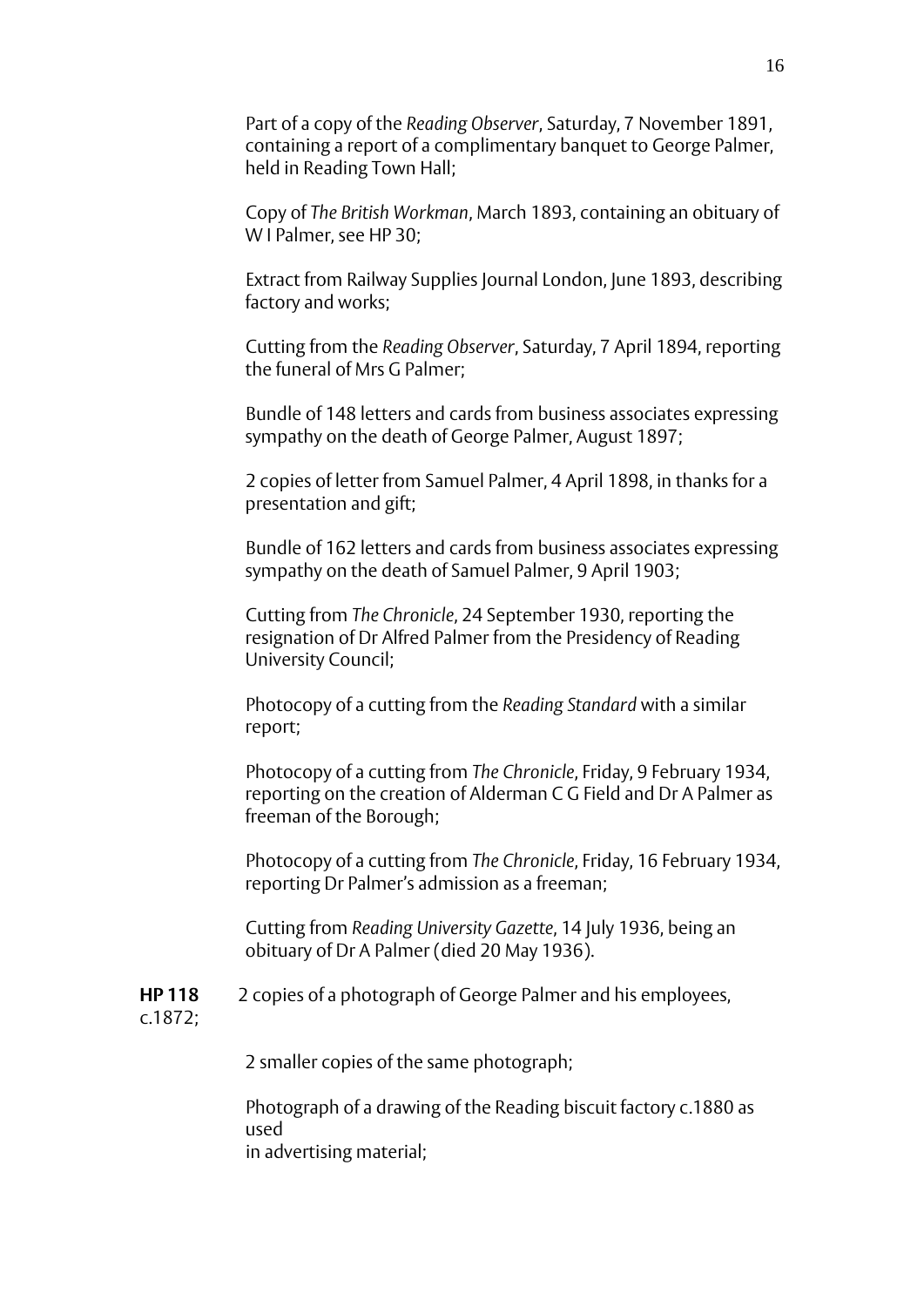- **HP 119** Scrapbook containing 85 Huntley & Palmers advertising cards and leaflets c.1900-10.
- **HP 120** Blank book with comprehensive price lists of Huntley & Palmers biscuits pasted in, October 1910.
- **HP 121** Scrap book containing press cuttings relating to the death of W Howard Palmer, chairman of Huntley & Palmers, who died 17 March 1923.
- **HP 122** Menu for the banquet held to commemorate the centenary of Huntley & Palmers and the visit of the Prince of Wales, held 25 June 1926. 3 copies, one of which is signed by 43 of those present;

Table plan for the above banquet. 2 copies;

2 circular letters and 2 small printed souvenirs circulated to employees, 1926.

- **HP 123** Illustrated catalogue, in Chinese, of Huntley & Palmers biscuits, undated. 2 copies.
- **HP 124** 35 photographs (some of which duplicates) of the visit of King George V and Queen Mary to Huntley & Palmers factory, 12 March 1918;

25 photographs (some duplicates) of the workers of Huntley & Palmers lining the streets for the visit of King George V and Queen Mary to Reading, July 1926;

Photograph of the visit of the Prince of Wales to the factory, June 1926.

**HP 125** Collection of newspapers containing reports of the unveiling of a statue of King Edward VII and the conferrment of the freedom of the Borough on George William Palmer and Martin | Sutton:

> The *Reading Standard,* Special Illustrated Souvenir Edition, Wednesday, 3 December 1902;

The *Reading Observer,* Thursday, 4 December 1902;

The *Reading Mercury,* Saturday, 6 December 1902.

**HP 126** Draft letter from George Palmer to Charles S Belcher rejecting his offer to act as agent for Huntley & Palmers in the USA, 9 July 1870; 3 letters from the Bishop of Oxford (J F Mackarness) to George Palmer, concerning land for a church and offering congratulations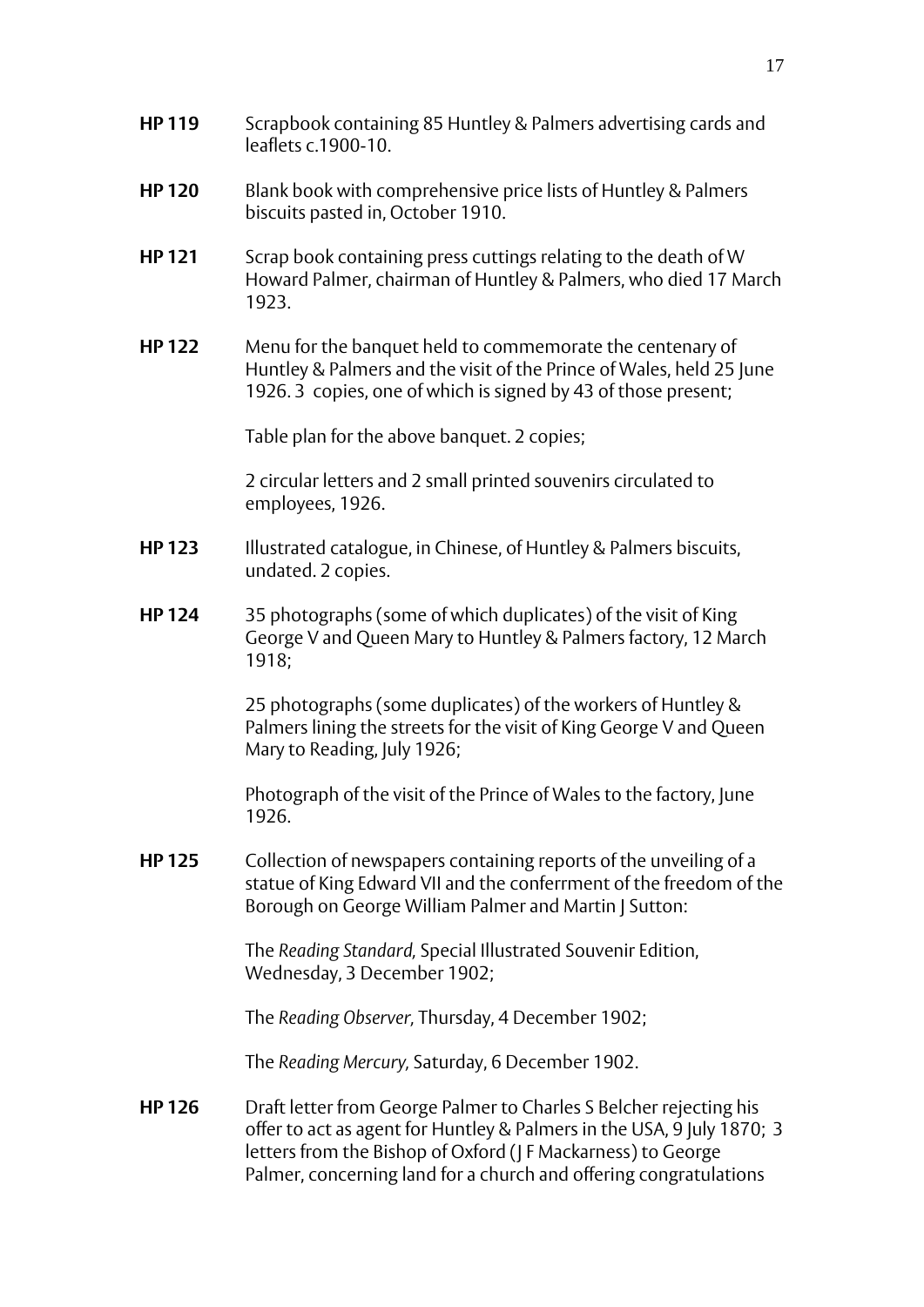on election success; 18 May 1878, 4 November 1879 and 23 January 1880; Letter from W Edwin Smith, Richmond, to George Palmer congratulating him on his election success, May 1878; Letter from Thomas Ellis, Corwen, to George Palmer over his candidature for the forthcoming election, 7 April 1898; Letter from John Bright, Rochdale, to George Palmer, enclosing a letter concerning the Governor of Lebanon (missing), 1 December 1880; Letter from Thomas Blake, MP for Ross, to George Palmer, concerning the recent election, 5 April 1880; Letter from Joseph Easton, Bristol, to George Palmer enclosing recipes for preserving eggs and making yeast, 21 July 1868; Letter from Syed Ali Khan Mohiuddin, Cambridge, to George Palmer, thanking him for a tour of the biscuit factory, 26 April 1891; Letter from (?) Richmond Terrace, Whitehall, to George Palmer, concerning the recent election, 1 April 1898;Conveyance concerning Reading Public Library between George and Samuel Palmer and the Corporation of Reading, 24 November 1893.

- **HP 127** Small printed card recording the death of William Isaac Palmer, 4 January 1893; Printed Christmas card of Mr and Mrs G W Palmer, 1898; Printed card showing the official declaration of polling figures, Reading Borough Election, 1 April 1880; Cutting from *The Standard*, Tuesday, 11 February 1902, concerning an outbreak of smallpox in Kent; Letters/copy letters from W Lea of Huntley & Palmers enclosing share certificates, sent to Charles H Palmer, R L Harrison, S Ernest Palmer, Charles H Palmer, W Howard Palmer, Albert J Palmer, October 1912-January 1913; Letter from Arnold W Palmer, London to W Lea acknowledging receipt of share certificates, 11 October 1912; Letter from H H Jones, Wokefield Park, secretary to Alfred Palmer, to W Lea acknowledging receipt of share certificates, 16 October 1912; Handwritten list of Huntley & Palmers shareholders, 21 August 1912.
- **HP 128** Papers and correspondence relating to the case over infringement of trademarks between Huntley & Palmers and la Société Olibet, 1882;

Papers relating to the similar case between Olibet and Lefèvre Utile, 1888.

**HP 129** Small private notebook (of Alfred Palmer?) written in pencil, containing various memoranda, 1890; Letter from Hart and Sons, Reading to Alfred Palmer, with letters from A E Tucker, metallurgist, attached, concerning steam piping, 12 September 1890; 3 letters from M Andrew, Engineer, London to Alfred Palmer, January and September 1893; Letter from Coalbrookdale Company Limited, London to George Palmer, offering to provide fencing, 8 May 1890;Letter from William M (?) to Alfred Palmer, on various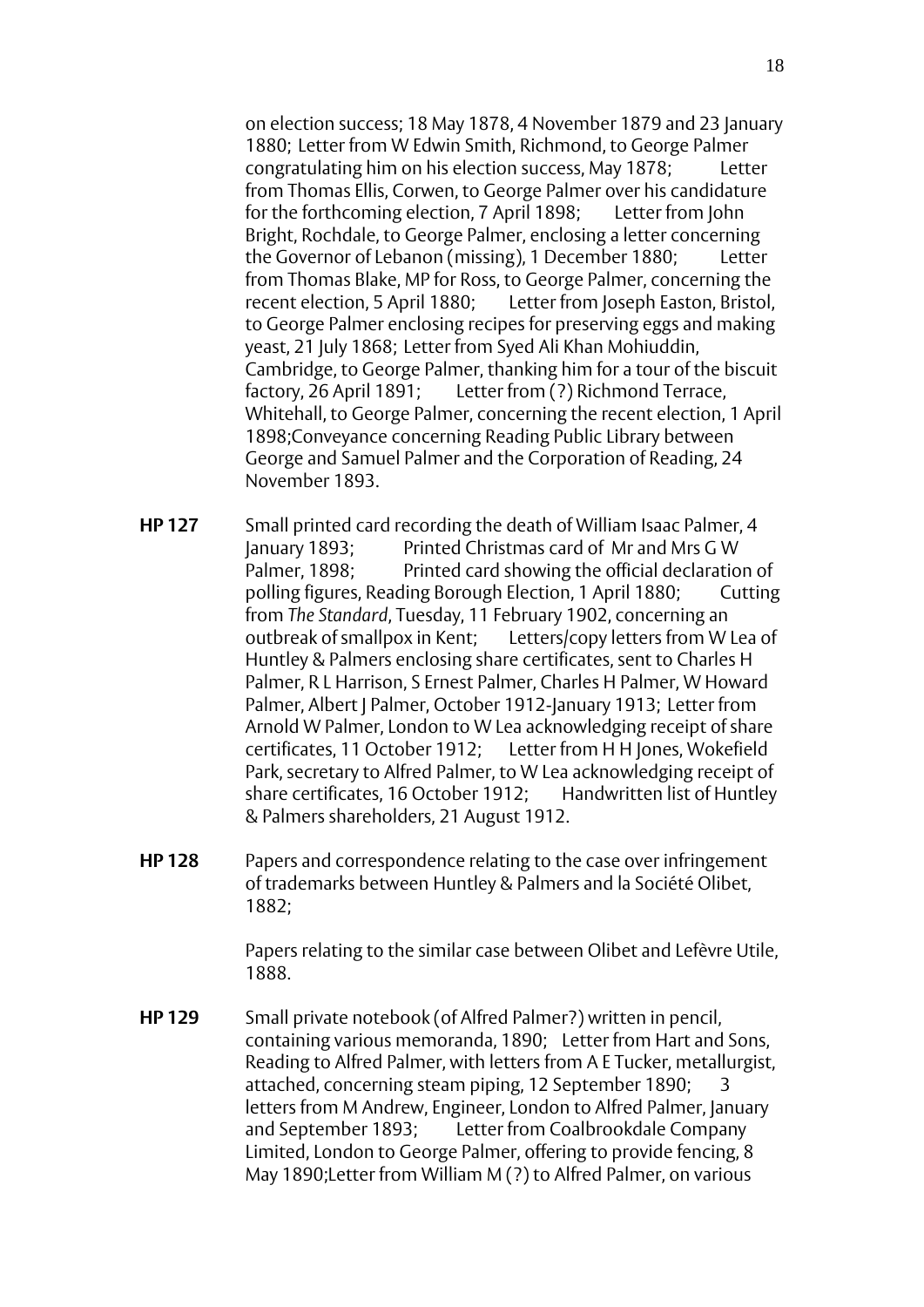subjects including bicycling, 6 October 1890; Letter from George Gilligan to Alfred Palmer, enclosing a letter from A Upcher on gardening, 17 April 1890;Letter from L A la Frobe, London to Alfred Palmer concerning an invention to conserve steam, 11 November 1890;Letter from W Ravencroft, Reading to Alfred Palmer concerning a piece of land, 2 letters dated 4 and 5 November 1892 from Mr Dryland Haslam; Accounts of G W Palmer relating to the purchase of Molineux Close, Wolverhampton, 1886-1891;Papers and correspondence of Alfred Palmer relating to his steam launch 'Lodona', 1892-93: viz. specifications by the suppliers, the Kingdom Yacht, Launch and Engineering Company Limited, Teddington and reports on the boiler by the Manchester Steam Users' Association and by Black, Hawthorn and Company Limited, Gateshead.

**HP 130** Photograph of an advertisement for Huntley & Palmer biscuits from Pigot and Company's *Royal National and Commercial Directory and Topography*, 1842; Photocopy of an advertisement for Huntley & Palmer biscuits and for Joseph Huntley's ironmongery from the *Reading Post Office Directory Advertiser*, 1842, and a photograph of the same advertisement; Photograph of a Huntley & Palmer advertisement from John Snare's *Berkshire Directory*, 1842-43; Photocopy of an advertisement for Huntley & Palmer, as patentees of

H Dodson, London from a leaflet c.1845 (see HP 141);

Photocopy of a printed booklet listing national agents for Huntley & Palmer biscuits c.1850.

- **HP 131** 4 novelty advertising cards for Peek, Frean and Company biscuits c.1880-1910; Novelty advertising card for Jacob and Company cream crackers with pop-up tea table inside; Metallic token advertising Peek Frean teddy bear biscuits.
- **HP 132** *Huntley and Palmers; biscuit manufacturers*: printed advertising booklet describing the factory c.1880. 5 copies, one an earlier edition (pre-1875) lacking title page. Also three loose leaves bearing the text of the booklet but paginated 159-164, from an unidentified source.
- **HP 133** Handwritten copy of a translation (from Norwegian to English) of an article on the Huntley & Palmers factory, which appeared in the Christiania *Morgenbladet*, 1 July 1878.
- **HP 134** Extract from a letter of Lieut. Commander M Foster RN, (recipient unidentified), 27 August 1956, concerning the finding of Huntley & Palmers biscuits in Scott's last camp in the Antarctic. ( See also HP 73); The following items were returned by Central Productions to Michael Paxton on completion of the filming of the series 'The Last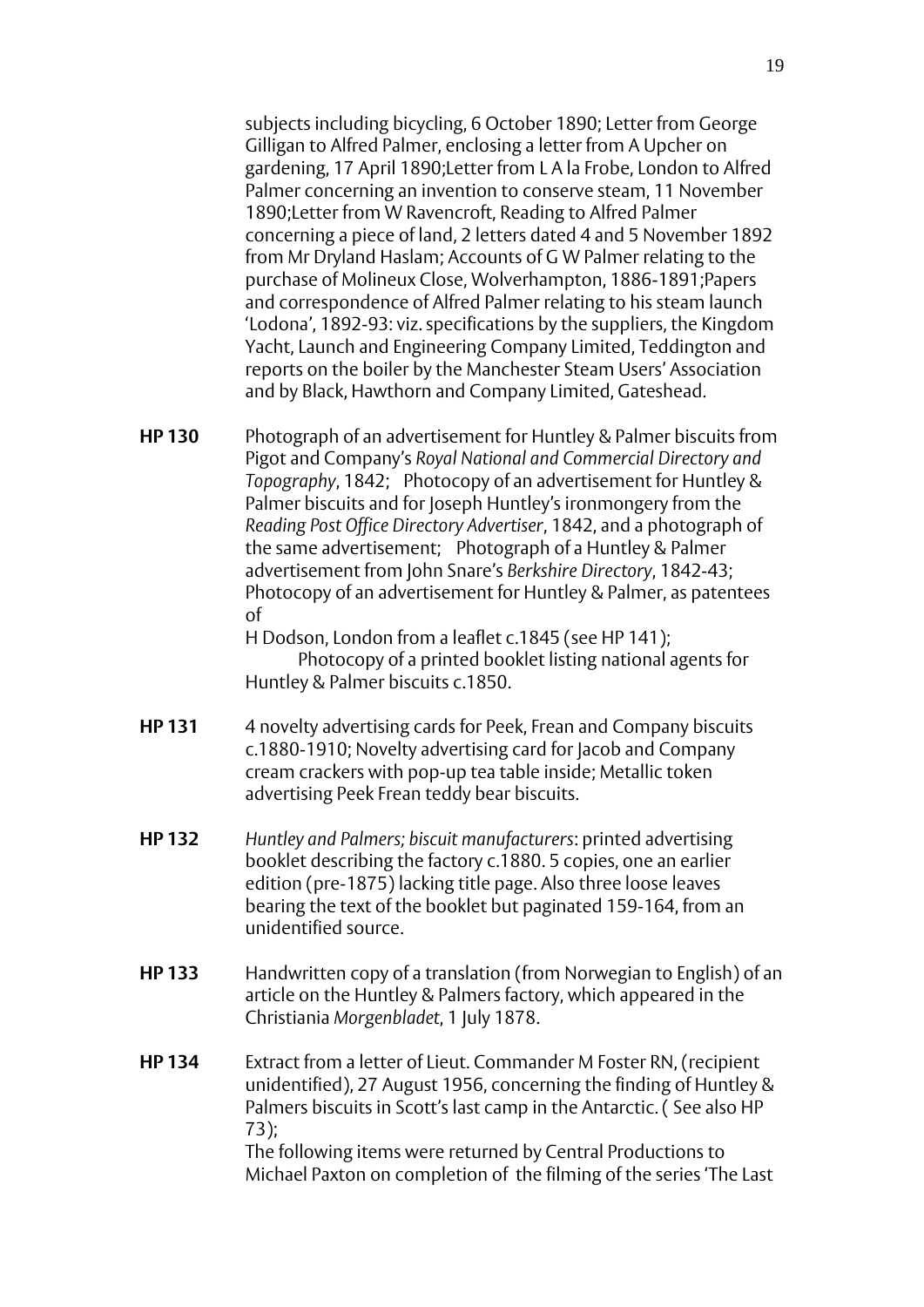Place on Earth' in 1984;Copy of letter sent by Captain Scott to Huntley & Palmers on 20 October 1911 extolling the virtues of H & P biscuits on the polar expedition (see also HP 73);Cutting from *The Washington Post*, 1 February 1981, photograph of interior of hut in McMurdo Station showing supplies brought by Captain Scott in 1911, in forefront is 10lb Huntley & Palmers biscuit tin;Two photographs, one of a 10lb box of Huntley & Palmers biscuits in a state of disrepair and the other of a tin candlestick; Two colour transparencies, one of the tin candlestick and one of the Huntley & Palmers Biscuits with Travellers series 'On route to the North Pole'.

- **HP 135** Incomplete minute and account book of the Reading Biscuit Factory Sick Fund, 1849-55.
- **HP 136** Handwritten list of Christmas cakes to be given to Huntley & Palmers employees etc, 1891;

3 notebooks containing lists of Christmas gifts to be distributed 1887-90, 1915, 1916.

- **HP 137** Copy of the Advertising Supplement to *The Times*, Saturday 10 February 1844, including an advertisement for Huntley & Palmers.
- **HP 138** *The seventh wonder of the commercial world*, printed booklet advertising Huntley & Palmers biscuits, with alternate pages of biscuit illustrations and the text of 'The Remarkable Rise of Reading', reprinted from the *Illustrated London News* c.1905. 2 copies with different covers.
- **HP 139** *House Decoration in Nubia*, by Marian Wenzel, London, Duckworth, 1972. Contains references to the design of Huntley & Palmers biscuit tins.
- **HP 140** Quantity, in excess of 100, of coloured Huntley & Palmers 10lb tin labels, garter and buckle design, some stamped 1939.
- **HP 141** Indenture between Henry Dodson and Messrs Huntley and Palmer, granting the latter licence to manufacture certain patented bakery products, 5 March 1844; Advertising leaflet by Huntley & Palmer announcing the licence c.1845; Memorandum of agreement between A W Goodall, London and Huntley & Palmers, concerning the latter's purchase of the right to use 'Holmes' Patent Snap Machine', 19 October 1869, and two letters from Goodall to Huntley & Palmers, 22 and 28 October 1869; Letter from Charles S Belcher, London to George Palmer in reply to Palmer's letter (see HP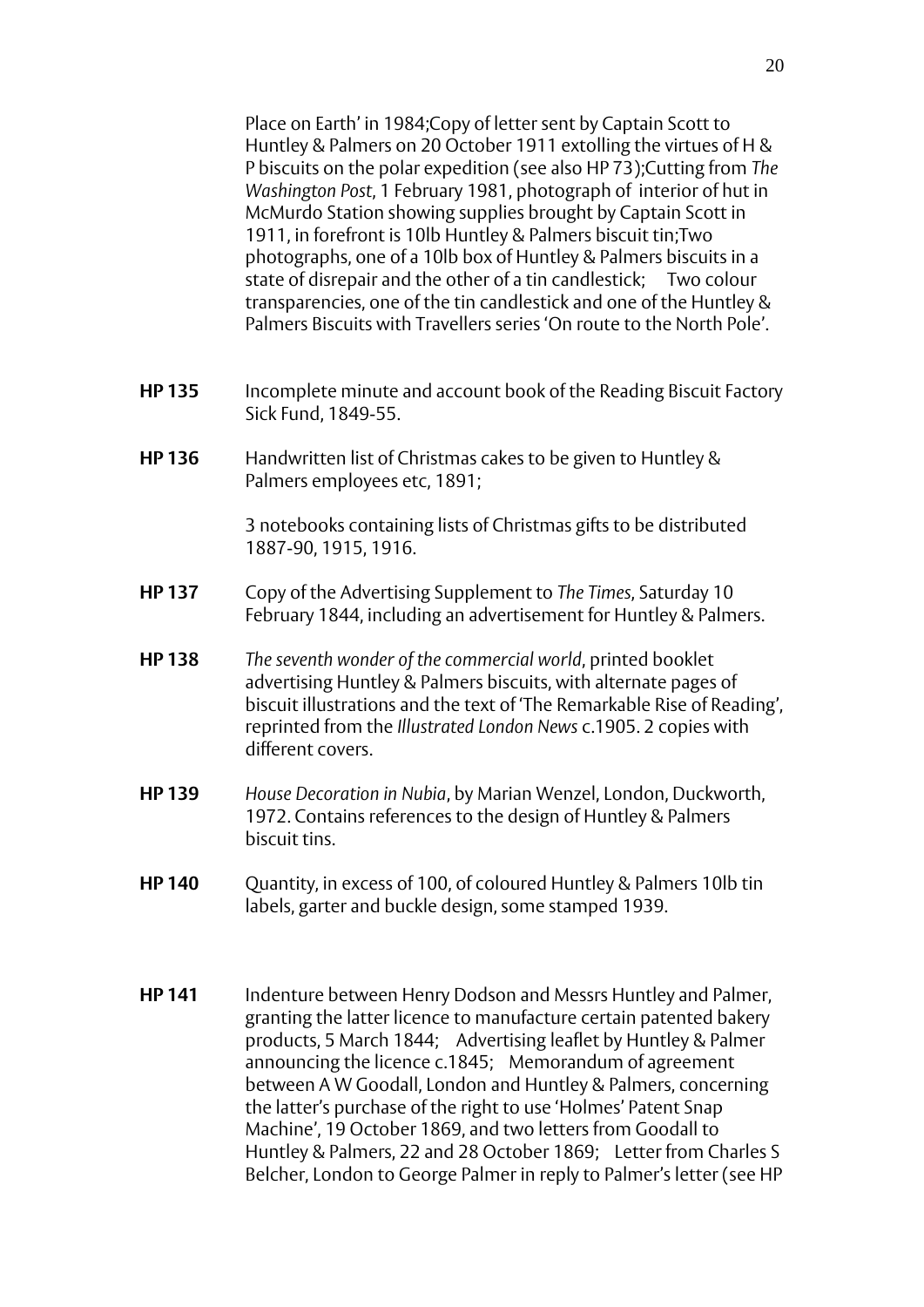126) declining Belcher's offer to act as American agent for Huntley & Palmers, 1 September 1870; Letter from Thomas Rogers, Office of the Local Board of Health, Reading to W I Palmer concerning the laying of sewers, 16 January 1872; Letter from the Manchester Steam Users' Association, Manchester to Huntley and Palmers enclosing a sketch plan for boilers, 17 February 1875; Letter from Philip D Tuckett, London to Huntley & Palmers concerning the rating assessment of the factory, 30 September 1884;Letter from J Silvester, Office of the Surveyor of Taxes, Reading to Huntley & Palmers querying the latter's tax return for 1888-89, 31 October 1889; with Huntley & Palmers' draft reply; Statement from the Inland Revenue Office to Huntley & Palmers advising the Board against taking legal action with relation to an unidentified circular letter, c.1890; Correspondence relating to an offer from Meaby and Company, Reading to Huntley & Palmers, of purchasing the Meaby business (subsequently refused by Huntley & Palmers) 5 letters, 1895-97; Correspondence relating to Huntley & Palmers' donation of £7000 to the Royal Berkshire Hospital, April-July 1897, 10 letters. 5 copies of a circular letter announcing the conversion of the Huntley & Palmers partnership into a limited company, dated 31 March 1898; letter from Herbert Pretty, General Manager of Huntley & Palmers, to E A Wrottesley concerning the transferrence of Huntley, Boorne and Stevens Limited to Huntley & Palmers Limited, dated 19 February 1918; circular letter announcing the formation of Associated Biscuit Manufacturers Limited (from Huntley & Palmers Limited and Peek, Frean and Company Limited) dated 30 November 1921 and two other related papers; Correspondence and papers relating to a proposed revision of Huntley & Palmers' discount rates for account customers etc, May 1902; Papers and correspondence between J Leete, London and A Puig, Paris, concerning the French marketing of Huntley & Palmers biscuits, 1902-3; Memorandum signed J E P(almer) recommending Edward Walker as a suitable artist to undertake a sketch of the original Huntley & Palmers shop, dated 24 November 1942.

- **HP 142** Letter from Henry Ough, London to W J Palmer, offering his services as an architect, 11 February 1891; Specification for the erection of Huntley & Palmers 'H' factory prepared by Henry Ough, marked as C M Byam's copy; Estimate for the erection of 'H' factory, prepared by Henry Ough, marked as Clerk of the Works copy, May 1898.
- **HP 143** Miscellaneous letters and papers mainly connected with (Sir) Walter Palmer: 2 letters from G W Palmer, in Vienna, to Huntley & Palmers concerning the Vienna Exhibition 1873, including a sketch of the Exhibition layout, both dated 14 April 1873; Letter from Richard Bastin, Stoke Newington to George Palmer enclosing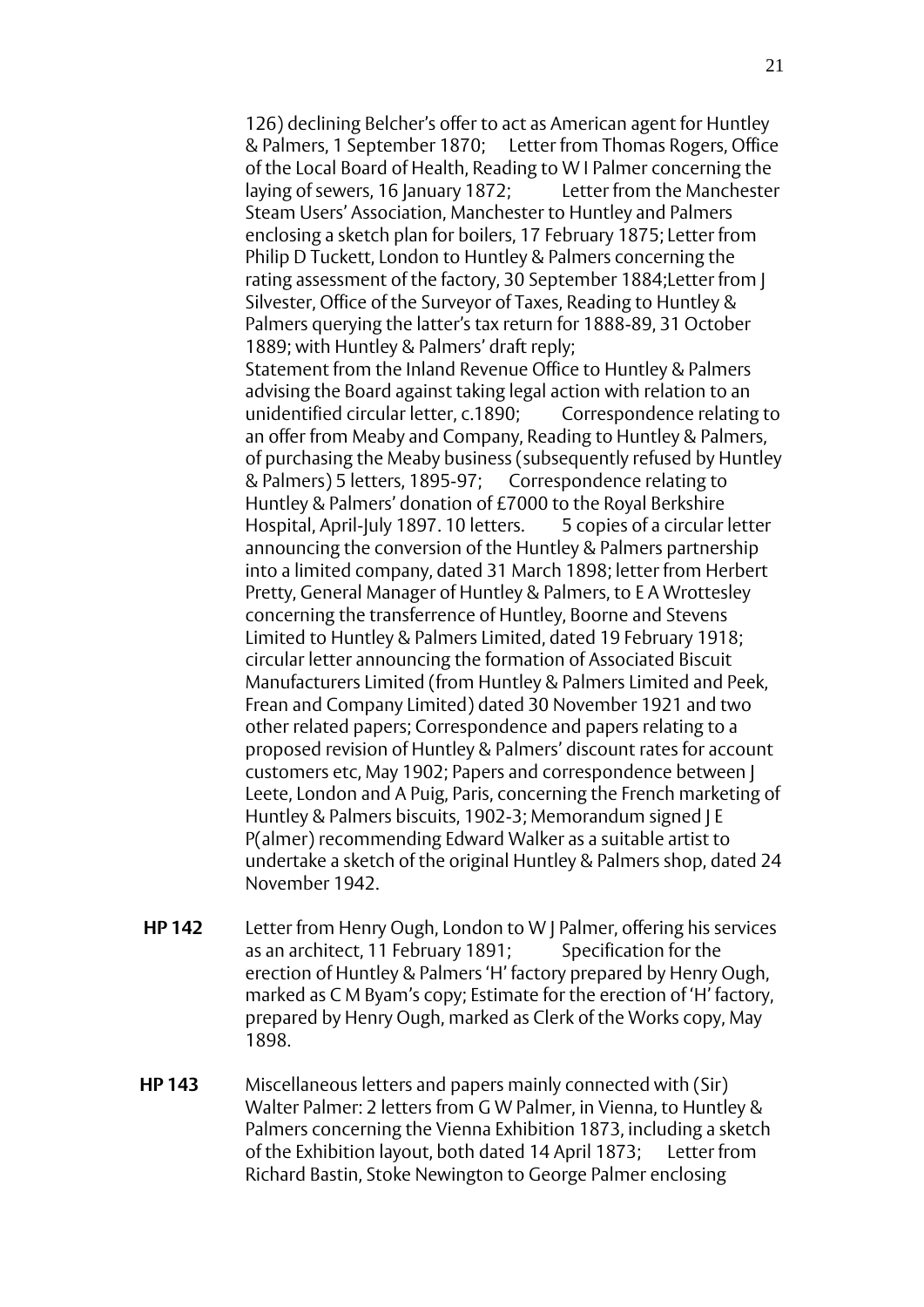particulars of the manufacture of yeast in Holland, 3 September 1872; Set of notes clipped together, taken at the Lisbon Exhibition, and the Paris Exhibition, 1878; Unsigned memorandum on Huntley & Palmers writing paper to Walter Palmer, concerning milk supplies, 6 May 1898;

Unsigned memorandum to Huntley & Palmers written from London, concerning the Brussels Exhibition 1897, 31 October 1896; 3 letters from Laing Wharton and Down Construction Syndicate Limited, London to Walter Palmer concerning Share certificates, May 1892 and October 1894;Letter from Alfred Ashby, Reading to Walter Palmer concerning an analysis of colouring matter used in biscuits, 20 May 1891; Letter from Alfred Ashby, Reading to Walter Palmer enclosing a report of an analysis of two samples of broken biscuits, 19 July 1894; *Foods: Nutritive value and cost,* by W O Atwater (U S Dept. of Agriculture, 'Farmers' Bulletin' no. 23, Washington 1894);

Letter from Ralph Moore of Huntley & Palmers to Walter Palmer concerning Christie's biscuits, and wishing him a safe voyage to America, 21 March 1895; Letter from Edward Valpy, New York to Walter Palmer (then in Washington), concerning interesting biscuits on the Canadian market, 17 April 1895: Set of miscellaneous notes on biscuit baking c.1895; Small pocket notebook (of Walter Palmer?) containing miscellaneous pencil jottings; 26 leaves of pencilled notes taken at the Paris Exhibition 1900; Letter from W Christie, Toronto to Walter Palmer advising him of the despatch of a sample of biscuits, 3 June 1898; letters from Alfred J Shilton, Chemist of the Science Institute, Reading to Walter Palmer, and a memorandum from Alfred Palmer to Walter Palmer, concerning the invention of a new electro-plating process, August-October 1891; Receipt of the purchase by Huntley & Palmers from Frederick Castle of the recipe for Tunbridge Wells Water Biscuits for £20, 17 October 1877; Letter from George Palmer to Walter Palmer, enclosing a letter from W Martin Wood of London with details of a biscuit-making machine, 31 March 1891;

7 letters from C R Bonne, Patent Agent, London to Walter Palmer concerning instruction in a secret biscuit-making process, and problems over payment, April 1893-January 1894; Letter from Charles Russell [?] of the American Biscuit and Manufacturing Company, New York to Walter Palmer introducing J C Butler (selling vanilla crystals), 18 May 1895; Letter from W J Shaw, De La Rue and Company, London to Walter Palmer enclosing a copy of a letter from Charles Southwell of 1881, concerning problems with gelatine, 5 January 1888; Bill from William Slocombe, solicitor, to Huntley & Palmers for the preparation of a new deed of partnership, 1873-74; Handwritten schedule of deeds and documents relating to property at Winkfield, Berkshire, purchased by Walter Palmer, 1897; Letter from Emsley Lea, London to Walter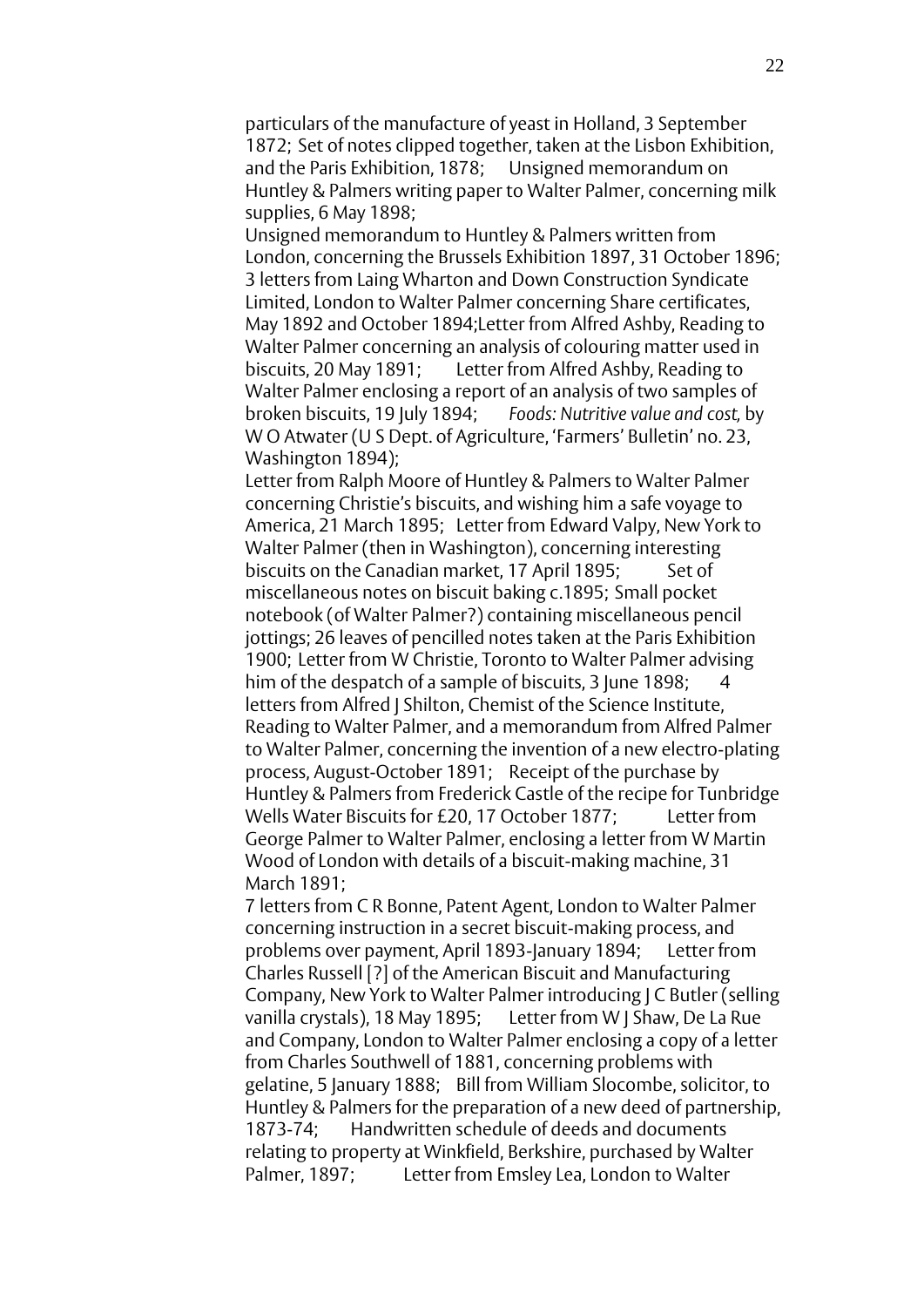Palmer concerning flour blending processes, 9 February 1900; 2 letters from W Martin Wood, London to Huntley & Palmers concerning a patented biscuit-making machine, 4 and 23 April 1891; and a copy of the relevant patent specification (no.12,549: Improvements in Lozenge-making machines, 1870); Letter from E W Kohn, Paris to Walter Palmer (in French) asking for certificate of approval from Huntley & Palmers in connection with a milk process, 1898 (with a draft reply on the back); Collection of miscellaneous recipes for biscuits etc on loose sheets c.1860-90;Letter from R S Wiles, Reading to Walter Palmer, concerning the temperature of yeast in the biscuit factory, 14 June 1891; 8 small pocket notebooks containing rough pencil jottings and recipes;

Figures extracted by W B Williams 1885-1916 re. bad debts, cost of ingredients and valuation of shares;

Shredded Wheat cardboard carton and advertising leaflet c.1910; Letters, recipes and papers from Mr Walter Palmer's desk 13 January 1904.

- **HP 144** 2 mounted and 3 unmounted reproductions of a notice in Japanese (Huntley & Palmers appointment as suppliers to the Imperial Court?) c.1905.
- **HP 145** Handwritten price lists of Huntley & Palmers Christmas tins, 1892 and 1893.
- **OS HP 146** Large table showing Huntley & Palmers annual overseas trade figures summarised by country, 1884-98; List summarising total sales of iced and ornamental cakes, 1890 and 1891; Table showing monthly manufacturing figures of Sponge Rusks and Grilled Cake, April 1907-March 1908; Comparative tables showing annual increase and decrease of overseas trade for Huntley & Palmers biscuits and Peek Frean Biscuits, summarised by country, 1921-37.
- **HP 147** Illustrated colour catalogue of Huntley & Palmers biscuits c.1880. 2 copies, one inscribed 'Messrs A W Hall and Sons, Lincoln'.
- **HP 148** Illustrated colour catalogue of Huntley & Palmers biscuits c.1885. 2 copies.
- **HP 149** 14 Huntley & Palmers customers' invoices (one a photocopy) 1864-1919;

Receipt by Huntley & Palmers of goods returned, 1875.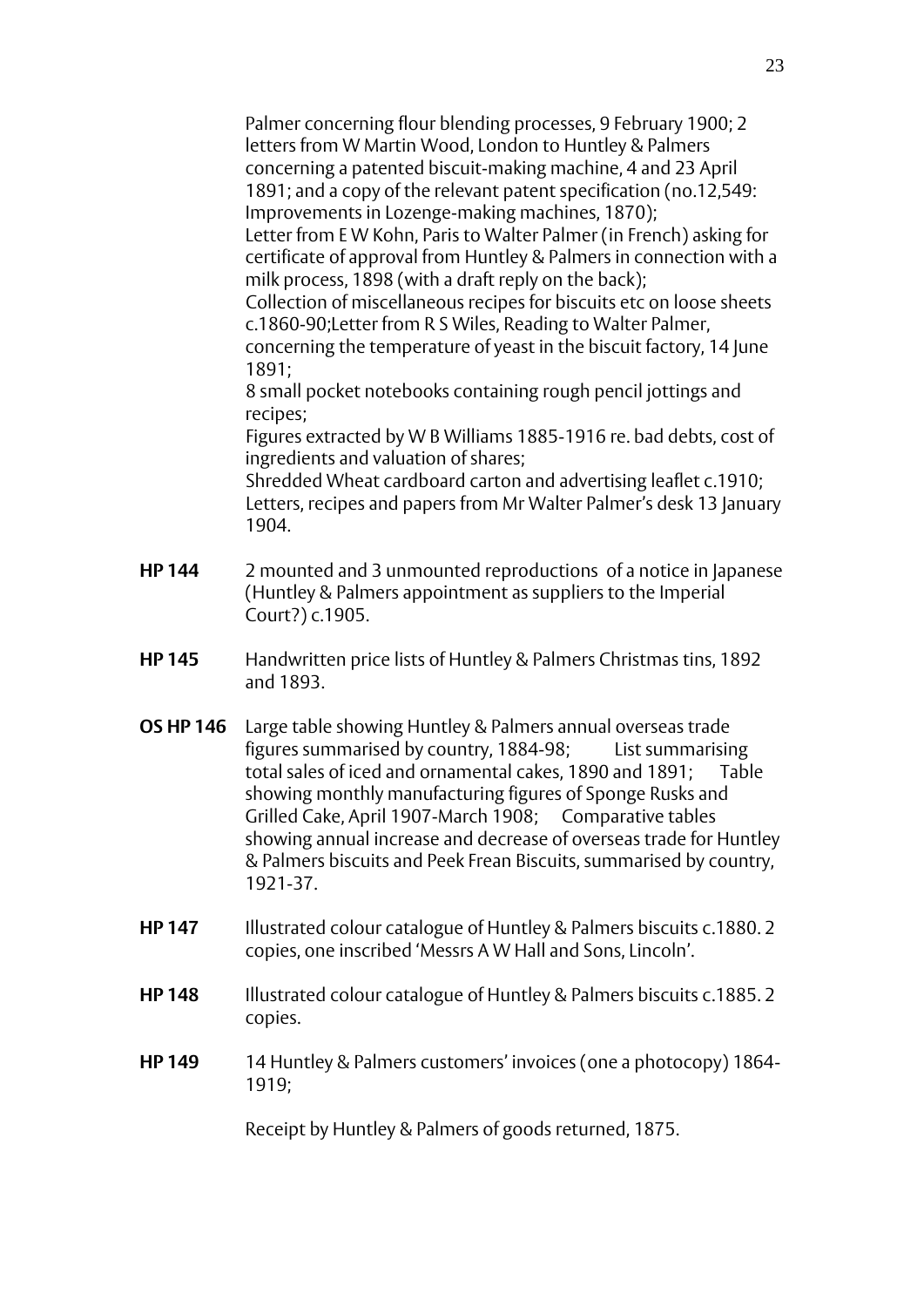- **HP 150** *The English Illustrated magazine* Vol.ix, No.107, August 1892. Contains heavily annotated article 'Biscuit Town' by Joseph Hatton, illustrated with wood-engravings.
- **HP 151** Loose-leaf album containing various paper wrappers for tins/boxes of Huntley & Palmers biscuits c1920. (See also HP 46, 47, 49, 50)
- **HP 152** Photograph of the workers leaving the biscuit factory c.1910; Photograph of the ladies from the Ice Wafer Dept. 1906; Photograph of a group of Huntley & Palmers employees, possibly the Ledger Office Staff, c.1890; Photograph of the Sub-Committee of Huntley & Palmers Workers' Representation Committee, 1916;Photograph of the management of Huntley & Palmers taken to commemorate the visit of George V and Queen Mary to the factory, 12 March 1918;Photograph of the Board of Directors of Huntley & Palmers, 1933.
- **HP 153** Comprehensive price list of Huntley & Palmers biscuits May 1935- August 1938.
- **HP 154** 2 Huntley & Palmers customers' invoices, 1888, and photographs of 2 other invoices, 1878;
- **HP 155** Bundle of correspondence and papers relating to the case of Huntley & Palmers v. the Reading Biscuit Company Limited, heard in the High Court of Justice (Chancery Division) 12 May 1893 (whereby Huntley & Palmers obtained an injunction prohibiting the Reading Biscuit Company Limited (subsequently Meaby and Company Limited) from marketing biscuits under the name 'Reading biscuits'); including brief affidavits, a transcript of the hearing and a copy of the judgement, and many letters of Richard Smith and Sons, London, solicitors for Huntley & Palmers;

Papers and correspondence relating to the enforcement of the injunction in 1896, when biscuits were sold by Meaby and Company transgressing the order.

- **HP 156** 3 small ledgers showing weekly balances of Huntley & Palmers' account with the Westminster Bank Limited, Reading (weekly cash book reconciliation) 12 January 1927-31 October 1930, 12 November 1930-10 May 1937 and 31 May 1937-30 September 1945.
- **HP 157** Small notebook arranged alphabetically, recording staff movements and other significant incidents in Huntley & Palmers factory, 1919- 1936.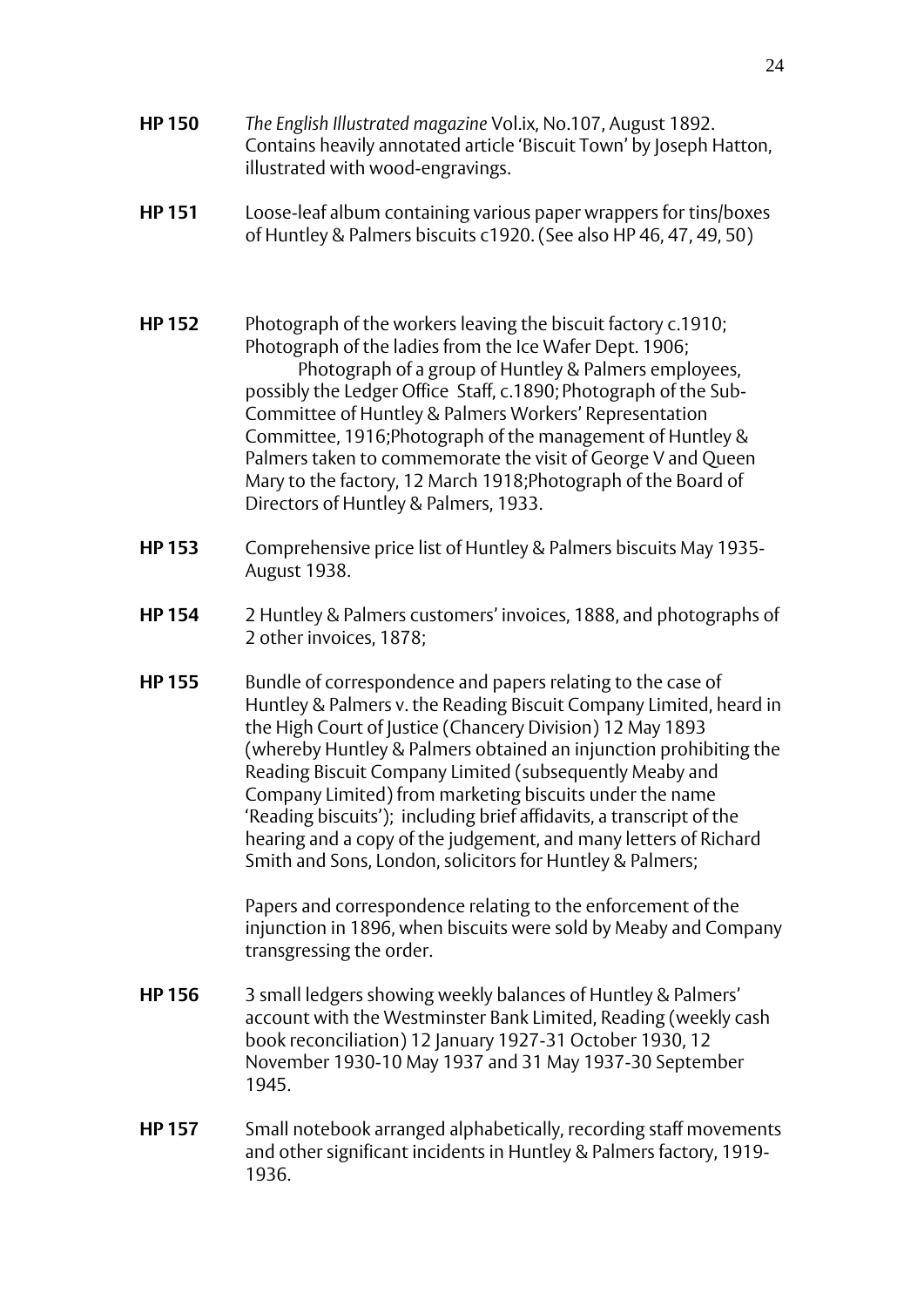- **HP 159** Pocket notebook of Henry Lea, used to take down orders etc. when travelling as a representative for Huntley & Palmers, 1887.
- **HP 160** Small vellum-bound ledger containing summary balance sheets of the Huntley & Palmers partnership 1858-60. Inscribed on cover 'Mr William I. Palmer, Reading'.
- **HP 161** Papers relating to negotiations concerning the proposed purchase of land belonging to Huntley & Palmers by the Reading Gas Company, March-April 1926 viz a letter to Huntley & Palmers from the Gas Company. Notes of two interviews between the parties concerned and three plans.
- **HP 162** Collection of newspapers containing obituaries of Samuel Palmer, died 9 April 1903;

*The Reading Observer*, Saturday, 18 April 1903; *The Reading Mercury*, Saturday, 18 April 1903; *The Reading Standard,* Saturday, 18 April 1903 and supplement. With photo of Samuel Palmer.

- **HP 163** Huntley & Palmers Recreation Club fixture list Summer-Autumn 1980/81. 2 copies.
- **HP 164** Set of 60 black and white photographs 'Portmeirion '79, Weekend 1' on envelope.
- **HP 165** 11 photographs, some duplicates, of the erection of Huntley & Palmers new office block, 1936.
- **HP 166** Illustrated colour catalogue of Huntley & Palmers biscuits. 7 copies, one with the date October 1901 written in.
- **HP 167** Small ledger recording Huntley & Palmers'account with Browns and Goodman (flour merchants) 1879-95; serves also as a signed, stamped proof of payment.
- **HP 168** Illustrated colour catalogue of Huntley & Palmers biscuits and cakes c.1930. 2 copies, one with crude overprinting of 'German' rusks with 'British' , the other copy has British printed directly. Both undated but most likely early 1930s. Illustrated colour catalogue of Huntley & Palmers biscuits, not depicting all varieties, wartime issue c.1915. 4 copies. Illustrated colour catalogue of Huntley & Palmers biscuits, c1920, French and Spanish languages included. 2 copies.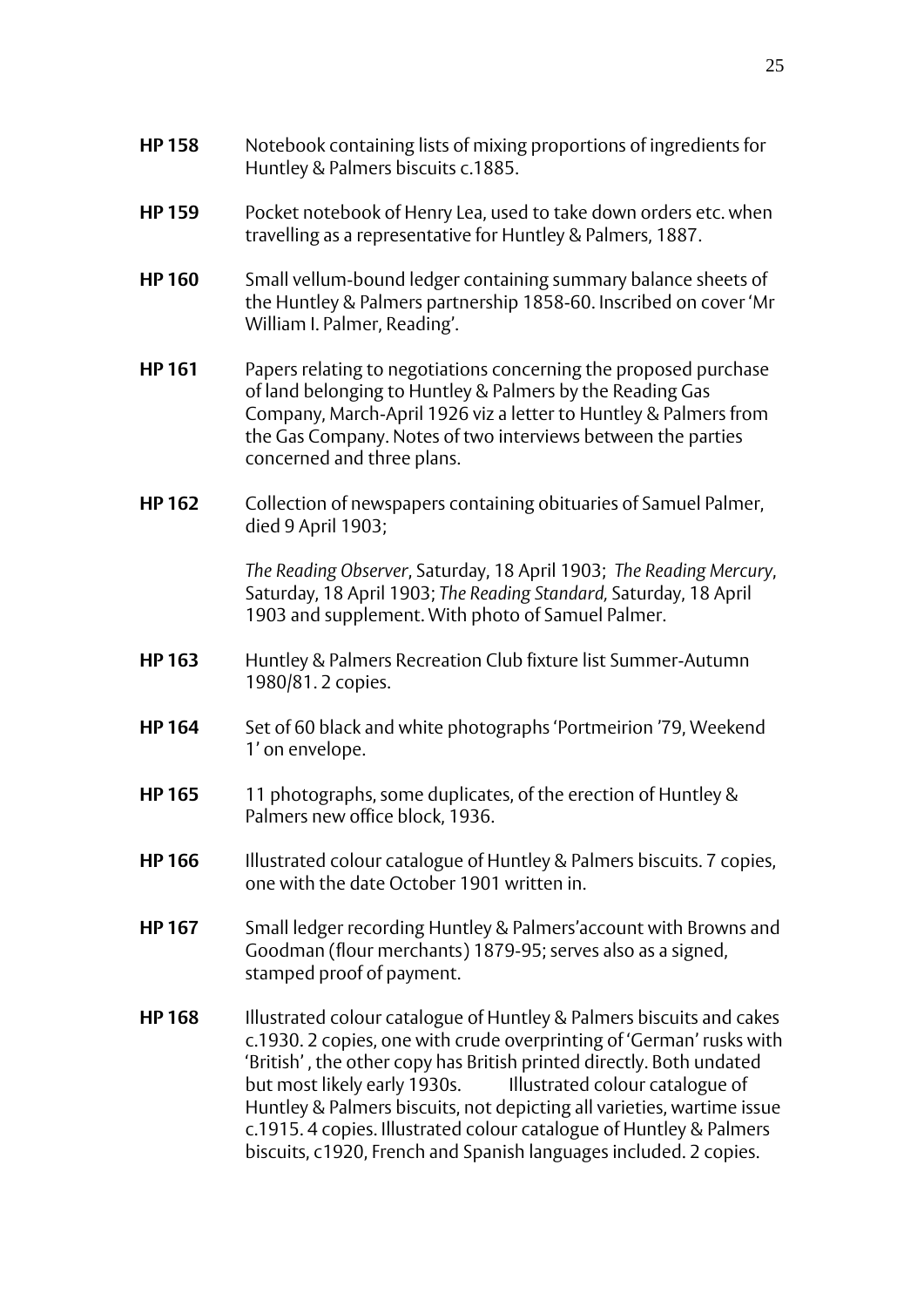- **HP 169** Part of a disbound Huntley & Palmers catalogue, coloured illustrations of biscuits only, i.e. lacking prefatory matter, c.1890.
- **HP 170** Illustrated colour catalogue of Huntley & Palmers biscuits. 7 copies, contents identical but with various covers c.1905. One marked as N M Stewart's copy.
- **HP 171** Papers and correspondence relating to George Palmer's gift of 49 acres of land to the Borough of Reading for a public park, 1890-91:

Cutting from the *Reading Observer* [?] reporting the gift, and a handwritten copy of the same article; Cutting from the *Reading Observer,* 12 April 1890, being a letter to the Editor from Dryland Haslam praising Palmer's munificence, and a letter from George Palmer to Haslam, 12 April 1890, asking him to withdraw the letter;

5 letters from W Ravenscroft, Reading to Alfred Palmer, concerning arrangements and plans for the park, August 1890- February 1891;Letter from the Economic Fencing Company, London to George Palmer offering to provide fencing, 16 April 1890; Letter from R Upcher, Dartmouth to Alfred Palmer and 6 pages of testimonials to Upcher's work in laying out parklands, 21 April 1890; Letter from G P Chiles [?] to [Alfred Palmer?] concerning a prop for young trees, 3 June 1890; List of tenders received for the erection of a new pavilion, undated.

- **HP 172** Ledger recording Post samples to be sent, listing Huntley & Palmers wholesale and retail outlets c.1900.
- **HP 173** Ledger recording monthly summaries of goods manufactured by Huntley & Palmers, with percentages spoilt and broken, 1902-20.
- **HP 174** Leather-bound notebook used to record copies of correspondence of Joseph Leete relating to Huntley & Palmers' appointments as purveyors to Royal Courts, 1867-1905.
- **HP 175** Warehouse Day book recording Huntley & Palmers' customers' orders and their despatch, September-November 1852.
- **HP 176** Vellum-bound ledger recording customers' accounts of Huntley, Boorne and Stevens [?] 1842-45. Includes a handwritten memorandum, loosely inserted, relating to charges for designing and printing tins and boxes, signed CRB.
- **HP 177** Album containing a collection of 36 Huntley & Palmers biscuit labels c.1935.
- **HP 178** Illustrated colour catalogue of Huntley & Palmers biscuits and cakes c.1935. 10 copies.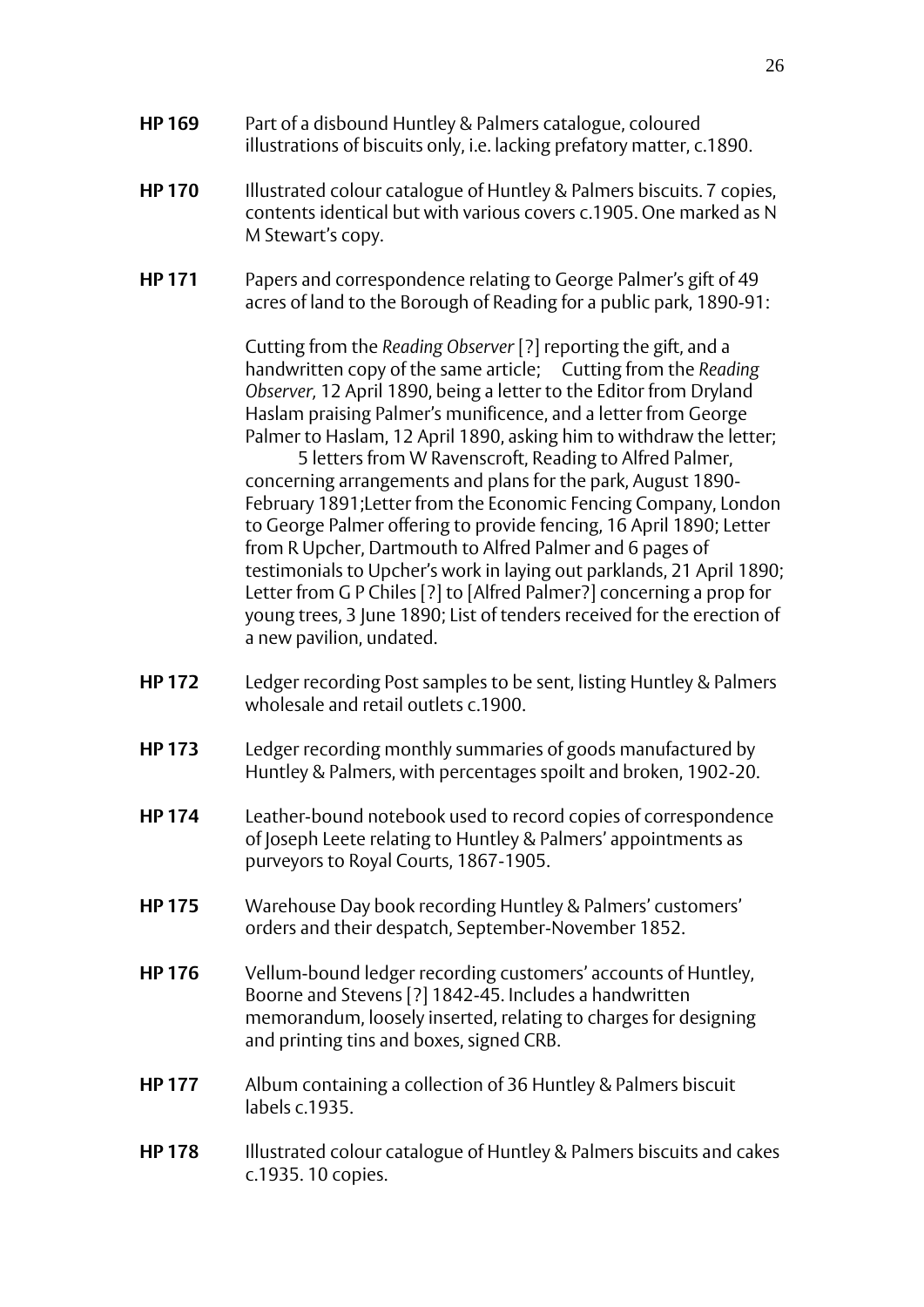- **HP 180** Small notebook kept by W Lea recording costs, partly in code, of Christmas tins of Huntley & Palmers biscuits, 1896-1909.
- **HP 181** Large folding plan of Huntley & Palmers' factory, mounted in leather-bound boards inscribed 'C M Byam' (but with L I Levy's signature inside), dated 1 January 1903, revised to 1911.
- **HP 182** Notebook kept by Walter Palmer containing recipes for biscuits and cakes, marked 'Paris, February 1878'.
- **HP 183** Collection of personal visiting cards c.1900:

Mr and Mrs G W Palmer (5 cards) Walter Palmer (4 cards) Mrs Walter Palmer (3 cards) Mr and Mrs Charles H Palmer (4 cards) Mr and Mrs W Howard Palmer (2 cards) Edward B Poulton (5 cards) Mrs Edward B. Poulton (1 card) Dr and Mrs Augustus D Waller (1 card) Mr and Mrs H Nicoll (1 card)

- **HP 184** New Kinds; lists of brands and prices 1934-36.
- **HP 185** Photocopy of article 'Taking the Biscuit' about Vic Romaniuk, a collector of Huntley & Palmers tins, undated; TS of above article; Photocopy of different article 'Taking the biscuit' by June Field in the *Financial Times*, 6 October 1979; Photocopy of article 'Victorian Valour' by Philip Haythornthwaite in *Art and Antiques Weekly*, September 26-October 2, 1980; Photocopy of entry on Garibaldi from an encyclopedia; Photocopy of a handwritten article 'The History of the Biscuit Tin' by Ronald Fennell, undated; TS of article 'How Biscuits are made at Huntley & Palmer's factory', unsigned and undated; TS of article 'Life in the Biscuit Factory, 100 years ago', unsigned and undated; Handwritten page about Polly Oliver, describes how Bath Olivers came by their name;

Small printed card describing the invention of the Bath Oliver, 2 copies.

**HP 186** Photocopy of election return numbers, seat won by George Palmer, 17 May 1878; Photocopy of page from unspecified journal re. opening of Palmer Park and poem in honour of George Palmer, undated;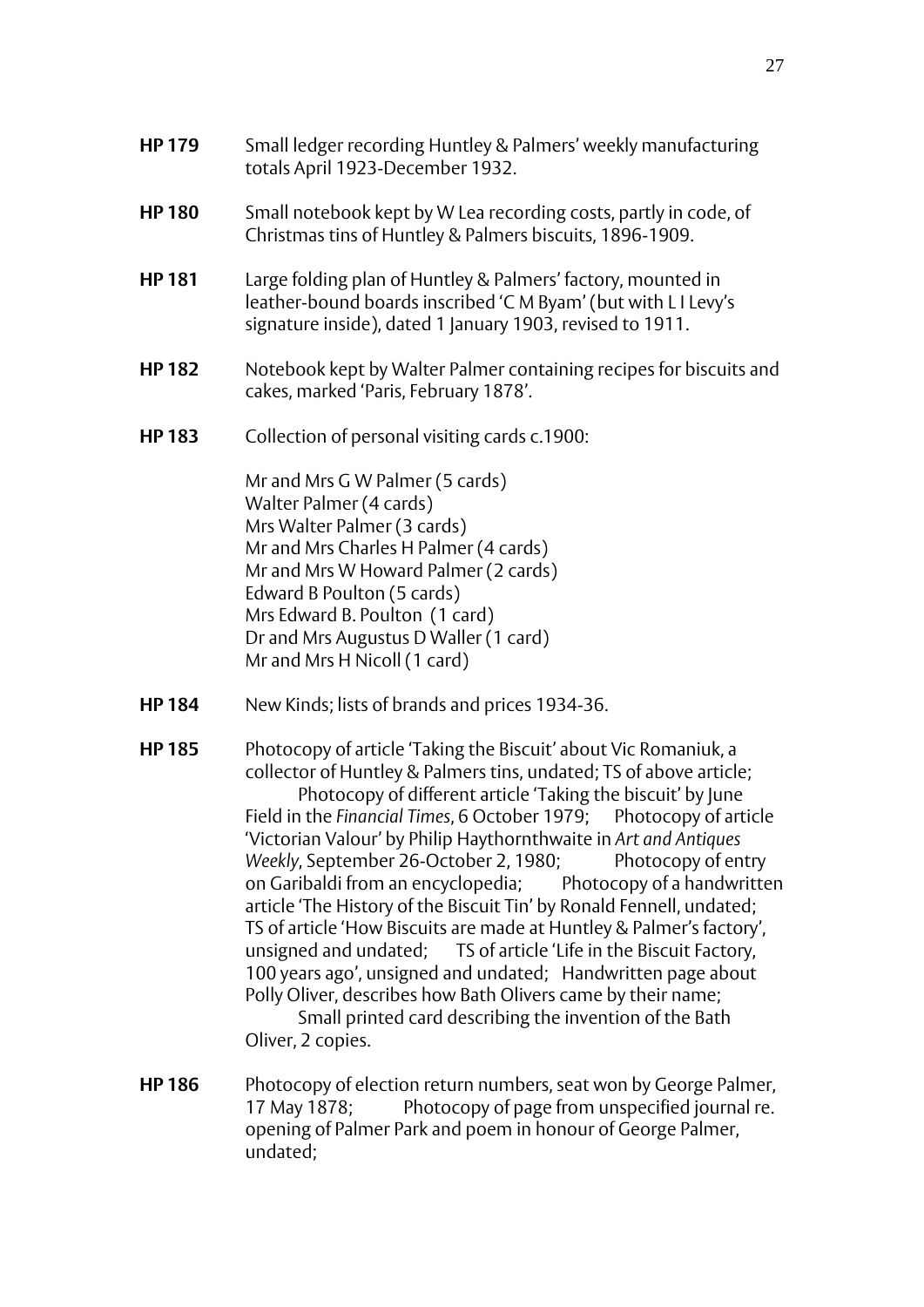Programme of the ceremony of 'The Presentation of The Freedom of the Borough and The Address to Mr. GEORGE PALMER'.

- **HP 187** Leaflet, in colour, explaining offer to obtain free gift of a Huntley & Palmers 'Sandalwood Casket' tin filled with biscuits, 1924, also photocopy of similar leaflet; Photocopy of rectangular biscuit tin with crest on lid, undated, 2 copies; Photocopy of painting of Palmer Park c.1930; Typed list of post 1950's tins.
- **HP 188** Number of documents, mainly photocopies, relating to exhibitions held in Reading Museum and Art Gallery, 1978 and 1991.
- **HP 189** Carr's price lists 1964-1968.
- **HP 190** Crawford's price lists 1952, 1965, 1966 and 1974.
- **HP 191** CWS price lists 1908-1915.
- **HP 192** Samuel Gilchrist price lists 1908-1914.
- **HP 193** Gray Dunn price lists 1965 and 1966.
- **HP 194** Huntley Boorne & Stevens Ltd. 'Giftcharm' catalogue, 1977. 2 copies; Huntley Boorne & Stevens Ltd. 1875-1975 colour leaflet. 2 copies.
- **HP 195** Huntley & Palmers price lists illustrated in colour for 'Decorated Biscuit Tins' and Christmas cakes 1890-1927 and 1939. (See HP 795).
- **HP 196** Photocopies of Huntley & Palmers illustrated price lists 1895-c1960.
- **HP 197** Huntley & Palmers Home and Export price lists Christmas 1941, 1965-67, 1970, 1971, 1973, 1976, 1980-82 and a paste-up of a 1962 catalogue.
- **HP 198** Photocopies of Huntley & Palmers illustrated price lists 1887-1940 and catalogues 1935-1940.
- **HP 199** A G Kidd price lists 1911-1915.
- **HP 200** MacFarlane Lang & Co. Ltd. price lists 1963, 1965-67.
- **HP 201** Loose-leaf album containing 41 photographs of distinguished visitors to

the Huntley & Palmers factory, 1918-53.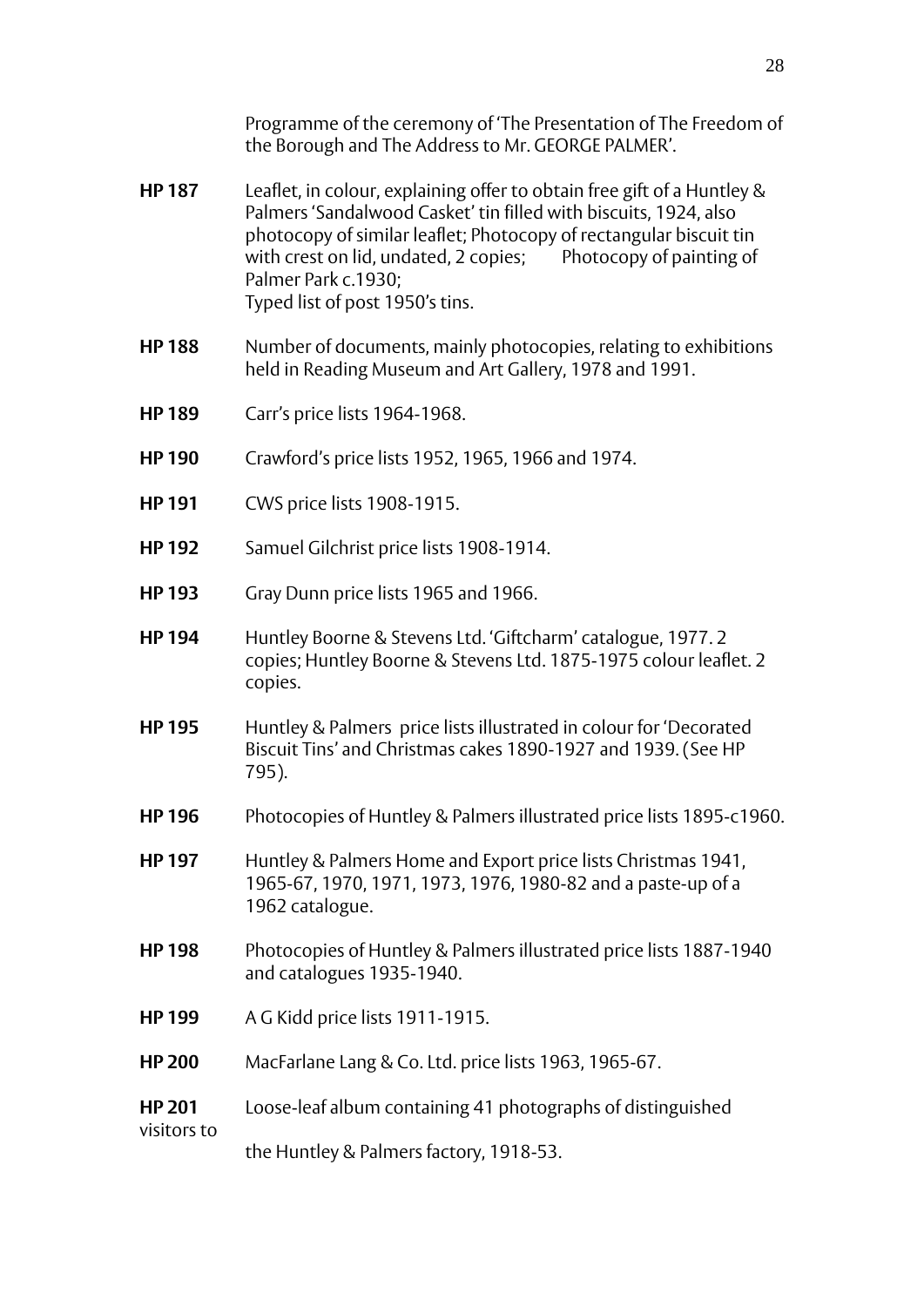| Cost of decorated Xmas tins and contents 1896-1898, small ledger.                                                                                                                                                                                                                                                                                                                                                                                                                                                                                                                                                                                                                                       |
|---------------------------------------------------------------------------------------------------------------------------------------------------------------------------------------------------------------------------------------------------------------------------------------------------------------------------------------------------------------------------------------------------------------------------------------------------------------------------------------------------------------------------------------------------------------------------------------------------------------------------------------------------------------------------------------------------------|
| Re-Alteration Prices, scale for small tins and decorated tins, 1900.                                                                                                                                                                                                                                                                                                                                                                                                                                                                                                                                                                                                                                    |
| Small notebook, 1843.                                                                                                                                                                                                                                                                                                                                                                                                                                                                                                                                                                                                                                                                                   |
| Small notebook, G.W. Palmer, 1871.                                                                                                                                                                                                                                                                                                                                                                                                                                                                                                                                                                                                                                                                      |
| Diary kept by the manager of the Time office (Personnel), 1892-                                                                                                                                                                                                                                                                                                                                                                                                                                                                                                                                                                                                                                         |
| Diary kept by the manager of the Time office (Personnel), 1906-20.                                                                                                                                                                                                                                                                                                                                                                                                                                                                                                                                                                                                                                      |
| Sepia photograph of the Sheppey Glue Chemical Works, London,<br>1905, with Huntley & Palmers labels stuck to the outside.                                                                                                                                                                                                                                                                                                                                                                                                                                                                                                                                                                               |
| Unidentified blue notebook, mid 1960s.                                                                                                                                                                                                                                                                                                                                                                                                                                                                                                                                                                                                                                                                  |
| Letter from W Shaw to Walter Palmer regarding samples of paper<br>packaging, 10 August 1889, with a copy of a letter written from Mr<br>Crump of New Jersey to Mr W Shaw on 11 July 1888.                                                                                                                                                                                                                                                                                                                                                                                                                                                                                                               |
| Specification of William Frederick Meredith for machines for making<br>pound and other cakes, patent no. 4025, 1877;<br>Leaflet<br>advertising British Brehmer 'Universal' wire stitching machines;<br>8 <sup>8</sup><br>leaflets advertising the different machines made by J Henry Mitchell<br>7 photographs of biscuit and cake<br>of Philadelphia, USA;<br>making machinery; 10 letters from the company   Henry Mitchell to<br>Huntley & Palmers regarding the supply of baking equipment, 1893-<br>1894;<br>Letter from Alfred Palmer to 'Gentlemen' regarding Mr Mitchell, 14<br>August 1894;<br>Open letter from J Henry Mitchell to the biscuit<br>manufacturers of Great Britain and Ireland. |
| Recipe book, 1862.                                                                                                                                                                                                                                                                                                                                                                                                                                                                                                                                                                                                                                                                                      |
| Recipe book, 1865.                                                                                                                                                                                                                                                                                                                                                                                                                                                                                                                                                                                                                                                                                      |
| Recipe book inscribed 'John Ellis Reading 1869'.                                                                                                                                                                                                                                                                                                                                                                                                                                                                                                                                                                                                                                                        |
| Recipe book, 1870.                                                                                                                                                                                                                                                                                                                                                                                                                                                                                                                                                                                                                                                                                      |
| Recipe book, c.1878.                                                                                                                                                                                                                                                                                                                                                                                                                                                                                                                                                                                                                                                                                    |
| Recipe book, 1878.                                                                                                                                                                                                                                                                                                                                                                                                                                                                                                                                                                                                                                                                                      |
| Recipe book, Walter Palmer, 1878.                                                                                                                                                                                                                                                                                                                                                                                                                                                                                                                                                                                                                                                                       |
|                                                                                                                                                                                                                                                                                                                                                                                                                                                                                                                                                                                                                                                                                                         |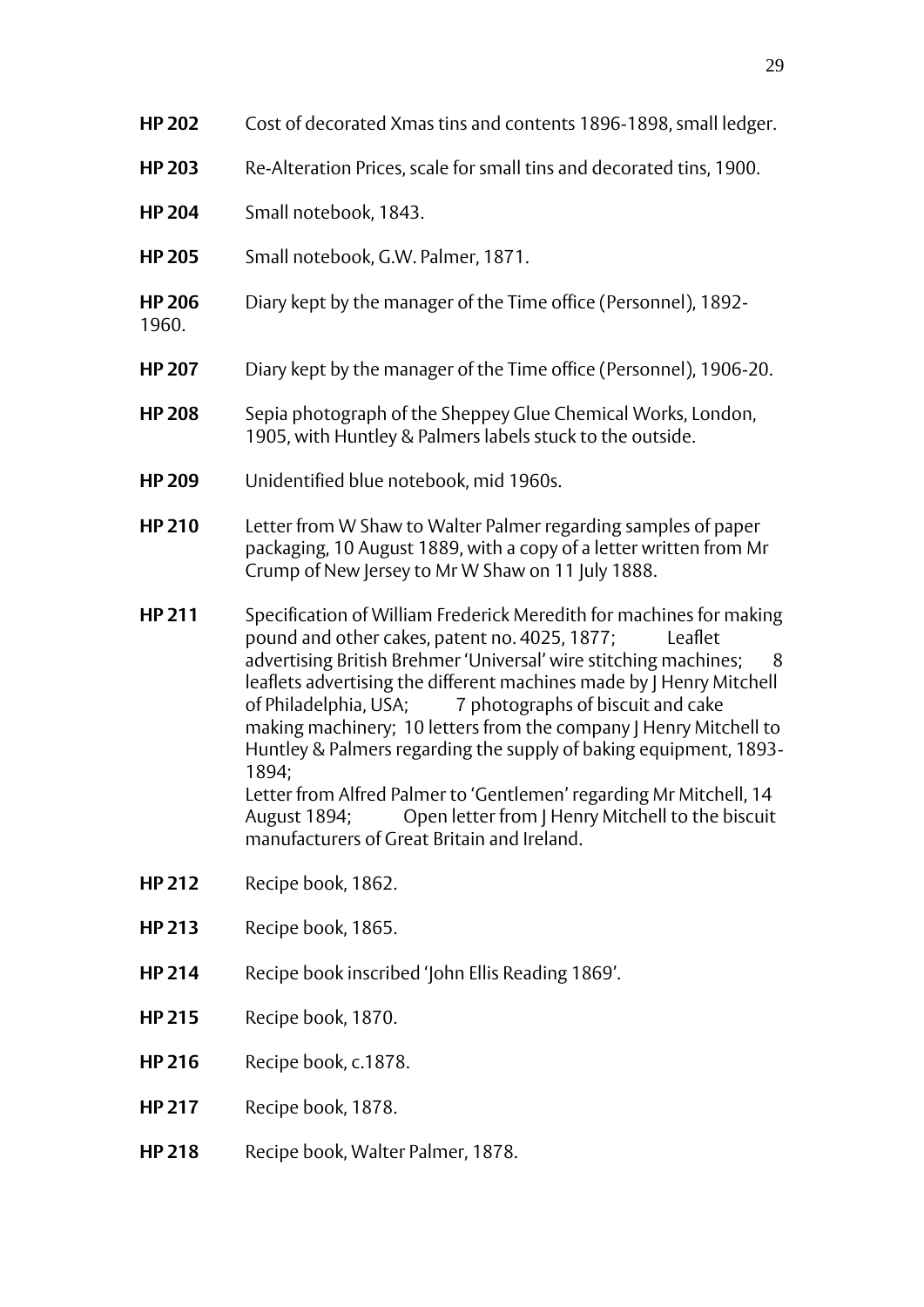- **HP 219** Recipe book, c.1880.
- **HP 220** Recipe book, cakes, 1881.
- **HP 221** Recipe book, c.1884.
- **HP 222** Recipe book, 1884.
- **HP 223** Recipe book, R R Moore, 1884.
- **HP 224** Recipe book inscribed 'Biscuit and Cake Receipts W. Howard Palmer 24<sup>th</sup> March 1885'
- **HP 225** Recipe book, W H Palmer, 1885.
- **HP 226** Recipe book, cheap kinds, 1886.
- **HP 227** Recipe book, Albert J. Palmer, 1892.
- **HP 228** Recipe book, sugar wafers, 1893.
- **HP 229** Recipe book, sugar wafers, 1893.
- **HP 230** Recipe book, mixing rooms, 1894.
- **HP 231** Recipe book, chocolate, 1915.
- **HP 232** Recipe book, fillings, 1916.
- **HP 233** Recipe book, Rusk Factory, 1918.
- **HP 234/1-** Nine wartime recipe books, 1914-19.
- **HP 235** Recipe book, soft cover notebook, undated.
- **HP 236/1-** Nine sugar wafer recipe books, undated.
- **236/9**

**234/9**

- **HP 237** Recipe book, undated.
- **HP 238** Recipe book, undated.
- **HP 239** Recipe book, undated.
- **HP 240** Recipe book, undated.
- **HP 241** Receipt book, undated.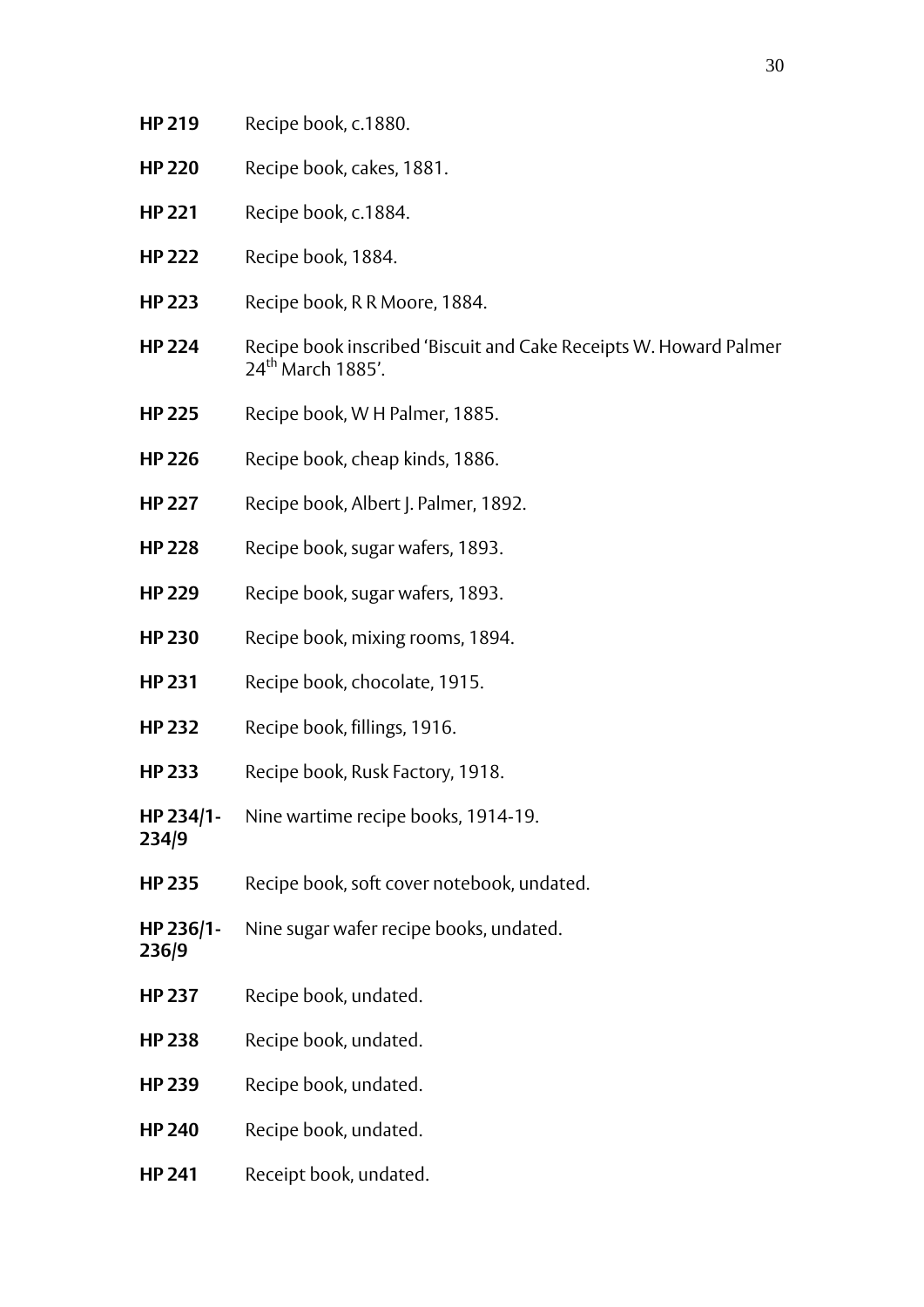| <b>HP 242</b> | Recipe book, undated.                                                                                                                                                                                                                                     |
|---------------|-----------------------------------------------------------------------------------------------------------------------------------------------------------------------------------------------------------------------------------------------------------|
| <b>HP 243</b> | Recipe book, undated.                                                                                                                                                                                                                                     |
| <b>HP 244</b> | Recipe book, undated.                                                                                                                                                                                                                                     |
| <b>HP 245</b> | Collection of loose recipe sheets and small notebook of Bride Cake<br>Prices April 1890.                                                                                                                                                                  |
| <b>HP 246</b> | Huntley & Palmers price list of Christmas goods for USA, July 1938,<br>July 1939, July 1940;                                                                                                                                                              |
|               | Huntley & Palmers Export Price List, January 1942, with conversion<br>tables for various countries.                                                                                                                                                       |
| <b>HP 247</b> | Peek Freans notebook of designs for vans.                                                                                                                                                                                                                 |
| <b>HP 248</b> | Peek Freans notebook of designs of wheeled barrows and vehicles.                                                                                                                                                                                          |
| <b>HP 249</b> | Peek Freans notebook of designs for lorries.                                                                                                                                                                                                              |
| <b>HP 250</b> | Duty paid on goods 1938-.                                                                                                                                                                                                                                 |
| <b>HP 251</b> | Dimsdale Drewett Fowler Barnard & Co. small ledger, 1857-59.                                                                                                                                                                                              |
| <b>HP 252</b> | Dimsdale Drewett Fowler Barnard & Co. in a/c with Huntley &<br>Palmers, small ledger, 1860-1866.                                                                                                                                                          |
| <b>HP 253</b> | Dimsdale Fowler Barnard & Co. small ledger, 1870-71.                                                                                                                                                                                                      |
| <b>HP 254</b> | McVitie & Price price lists 1962, 1965, 1966, 1967, 1974.                                                                                                                                                                                                 |
| <b>HP 255</b> | Meredith & Drew, London, price lists 1915, 1974.                                                                                                                                                                                                          |
| <b>HP 256</b> | Thos. Powell, Son & Co., Preston, price lists 1905, 1907.                                                                                                                                                                                                 |
| <b>HP 257</b> | Price lists;<br>Robert McDowell & Sons, c1900;<br>Atkinson's, 1902 (2 copies);<br>Eustace Miles Restaurant 1908;<br>Lyons, Christmas 1908;<br>Mitchell & Mail Christmas 1908;<br>George Hill 1909;<br>Invoice from Lefevre-Utile to Fortnum & Mason 1908. |
| <b>HP 258</b> | Miscellaneous 20 <sup>th</sup> century price lists.                                                                                                                                                                                                       |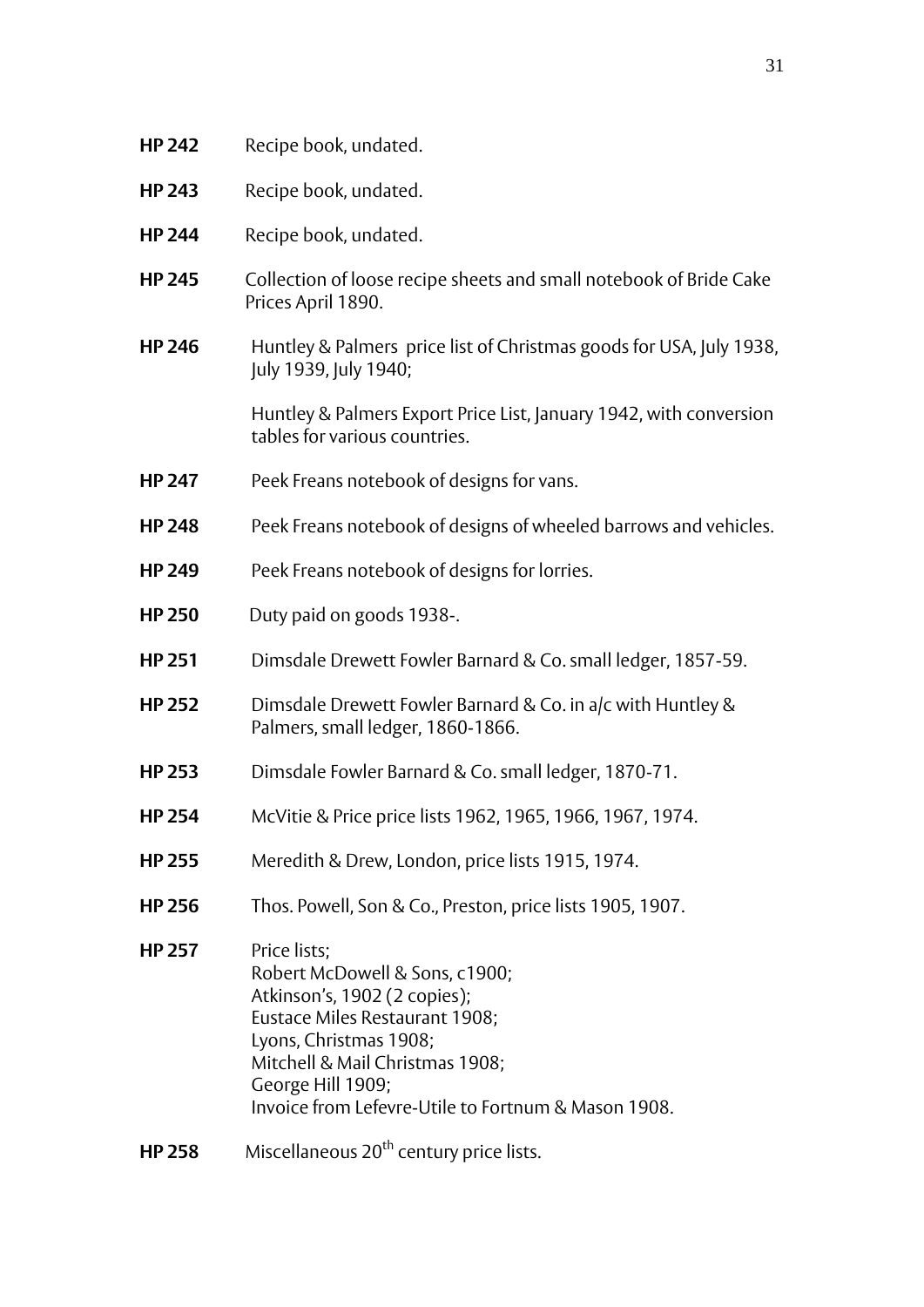- **HP 259** Memorandum of Agreement between Alfred John Shilton and Huntley & Palmers, 30 October 1891; 4 letters written in February 1892 from the late Alfred Shilton's family to Huntley & Palmers requesting payment for Shilton's invention.
- **HP 260** Poem 'Floreat Radingia (The Biscuit City)' written by W J Barker, a factory operative, in 1883. Photocopy; Words of the song 'Linda'composed by John Fuller, to the music of Bryan Kelly, about a girl from the biscuit city; Two pages of unidentified typescript including poem about biscuits, undated.
- **HP OS 261** Price lists from rival firms:

James Brownlie and Son, Barrhead, 1901; Robert McDowell & Sons, Edinburgh, 1909; Marsh & Co., Limited, Belfast, 1909; R. Middlemass & Son, Limited, Edinburgh and London, 7 price lists from 1904 to 1909.

- **HP OS 262** 2 photographs of Huntley & Palmers price lists, mounted on card, labelled 'used by Mr Joseph Leete, when commencing his representation of the Firm on the Continent of Europe: April 1st 1865'
- **HP OS 263** 2 photographs of the Huntley & Palmers exhibits at the Lyons Fair 1929; Photograph of the Huntley & Palmers exhibit at the Ideal Home Exhibition 1929; Photograph of 2 women looking at a window display of Huntley & Palmers biscuits, taken by a *Daily Herald* photographer c.1930; Photograph of a Huntley & Palmers stand at an unidentified exhibition c.1935; 6 photographs of the special iced cake made to celebrate the opening of the new office 1938; 2 photographs of an unidentified group of Huntley & Palmers workers c.1950.
- **HP OS 264** Photograph of the Siamese ambassador and his suite with Mr and Mrs G W Palmer, at Lamston House, Reading, c.1897; 3 photographs of the visit of the Emir of Katsina to the biscuit factory, May 1933; 2 photographs of the visit of Canon F J C Gillmor to Huntley, Boorne and Stevens' factory, c.1930; 2 identical photographs of Cecil Palmer welcoming King Feisal of Iraq, c.1930; Photograph of the visit of the Victoria League to Huntley & Palmers June 1953: Photograph of George Palmer with his work people, 1872.
- **HP OS 265** Aerial photograph of the biscuit factory 1926;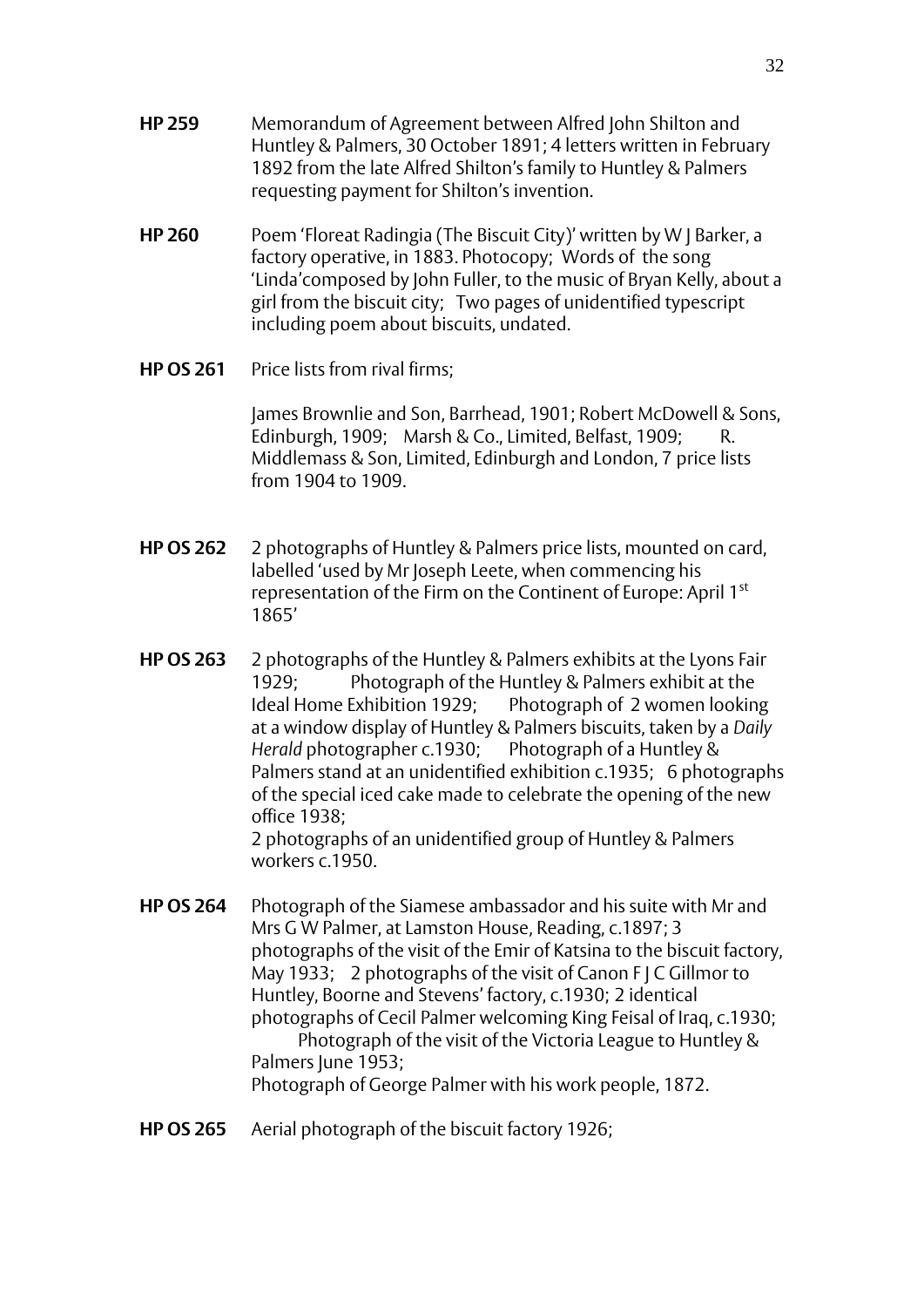8 picture postcards of Reading (5 in colour, 3 in monochrome), c.1908; one unwritten, one addressed to Mrs J R Broad, one to Miss E Bath, 2 to Mrs A E Gale and 3 to Miss P Hampton, from various correspondents.

- **HP OS 266** Decorated address presented by G W Palmer, signed by representatives of the Huntley & Palmer workforce, on the occasion of his marriage, 6 February 1879.
- **HP OS 267** Album containing 48 labels for 'Drypack' cartons of Huntley & Palmers biscuits c.1939.
- **HP OS 268** Photograph of the Duke and Duchess of York's wedding cake, made by Huntley & Palmers; two photographs of visitors queuing to see it and filing past, 1924.
- **HP OS 269** Collection of 22 photographs, mainly of members of the Palmer family, including 3 of George Palmer, 4 of William Isaac Palmer, 1 of Sir Walter Palmer, 1 of S Ernest Palmer, 1 of Sir C Eric Palmer, 1 of Reginald H R Palmer, also photographs of Thomas[?] and Joseph Huntley: c.1850-1930.
- **HP OS 270** Collection of loose sheets summarising Huntley & Palmers annual Ledger balances (London, Country, Export, Continental, Travellers' and Petty Ledgers), 1870-72, 1875-98.
- **HP OS 271** Huntley & Palmers' warrant of appointment as biscuit manufacturers to the Prince of Wales, 1 March 1902; pp 359-362 of *The London Gazette*, 27 January 1885, recording Huntley & Palmers warrant of appointment and right to use the Royal Arms.
- **HP OS 272** 13 photographs (some duplicates) of Huntley & Palmers delivery vehicles c.1900-35; 5 photographs of railway goods traffic c.1930; 1 photograph of the factory flour stove, and one of plant machinery c1930. 2 watercolour sketches of a loading bay and a railway siding c.1910.
- **HP OS 273** 16 photographs showing the erection of Huntley & Palmers central warehouse c.1928.
- **HP OS 274** Collection of 56 photographs taken inside the Huntley & Palmers factories, showing everyday working scenes, various dates c1890- 1940.
- **HP OS 275** Album containing proof designs for Huntley & Palmers advertising material, numbered 1-565, c.1946.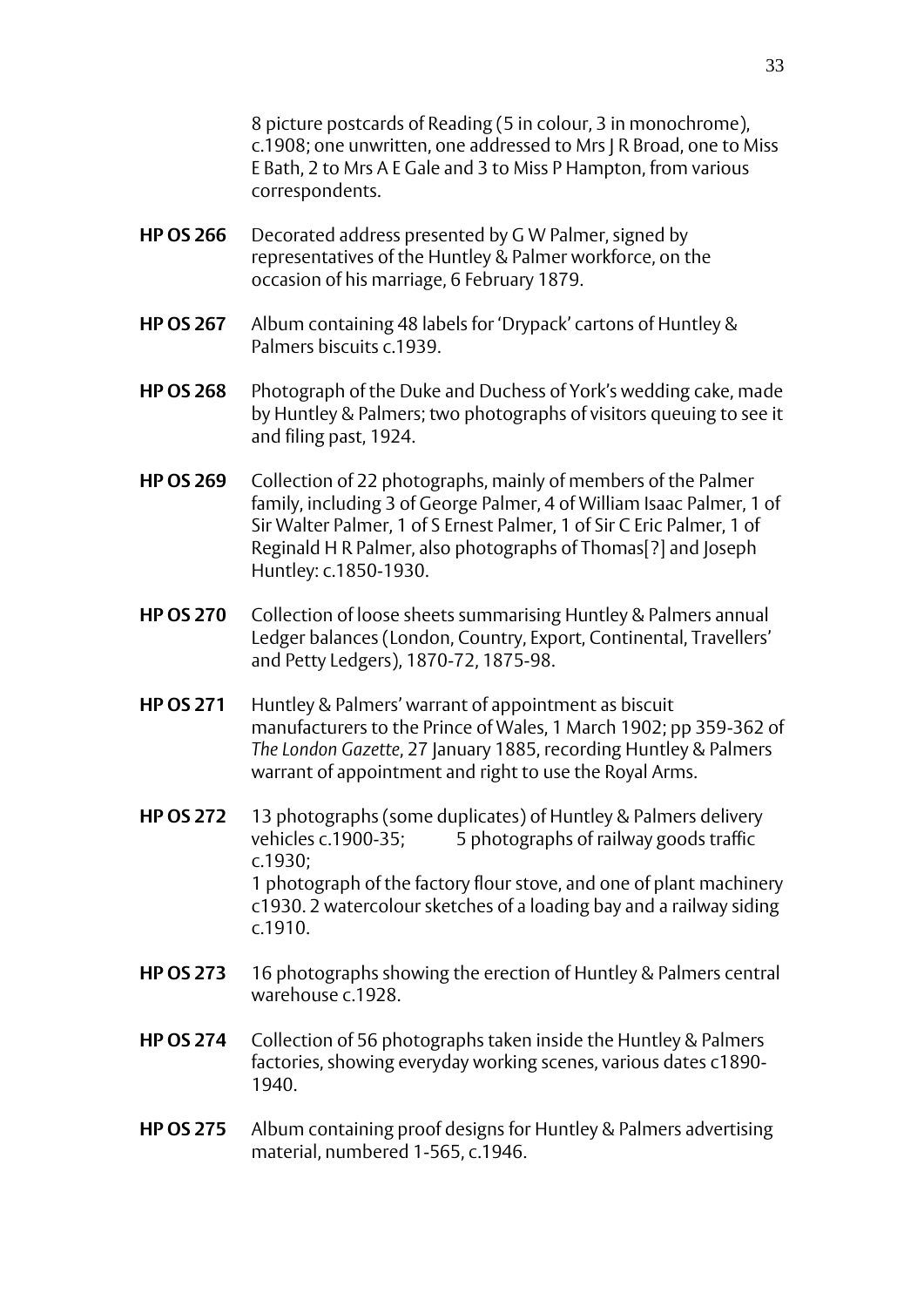- **HP OS 276** Extensive collection (several hundred items) of loose price lists for Huntley & Palmers biscuits, for Home and Export markets, in various languages, July 1867-April 1940. Black and white.
- **HP OS 277** 20 identical colour prints of Huntley & Palmers' new office block c.1938.
- **HP OS 278** Album containing miscellaneous printing executed for Huntley & Palmers: biscuit tin labels, Christmas and other fancy stickers, cake labels, stationery, notices, tickets, etc, 1869-76.
- **HP OS 279** Wooden board with a comprehensive collection of Huntley & Palmers price lists attached (cumulated by laying one on top of another, gummed at the top): 1887-1922. In fragmentary condition.
- **HP OS 280** 2 early Huntley & Palmer labels, for German Wine biscuits and Pic Nic biscuits c.1850; 26 cake labels, depicting women in costume (some duplicates) c1910; 3 cartons for Huntley & Palmers 'Tribrek', 1942-43; Collection of biscuit tin labels and advertising posters, 64 items in all, c.1930-55.
- **HP OS 281** Album containing specimens of miscellaneous special printing executed for Huntley & Palmers: biscuit tin labels, Christmas and other fancy stickers, cake labels, notices, advertisements etc: 1883- 89.
- **HP OS 282** Album no.4 containing specimens of miscellaneous special printing executed for Huntley & Palmers: biscuit tin labels, Christmas and other fancy stickers, cake labels, notices, advertisements etc: 1877- 80.
- **HP OS 283** Album no.5 containing specimens of miscellaneous special printing executed for Huntley & Palmers: biscuit tin labels, Christmas and other fancy stickers, cake labels, notices, advertisements etc: 1886- 90.
- **HP OS 284** Album no.6 containing specimens of miscellaneous special printing executed for Huntley & Palmers: biscuit tin labels, Christmas and other fancy stickers, cake labels, notices, advertisements etc: 1890- 93.
- **HP OS 285** Album no.7 containing specimens of miscellaneous special printing executed for Huntley & Palmers: biscuit tin labels, Christmas and other fancy stickers, cake labels, notices, advertisements etc: 1893- 96.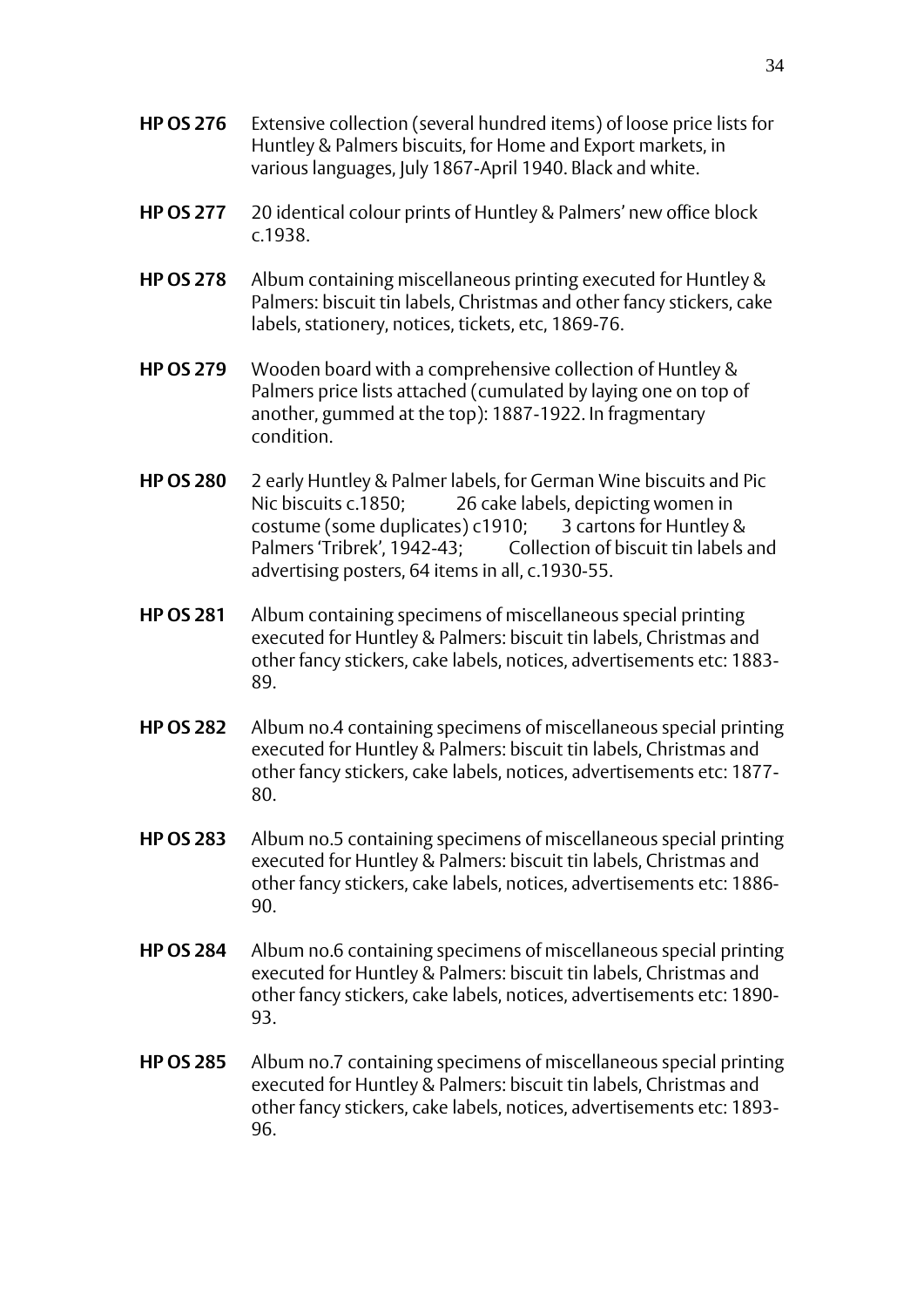- **HP OS 286** Album no.8 containing specimens of miscellaneous special printing executed for Huntley & Palmers: biscuit tin labels, Christmas and other fancy stickers, cake labels, notices, advertisements etc: 1896- 98.
- **HP OS 287** Album no.9 containing specimens of miscellaneous special printing executed for Huntley & Palmers: biscuit tin labels, Christmas and other fancy stickers, cake labels, notices, advertisements etc: 1897- 1900. (mainly 10lb tin labels).
- **HP OS 288** Album no.10 containing specimens of miscellaneous special printing executed for Huntley & Palmers: biscuit tin labels, Christmas and other fancy stickers, cake labels, notices, advertisements etc: 1897-1900.
- **HP OS 289** Album no.11 containing specimens of miscellaneous special printing executed for Huntley & Palmers: biscuit tin labels, Christmas and other fancy stickers, cake labels, notices, advertisements etc: 1900-1901.
- **HP OS 290** Album no.12 containing specimens of miscellaneous special printing executed for Huntley & Palmers: biscuit tin labels, Christmas and other fancy stickers, cake labels, notices, advertisements etc: 1901-1903.
- **HP OS 291** Album no.13 containing specimens of miscellaneous special printing executed for Huntley & Palmers: biscuit tin labels, Christmas and other fancy stickers, cake labels, notices, advertisements etc: 1903-1906.
- **HP OS 292** Album no.14 containing specimens of miscellaneous special printing executed for Huntley & Palmers: biscuit tin labels, Christmas and other fancy stickers, cake labels, notices, advertisements etc: 1906-1911.
- **HP OS 293** Album no.15 containing specimens of miscellaneous special printing executed for Huntley & Palmers: biscuit tin labels, Christmas and other fancy stickers, cake labels, notices, advertisements etc: 1911-1922.
- **HP OS 294** Album no.16 containing specimens of miscellaneous special printing executed for Huntley & Palmers: biscuit tin labels, Christmas and other fancy stickers, cake labels, notices, advertisements etc: 1922-1930
- **HP OS 295** Album no.17 containing specimens of miscellaneous special printing executed for Huntley & Palmers: biscuit tin labels,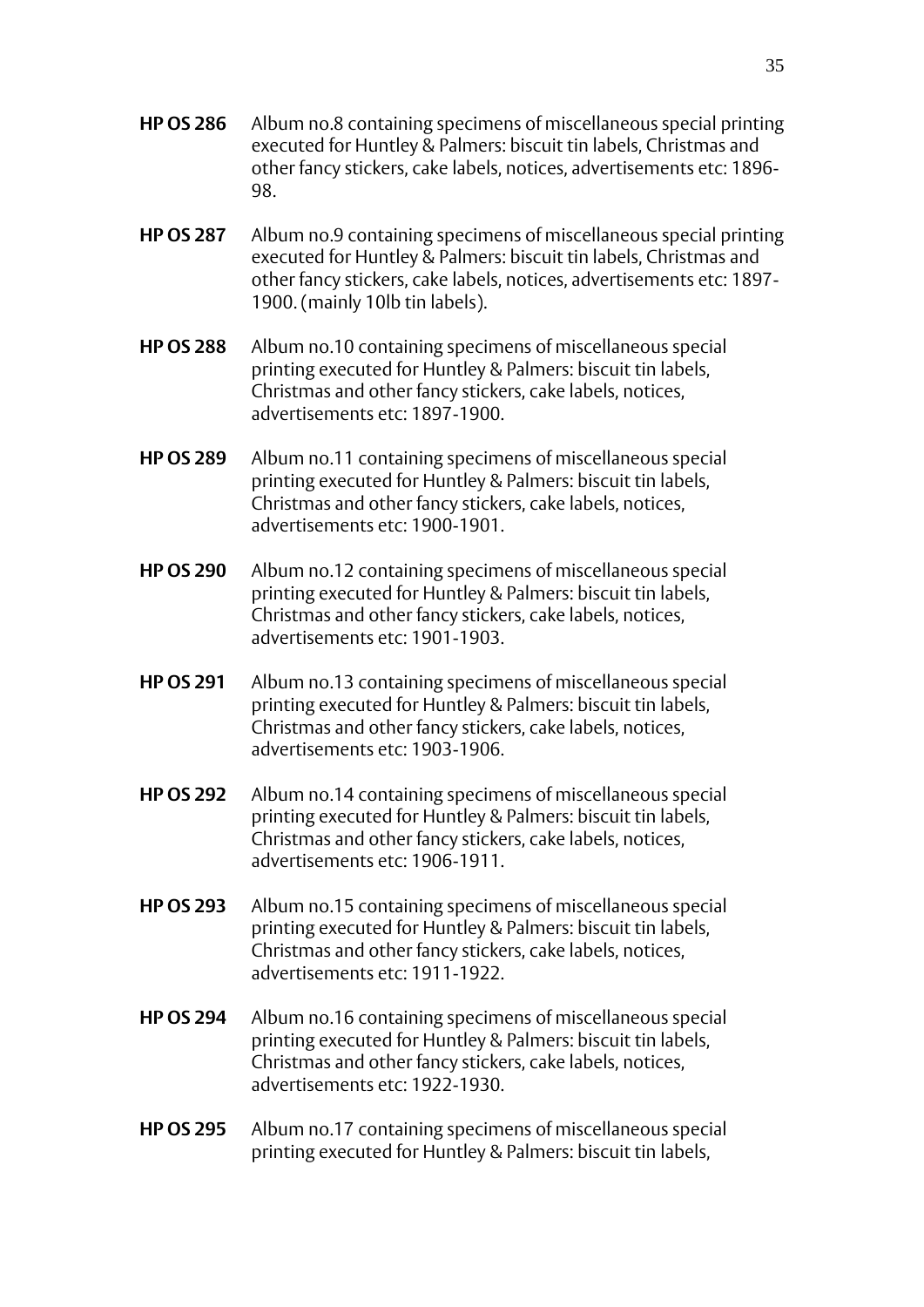Christmas and other fancy stickers, cake labels, notices, advertisements etc: 1930-1937.

- **HP OS 296** Album no.18 containing specimens of miscellaneous special printing executed for Huntley & Palmers: biscuit tin labels, Christmas and other fancy stickers, cake labels, notices, advertisements etc: 1938-1962.
- **HP OS 297** Envelope containing 12 items relating to Huntley & Palmers Recreation Club activities;

5 mounted photographs of Huntley & Palmers sporting teams, 1886-c.1920.

- **HP OS 298** 14 Jacob's paper biscuit carton wrappers dated 1962.
- **HP OS 299** Quantity of McVitie & Price price lists 1890-1915.
- **HP OS 300** Huntley & Palmers sales ledger 1950-57;

Huntley & Palmers sales ledger 1957-61.

**HP OS 301** Summary of Output Records and Specific Bulk Charges 1934-1940;

Summary of Total Make 1941;

Summary of Total Make, first half of year 1942;

Make 1942;

Make for January to June 1944;

Make 1944;

Make 1947;

Make January to June 1948;

Production records 1948;

Production records 1949;

Production records 1950;

Production records January to June 1951;

Production records 1951;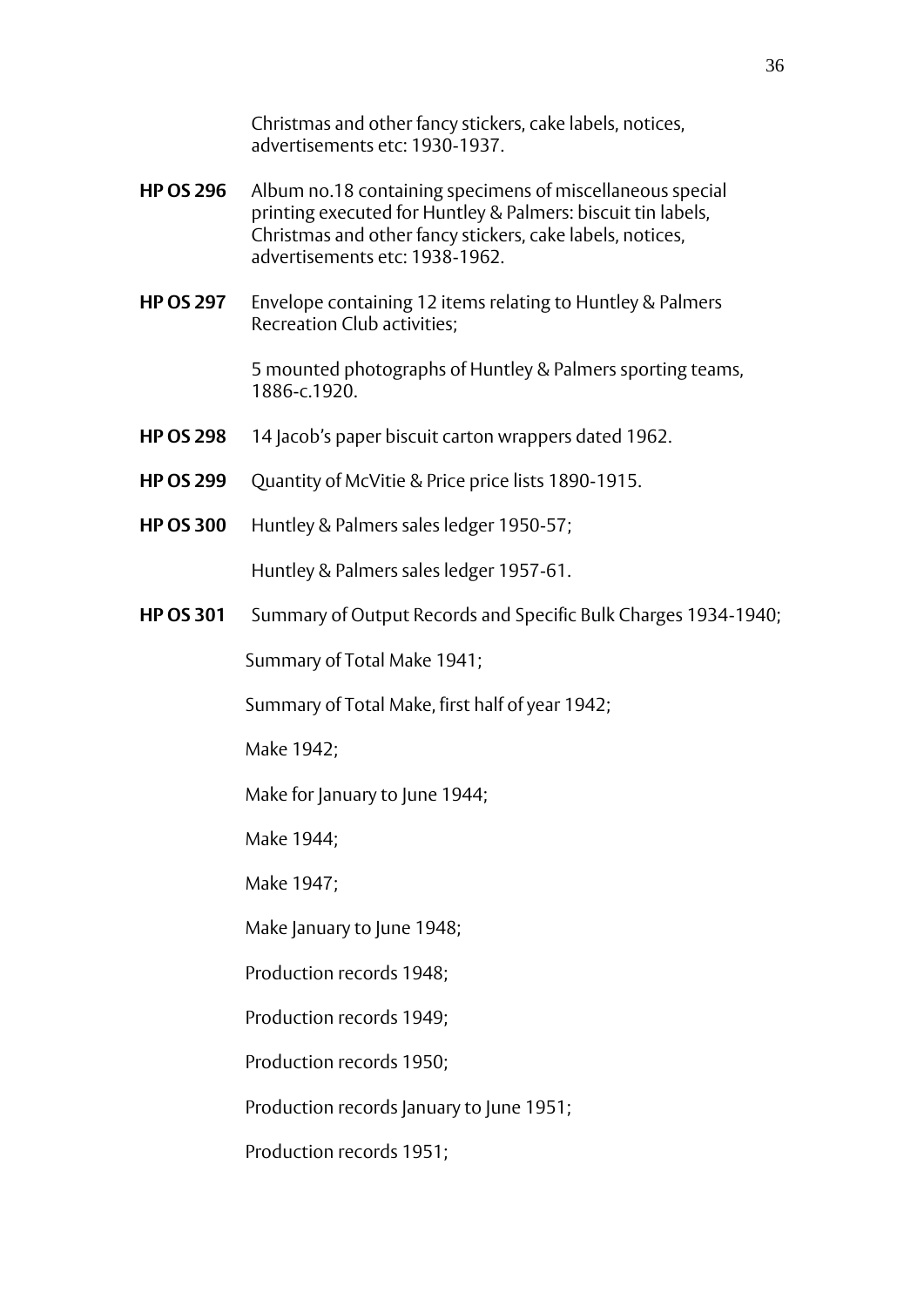Production records January to June 1952;

Production records 1952;

Production records January to June 1953:

Production records and summary 1953;

Production records and summary 1954;

Number of employees and wages and salaries in the London and Bedford factories 1920-40, unnamed but probably Peek Freans.

- **HP OS 302** Number of pieces of original artwork for biscuit tins and some printed designs showing colour separations. Some in poor condition. 20<sup>th</sup> century. Includes printed tin sheet for Family Circle biscuits, and a Fruit tin c.1930 and Peacock tin c.1934 with design and lithography by RR Fennell. See also HP OS 1004 and 1005.
- **HP OS 303** Number of pieces of original artwork for biscuit tins and some printed designs showing colour separations. Some in poor condition.  $20^{th}$  century. See also HP OS 1004 and 1005.
- **HP OS 304** Album containing a comprehensive collection of price lists issued by Huntley & Palmers, 1858-80. Some lists fragmentary.
- **HP OS 305** Album containing a comprehensive collection of price lists issued by Huntley & Palmers, 1880-1907. Some lists fragmentary.
- **HP OS 306** Album containing a comprehensive collection of price lists issued by Huntley & Palmers, 1907-42.
- **HP OS 307** Printing Department Block Register, with specimens of all the original blocks (for biscuit packets, stationery, advertising material etc) held by Huntley & Palmers Buying Office 1954 (includes a memorandum to thet effect to S A Bartlett and C P Tong, signed E.M.J.D., dated 26 January 1954).
- **HP OS 308** Stationery album no.1 containing specimens of Huntley & Palmers printed stationery (receipts, invoices, circular letters, delivery lists, notices etc.) 1883-97.
- **HP OS 309** Stationery album no.2 containing specimens of Huntley & Palmers printed stationery (receipts, invoices, circular letters, delivery lists, notices etc.) 1897-1911.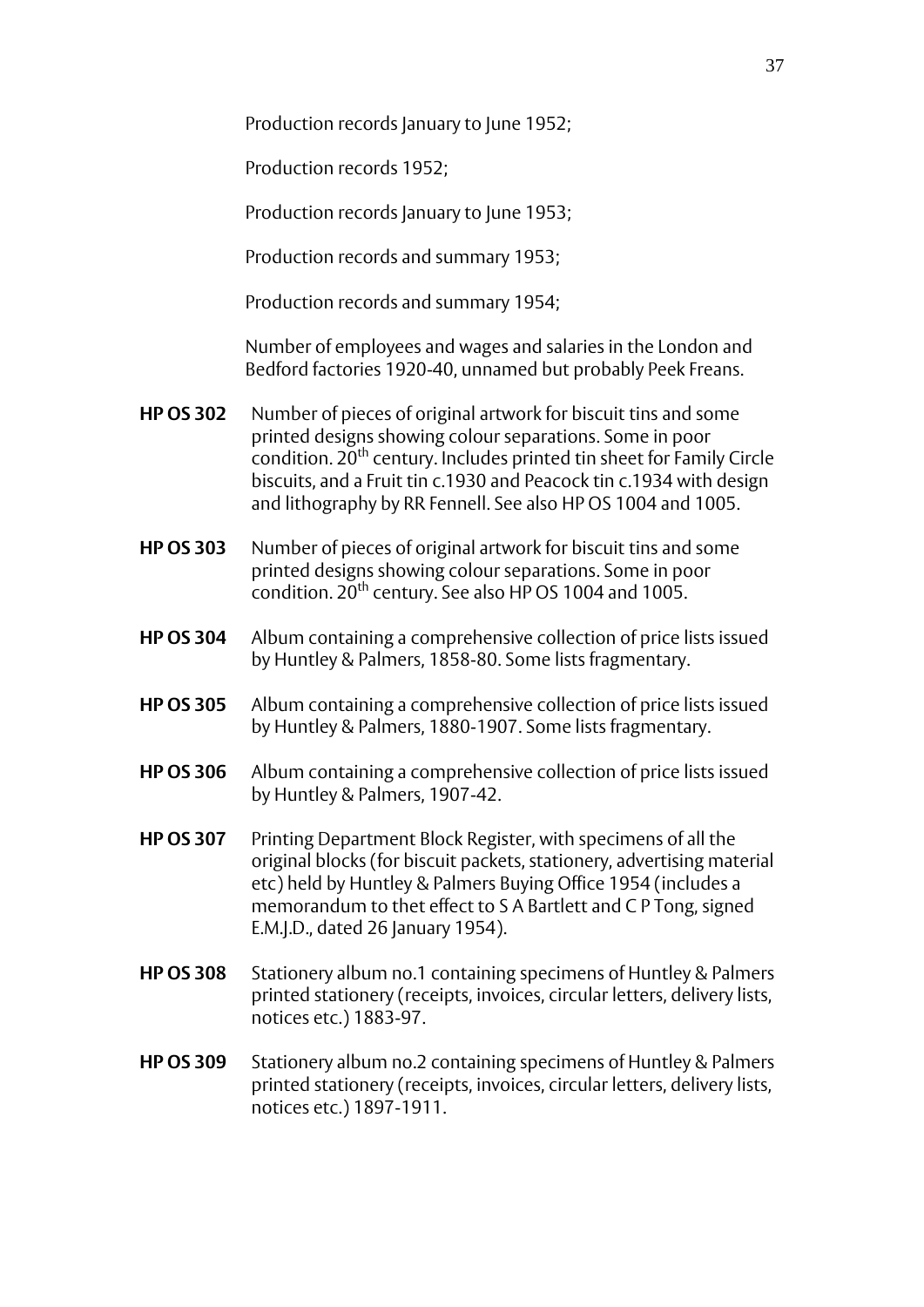- **HP OS 310** Album no.1 of labels, printed by White and Pike Limited and by Robinson and Company for 10lb tins of biscuits (garter and buckle design) 1900-01.
- **HP OS 311** Album no.2 of labels, printed by White and Pike Limited, Robinson and Company, Jenner and Company and Greenslade and Company for 10lb tins of Huntley & Palmers biscuits (largely garter and buckle design) 1902-17.
- **HP OS 312** Album no.3 of labels, printed by Jenner and Company and Greenslade and Company for 10lb tins of Huntley & Palmers biscuits 1921-c.1960.
- **HP OS 313** Album containing miscellaneous printing executed for Huntley & Palmers, including biscuit tin labels, stationery, notices, etc, c.1862- 67.
- **HP 314** 14 photographs of Huntley & Palmers exhibition on television, undated.
- **HP 315** *First name news*, 1954-1964. Volumes 1-6 complete set.
- **HP 316** *Conditions of work at the Reading Biscuit factory*, December 1918 (2 copies), April 1920 (2 copies), January 1921 (1 copy), November 1921 (1 copy), March 1923 (1 copy), July 1926 (3 copies), November 1932 (4 copies), January 1938 (2 copies), November 1940 (1 copy), June 1944 (1 copy);
- **HP 317** Biscuits and Cakes catalogue, undated.
- **HP 318** *The progress of Biscuit Town in the nineteenth century*, booklet with some illustrations cut out, c.1900.
- **HP 319** Items presented by P J Goode, 21 October 1993:

*Welfare schemes,* booklet by Huntley & Palmers, undated;

*My town and my job*, booklet by Huntley & Palmers, 1946 (see also HP 103);

*Daily Mail* cutting, 21 February 1914 'A lifetime in one employ' by Herbert Pretty, General Manager of Huntley & Palmers.

- **HP 320** 'George Palmer (1818-1897)', 4 offprints from *Enlightened Entrepreneurs* by Ian Campbell Bradley, Wiedenfeld and Nicolson, 1987.
- **HP 321** Illustration of the King's Road buildings, 1846.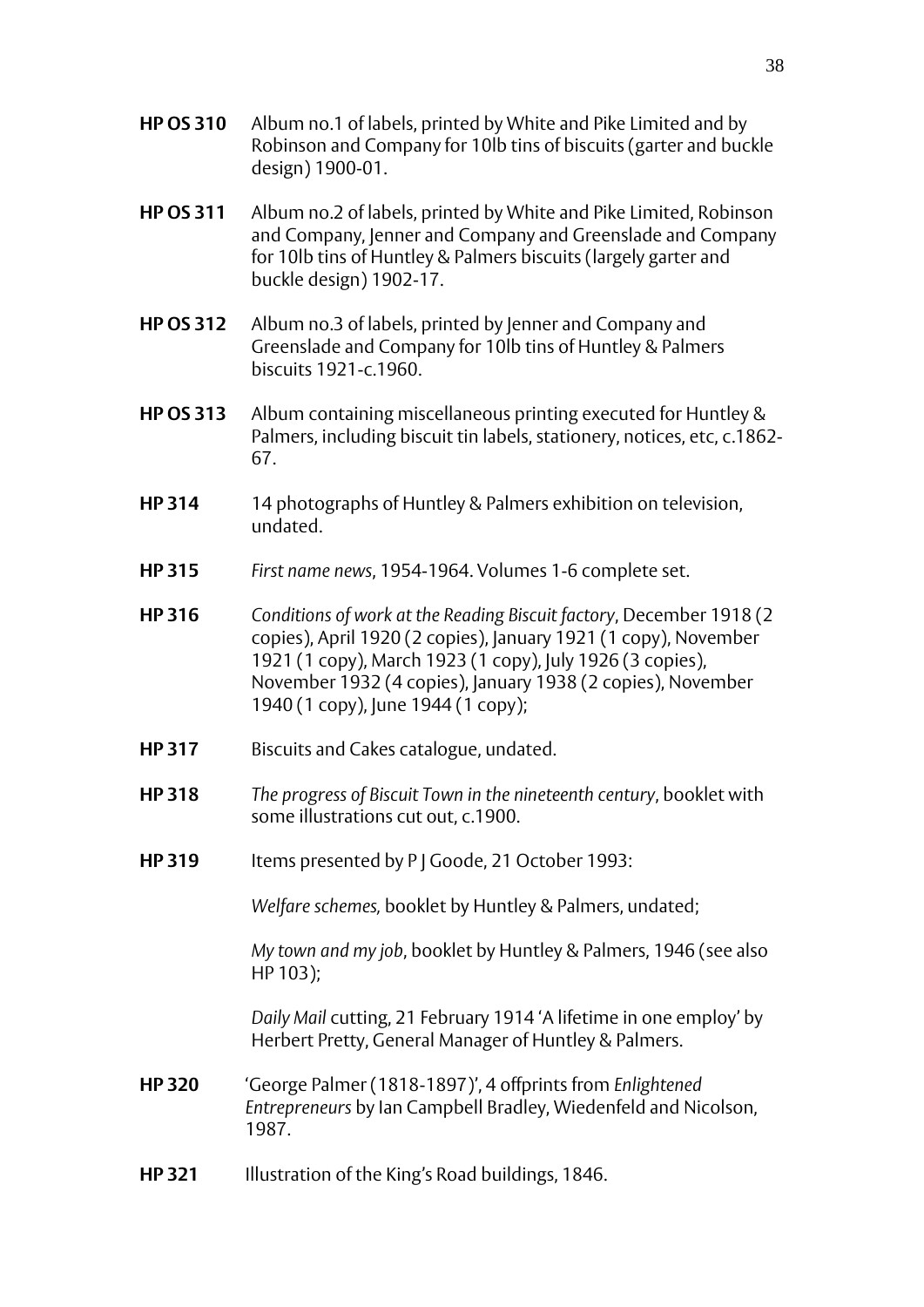- **HP 322** Carmen's receipt book (blank).
- **HP 323** Alphabetical index, written in pencil, to missing catalogue of printed material e.g. Christmas cake 1939 labels.
- **HP 324** 'Bits left over from Huntley & Palmers labels'. Envelope with examples of leaflets and labels.
- **HP 325** Huntley & Palmers delivery note for a free 30lb fruit cake to be delivered to Rev. W E Church, St Giles Hall, Reading. 1925.
- **HP 326** Printed appeal for the 'Proposed Erection of New Public Hall, Free Library and Reading Rooms and Museum …' with list of subscriptions already promised and handwritten additions. Town Hall, Reading 1877.
- **HP 327** *nbeye* Nabisco Brands Inc magazine. Issues Spring 1982 (2 copies); Spring 1983 contains article on acquisition of Huntley & Palmers (2 copies); Summer 1983; Fall 1983; Spring 1984, article on Huntley & Palmers (2 copies), Winter 1984.
- **HP 328** Nabisco Brands Inc. Annual report 1981, 1982 (2 copies);

Nabisco Brands Second quarter report 1983;

Nabisco Brands Annual meeting and 1984 First Quarter report;

*27 million daily: the story of Nabisco Brands*. 1984;

Nabisco Brands publication concerning Nabisco's history and partnerships with companies abroad, 1982. 2 copies;

*1980's outlook* Nabisco January/February 1980; Nabisco Brands history annotated with changes for next edition, with some pages cut out, 1981. For complete version see HP 868.

See also HP 868 for more Nabisco related reports and history of the company.

- **HP 329** *A selection of original art from Nabisco Brands Inc Cream of Wheat collection 1900-1940.* Catalogue of the exhibition.
- **HP 330** 17 colour illustrations of various Nabisco brand adverts.
- **HP 331** Letter from Nabisco archivist Dave Stivers, 3 April 1984. Material for 1983 publication of historical activities of Nabisco from Dave Stivers.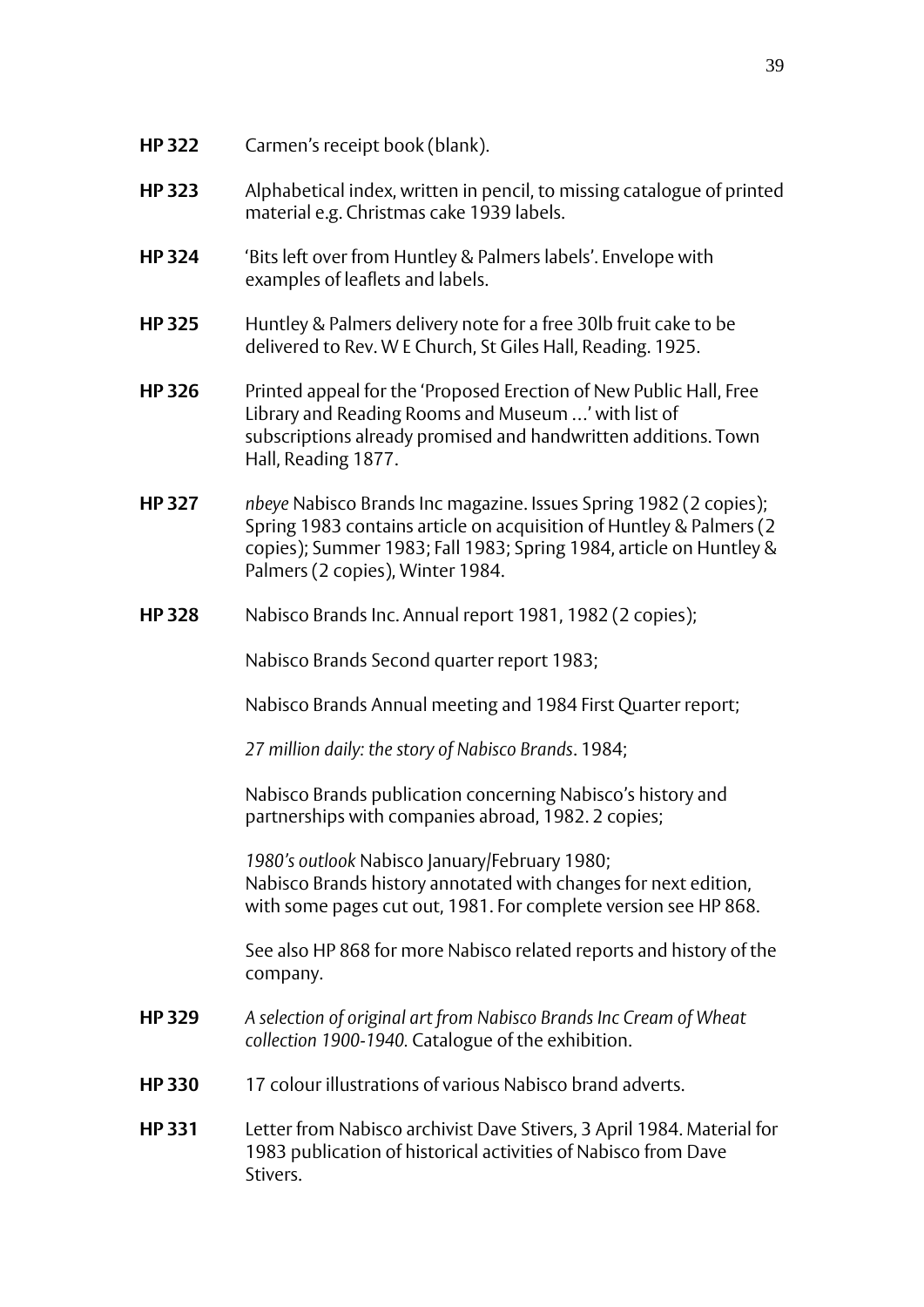- **HP 332** Key plan of freehold properties in Reading. rev. 1934, 2 copies. 2 photocopies of Plan of Biscuit-manufactory, King's Road, Reading. 1857.
- **HP 333** *Rules & Regulations for females at the Reading Biscuit Factory.* Undated; *Rules & Regulations in force at the Reading Biscuit Factory.* Undated; *Rules & Regulations at the Reading Biscuit Factory.* 24 May 1893; *Rules & Regulations at the Reading Biscuit Factory.* 1903; *Rules & Regulations at the Reading Biscuit Factory.* August 1949.
- **HP 334** *The great biscuit town.* Offprint, undated;

*Huntley and Palmer's superior Reading biscuits.* List of agents in England, Scotland, Wales and Ireland. 16 pages, undated.

- **HP 335** 2 wrappers from Jacob's biscuits: Original Cream Crackers and Popular Assorted.
- **HP 336** Letter from Charles H Palmer to Joseph Leete, Hotel Chatham, Paris re award of the 'Grand Prix' and other matters, 20 June 1900;

Letter from Huntley & Palmers re John Broad's retirement and his signature on bills of lading etc, 5 January 1911.

- **HP 337** 6 letters between Huntley & Palmers and Peek Frean regarding prices and discounts 11 February 1902; 12 February 1902; 18 February 1902; 19 February 1902; 21 February 1902; 25 February 1902.
- **HP 338** *Southern Arts Diary and Review*, no.2, April 1974. 3 copies. Contains article on Huntley & Palmers by T A B Corley, author of *Quaker enterprise in biscuits…*1972.
- **HP 339** Publicity leaflets for Huntley & Palmers Dinner biscuits, Cream Crackers (in Spanish) and Breakfast Biscuits (in English and French).
- **HP 340** Picture puzzle consisting of 2 sheets with illustrations of Huntley & Palmers biscuits and instructions re folding the sheets;

Post card illustrating 13 biscuit tins from the Palmer collection.

- **HP 341** Photocopy of drawing of 7 young children for Huntley & Palmer tin/wrapper?
- **HP 342** Associated Biscuits Ltd colour leaflet *Three famous firms*. Undated. Comp slip from Michael Paxton, AB.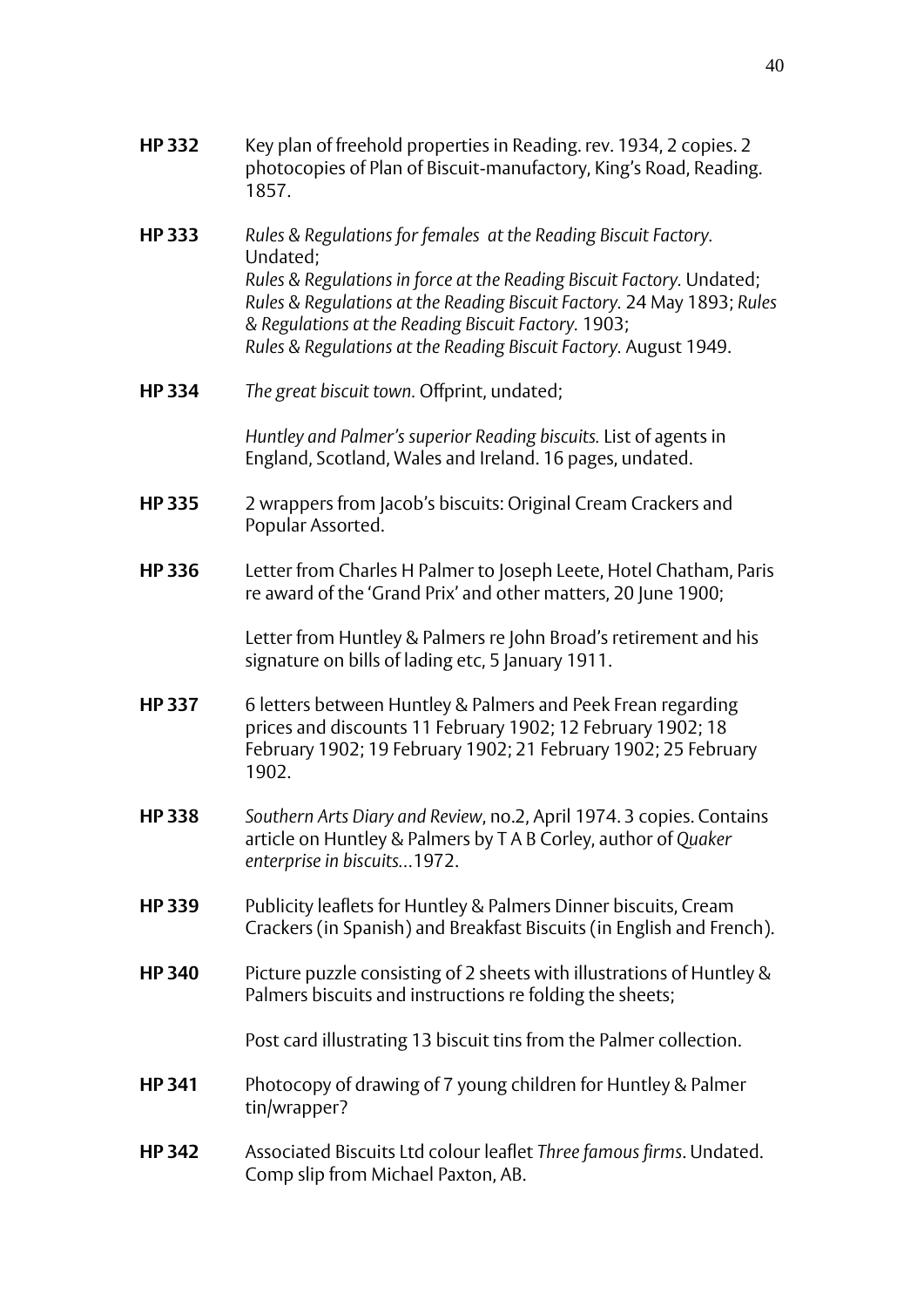- **HP 343** Blue oval cutout with white lettering for Huntley & Palmers.
- **HP 344** *Bakers' gazette*, nos.1-12. Part 1. August 25-November 10, 1849; Two pages from the *Grocers' Gazette* 19 January 1929.
- **HP OS 345** *The baker's quarterly magazine*, no.2, June-September 1906. 96pp.
- **HP OS 346** *The souvenir: being the Coming of age number of the British Baker 1885-1906*. 88pp.
- **HP OS 347** *Commerce.* 31 January, 1900. Contains article 'A visit to the great biscuit town'. p.245-71.
- **HP OS 348** Mounted photograph with caption 'Biscuits being inspected as they emerge from a 200ft. gas fired oven on their way to the Packing Department'.
- **HP OS 349** 7 copies of article from *Southern Arts*, no.2 (see also HP 338) reproduced on a single sheet.
- **HP OS 350** Plate 1. Mixed biscuits. Colour illustration of 12 Huntley & Palmers biscuit containers numbered 8-19.
- **HP OS 351** *Things to do.* Reading Museum and Art Gallery. No.1 model of Huntley & Palmers delivery van. Cut-out model.
- **HP OS 352** *The history of the Huntley & Palmers' trade upon the Continent of Europe. 1865-1911* by Joseph Leete. 2 volumes presented to the Chairman and directors of Huntley & Palmer Ltd;

*Paris Exhibition* 1878*. Jurors' report on Huntley & Palmers' exhibition.* 24 pages in French;

Letter (autograph) to Huntley & Palmers from Joseph Leete presenting the volumes. 7 November 1912;

Letter (TS) of thanks to Mr Leete from W Howard Palmer. 15 November 1912;

Letter (autograph) to W Howard Palmer from Joseph Leete. 19 November 1912 enclosing *Jurors' report*;

Letter (TS) of thanks from Huntley & Palmers. 26 November 1912. All contained in presentation case.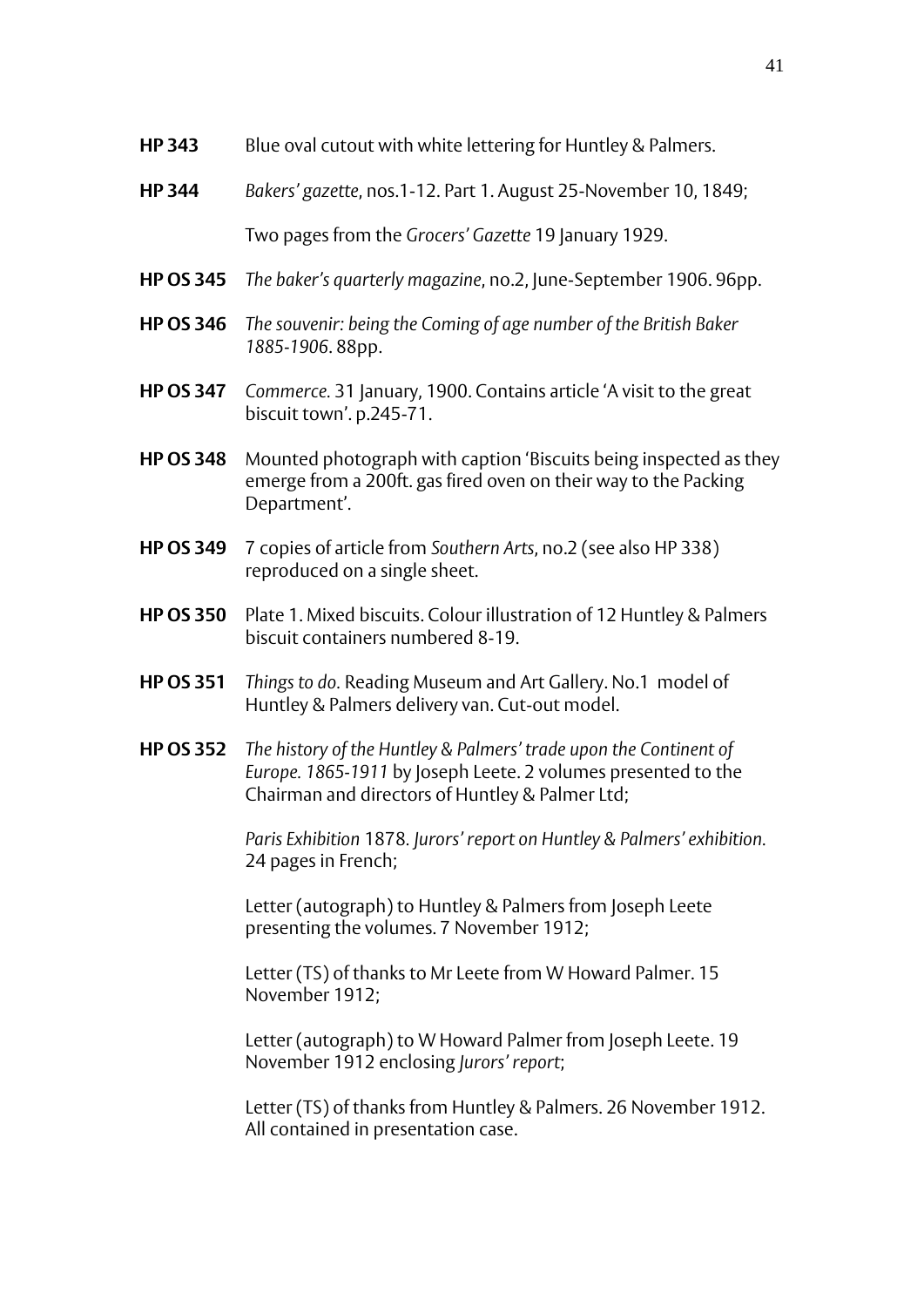- **HP OS 353** Journal no.2. January 1926-November 1928. Journal of monthly expenditure.
- **HP OS 354** Journal no.3. December 1928 -July 1931. Journal of monthly expenditure.
- **HP OS 355** Journal no.4. August 1931-February 1934. Journal of monthly expenditure.
- **HP OS 356** Journal no.5. March 1934-December 1936. Journal of monthly expenditure.
- **HP OS 357** Journal. March 1913-December 1931. Journal of yearly expenditure.
- **HP OS 358** Journal. January 1932-December 1954. Journal of yearly expenditure.
- **HP OS 359** Journal. December 1923-October 1925. Journal of expenditure on wages and materials.
- **HP OS 360** Journal. Ledger Balances no.4.
- **HP OS 361** Journal. Ledger Balances no.5.
- **HP OS 362** Journal Ledger Balances. December 1919-December 1923.
- **HP OS 363** Journal Ledger Balances no.4. June 1904-June 1919.
- **HP OS 364** Ledger 1898-1922. Recording expenditure on property, vehicles, machinery and wages.
- **HP OS 365** Ledger March 1900-March 1921. Bonus payments to the General Manager and others.
- **HP OS 366** Seal Book 1898-1967. Recording particulars of sealed documents (eg share documents, trade marks etc.) with the signatures of the Directors who witnessed the sealing.
- **HP OS 367** Register of Deeds of property bought by H&P 1841-1937.
- **HP OS 368** Register of Deeds no.2 1934-1971.
- **HP OS 369** Commission Ledger no.1 1902-1929. Details of firms commissioned to buy goods for the factory e.g. Joseph Leete and Sons Ltd. of London, Lime Darby and Co. Ltd. of Singapore and Edward Valpy of New York.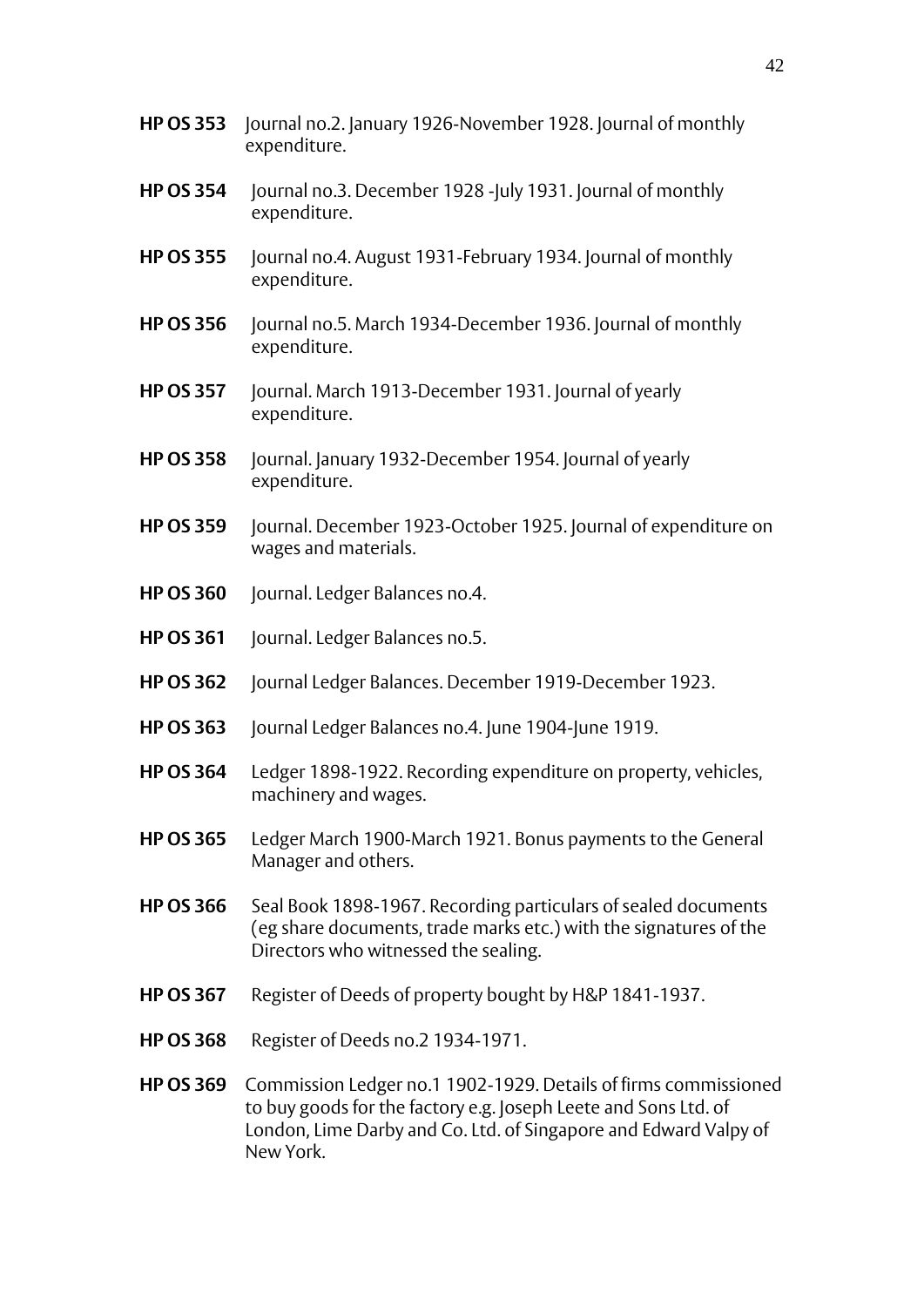- **HP OS 370** Commission Ledger no.2 1930-1936. As HP 369.
- **HP OS 371** Ledger, with lock, recording comparisons of Huntley and Palmers Journal Ledger Accounts 1899-1924, and a detailed monthly analysis of the Profit and Loss Account 1923-1929.
- **HP OS 372** Journal Ledger no.1. Journal Ledgers 1-16 summarise various Huntley & Palmers internal accounts (carriage and delivery, warehousing, wages, machinery, books and stationery etc); arranged alphabetically and indexed.
- **HP OS 373** Journal Ledger no.2
- **HP OS 374** Journal Ledger no.3
- **HP OS 375** Journal Ledger no.4
- **HP OS 376** Journal Ledger no.5
- **HP OS 377** Journal Ledger no.6
- **HP OS 378** Journal Ledger no.7
- **HP OS 379** Journal Ledger no.8
- **HP OS 380** Journal Ledger no.9
- **HP OS 381** Journal Ledger no.10
- **HP OS 382** Journal Ledger no.11
- **HP OS 383** Journal Ledger no.12
- **HP OS 384** Journal Ledger no.13
- **HP OS 385** Journal Ledger no.14
- **HP OS 386** Journal Ledger no.15
- **HP OS 387** Journal Ledger no.16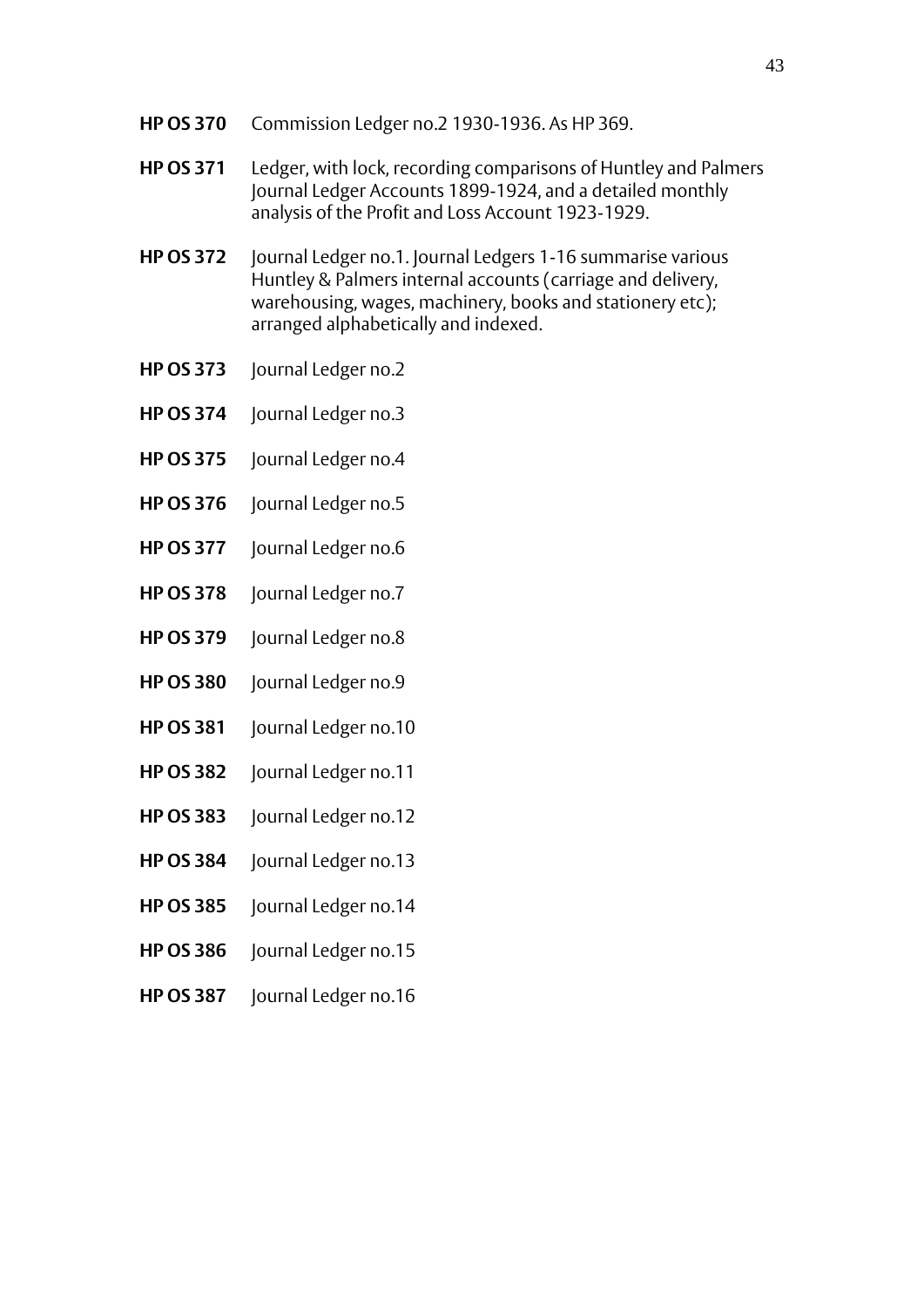- **HP OS 388** Supplemental Journal Ledger no.1
- **HP OS 389** Supplemental Journal Ledger no.2
- **HP OS 390** Huntley and Palmers Register of members 1898-1951
- **HP OS 391** Wages Dissection Summary 1939
- **HP OS 392** Wages Dissection Summary 1944
- **HP OS 393** Wages Dissection Summary 1945
- **HP OS 394** Wages Dissection Summary 1946
- **HP OS 395** Wages Dissection Summary 1947
- **HP OS 396** Wages Dissection Summary 1948
- **HP OS 397** Wages Dissection Summary 1949
- **HP OS 398** Wages Dissection Summary 1950
- **HP OS 399** Wages Dissection Summary 1951
- **HP OS 400** Wages Dissection Summary 1952
- **HP OS 401** Wages Dissection Summary 1953
- **HP OS 402** Wages Dissection Summary 1954
- **HP OS 403** Analysis of Wages Summary no.2 1927-1928
- **HP OS 404** Analysis of Wages Summary no.7 1938-1943
- **HP OS 405** Wages Comparisons no.1 1901-1909. Showing comparative monthly summaries.
- **HP OS 406** Wages Comparisons no.2 1909-1919
- **HP OS 407** Wages Comparisons no.3 1919-1925
- **HP OS 408** Wages Comparisons no.4 1925-1931
- **HP OS 409** Wages Comparisons no.5 1932-1937
- **HP OS 410** Wages Comparisons no.6 1937-1945
- **HP OS 411** Wages Comparisons 1895-1901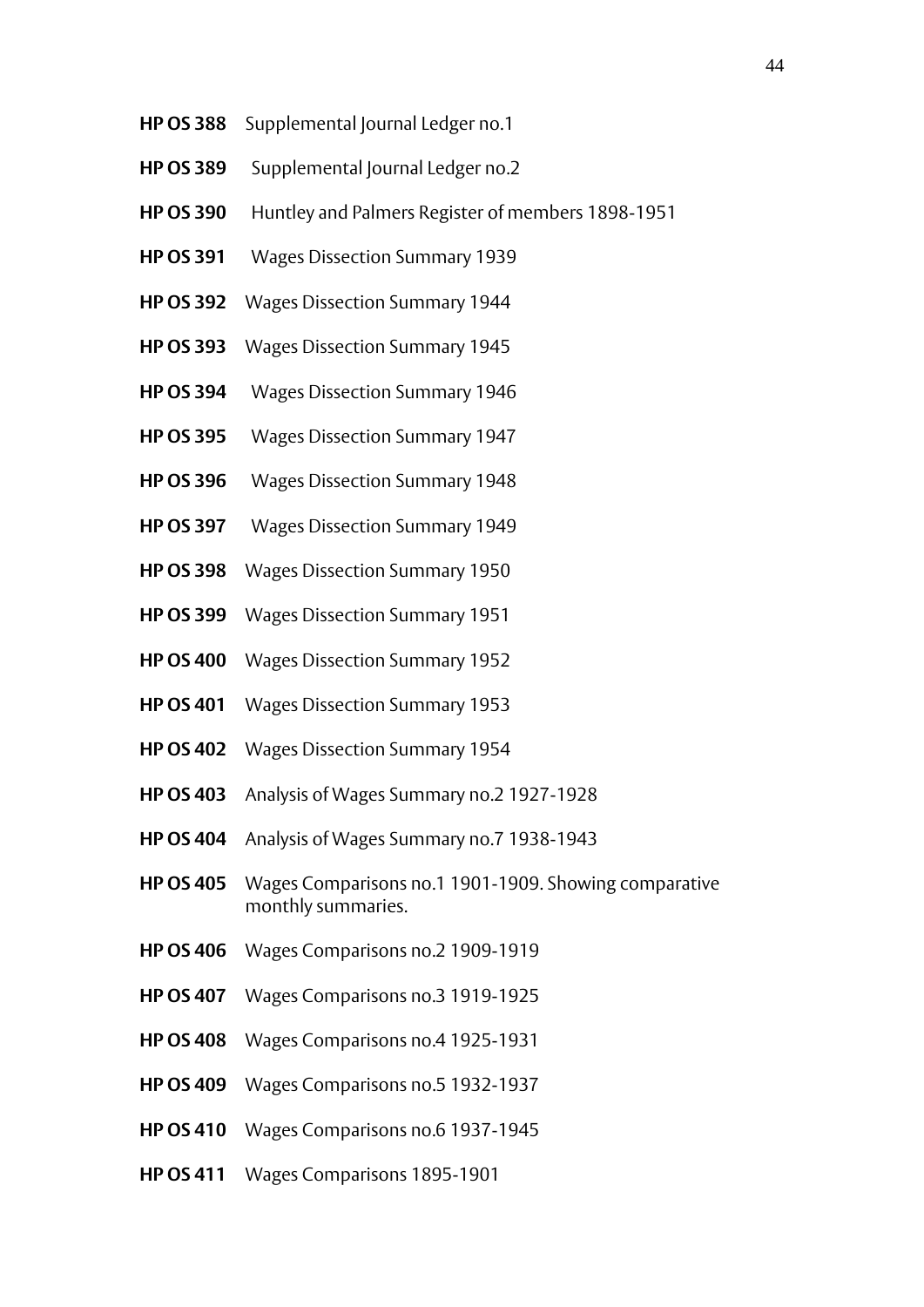- **HP OS 412** Wages Summary no.1 1871-1875
- **HP OS 413** Wages and Tonnages no.1 1903-1909. Record of wages paid and gross tonnages sent out from the biscuit factory.
- **HP OS 414** Wages and Tonnages no.2 1909-1916
- **HP OS 415** Wages and Tonnages no.3 1916-1923
- **HP OS 416** Wages and Tonnages no.4 1923-1930
- **HP OS 417** Wages and Tonnages no.5 1931-1937
- **HP OS 418** Wages and Tonnages no.6 1938-1943
- **HP OS 419** Wages and Tonnages no.7 1944-1949
- **HP OS 420** Savings Ledger 1946
- **HP OS 421** Savings Ledger 1948
- **HP OS 422** Salaries ledger, showing monthly and yearly salaries and wages of Huntley & Palmers employees 1912-1923.
- **HP OS 423** Ledger listing Huntley & Palmers piece work rates, pasters' marks etc 1884-1915.
- **HP OS 424** Leading Officials and Managers' Salaries 1957-1963.
- **HP OS 425** Allowances 1952-1961.
- **HP OS 426** Directors' Fees and Remuneration 1928-1958.
- **HP OS 427** Allowances to Widows (Salaried staff) 1923-1958.
- **HP OS 428** Register of Transfers and Register of Probates 1903-1930.
- **HP OS 429** Partnership Accounts 1857-1878. Summarises Huntley & Palmers balance sheets, profit and loss account, salary disbursements and personal accounts of the partners.
- **HP OS 430** Register of Directors or Managers 1901-1948.
- **HP OS 431** Huntley & Palmers accounts ledger, with details of trade and other accounts 1846-50.
- **HP OS 432** Wages ledger for Huntley & Palmers employees 1858-61.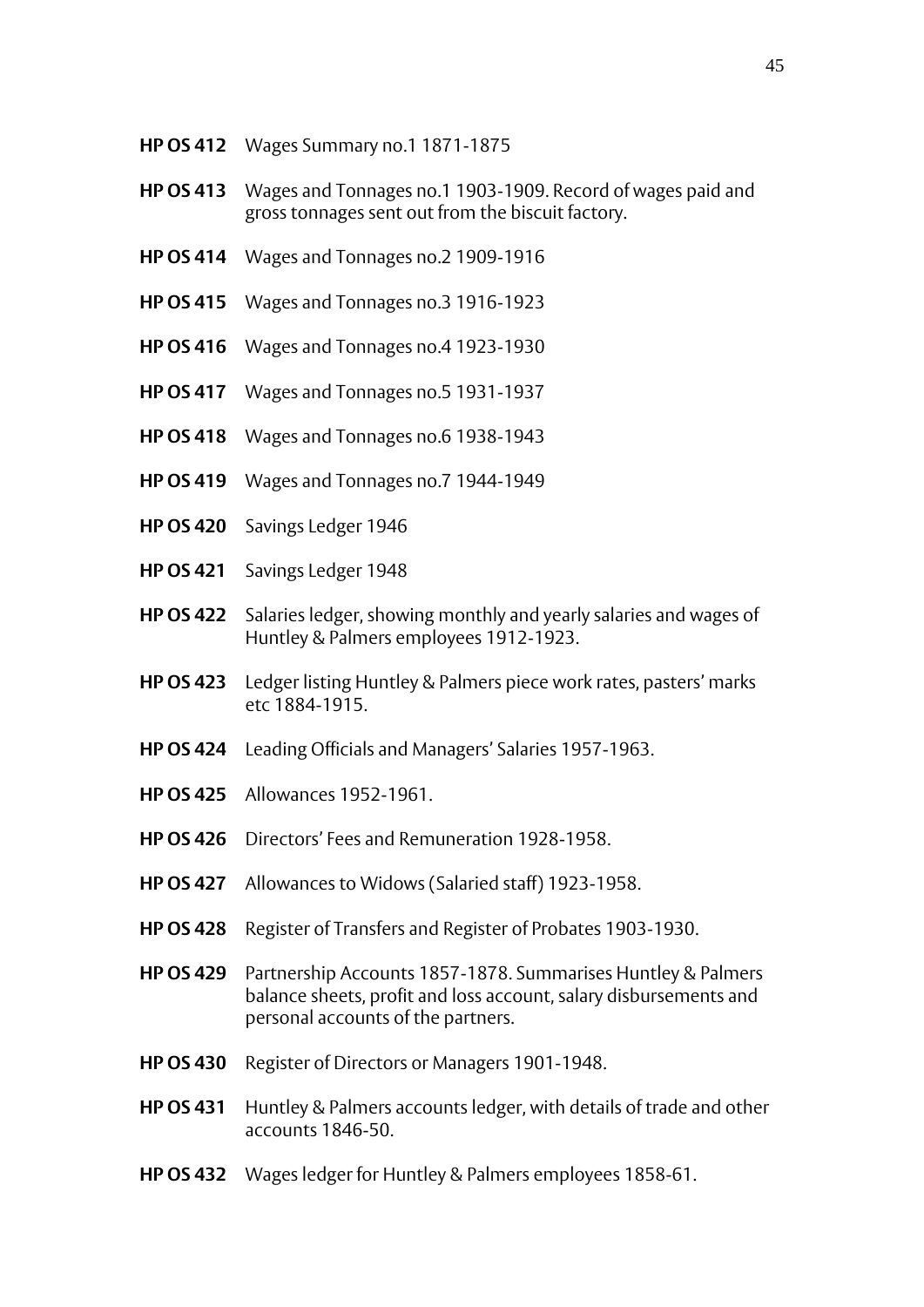- **HP OS 433** Wages ledger for Huntley & Palmers employees, manufacturing department, with a list of rules of the factory pasted on the front cover, 1864-69.
- **HP OS 434** Wages ledger for the packing department 1862-1868.
- **HP OS 435** Wages ledger for Huntley & Palmers fitters, carpenters and bricklayers c.1859-1869.
- **HP OS 436** Ledger recording monthly and quarterly salaries of Huntley & Palmers employees 1873-84.
- **HP OS 437** Wages ledger for Huntley & Palmers employees 1857-59.
- **HP OS 438** Directors Attendance Book 1948-57.
- **HP OS 439** Directors Attendance Book 1957-68.
- **HP OS 440** Employees savings book (?Christmas Club) 1967-69.
- **HP OS 441** Employees savings book (?Christmas Club) 1969-72.
- **HP OS 442** Executive Committee of Directors Minute Book. February 1922- November 1924.
- **HP OS 443** Executive Committee of Directors Minute Book. November 1924- October 1927.
- **HP OS 444** Executive Committee of Directors Minute Book. November 1927- October 1930.
- **HP OS 445** Executive Committee of Directors Minute Book. November 1930- August 1933.
- **HP OS 446** Executive Committee of Directors Minute Book. August 1933- October 1936.
- **HP OS 447** Executive Committee of Directors Minute Book. October 1936- February 1940.
- **HP OS 448** Executive Committee of Directors Minute Book. March 1940-June 1943.
- **HP OS 449** Executive Committee of Directors Minute Book. October 1946- December 1948.
- **HP OS 450** Board of Directors Minutes April 1898-May 1902.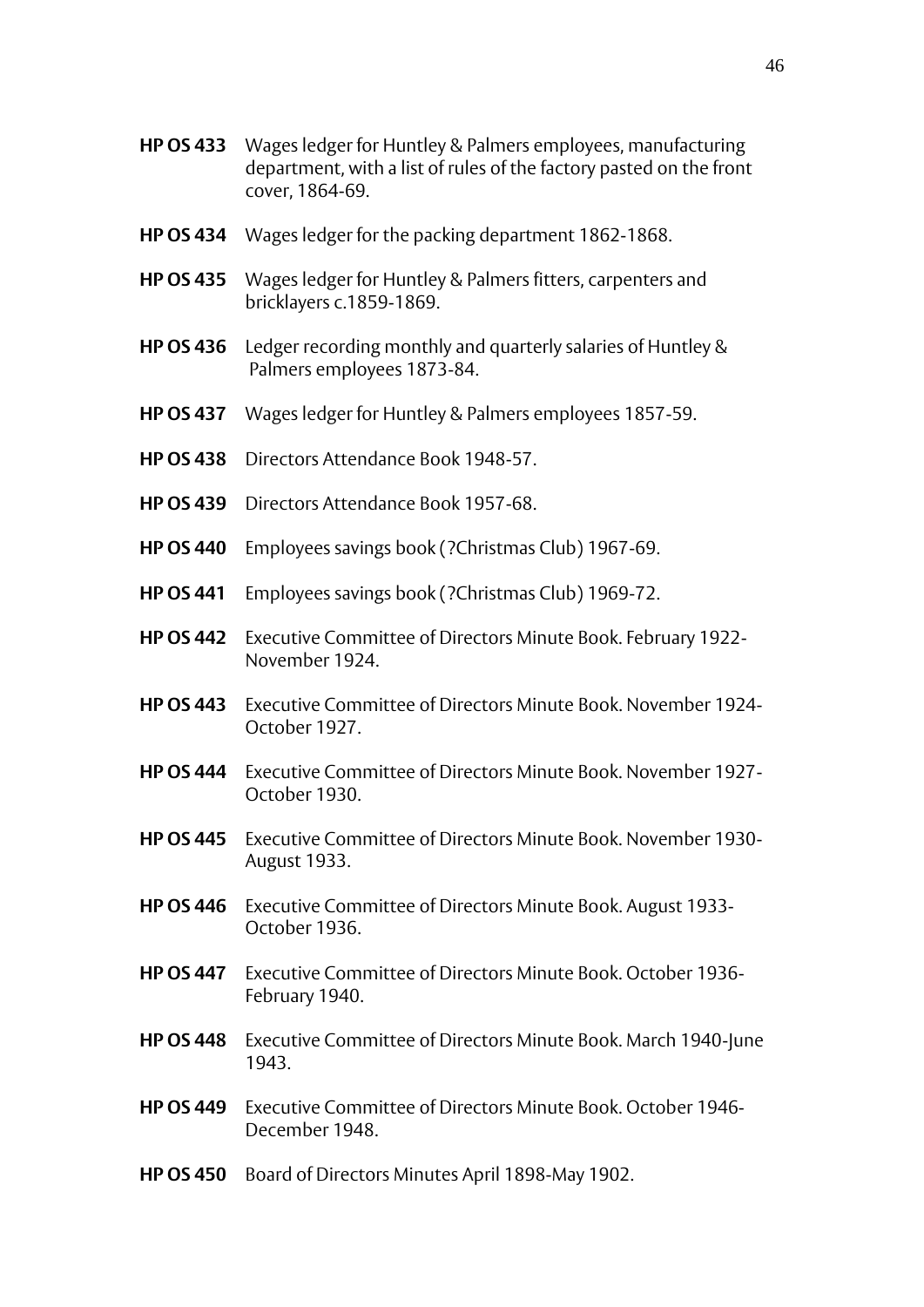- **HP OS 451** Board of Directors Minutes May 1902-November 1905.
- **HP OS 452** Board of Directors Minutes December 1905-November 1910.
- **HP OS 453** Board of Directors Minutes July 1915-March 1919.
- **HP OS 454** Board of Directors Minutes December 1905-June 1906; Assistant Directors Minutes July 1906-June 1909; Chairman's Conference July 1909-August 1913.
- **HP OS 455** Board of Directors Minutes April 1919-March 1925, includes 'Memorandum and Articles of Association of H&P Ltd', 14 February 1922
- **HP OS 456** Board of Directors Minutes May 1925-March 1949.
- **HP OS 457** Board of Directors Minutes March 1949-May 1951.
- **HP OS 458** Reading Biscuit Factory Committee of Management Minute Book January 1917-December 1938.
- **HP OS 459** Reading Biscuit Factory Committee of Management Minute Book December 1938-January 1946.
- **HP OS 460** Committee of Management Minutes July 1920-December 1926.
- **HP OS 460a** Committee of Management Minute Book 1959-1968.
- **HP OS 461** Minute book recording meetings of the Executive of Huntley & Palmers with the Reading Biscuit Factory committee (subsequently the Reading Biscuit Factory Worker's Representative Committee) 1916-1917. Also recorded meetings of Huntley & Palmers British Empire Exhibition Committee 1923-24. Includes shorthand notes for the latter loosely inserted.
- **HP OS 462** Ledger recording the journeys of Huntley & Palmers continental travellers 1887-1903.
- **HP OS 463** Suspension ledger 1951-1968.
- **HP OS 464** Inventory Volume 1 1905. 'Inventory of The Biscuit Factories at Reading being the property of Messrs. Huntley & Palmers Ltd. 30 September 1905'.
- **HP OS 465** Register of Members and Share Ledger January 1899-January 1963.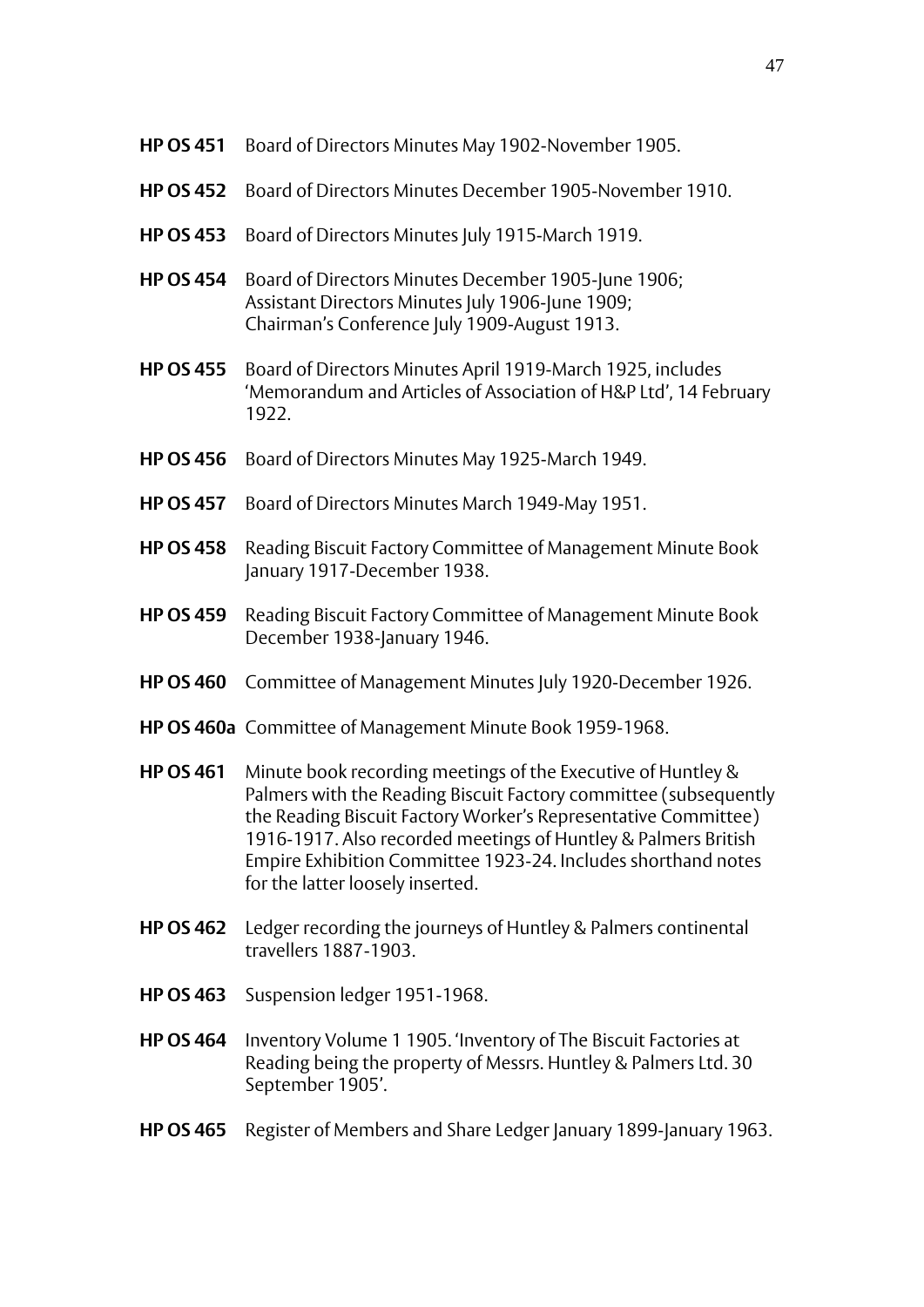- **HP OS 466** Summary of Stocks and Sundry Stocks December 1939-December 1944.
- **HP OS 467** Balance Sheets Ledger March 1899-March 1911.
- **HP OS 468** Balance Sheets Ledger September 1911-December 1926.
- **HP OS 469** Balance Sheets Ledger December 1928-December 1951.
- **HP OS 470** General Profit and Loss Account 1924-34.
- **HP OS 471** General Profit and Loss Account 1930-34.
- **HP OS 472** Weight of Goods Made and Manufacturing Wages April 1921- December 1936.
- **HP OS 473** Contracts No.1 1880-1925.
- **HP OS 474** Contracts No.2 1921-1931.
- **HP OS 475** Sales training manual Part 1 c.1958.
- **HP OS 476** Impersonal Ledger No.17.
- **HP OS 477** Bought Ledger B18 1925-28.
- **HP OS 478** New Machinery and Annual Alterations 1924-28.
- **HP OS 479** New Machinery and Annual Alterations 1929-31.
- **HP OS 480** New machines and alterations book No.2 1919-23.
- **HP OS 481** London Ledger no.9 recording accounts of Huntley and Palmers London customers 1853-56.
- **HP OS 482** Export ledger, Continental and Foreign No.1.
- **HP OS 483** Continental ledger No.43 D to J.
- **HP OS 484** Country ledger T to Z.
- **HP OS 485** Peek Frean & Co. Ltd. Ordinary Share Register No.1.
- **HP OS 486** Accounts ledger 1848-51.
- **HP OS 487** Fire Brigade Register 1903-40.
- **HP OS 488** Fire Brigade Drill Reports 1910-39.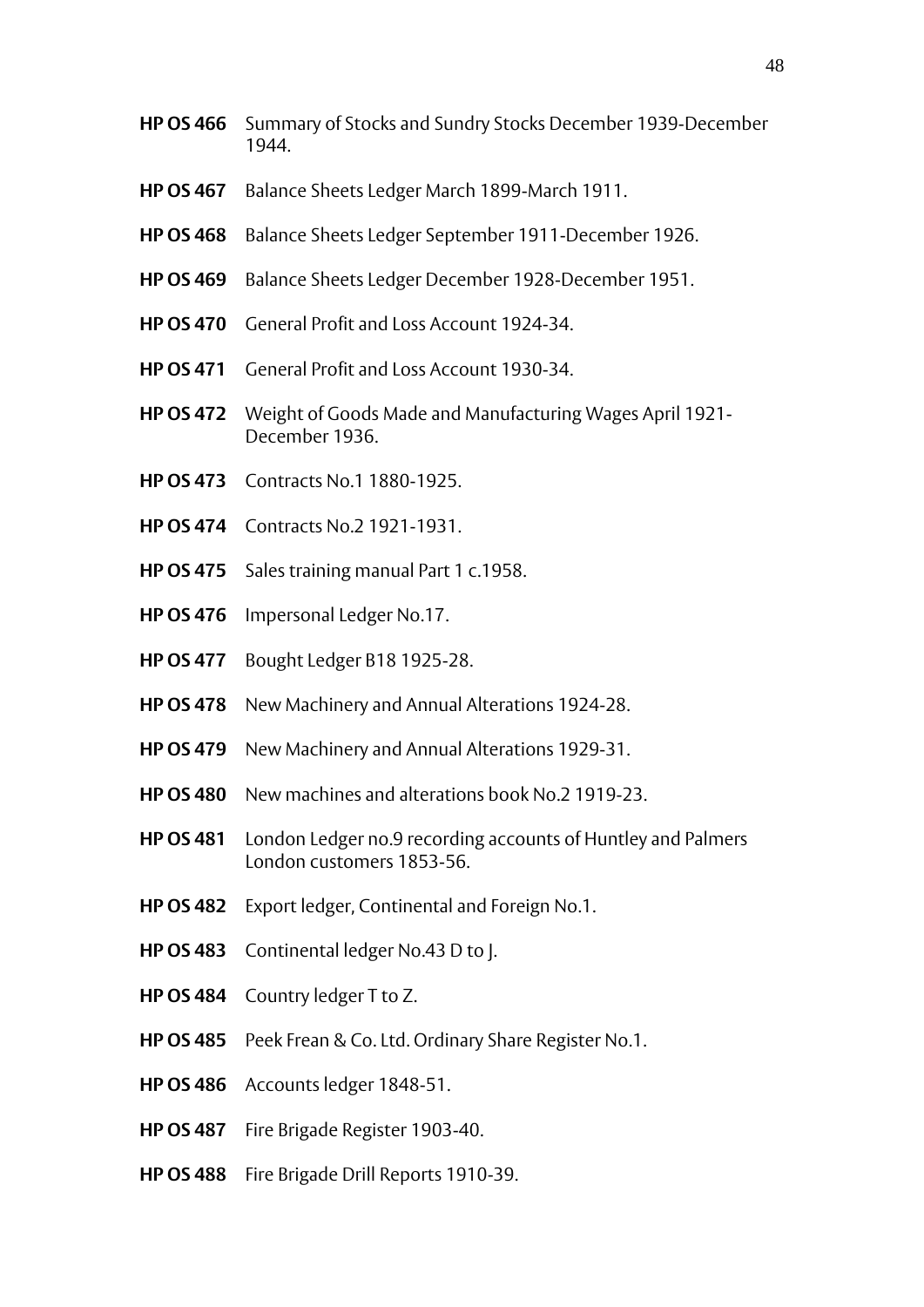- **HP OS 489** Fire Insurance Summary No.2 1878-96.
- **HP OS 490** Fire Insurance No.3 1893-1900.
- **HP OS 491** Fire Insurance No.4 1901-13.
- **HP OS 492** Fire Insurance No.5 1916-1923.
- **HP OS 493** Fire Insurance No.6 1923-31.
- **HP OS 494** Summary Cash Book A 1893-1900.
- **HP OS 495** Scrapbook of Exposition Universelle Paris in 1878 in which Huntley & Palmers participated. Includes photographs, letters and publicity material.
- **HP OS 496** Biscuit production and wages costs by individual type of biscuit 1914- 1933.
- **HP OS 497** J.R. Moore Receipts 1888. Recipes arranged in alphabetical order.
- **HP OS 498** J.R. Moore Receipts 1886.
- **HP OS 499** Huntley and Palmers Ltd. Trade Marks (Europe)
- **HP OS 500** Huntley and Palmers Ltd. Trade Marks (Europe)
- **HP OS 501** Donations and subscriptions 1899-1927. Details of subscriptions to various societies and donations including health schemes and nursing homes.
- **HP OS 502** Donations and subscriptions 1928-48.
- **HP OS 503** Profit and loss ledger 1907-22.
- **HP OS 504** Ledger, private, with lock, recording various internal factory accounts, 1893-98 and assessments of Huntley & Palmers profits and Income Tax returns 1893-1906, with two letters loosely enclosed, one from Huntley Boorne and Stevens, and one from Price, Waterhouse and Company to Huntley & Palmers, concerning Income Tax: 27 July 1900.
- **HP OS 505** Trade Comparisons 1894-1930. Ledger with comparative listing of Huntley & Palmers trade figures.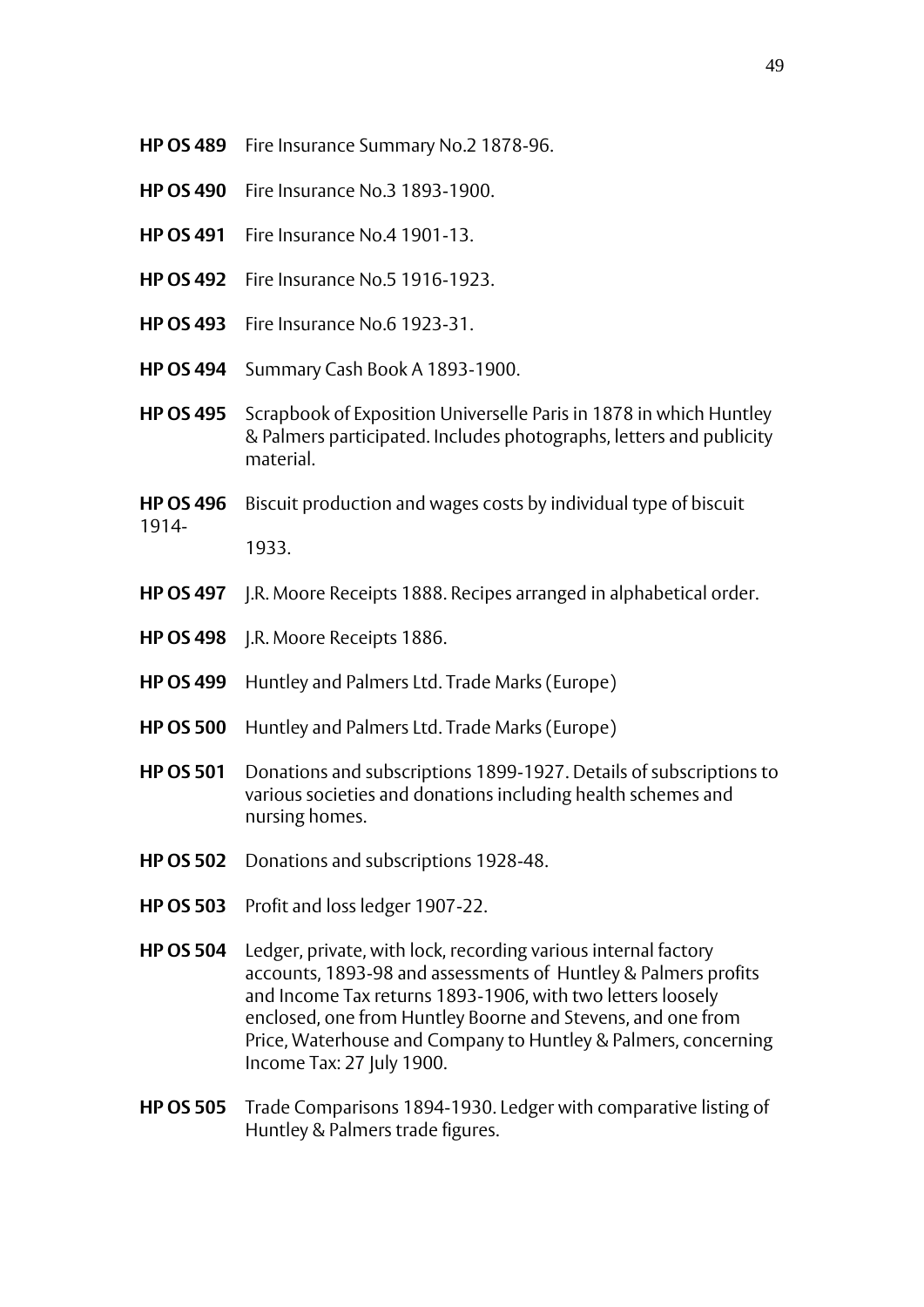- **HP OS 506** Private Ledger, with lock, containing personal accounts of the Palmer family and balance summaries of the partnership 1878-94.
- **HP OS 507** Private Ledger no.2, with lock, recording Huntley & Palmers Profit and Loss Account (and other similar accounts) and the personal Capital Accounts of the Palmer family, 1878-98.
- **HP OS 507a** Huntley & Palmers Private Ledger 1922-30.

**HP OS 508** Scrap book containing miscellaneous handwritten and printed ephemera relating to Huntley & Palmers: Description of the biscuit factory, reprinted from the *British Trade Journal*, 2 April 1877; advertising circular, Christmas 1872; printed notices concerning a presentation made to G W Palmer on the occasion of his marriage, 6 February 1879; *The Family Friend*, August 1881 containing an obituary of Mrs Mary Palmer; original customer's invoices and receipt, 1882 and 1902; correspondence and papers relating to the opening of Palmer Park, and the unveiling of a statue of George Palmer, 1891; article on the biscuit factory, reprinted from the *Railway Supplies Journal*, June 1893; programme of the third Reading Biscuit Factory Annual Athletic Sports, 20 July 1895; receipt chits for rates paid by Huntley & Palmers; programme for the opening of new municipal buildings by Mrs Samuel Palmer, 19 October 1897; cutting from a Temperance Society Journal containing a poem, *In Memoriam – W J Palmer*; souvenir envelopes commemorating the diamond Jubilee, 1897; lists of signatures of subscribers to Huntley & Palmers' sports club, 24 March 1898; newspaper cutting concerning a Huntley & Palmers packing case used for gun-running in the Boer War; circular letter concerning Ginger Nuts, 1 August 1904; miscellaneous similar circulars, sent to customers; work lists, 1909; memoranda concerning manufacturing ingredients, 1909-10; L A Dorizzi's contract of employment as a Traveller, 9 December 1909; price lists of Christmas tins, 1909; letter to Ernest Hawkes, appointing him Acting Secretary of Huntley and Palmers, 8 June 1910; biscuit tin label c.1910; handwritten biscuit recipe; memorandum concerning a long-serving employee; lists of mixtures in assorted tins, 1909; extract from *The Lady's Realm*  (vol.13, 1901 pp. 555-66, "How I camped out in Egypt" by Mrs. A Witherby); circular letter concerning shortage of supplies 1915.

- **HP OS 509** Ledger recording Huntley & Palmers' customers accounts 1842-45.
- **HP OS 509a** Ledger (unidentified) 1857-69.
- **HP OS 510** Summary Ledger no.2 containing monthly summaries of all other ledgers 1897-1913.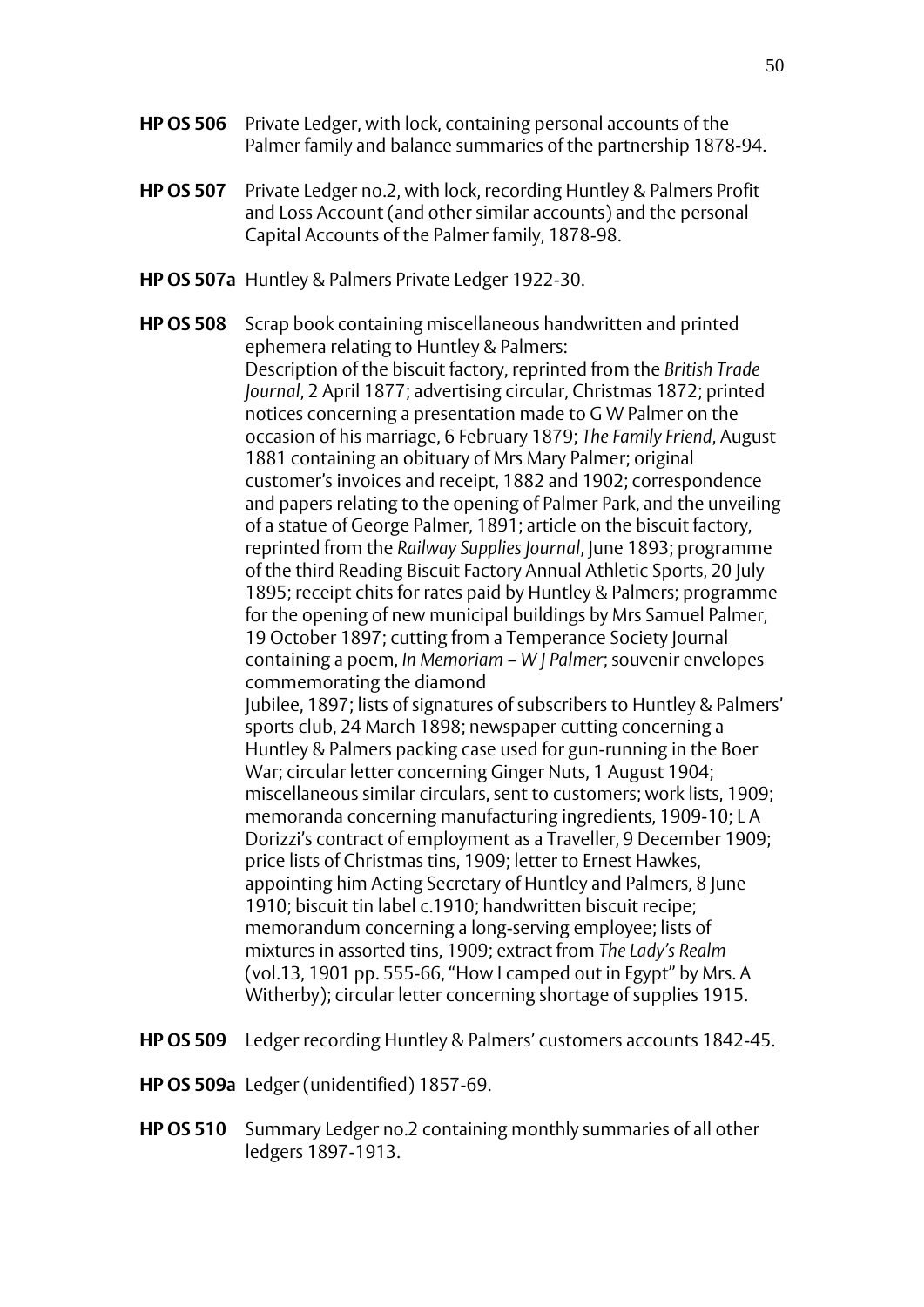- **HP OS 511** Private Journal 1895-1898.
- **HP OS 512** Ledger recording customers' accounts of J Huntley and Son 1837- 40.
- **HP OS 513** Album containing miscellaneous Huntley & Palmers advertising leaflets and catalogues 1923-36, with the printers' names, and the size and cost of the print run, marked in.
- **HP OS 514** Scrap book of Press Cuttings relating to Huntley & Palmers biscuits, indexed, 1936-47. Also refers to Huntley & Palmers war effort 1939- 1945, and in particular to the importance of the export trade.
- **HP OS 515** Photograph album 1903-55. Includes photos of factory and employees, Huntley & Palmers presence in foreign countries eg. boxes being loaded on a plane for India, 1928, and large sign painted on a building in France, 1955.
- **HP OS 516** Photograph album 1918-1954. Presentation photographs for long service and sports events etc.
- **HP OS 517** Photograph album 1929-54. Mainly photographs of national and international exhibitions and celebration cakes eg. for royal weddings.
- **HP OS 518** Photograph album 1953-56. Mainly photographs of the factories at Huyton and the Ashley Vale Biscuit Company, Bristol.
- **HP OS 519** Photograph album c.1880-85. Album contains a comprehensive collection of labels from 10lb tins of Huntley & Palmers biscuits (garter and buckle design), also includes four more modern labels of the same design. Fragmentary copy of *The Reading Standard*, 7 March 1908, loosely inserted.
- **HP OS 520** Scrap book containing miscellaneous news cuttings, letters, leaflets and other ephemera relating to Huntley & Palmers, (partially indexed) 1837-1908.
- **HP OS 521** Huntley & Palmers letter book containing press copies (with index of correspondents) 1849-51.
- **HP OS 522** Huntley & Palmers letter book containing press copies (with index of correspondents, incomplete) 1857-84.
- **HP OS 523** Salaries, private.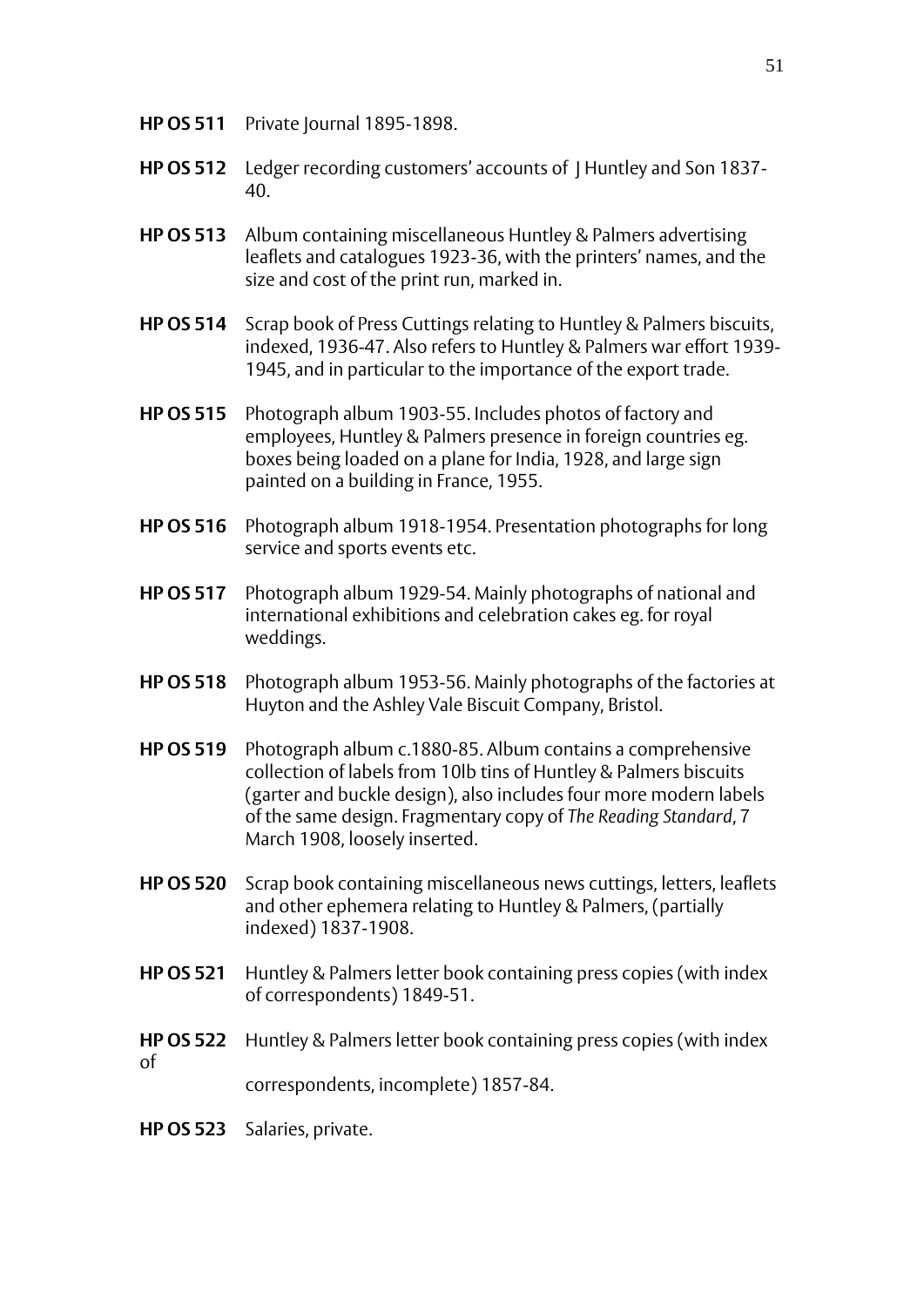|                  | HP OS 524 Visitors book for Huntley & Palmers biscuit factory, no.1, 11<br>February 1869-18 December 1871. |
|------------------|------------------------------------------------------------------------------------------------------------|
| <b>HP OS 525</b> | Visitors book for Huntley & Palmers biscuit factory, no.2, 20<br>December 1871-20 October 1873.            |
| <b>HP OS 526</b> | Visitors book for Huntley & Palmers biscuit factory, no.3, 20 October<br>1873-7 June 1875.                 |
| <b>HP OS 527</b> | Visitors book for Huntley & Palmers biscuit factory, no.4, 8 June<br>1875-27 September 1876.               |
| <b>HP OS 528</b> | Visitors book for Huntley & Palmers biscuit factory, no.5, 26<br>September 1876-6 February 1878.           |
| <b>HP OS 529</b> | Visitors book for Huntley & Palmers biscuit factory, no.6, 7 February<br>1878-19 April 1880.               |
| <b>HP OS 530</b> | Visitors book for Huntley & Palmers biscuit factory, no.7, 18 April<br>1880-27 July 1882.                  |
| <b>HP OS 531</b> | Visitors book for Huntley & Palmers biscuit factory, no.8, 10 July<br>1882-15 April 1884.                  |
| <b>HP OS 532</b> | Visitors book for Huntley & Palmers biscuit factory, no.9, 15 April<br>1884-14 September 1885.             |
| <b>HP OS 533</b> | Visitors book for Huntley & Palmers biscuit factory, no.10,<br>September 1885-September 1887.              |
| <b>HP OS 534</b> | Visitors book for Huntley & Palmers biscuit factory, no.11,<br>September 1887-July 1889.                   |
| <b>HP OS 535</b> | Visitors book for Huntley & Palmers biscuit factory, no.12, July 1889-<br>January 1891.                    |
| <b>HP OS 536</b> | Visitors book for Huntley & Palmers biscuit factory, no.13, missing.                                       |
| <b>HP OS 537</b> | Visitors book for Huntley & Palmers biscuit factory, no.14,<br>September 1892-August 1894.                 |

- **HP OS 538** Visitors book for Huntley & Palmers biscuit factory, no.15, August 1894-July 1896.
- **HP OS 539** Visitors book for Huntley & Palmers biscuit factory, no.16, July 1896- April 1898.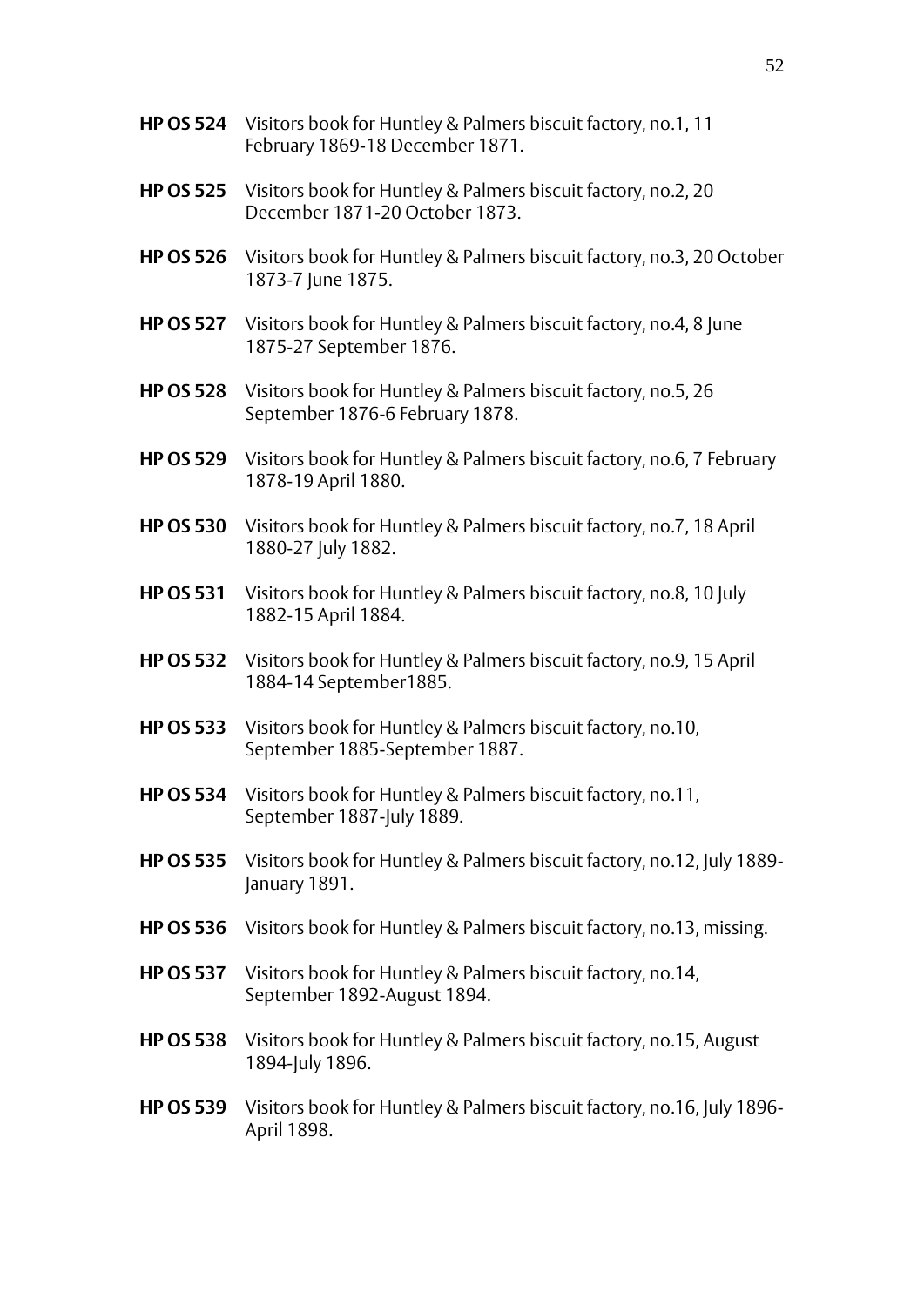- **HP OS 540** Visitors book for Huntley & Palmers biscuit factory, no.17, April 1898-September 1899.
- **HP OS 541** Visitors book for Huntley & Palmers biscuit factory, no.18, September 1899-July 1901.
- **HP OS 542** Visitors book for Huntley & Palmers biscuit factory, no.19, July 1901- November 1902.
- **HP OS 543** Visitors book for Huntley & Palmers biscuit factory, no.20, November 1902-June 1904.
- **HP OS 544** Visitors book for Huntley & Palmers biscuit factory, no.21, June 1904-September 1905.
- **HP OS 545** Visitors book for Huntley & Palmers biscuit factory, no.22, September 1905-April 1907.
- **HP OS 546** Visitors book for Huntley & Palmers biscuit factory, no.23, April 1907-August 1908.
- **HP OS 547** Visitors book for Huntley & Palmers biscuit factory, no.24, August 1908-March 1910.
- **HP OS 548** Visitors book for Huntley & Palmers biscuit factory, no.25, March 1910-April 1912.
- **HP OS 549** Visitors book for Huntley & Palmers biscuit factory, no.26, April 1912-November 1913.
- **HP OS 550** Visitors book for Huntley & Palmers biscuit factory, no.27, December 1913-September 1923.
- **HP OS 551** Visitors book for Huntley 7 Palmers biscuit factory, no.28, September 1923-May 1926.
- **HP OS 552** Visitors book for Huntley & Palmers biscuit factory, no.29, May 1926-March 1928.
- **HP OS 553** Visitors book for Huntley & Palmers biscuit factory, no.30, March 1928-October 1929.
- **HP OS 554** Visitors book for Huntley & Palmers biscuit factory, no.31, October 1929-September 1931.
- **HP OS 555** Visitors book for Huntley & Palmers biscuit factory, no.32, September 1931-November 1933.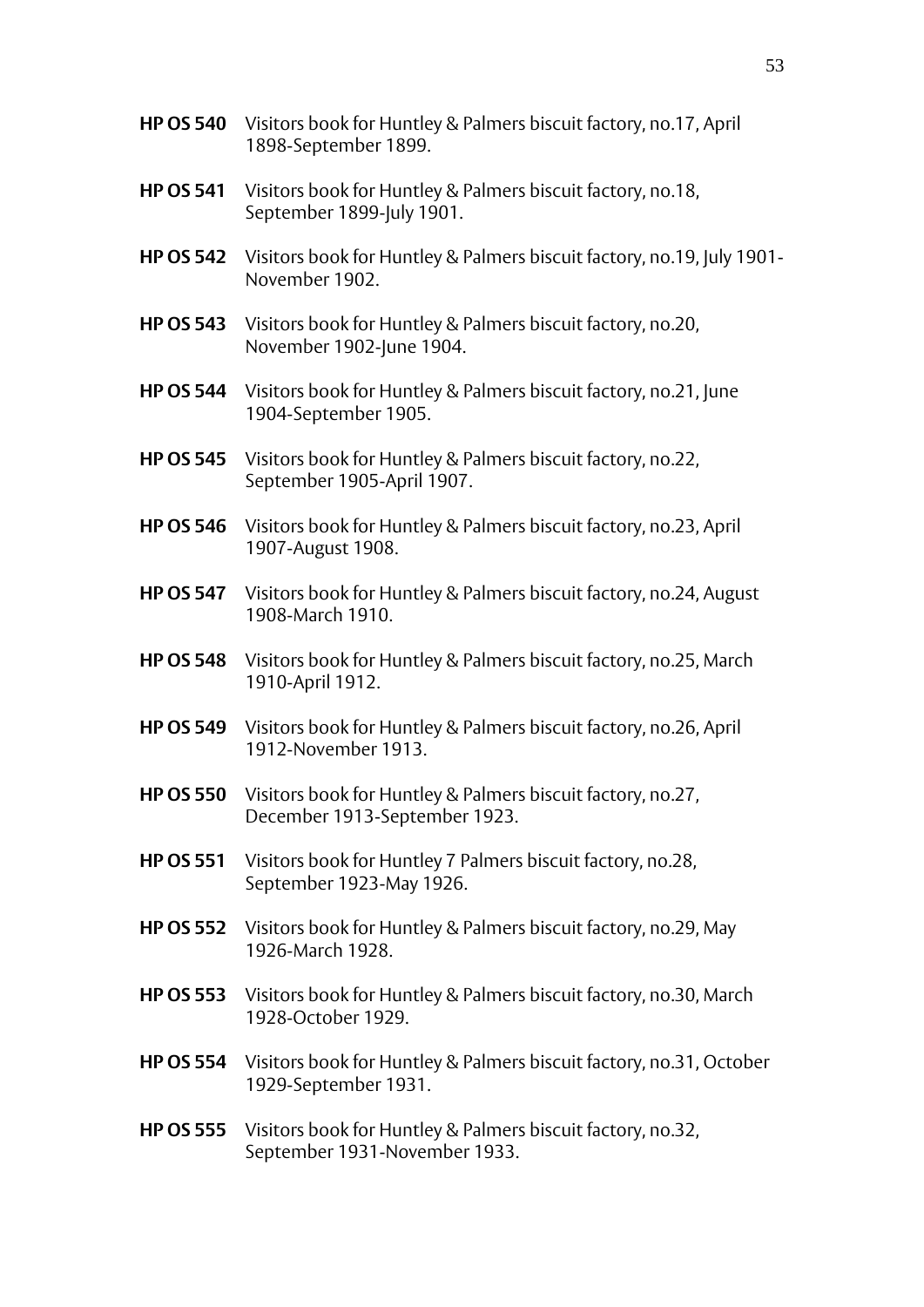- **HP OS 556** Visitors book for Huntley & Palmers biscuit factory, no.33, November 1933-November 1935. **HP OS 557** Visitors book for Huntley & Palmers biscuit factory, no.34, November 1935-September 1937. **HP OS 558** Visitors book for Huntley & Palmers biscuit factory, no.35, September 1937-July 1949. **HP OS 559** Visitors book for Huntley & Palmers biscuit factory, no.36, July 1949- October 1952. **HP OS 560** Visitors book for Huntley & Palmers biscuit factory, no.37, October 1952-April 1956. **HP OS 561** Visitors book for Huntley & Palmers biscuit factory, no.38, April 1956-January 1960. **HP OS 562** Visitors book for Huntley & Palmers biscuit factory, no.39, January 1960-February 1973. **HP OS 563** Scrap book containing newspaper cuttings and miscellaneous ephemera relating to Huntley & Palmers and competitive manufacturers: 1903-10. **HP OS 564** Scrap book, titled 'Editorial Notices', containing cuttings from magazines and newspapers relating to Huntley & Palmers: 1904-12. **HP OS 565** Scrap book containing news cuttings and miscellaneous ephemera concerning Huntley & Palmers and the biscuit trade in general: 1910-28. **HP OS 566** Scrap book containing news cuttings and miscellaneous ephemera concerning Huntley & Palmers and the biscuit trade in general:1926-1955. Includes copies 1,3,4,5 of *The Biscuit*, 1928. **HP OS 567** Minutes of Committee of Mangement meetings 1946-58. **HP OS 567a** Invoice book recording Huntley & Palmers expenditure on raw materials etc 1851-57 **HP OS 568** Abstract of packing account no.1, 1895-1912. **HP OS 568a** Abstract of packing account no.2, 1913-22.
- **HP OS 569** Abstract goods purchased no.1, 19, 1926-31.
- **HP OS 569a** Goods made February 1934-October 1936.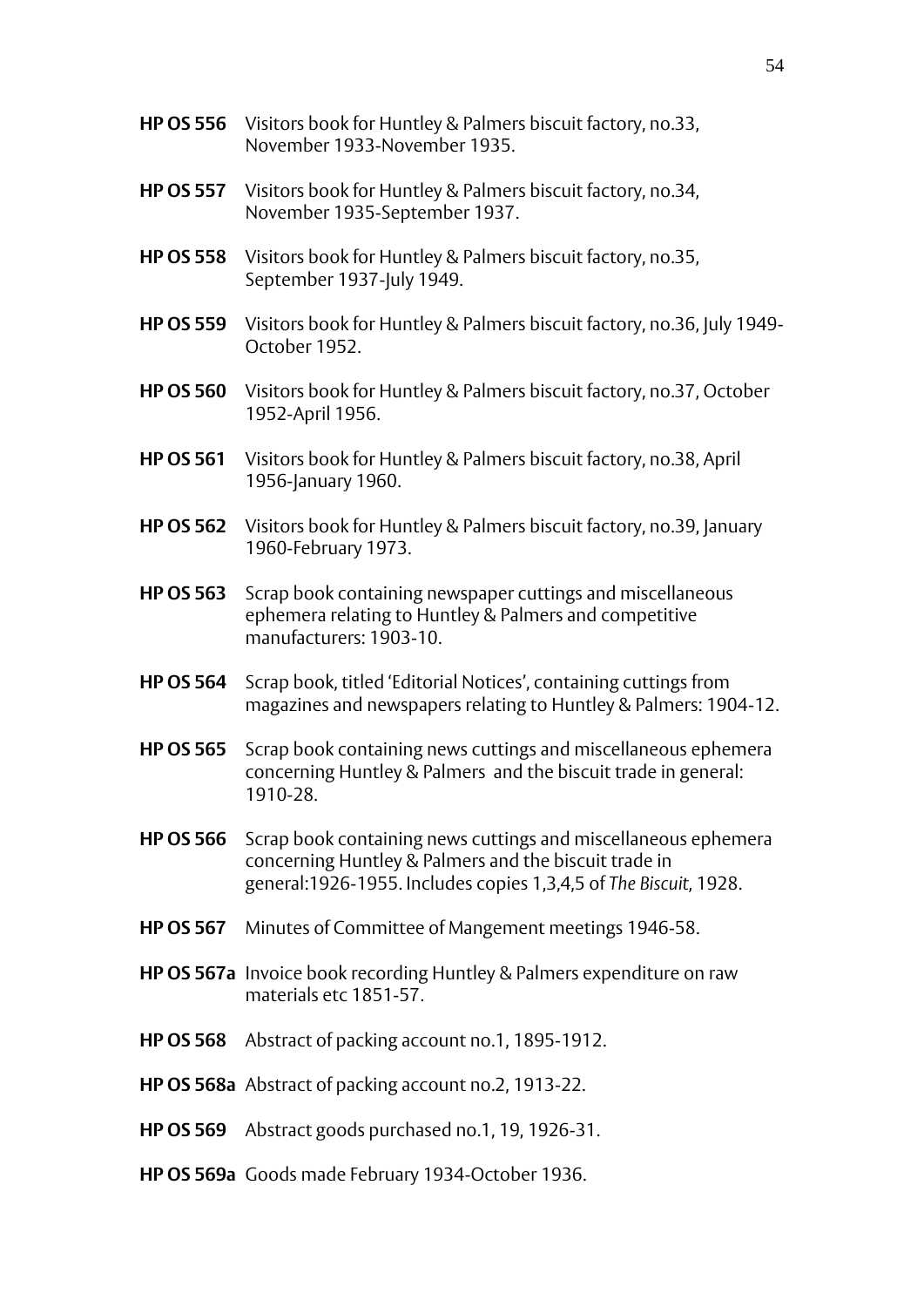- **HP OS 570** Abstract goods used 1907-23.
- **HP OS 571** Abstract goods used no.2, 1914-32.
- **HP OS 571a** Wedding cakes 1877-79.
- **HP OS 572** Wedding cakes 1883-86.
- **HP OS 573** Wedding cakes 1892-94.
- **HP OS 574** Wedding cakes 1902-3.
- **HP OS 575** Wedding cakes 1914-21.
- **HP OS 576** ABM Directors' Salaries 1928-35, Allowances 1928-58.
- **HP OS 577** ABM Directors' Salaries 1934-.
- **HP OS 578** ABM Memorandum and Articles of Association Trust Deed 1921.
- **HP OS 579** Peek Frean Memorandum and Articles of Association Deed, 1901.
- **HP OS 580** National Association of Biscuit Manufacturers Overseas Rules 1957.
- **HP OS 581** Peek Frean and Co. Ltd. General Profit and Loss Account 1925-1953.
- **HP OS 582** 2M Statements Book F P Kime 1936-38.
- **HP OS 583** ABM Minutes of meetings 1902-9.
- **HP OS 584** Scheme, with drawn plans, for new biscuit factory for Peek Frean, undated but c.1930.
- **HP OS 585** Peek Frean & Co. Ltd. Minute Book March 1901-December 1908.
- **HP OS 586** Peek Frean & Co. Ltd. Minute Book no.2, January 1909-June 1919.
- **HP OS 587** Peek Frean & Co. Ltd. Minute Book no.3, August 1919-March 1927.
- **HP OS 588** Peek Frean & Co. Ltd. Minute Book no.4, March 1927-February 1931.
- **HP OS 589** Peek Frean & Co. Ltd. Minute Book no.5, March 1931-April 1936.
- **HP OS 590** Peek Frean & Co. Ltd. Minute Book no.6, May 1936-January 1946.
- **HP OS 591** Peek Frean & Co. Ltd. Minute Book no. 7, January 1946-July 1952.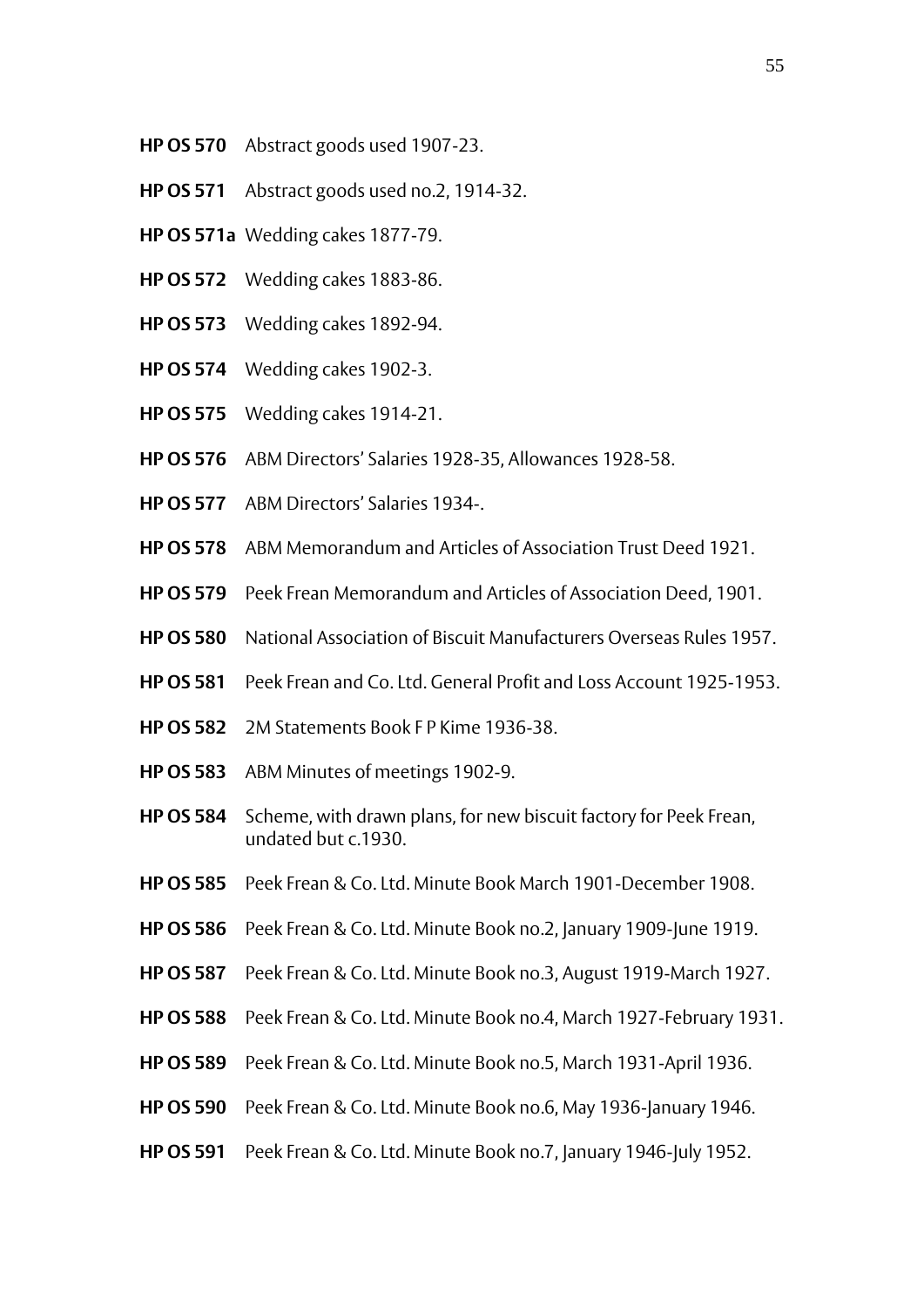- **HP OS 592** Huntley & Palmers Huyton factory Local Board Directors' Attendance Book January 1954-February 1959.
- **HP OS 593** Peek Frean Shareholders Minute Book 1901-52.
- **HP OS 594** Samples Committee Minute Book 1909-11.
- **HP OS 595** Samples Committee Minute Book 1911-13.
- **HP OS 596** ABM Committee on Accounts Minute Book no.1, 1931-45.
- **HP OS 597** ABM Committee on Accounts Minute Book no.2, 1945-56.
- **HP OS 598** Box of maps of British Isles.
- **HP OS 599** Ledger, entries for Meltis, Bedford Confectionery & Goodwill, 1928- 1942.
- **HP OS 600** Jubilee Presentation to Mr Joseph Leete 1902.
- **HP OS 601** Diamond Jubilee Presentation to Mr Joseph Leete 1912.
- **HP OS 602** Supervisors Association Ledger 1955-62.
- **HP OS 603** Supervisors Association Cash Book 1955-66.
- **HP OS 604** Cricket Score Book 1883.
- **HP OS 605** Cricket Score Book 1897.
- **HP OS 606** Cricket Score Book B team 1931-34.
- **HP OS 607** Cricket Score Book B team 1946-49.
- **HP OS 608** Cricket Score Book B team 1949-52.
- **HP OS 609** Cricket Score Book C team 1932-34.
- **HP OS 610** Cricket Score Book Departmental 1930-.

See also **HP OS 676** and **677** and **HP 907-911** for cricket score books.

- **HP OS 611** Ingredients usage comparisons cumulative 1927-29.
- **HP OS 612** *Lambeth method of Cake Decoration and Practical Pastries* bought for Experimental Dept. 1926.
- **HP OS 613** Icing recipes.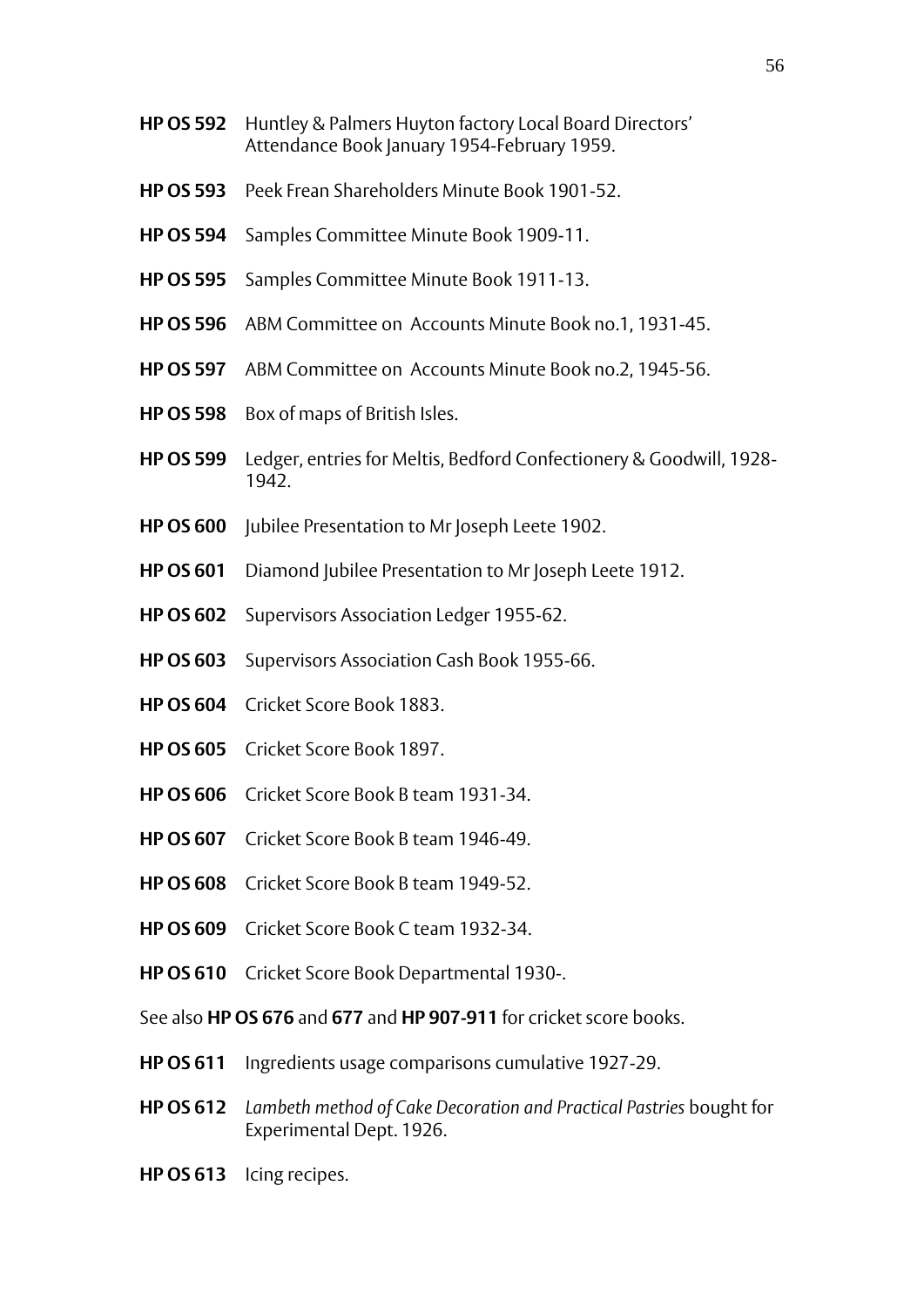- **HP OS 614** Decorated tins mixtures c.1885.
- **HP OS 615** Recipes c1875.
- **HP OS 616** Weight of goods 1893.
- **HP OS 617** Recipe book c.1896 with letters.
- **HP OS 618** Particulars of army biscuits supplied to the War Office August 1914. With loose army biscuit recipes.
- **HP OS 619** Recipes no.1, *A-D 1.*
- **HP OS 620** Recipes no.2, *E-M 2.*
- **HP OS 621** Recipes no.3, *N-S 3.*
- **HP OS 622** Recipes no.4, *T-Z 4.*
- **HP OS 623** Recipes no.1, *A-F Old Book 5.*
- **HP OS 624** Recipes no.2, *G-Q Old Book 6.*
- **HP OS 625** Recipes no.3, *R-Z Old Book 7.*
- **HP OS 626** Recipes *A-K 8.*
- **HP OS 627** Recipes *L-Z 9.*
- **HP OS 628** Index to recipe books *10.*
- **HP OS 629** Mixed varieties *11.*
- **HP OS 630** Recipes 1888- *12.*
- **HP OS 631** Cakes *13.*
- **HP OS 632** Cakes *14.*
- **HP OS 633** Livre de Recettes.
- **HP OS 634** Recipe book 1886.
- **HP OS 635** Huntley & Palmers Receipts 1893.
- **HP OS 636** Early, undated, recipe book with note in dated 1821.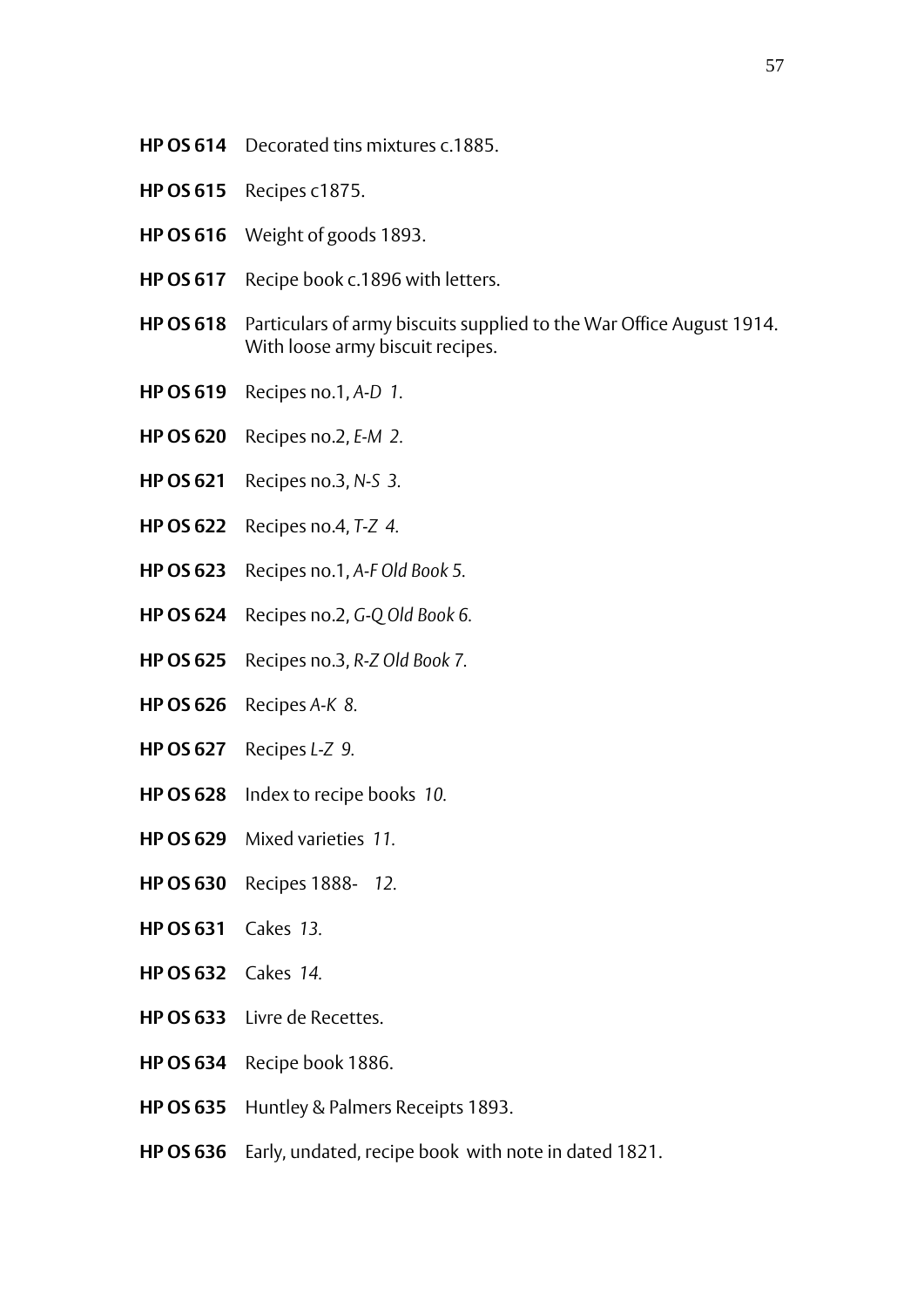- **HP OS 637** Recipes 1893.
- **HP OS 638** Recipes 1878.
- **HP OS 639** Order book, Christmas 1886.
- **HP OS 640** Gifts book, Christmas 1891-93.
- **HP OS 641** Ledger, weights for tins and caskets 1882-.
- **HP OS 642** Weight of goods 1893.
- **HP OS 643** Associated Biscuits ordinary shares (Closed accounts A-E).
- **HP OS 644** Associated Biscuits 6 ½ % cumulative preference shares register T-Z 1926-.
- **HP OS 645** Associated Biscuits 6 ½ % cumulative preference shares register H-Z 1940-.
- **HP OS 645a** Associated Biscuit Manufacturers Limited Minute Book no.1, 6 December 1921-11 June 1924.
- **HP OS 646** Huntley and Palmers illustrated catalogue c.1940, black and white.
- **HP OS 647** Huntley & Palmers illustrated catalogue c.1940, black and white.
- **HP OS 648** Authorities accounting matters 1924-36. Loose leaf folder.
- **HP OS 649** Domestic Schedules 1935-37 and Inter-unit comparisons 1934-37.
- **HP OS 650** Peek Frean Monthly transfers 1928.
- **HP OS 651** Peek Frean Monthly transfers 1929-30.
- **HP OS 652** Peek Frean Monthly transfers 1931-33.
- **HP OS 653** Peek Frean Monthly transfers and output calculations 1934.
- **HP OS 654** Peek Frean Monthly transfers and output calculations 1935.
- **HP OS 655** Peek Frean Cumulative profit and loss comparisons 1925-27.
- **HP OS 656** Peek Frean Cumulative profit and loss cumulative comparisons 1925-1927.
- **HP OS 657** Peek Frean Profit and loss accounts compared cumulative 1927-29.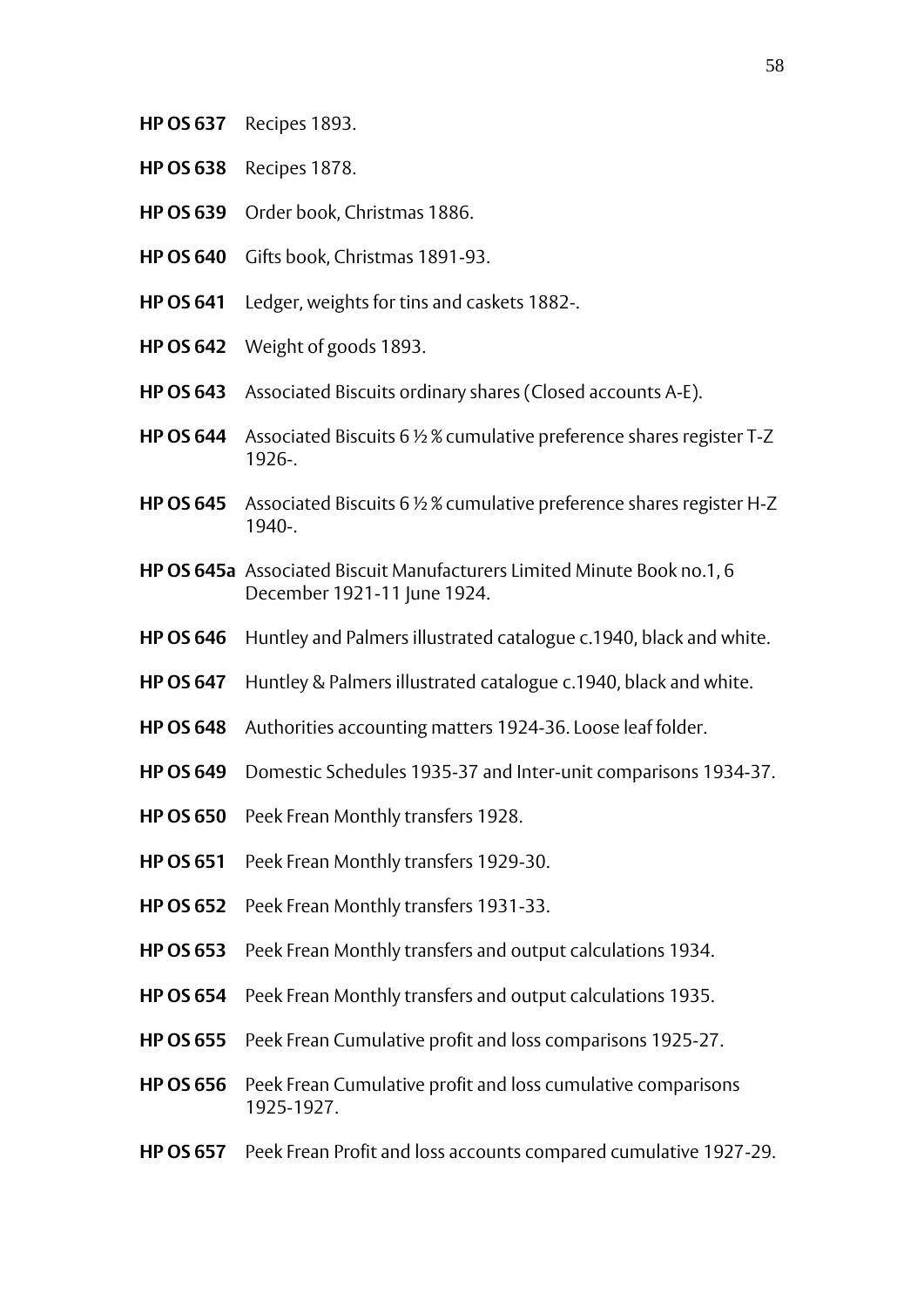- **HP OS 658** Peek Frean Profit and loss comparisons cumulative 1927-29.
- **HP OS 659** Peek Frean Profit and loss comparisons cumulative 1929-31.
- **HP OS 660** Peek Frean Profit and loss comparisons cumulative 1929-30.
- **HP OS 661** Peek Frean Profit and loss comparisons cumulative 1931-33.
- **HP OS 662** Peek Frean Profit and loss accounts cumulative 1933-34.
- **HP OS 663** Ingredients comparisons cumulative 1925-27.
- **HP OS 664** Ingredients usage comparisons cumulative 1929-31.
- **HP OS 665** Ingredients usage comparisons cumulative 1932-33.
- **HP OS 666** Ingredients usage comparisons cumulative 1933-34.
- **HP OS 667** Biscuit Factory Cricket Club minutes 1887-1898.
- **HP OS 668** File of experimental recipes c.1945.
- **HP OS 669** Recipe book c.1925-35.
- **HP OS 670** Recipe book c.1930s.
- **HP OS 671** Continuation sheets from Inventory Books 1905, 1912-18.
- **HP OS 672** Continuation sheets from Inventory Books 1905, 1912-18.
- **HP OS 673** Annual summary of inventory books 1905-13.
- **HP OS 674** Huntley & Palmers dividend book 1898-1930. Dividends paid to major share holders, mainly the Palmer family.
- **HP OS 675** Sales and Empties Summary No.14 1932-51.
- **HP OS 676** Cricket scoring book 1932-40.
- **HP OS 677** Cricket scoring book 1940-48. See also HP OS 604-610 and HP 907-911 for cricket score books.
- **HP OS 678** Wages book 1927-44.
- **HP OS 679** Day Book Summary No.6 1897-1907.
- **HP 680-** are patents; many of the envelopes contain both patent documents and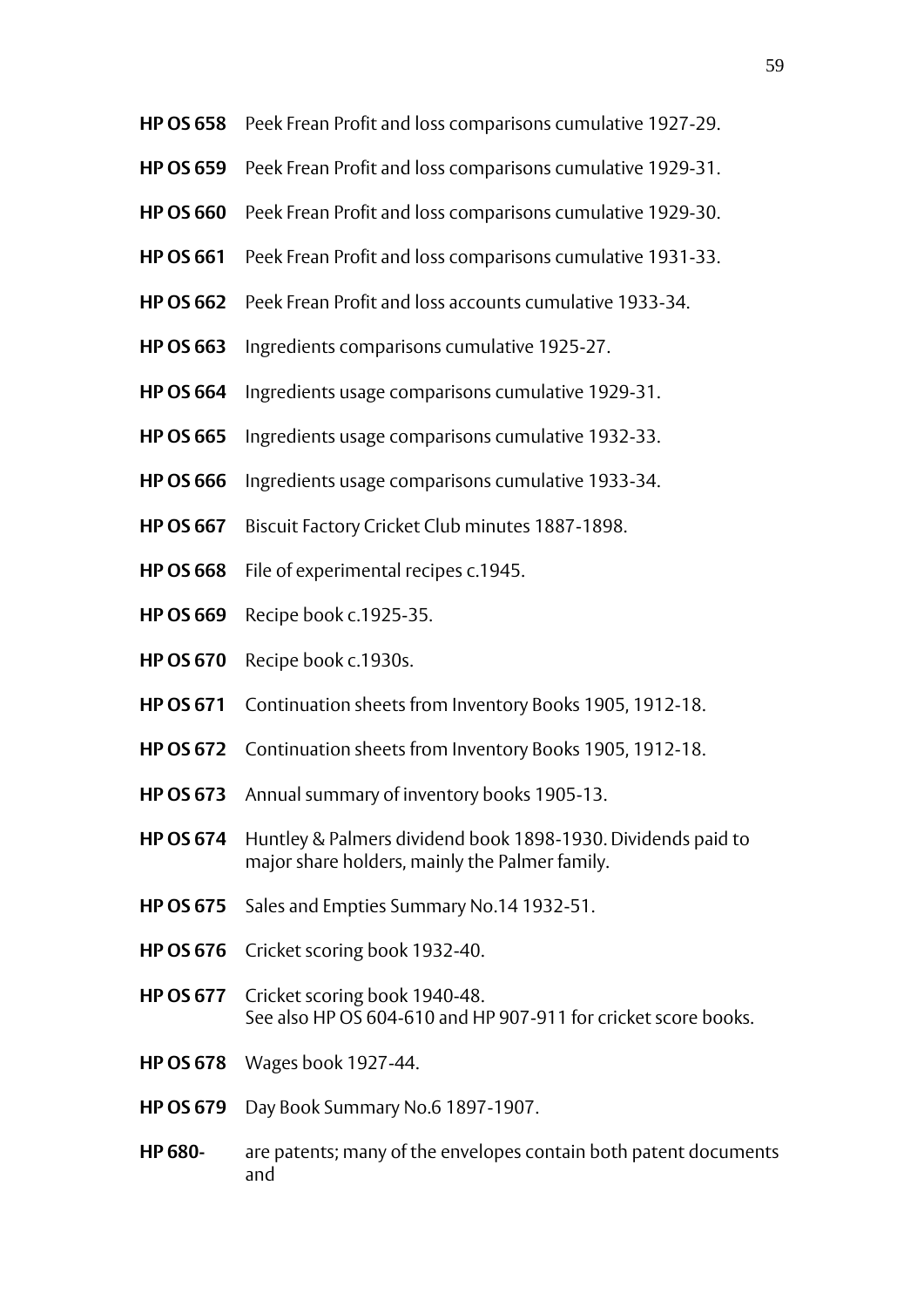| <b>HP728</b>  | correspondence, all patents are British unless otherwise stated.                                                                                        |
|---------------|---------------------------------------------------------------------------------------------------------------------------------------------------------|
| <b>HP 680</b> | Patent no. 8229 of 1891; 'Improvements in Closing Tin Boxes,<br>Canisters or receptacles airtight for packing biscuits and other<br>goods or articles'. |
| <b>HP681</b>  | Patent no. 11533 of 24 August 1887; 'Patent Fasteners' and related<br>correspondence.                                                                   |
| <b>HP 682</b> | Patent no. 18431 of 1900; 'Improvements in Travelling Ovens'.                                                                                           |
| <b>HP 683</b> | Patent no. 16563 of 1902; 'Improvements in means for hermetically<br>closing tins with specification of name'.                                          |
| <b>HP684</b>  | Patent no. 9621 of 1902; 'Improvements in means for hermetically<br>closing tins'.                                                                      |
| <b>HP 685</b> | Transvaal patent no. 414 of 1903, corresponding to British patent<br>no. 9621.                                                                          |
| <b>HP 686</b> | Cape Colony patent no. 2959 of 1903, corresponding to British<br>patent no. 9621.                                                                       |
| <b>HP 687</b> | Orange River Colony patent no. 312 of 1903, corresponding to<br>British patent no. 9621.                                                                |
| <b>HP 688</b> | Natal patent no. 249 of 1903, corresponding to British patent no.<br>9621.                                                                              |
| <b>HP 689</b> | Rhodesia patent no. 361 of 1903, corresponding to British patent<br>no. 9621.                                                                           |
| <b>HP 690</b> | India patent no. 415 of 1904, corresponding to British patent no.<br>9621.                                                                              |
| <b>HP 691</b> | Correspondence re 'Patent Method of Opening Tins by String or<br>Tape Attachment under the label, in France'. 1904.                                     |
| <b>HP 692</b> | Correspondence with Alfred Lovell re his patent 5992 of 1903<br>'Metallic Box hermetically sealed'. 1904.                                               |
| <b>HP 693</b> | Patent no. 12911 of 1906 'Improvements in Display Racks'.                                                                                               |
| <b>HP 694</b> | Patent no. 3896 of 1907 'Apparatus for working Plastic Substances,<br>such as dough used in "making biscuits".                                          |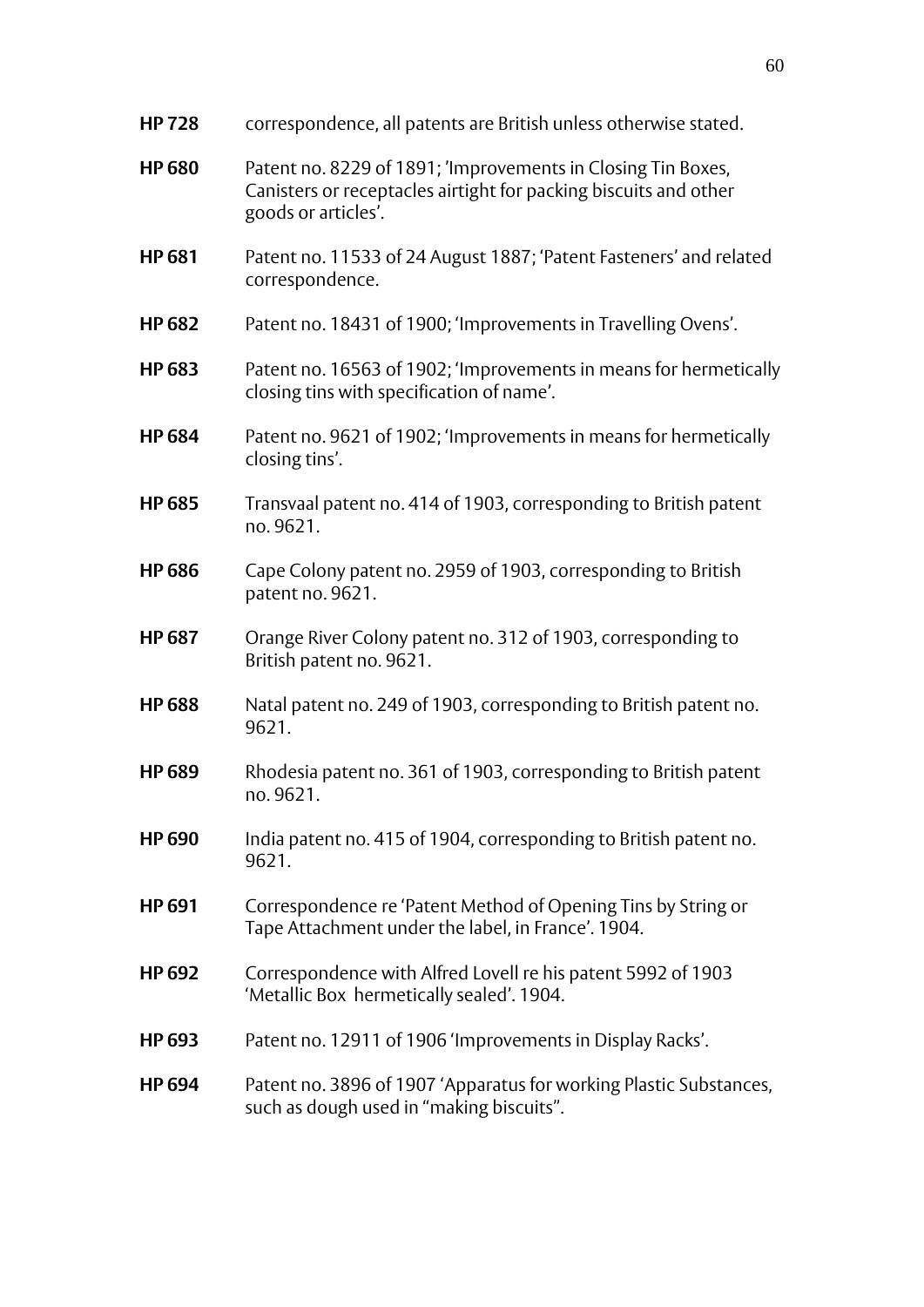- **HP 695** Patent no. 16695 of 1906 'Improvements in Knock-down or Collapsible Crates'. With correspondence between Huntley & Palmers and MacFarlane Lang & Co. Ltd. and McVitie & Price Ltd.
- **HP 696 –** correspond to British patent no. 3896 (HP 706).
- **HP 705**
- **HP 696** French patent no. 383327 of 1907 'Working and Kneading Dough'.
- **HP 697** Belgian patent no.203465 of 1907 'Working and Kneading Dough'.
- **HP 698** German patent no. 210585 of 1907 'Working and Kneading Dough'.
- **HP 699** Swedish patent no. 26861 of 1907 'Working and Kneading Dough'.
- **HP 700** Norwegian patent no. 17915 of 1907 'Working and Kneading Dough'.
- **HP 701** New Zealand patent no. 23820 of 1907 'Working and Kneading Dough'.
- **HP 702** Canadian patent no. 111076 of 1908 'Dough Working Machines'.
- **HP 703** Australian Commonwealth patent no. 8314 of 1907 'Working and Kneading Dough'. Includes a copy of *The Australian Official Journal of Patents* 7 May 1907.
- **HP 704** Danish patent no. 10877 of 1908 'Working and Kneading Dough'.
- **HP 705** United States of America patent no. 906271 of 1908 'Working and Kneading Dough'. Corresponds to British patent no. 3896/07.
- **HP 706** British patent no. 3896 of 1907 'Improvements in apparatus for working, or kneading, compressing and amalgamating plastic substances, such as dough, used in making biscuits'.
- **HP 707** Provisional specification (4 copies) of British patent no. 3896 of 1907 'Improvements in Apparatus for Working, or Kneading, Compressing and Amalgamating Plastic Substances, such as Dough, used in Making Biscuits'.
- **HP 708** Patent no. 4201 of 1913 'Improvements in Machines for Moulding Plastic and Like Material'.
- **HP 709** Patent no. 110495 of 1917 'Foldable Packing Cases or Boxes'.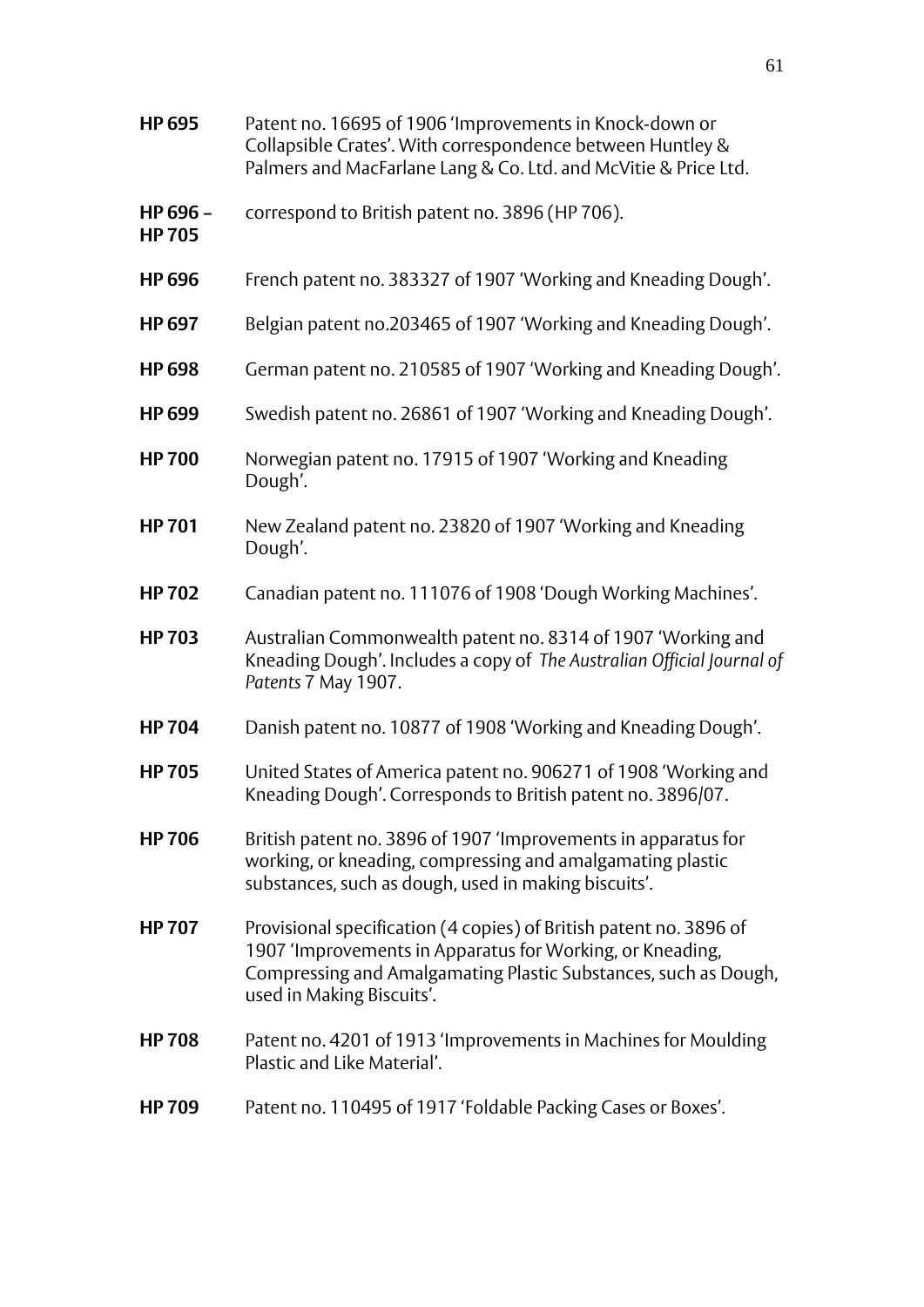- **HP 710** Patent no. 26720 of 1920 'An Improved Device for holding articles together for transit or the like'. Certificate of Provisional Specification only.
- **HP 711** Patent no. 21994 of 1922 'Improvements in Collapsible Crates or like Receptacles'. Certificate of Provisional Specification only.
- **HP 712** Documents relating to British patent no.280441 of 1927 'Improvements in Optical advertising Devices'.
- **HP 713** Patent no. 34733 of 1935 'Improvements relating to Hinges and Hinged Boxes'.
- **HP 714** Patent no. 496462 of 1938 'Improvements in or relating to biscuit embossers or moulds'.
- **HP 715** Patent no. 528347 of 1939 'Apparatus for cleaning and degreasing tins'.
- **HP 716** Patent no. 552537 of 1942 ' Improvements in and apparatus for the treatment of biscuits and the like with oil or similar liquids'.
- **HP 717** Patent no. 12472 0f 1947, final no. 625606 'Improvements in liquid distribution means'. United Kingdom – Official Certificate of Filing and copy of complete Specification. Printed copy of final spec. and Letters Patent. Holland – Official Certificate of Filing and copy of specification as filed. Canada – Official Certificate of Filing. Letters patent no. 469724. USA – Copy of drawings as filed. Belgium – Official Certificate of Filing and copy of final specification. France– Official Certificate of Filing and copy of final specification.
- **HP 718** Patent no. 2728 of 1947 'Improvements in burning coke breeze or other low grade fuels'. United Kingdom – Official Filing Certificate and copy of complete specification. France – Official Certificate of Filing and copy of specification as filed, final patent no. 957868. Holland – Official Certificate of Filing and copy of specification as filed. Abandoned. Canada – Official Certificate of Filing. USA – Copy of drawings as filed. Original assignment. Belgium – Official Copy of Filing and copy of specification as filed. Copy of final specification.
- **HP 719** Patent no. 647603 of 1948 'Improvements in packing cases', provisional patent no. 12343.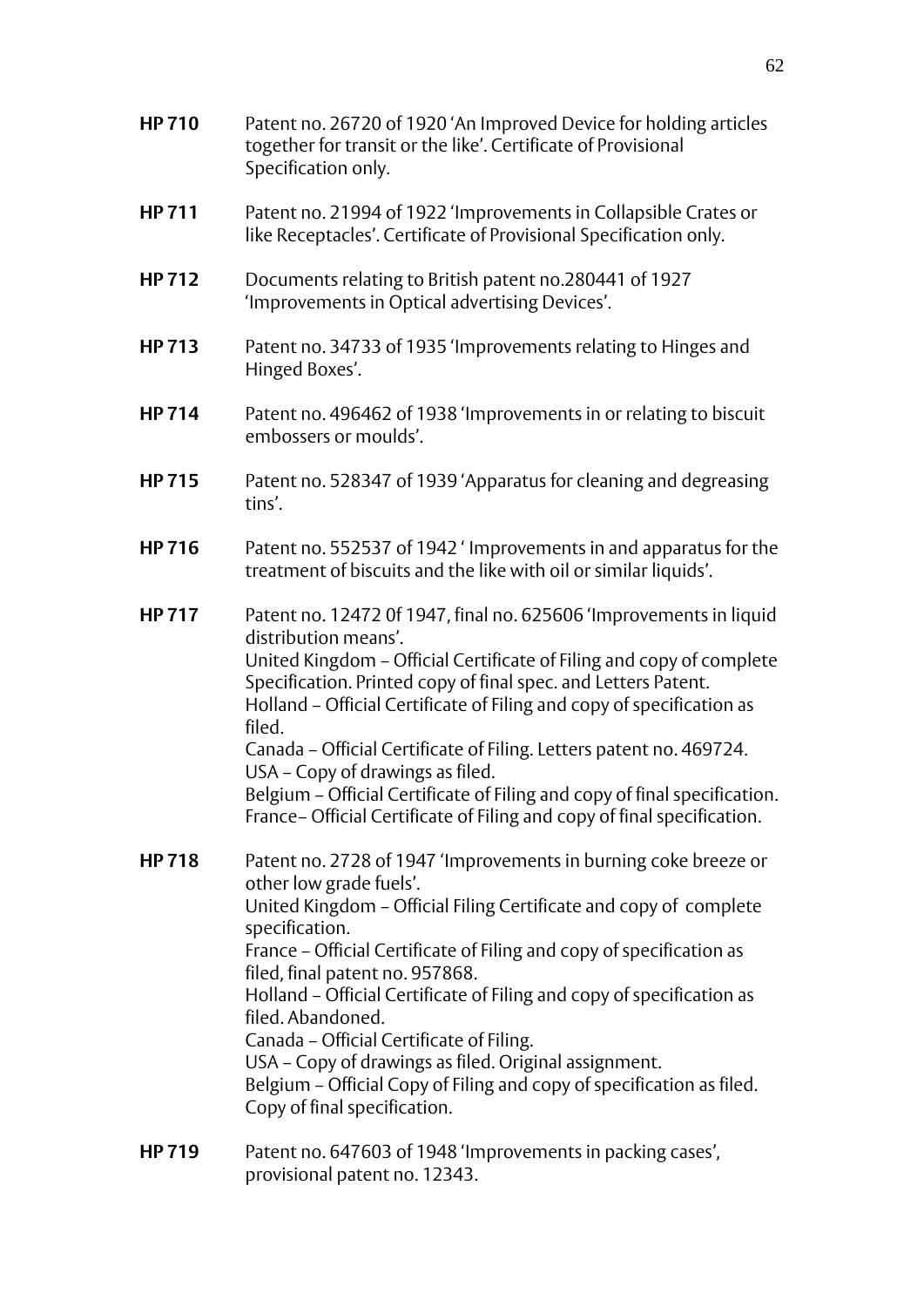United Kingdom – Provisional specification and filing receipt, complete specification and filing receipt. Australia – Specification as filed. Canada - Specification as filed. South Africa - Specification as filed. USA - Specification as filed. Holland - Specification as filed. France - Specification as filed. Belgium - Specification as filed.

- **HP 720** Patent no. 731714 of 1953, provisional patent no. 30883 'Protective safety device, including an electric switch controlled by a guard for electrically driven machinery'.
- **HP 721** Patent no. 769710 of 1955, provisional patent no. 22141 ' Method of, and apparatus for, handling flat articles'. Includes certificates of filing in foreign countries.
- **HP 722** Patent no. 801564 of 1955 ' Apparatus for separating and guiding substantially flat articles'. Includes certificates of filing in foreign countries.
- **HP 723** Patent no. 15536 of 1957 'Improvements in continuously operable apparatus for kneading plastic masses'. Belgium patent no. 448957, certificate of filing and specification. France patent no. 765754, certificate of filing and specification. Germany – applied for. Holland – applied for. USA – applied for.
- **HP 724** Provisional patent no. 24503 of 1957 'Apparatus for repositioning articles lying on a conveying surface'. USA assignment and Canadian receipt of assignment.
- **HP 725** US application for patent no. 734890 of 1958.
- **HP 726** Provisional patent no. 22141 of 1958 with patent specification no. 823744 'Improvements in apparatus for handling flat articles'. Includes certificates of filing in foreign countries.
- **HP 727** Canadian application for patent, provisional no. 705707, corresponding to British patent no. 801564 of 1959 'Apparatus for separating and guiding substantially flat articles'.
- **HP 728** Patent specification for patent no. 9964 'Improvements in apparatus for handling flat articles'.
- **HP 729** Files of trademark correspondence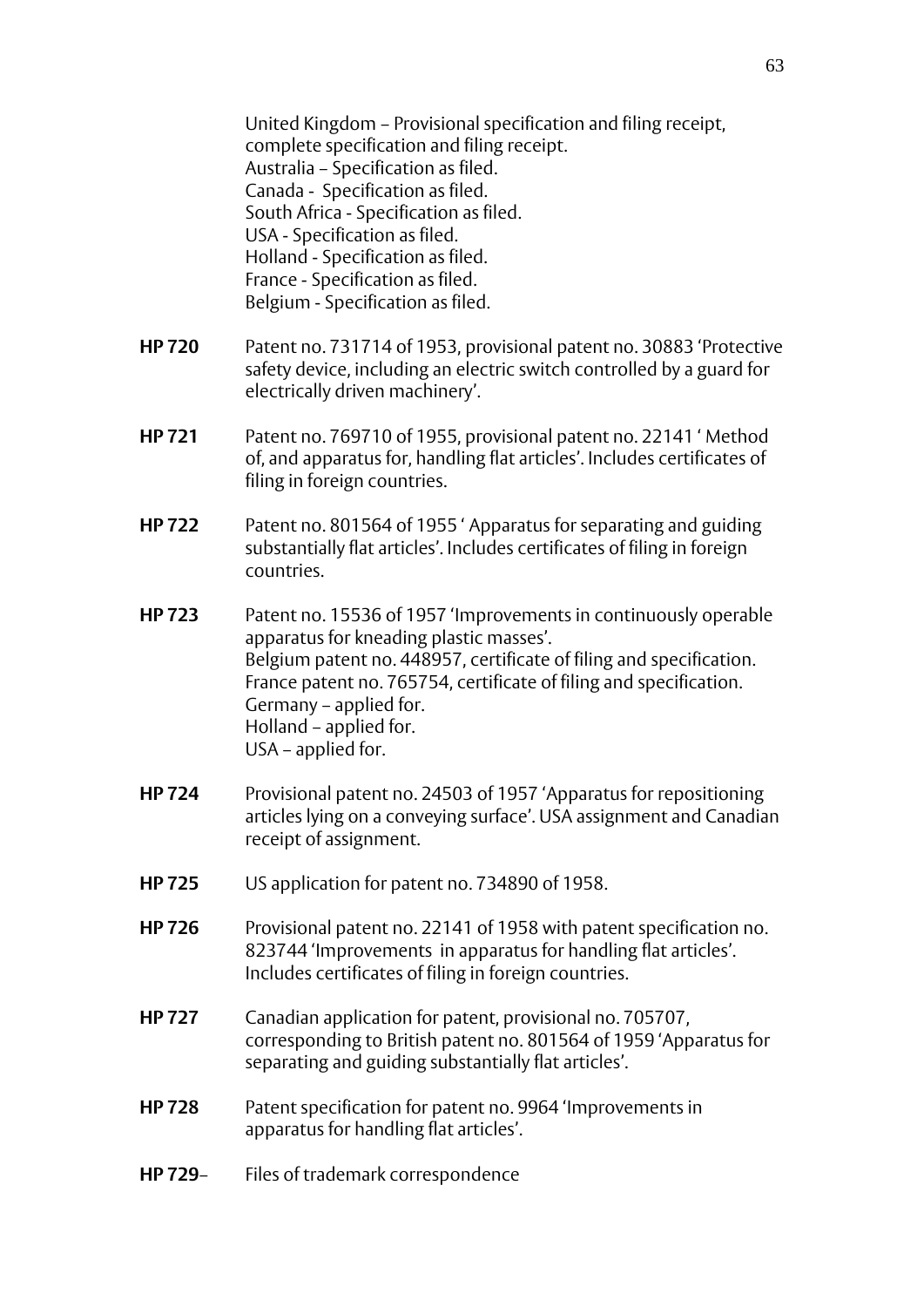## **HP 745**

- **HP 729** Indonesia Orkaden, 1960-62.
- **HP 730** 'Bongo', 1961.
- **HP 731** Various trademarks, 1961-64.
- **HP 732** Various trademarks, 1965.
- **HP 733** Various trademarks, 1966.
- **HP 734** Various trademarks, 1967.
- **HP 735** Various trademarks, 1968.
- **HP 736** Proposals for trademarks, 1961-67.
- **HP 737** 'Iced Gems', 1961.
- **HP 738** 'Iced Gems', 1962-71.
- **HP 739** 'Chocowheat', 1963-64.
- **HP 740** Heudebert 'Breakfast', 1964.
- **HP 741** Heudebert 'Breakfast', 1964.
- **HP 742** Heudebert 'Breakfast', 1965.
- **HP 743** Heudebert 'Breakfast', 1965.
- **HP 744** Heudebert 'Breakfast', 1966.
- **HP 745** Heudebert 'Breakfast', 1966.
- **HP 746** Alphabetical list of biscuits, undated.
- **HP 747** Jacob's price lists and catalogues 1960-1979, also includes some undated ones, one paste-up, one in French and one in Japanese.
- **HP 748** Jacob's leaflets, all undated:

Vigoren, a digestive biscuit;

What makes a Window display?;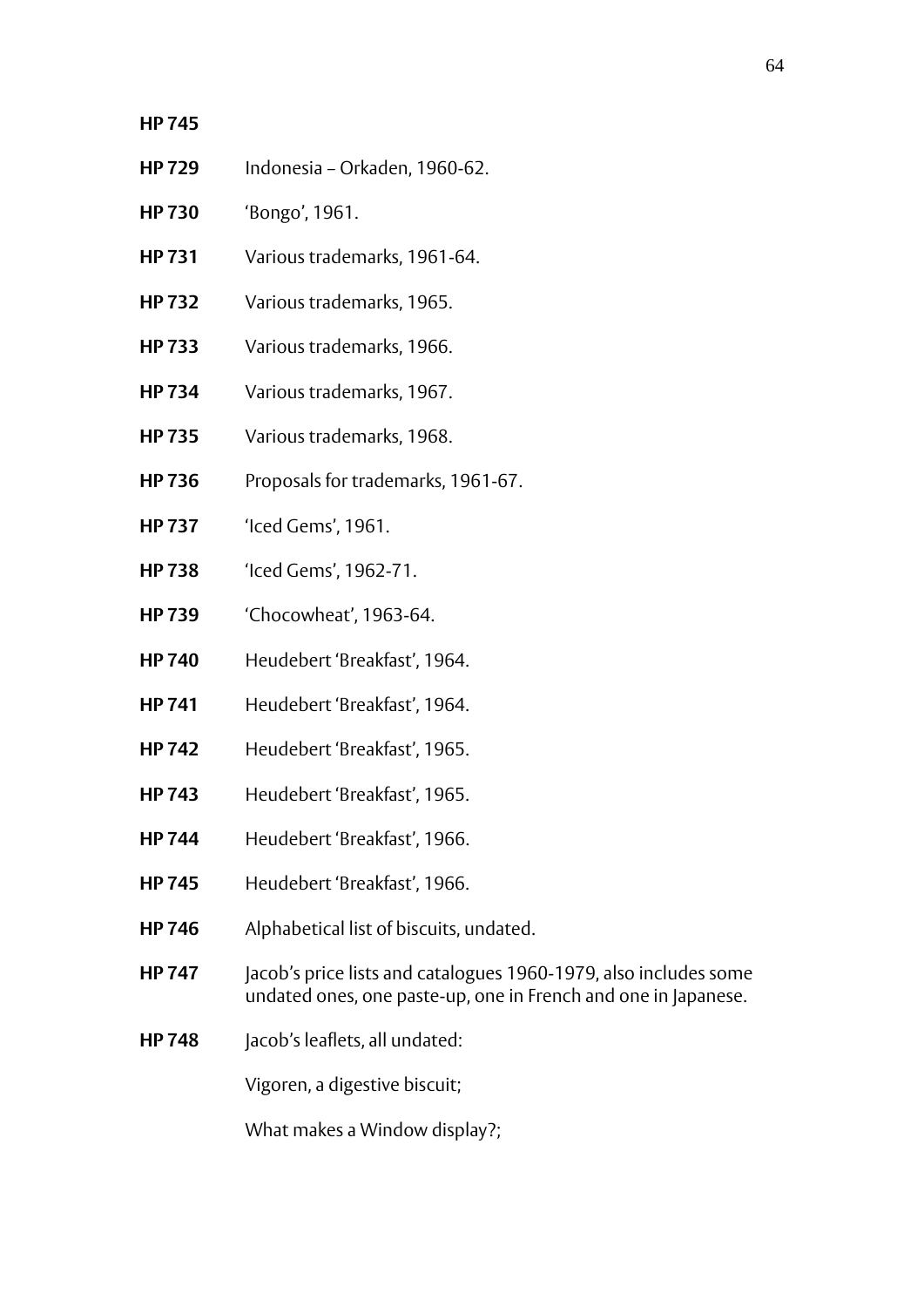|               | 'Telling the public about Jacob & Co's Puff Cracknells and King's<br>Own Mixed';                                                                                                                                          |
|---------------|---------------------------------------------------------------------------------------------------------------------------------------------------------------------------------------------------------------------------|
|               | Flier for Jacob's stand at an unspecified exhibition;                                                                                                                                                                     |
|               | Small illustrated booklet 'For the Lady of the House', 3 copies.                                                                                                                                                          |
| <b>HP 749</b> | Jacob's, Dublin, catalogue illustrated in colour, Christmas 1926;                                                                                                                                                         |
|               | Jacob's, Dublin, catalogue illustrated in colour, Christmas 1930;                                                                                                                                                         |
|               | Jacob's, Dublin, export list, Summer 1937;                                                                                                                                                                                |
|               | Jacob's, Dublin, catalogue illustrated in colour, Christmas 1939;                                                                                                                                                         |
|               | Jacob's, Dublin, price list, May 1939;                                                                                                                                                                                    |
|               | Jacob's, Dublin, price list illustrated in colour, 1939;                                                                                                                                                                  |
|               | 'Jacob's Biscuits in Penny, Twopenny, Threepenny and Sixpenny<br>packets', wholesale price list, 1939;                                                                                                                    |
|               | Jacob's, Dublin, catalogue illustrated in colour, 1931, 2 copies;                                                                                                                                                         |
|               | Jacob's, Ireland, two very similar illustrated booklets describing the<br>firm and its production in Dublin, one dated 1958, the other<br>undated. The undated version mentions the use of peat as fuel for<br>the ovens; |
|               | 'Jacob's Biscuits in Packets', wholesale price lists, 2 similar copies,<br>undated.                                                                                                                                       |
| <b>HP750</b>  | Number of Jacob's coloured catalogues, undated but mainly 20 <sup>th</sup><br>century.                                                                                                                                    |
| <b>HP751</b>  | Price lists and invoices relating to W.&R. Jacob & Co. Limited 1888-<br>1924;                                                                                                                                             |
|               | Invoices, letters and a timetable relating to Jacob's, c.1960.                                                                                                                                                            |
| <b>HP752</b>  | Artwork for Jacob's Carousel biscuit tin with 8 colour photographs<br>of a fairground carousel, undated but c.1990.                                                                                                       |
| <b>HP753</b>  | Colour transparencies of Jacob's biscuits, approx. 65, undated;                                                                                                                                                           |
|               | Black and white photograph of David Freedman, Managing Director<br>of Jacob's Bakery, undated but c.1980;                                                                                                                 |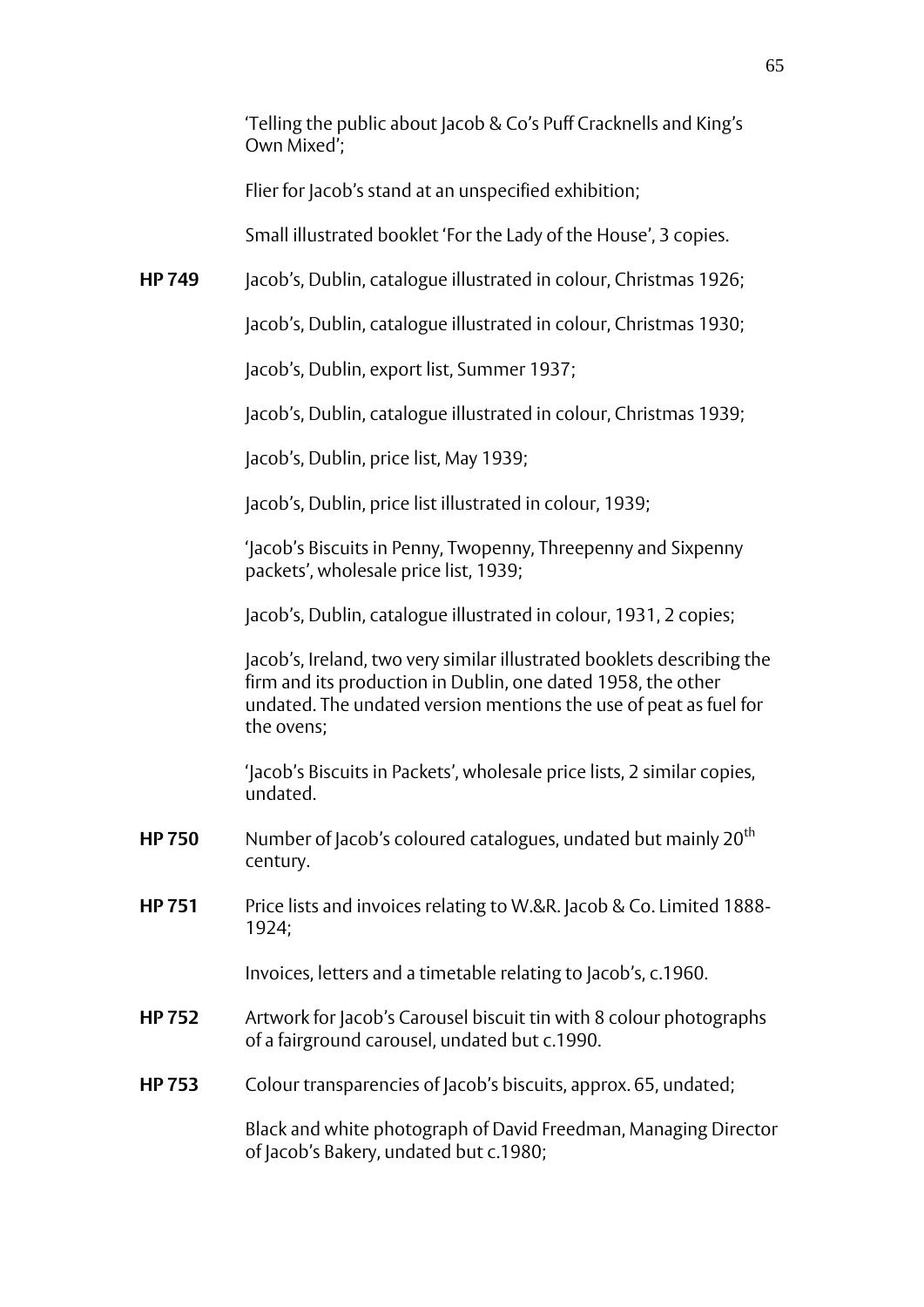Black and white transparency of a tin in the shape of a 19<sup>th</sup> century coach.

**HP 754** Number of pieces of artwork for lettering for Cream Crackers and Digestives;

8 paper labels for Jacob's 10lb biscuit tins.

**HP 755** Photocopy of article in the *Irish Independent* '109 Years of Progress 1851-1960';

Newspaper celebrating Jacob's centenary 1885-1985;

Photocopy of the above;

Newspaper supplement published in the Reading *Evening Post* celebrating 150 years of Jacob's in Reading, 5 September 1991.

- **HP 756** Jacob's statistics 'The UK Cake Biscuit and Bread Market' 1956-1970.
- **HP 757** 3 photocopies of a TS of the article 'Cream Crackers and Prosperity. The Story of a Family Business', undated;

TS of article 'The History of Jacob's Cream Crackers' part of the advertising for Jacob's centenary year, 1985;

TS of 'We've always been crackers' a video to mark the centenary of Jacob's, written by J Bellini in 1984;

Handwritten article 'Cracker Production 1922-1939' by J Kean, c.1984;

2 photocopies of TS 'Some notes on Cream Cracker production' written from L A Wagstaff to M M T Paxton, 9 September 1975;

Photocopy of article 'Cream Cracker' by | Jenkins, 1971;

Colour leaflet illustrating recipes for cream cracker toppings, c.1980.

**HP 758** Photocopy of article 'A mouthful of history' by Rosemary Evans, 1977;

> Photocopy of article written for the *Grocer* 'Large family Jacob's Cream Cracker pack means larger sales', undated;

TS of article 'Cream Crackers – Jacobs strengthens their grip', 1977;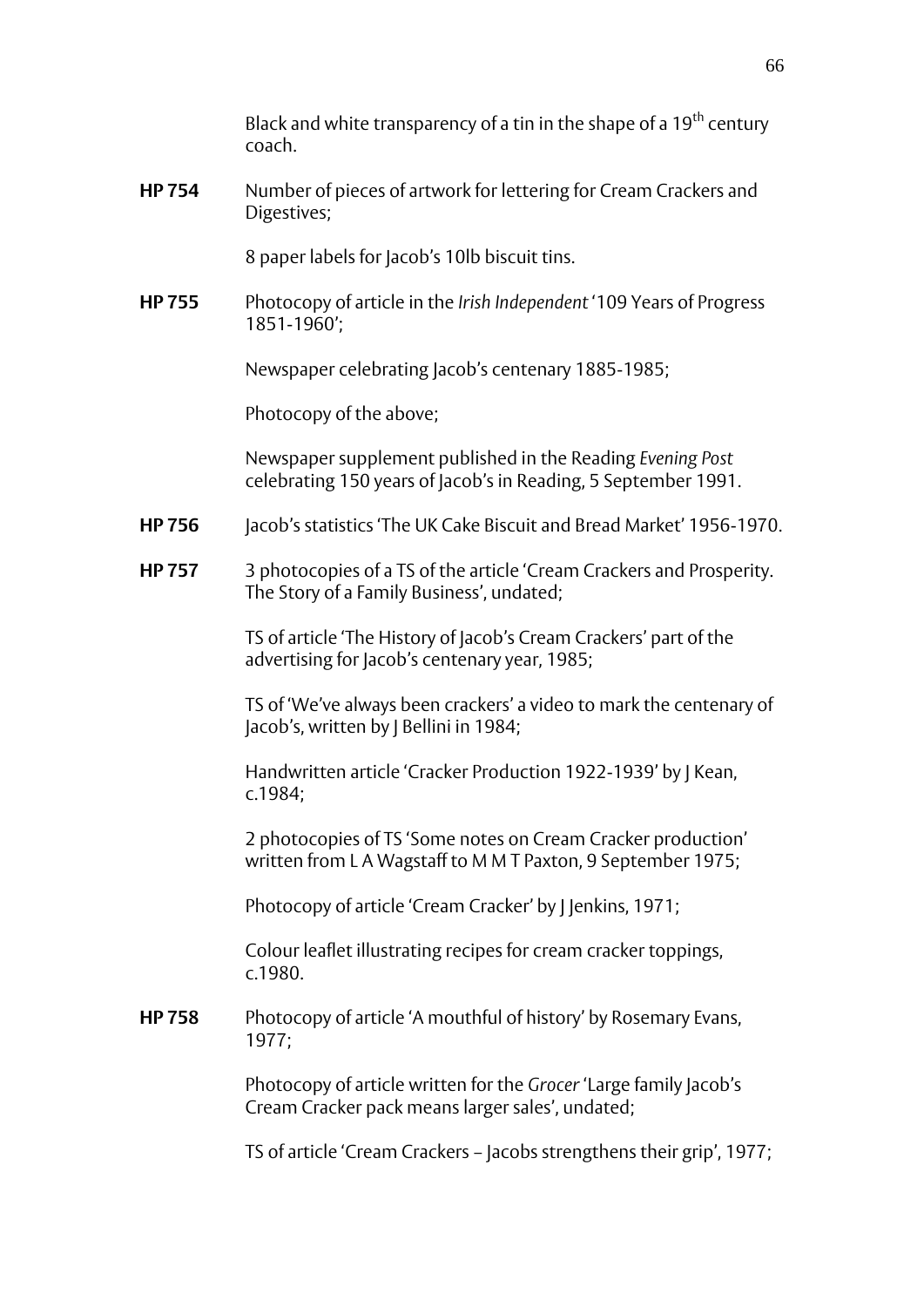Photocopy of TS of address by Senator Gordon Lambert, Deputy Chairman and Group Managing Director of W & R Jacob & Co. Ltd., Dublin, 24 April 1978;

Letter from M Harris to G Haliday re statistics of Jacob's biscuit production, 19 October 1979;

Letter from Rachel Broster of Iain Smyth Associates to Michael Paxton of Nabisco Brands re. a taped interview to be broadcast on radio to celebrate Jacob's centenary, 30 May 1985;

Jacob's Southern/Midland regions price list 1968;

Jacob's home trade price list c.1968.

- **HP 759** Typed list 'ABL Portrait Gallery'. Possibly a list of photographic images.
- **HP 760** Associated Biscuits Limited catalogues 1969-1982.
- **HP 761** 'The Bath Oliver Biscuit' article from *Food Manufacture*, July 1952;

'Take a Ship's Biscuit' article from *Premier Supermarket Times,* Autumn Issue, 1961;

'100 Years of decorated tinplate containers' by J P P Blanc from *Tin and its Uses*, no.92, 1972;

'Every one a biscuit tin!' article from *Art & Antiques*, January 20, 1973;

'1875: A Date to Remember in the History of Tin-Printing' by Alec Davis, article in *Tin International*, February 1975;

'Nostalgia in a neat pack' article in *Art & Antiques*, December 1975;

'Taking the biscuit' by June Field, article in the *Financial Times*, 6 October 1979;

'The Product is the Package' by Noel Riley, article in *Antique Dealer & Collectors Guide*, August 1980, 2 copies;

Page from *Antique Dealer & Collectors Guide*, August 1980 showing photograph of a rare advertising plaque for Huntley & Palmers;

'Huntley & Palmers' 2 photocopies of a collection of articles on the firm, undated;

'Way the cookie crumbled' article in *Heritage*, undated;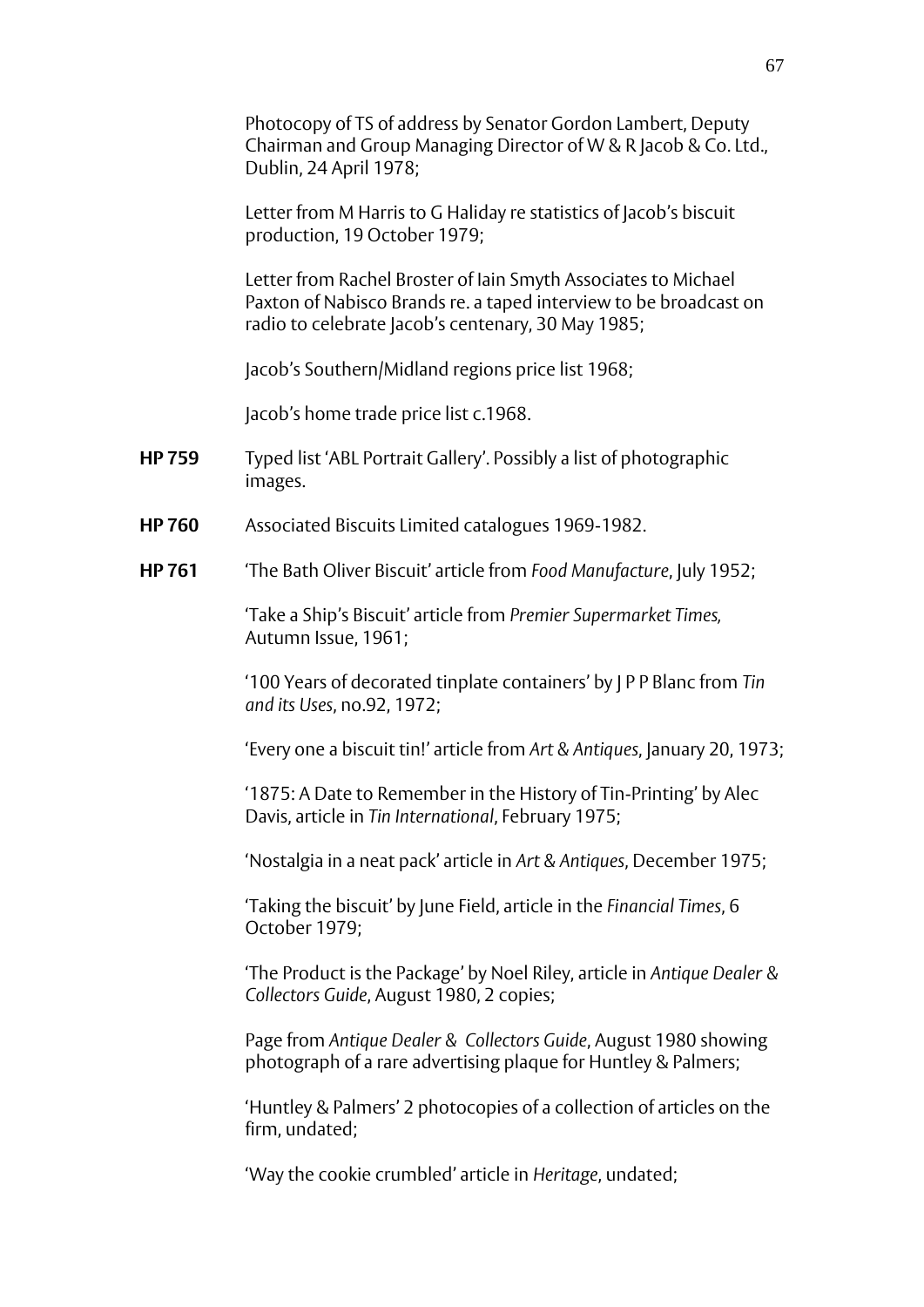'Tins to Treasure' by Ursula Robertshaw article in *IllustratedLondon News*, undated but c.1980, 2 copies;

'Collecting games' by Rick Sanders article in *Homes & Gardens*, undated;

'Biscuit Tins' by Caroline Shaw, publication unidentified, undated, 2 copies.

For more periodical and newspaper articles see HP 874.

**HP 762** TS of 'Huntley & Palmers Exhibition', undated. 5 typewritten pages describing the making of the tins;

> 'Materials' small printed advertising article on the ingredients of Huntley & Palmers biscuits, undated;

'The British Tin: A Golden Age of Decorative Printed Tin Packaging' by David Griffith, TS of promotional material produced to advertise the forthcoming book, 1977;

Photocopies of photographs of biscuit tins, some Huntley & Palmers, undated;

Page torn from unidentifed and undated periodical showing colour photograph of biscuit tin, parrots in a cage;

Photocopied page of unidentified and undated periodical showing photographs of biscuit advertising.

**HP 763** *The Evening News and Star* 14 March 1963, article on Huntley & Palmers Dinner Biscuit;

> Issue no.1 of the Reading *Evening Post* newspaper with large advertisement for Huntley & Palmers, 14 September 1965;

*H & P Herald*, January 1966, 2 copies;

Reading *Evening Post* supplement on the 150th anniversary of the birth of George Palmer, 17 January 1968;

Reading *Evening Post* front page article on the setting up of Associated Biscuits Limited, 1 January 1969;

*Merchandising News* January 1972;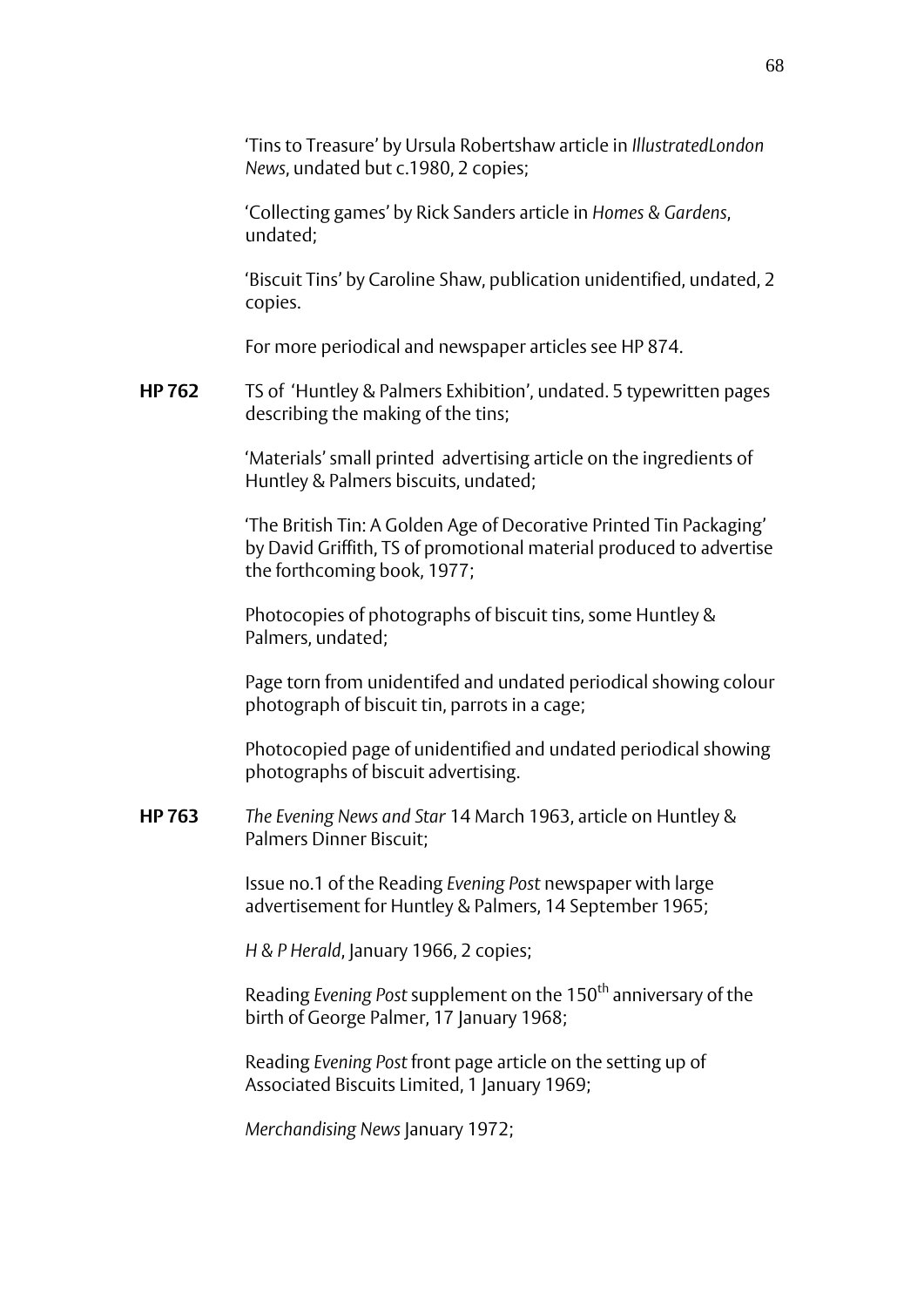Article in unamed newspaper about Huntley & Palmers, undated but c.1972;

Article 'Not quite the Wallace collection' from *The Daily Telegraph magazine,* 7 March 1975;

*Spar today* newspaper, October 1977, includes article 'Tinware Treasure' by Rosemary Jaques;

'A tin by any other name…' article in the Reading *Evening Post,* 21 February 1978;

Photocopy of article 'Tins that took the biscuit' from *The Guardian*, 20 December 1979;

'Crumbs! Granny's old tin could be worth a tidy sum' article by Ruth Shelley in the Reading *Post-Echo*, 9 January 1980, 2 copies;

'1918 - the day King George V came to Reading' article in the *Reading Standard*, 3 November 1983;

Article on the naming of the Bath Oliver biscuit, *The Guardian* 1 August 1984.

'A trip down memory lane, to the days when packaging itself was an art' article by Elizabeth Williamson in *The Daily Telegraph*, 2 October 1984;

*Jacob's Bakery*, 150<sup>th</sup> anniversary issue newspaper, 1991. 2 copies;

Newspaper cutting 'The humble home of Huntley' undated;

Newspaper cutting 'Lord Lieutenant of Berkshire dies', reporting the death of Hon. George Palmer, undated.

## **HP 764-766 Donated by Felicity Palmer.**

**HP 764** Articles of partnership between Messrs. Huntley & Palmers, 1874;

Document transferring Samuel Palmer's interest in William Isaac's partnership capital by gift to Ernest, Charles, Howard and Albert, 17 March, 1898;

**HP 765** Will of Samuel Palmer, died 9 April 1903;

Will of Mary Jane Palmer, died 17 March 1910.

**HP 766** Baptism certificate of Samuel Ernest Palmer, 7 May 1858;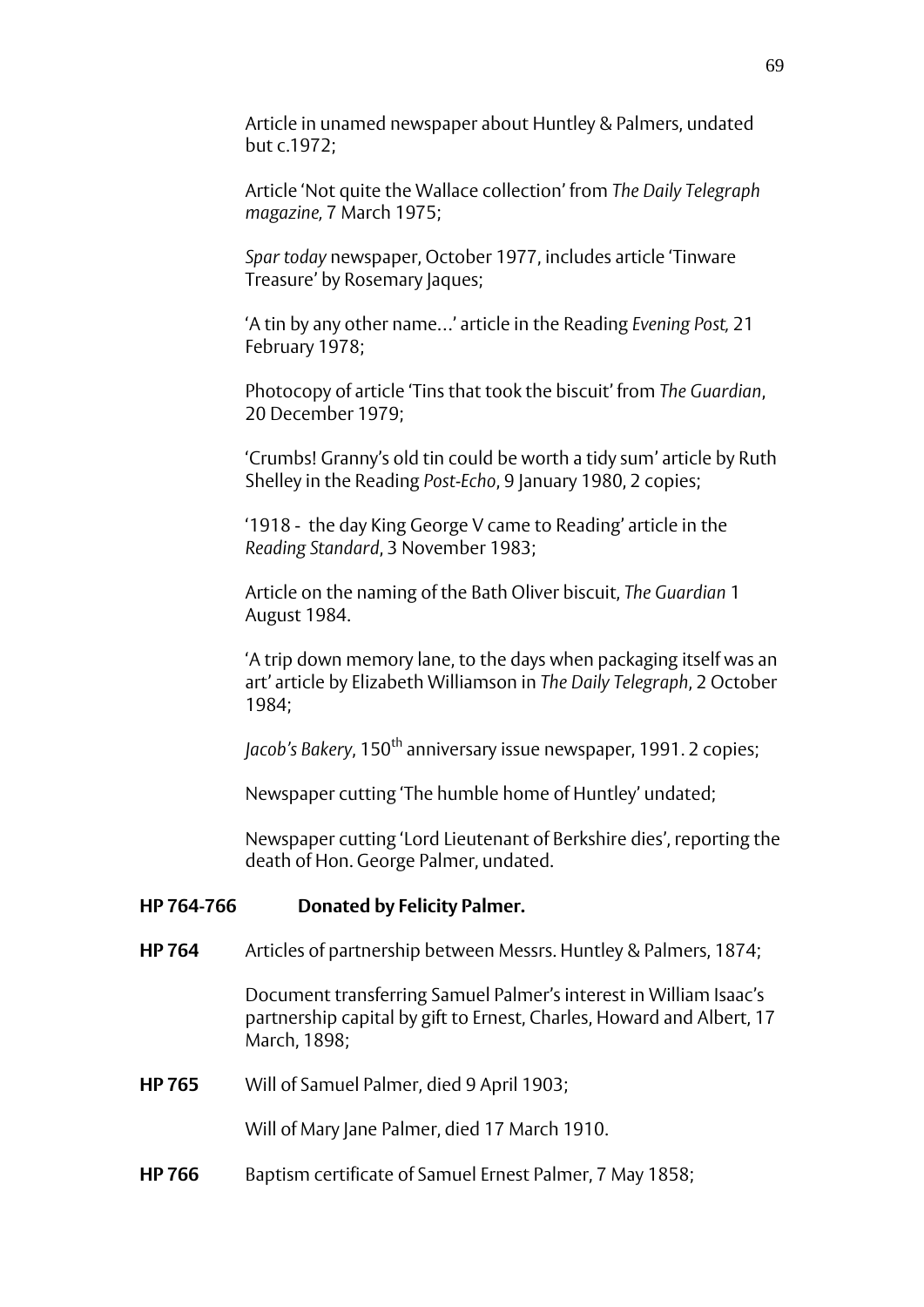Marriage certificate of Samuel Ernest Palmer and Amy Christiana Nottage, 10 February 1881;

Settlement on the marriage of Ernest Palmer and Amy Christiana Nottage, 11 February 1881;

Appointment of a new trustee of Settlement, 9 March 1895;

Settlement on the marriage of Ernest Palmer and Amy Christiana Nottage, 11 June 1895:

Release of life interest in Marriage Settlements by Lord Palmer, 2 April 1947;

Will of Samuel Ernest, Lord Palmer of Reading, 5 May 1947. Copy;

Valuation of Securities of the Estate of Samuel Ernest Palmer, 3 January 1949, duplicate;

Correspondence between the Palmer family and their solicitor regarding the endowment of hospital beds at the Royal Berkshire Hospital, Reading, and St George's Hospital, London, by the late Lord Palmer, 1950;

The Estate of The Right Honourable Samuel Ernest First Baron Palmer of Reading deceased. Draft Administration Accounts. 1951;

The Estate of The Right Honourable Samuel Ernest First Baron Palmer of Reading deceased. Administration Accounts. 1951.

**HP 767** 3 sets of bingo cards with a motto on each card;

35 musical scores;

Huntley & Palmers Girls Club, Netball League Fixture List for 1945/6, 3 copies;

Circular to the Lady Members of the Huntley & Palmers Recreation Club, undated, 3 copies;

4 internal forms written from the Assistant Secretary of Huntley & Palmers to Mr. I T Deeley regarding the employment of 4 members of staff, 22 March 1945.

**HP 768** Number of filing cards entitled 'Ladies Record of Activities' showing details of ladies' involvement in social activities at Huntley & Palmers c. 1945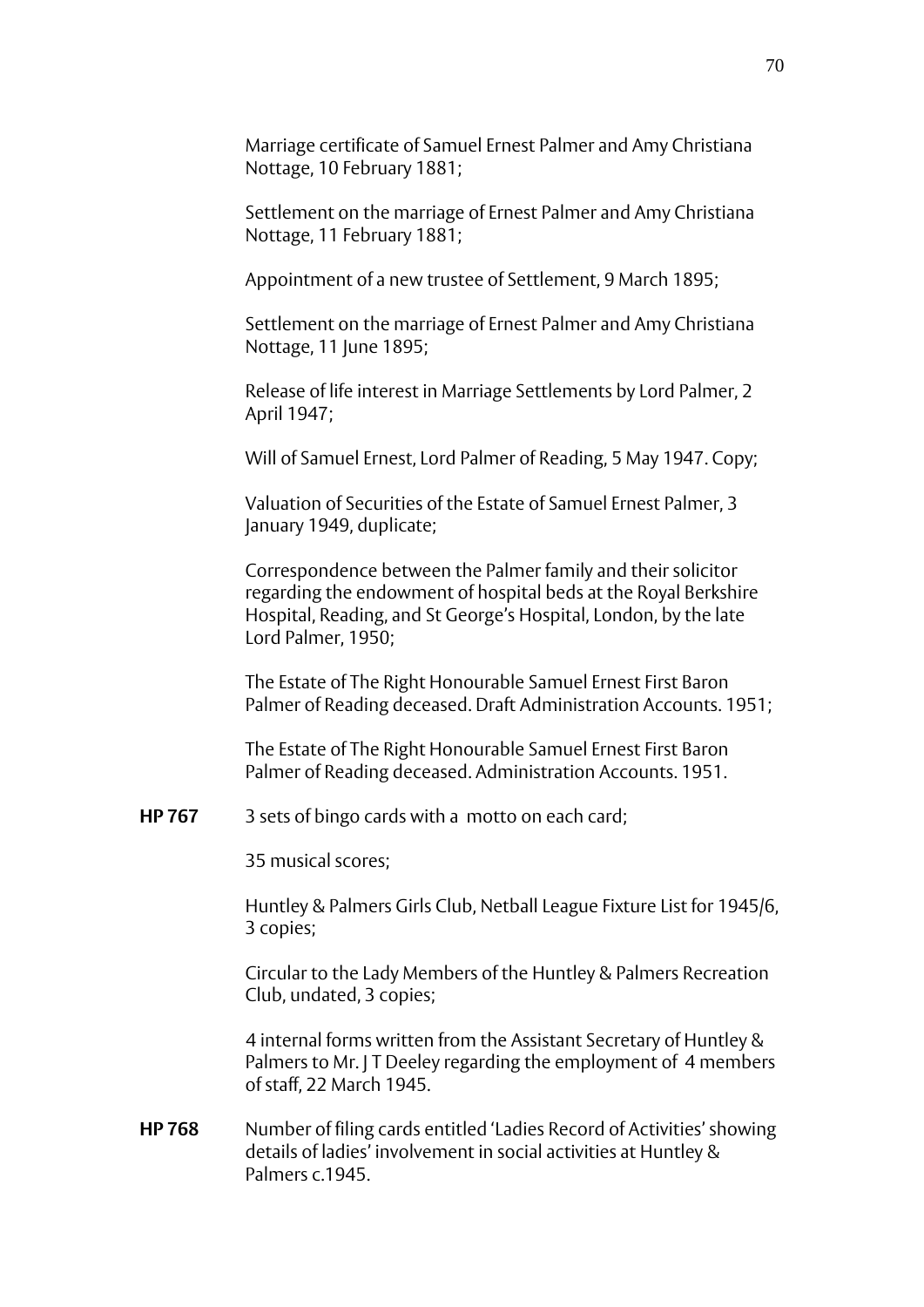| <b>HP 769</b> | Huntley & Palmers Export Price List, Argentina, April 1940.                                                                                                                                                                                                                                                                                                                                                        |
|---------------|--------------------------------------------------------------------------------------------------------------------------------------------------------------------------------------------------------------------------------------------------------------------------------------------------------------------------------------------------------------------------------------------------------------------|
| <b>HP 770</b> | Huntley & Palmers Export Price List, Canada, April 1940, March 1941<br>and Xmas List 1941.                                                                                                                                                                                                                                                                                                                         |
| <b>HP 771</b> | Huntley & Palmers Export Price List, English Continental 'NR', March<br>1941 and Xmas List 1941.                                                                                                                                                                                                                                                                                                                   |
| <b>HP 772</b> | Huntley & Palmers Export Price List, English, November 1940, March<br>1941 and Xmas List 1941.                                                                                                                                                                                                                                                                                                                     |
| <b>HP 773</b> | Huntley & Palmers Export Price List, French, April 1940 and March<br>1941.                                                                                                                                                                                                                                                                                                                                         |
| <b>HP774</b>  | Huntley & Palmers Export Price List, Portuguese, April 1940 and<br>March 1941.                                                                                                                                                                                                                                                                                                                                     |
| <b>HP 775</b> | Huntley & Palmers Export Price List, Spanish, April 1940.                                                                                                                                                                                                                                                                                                                                                          |
| <b>HP776</b>  | Huntley & Palmers Export Price List, USA, October 1940.                                                                                                                                                                                                                                                                                                                                                            |
| <b>HP 777</b> | Two small Huntley & Palmers illustrated colour catalogues, undated<br>but c.1900.                                                                                                                                                                                                                                                                                                                                  |
| <b>HP778</b>  | Huntley & Palmers Christmas price lists in appropriate languages,<br>not illustrated:<br>Canada and United States of America, 1897; French, 1897; Italian,<br>1897; Dutch, 1899; French, 1899; Italian, 1899; Canada and United<br>States of America, 1900; Dutch, 1900; French, 1900; German, 1900;<br>Italian, 1900; Canada and the United States of America, 1901;<br>Dutch, 1901; German, 1901; Italian, 1901; |
| <b>HP 779</b> | Huntley & Palmers price list of cakes for exportation, 1901;                                                                                                                                                                                                                                                                                                                                                       |
|               | Paste-up of illustrated booklet written c.1950 including<br>photographs, cover and title page missing.                                                                                                                                                                                                                                                                                                             |
| <b>HP 780</b> | 10 pages from 'Home Chat' 1905 and 1906 showing advertisements<br>for Huntley & Palmers biscuits;                                                                                                                                                                                                                                                                                                                  |
|               | Page from 'Home Notes' 20 June 1914, showing advertisement for<br>Huntley & Palmers tea rusks;                                                                                                                                                                                                                                                                                                                     |
|               | Page from 'Mother and Home' 11 July 1914, showing advertisement<br>for Huntley & Palmers thin arrowroot;                                                                                                                                                                                                                                                                                                           |
|               |                                                                                                                                                                                                                                                                                                                                                                                                                    |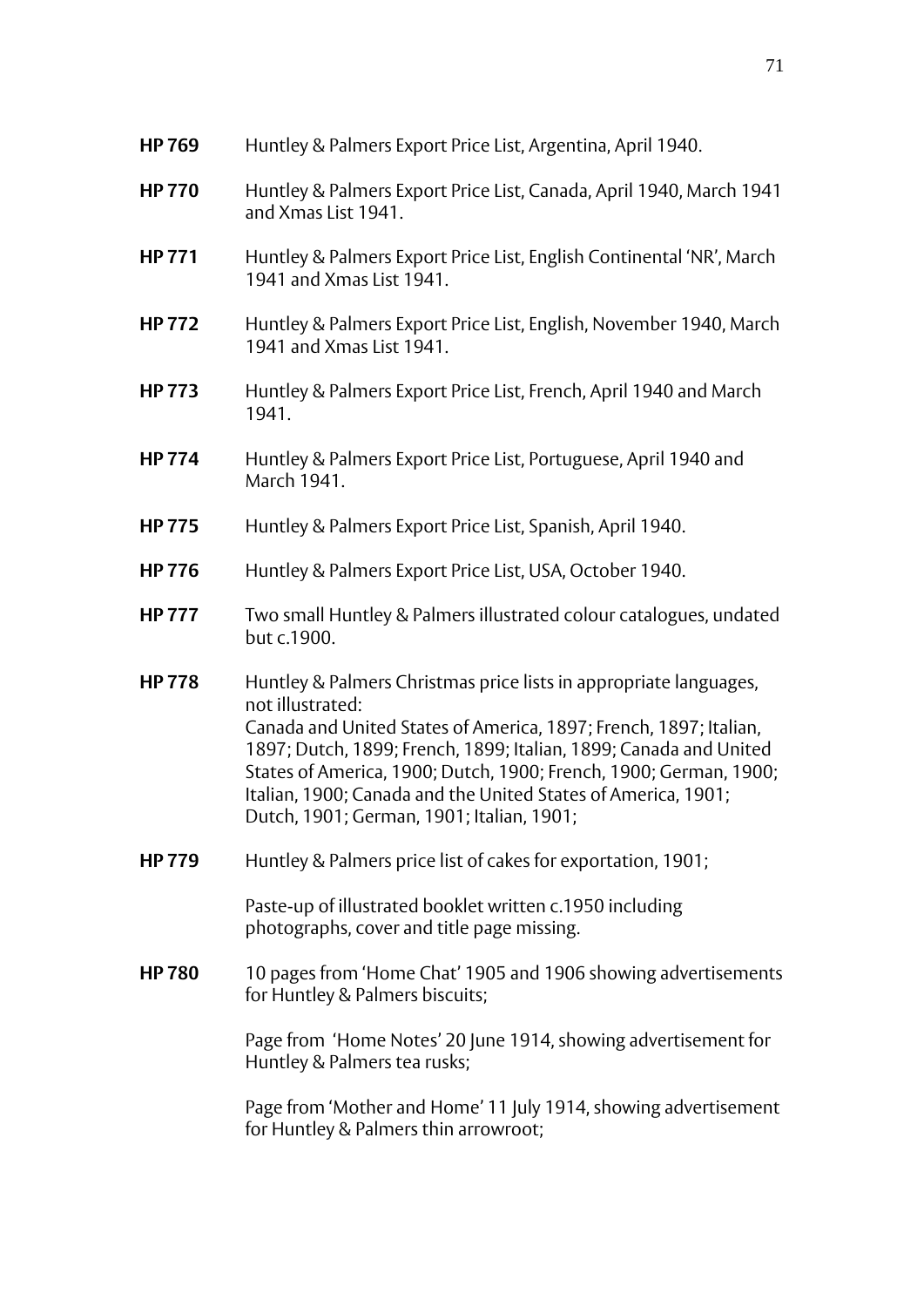Page from 'Home Chat' 18 July 1914, showing advertisement for Huntley & Palmers thin arrowroot;

Four sheets of illustrations of biscuits from an Exhibition Carton showing contents and price per pound of each layer;

Number of single colour printed sheets illustrating Huntley & Palmers biscuits, undated but all 20<sup>th</sup> century.

- **HP 781** Box of Huntley & Palmers coloured catalogues, 20<sup>th</sup> century, c.1925-1990.
- **HP 782** Number of black and white photographs including; a visit by J B Priestley to the factory in Reading in 1941, a gypsy caravan tin produced by Jacobs, a number of old tins, interior scenes of the factory, members of the Palmer family, views of Pytt's Piece, Burford (the home of Thomas Huntley).
- **HP 783** Text for Reading University Alumni Christmas card for 2000 using Huntley & Palmers illustrated Christmas lists for 1910.
- **HP 784** Correspondence re. the loan of Huntley & Palmers tins for exhibition in Canada in 1974, in Tokyo in 1975, in Bradwell, Great Yarmouth and in Bermondsey in 1976.
- **HP 785** Photocopies of papers regarding the life and death, at the age of 25 in the Great War, of Ronald Poulton Palmer.
- **HP 786** Correspondence and findings re. research into Pytt's Piece, Burford, the house bought by Thomas Huntley in 1768.
- **HP 787** TS of article 'How our food is made' by Mary E Tongue in the *Girl's Own Paper and Woman's Magazine*, 1911 or 1912;

Photocopy of article 'La Plum de Ma Tante' by J A Maxtone-Graham in *Signature*, December 1972;

Correspondence relating to articles on Huntley & Palmers in *Country Life,* December 1972, *Tages-AuzeigerMagazine*, December 1974, *Campaign*, December 1975;

Incomplete version of the Palmer family tree in pencil;

Incomplete version of W R Jacob family tree, typed;

Photostat of family tree of the Huntley family;

TS of brief history of Huntley Boorne and Stevens;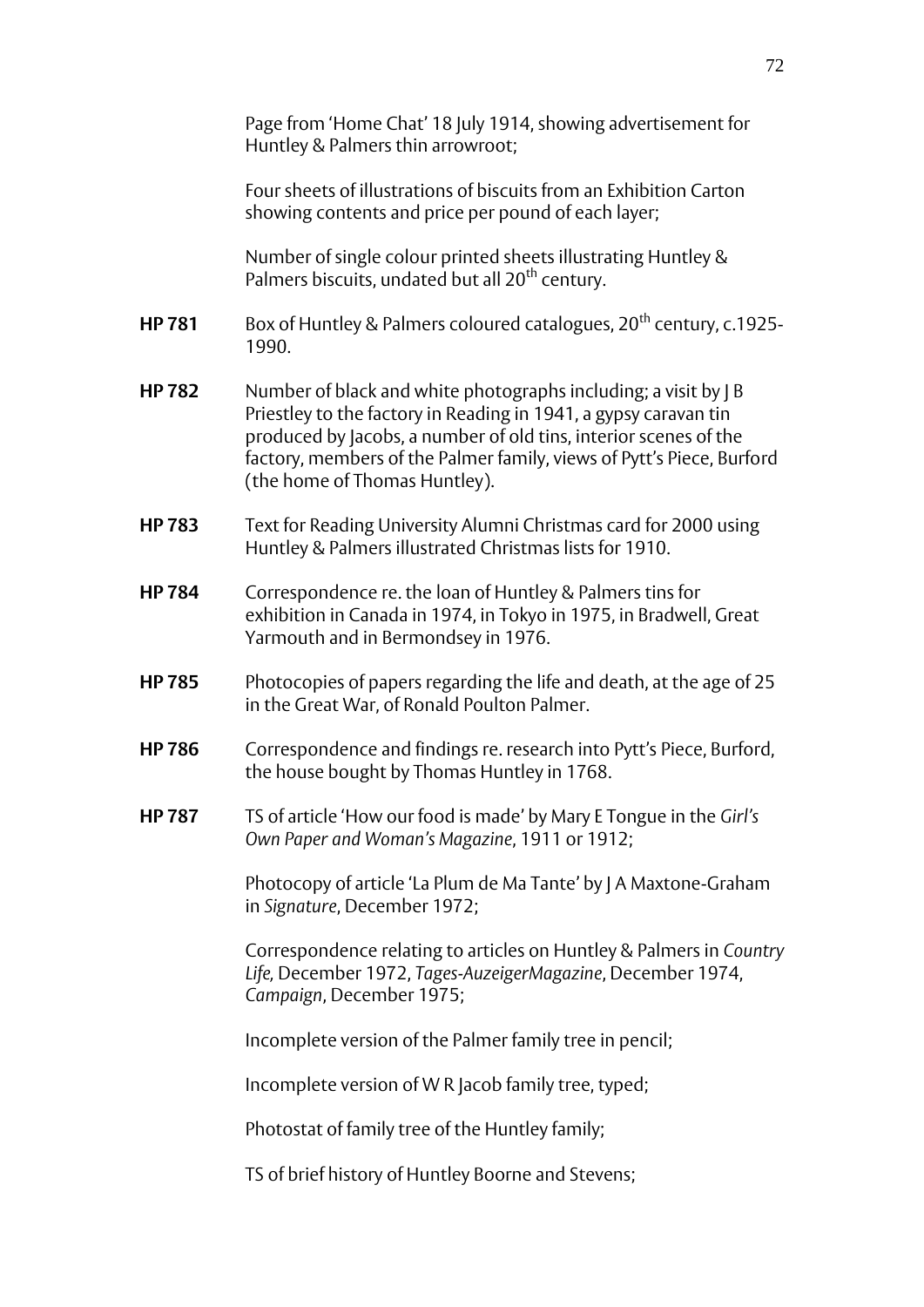TS of brief history of Associated Biscuits Limited and Huntley & Palmers;

TS of biscuit eating in Eton.

- **HP 788** Correspondence re. *Quaker Enterprise in Biscuits: Huntley & Palmers of Reading 1822-1972* by T A B Corley, Hutchinson, London, 1972. File also includes two photographs and a press cutting.
- **HP 789** Correspondence re prospective book on British biscuit tins to be published by London Editions, c.1975. Never published;

Correspondence re prospective book on British biscuit tins to be written by David Griffiths and published by Hutchinson Benham in 1976. Includes comments by T A B Corley;

Correspondence with the author Michael Franklin, T A B Corley and Michael Paxton re the book *British Biscuit Tins 1868-1939; An Aspect of Decorative Packaging,* New Cavendish Books, 1979.

- **HP 790** Correspondence re Doulton Nursery Rhyme Caskets. The Palmer collection included some examples, a number of which were loaned to the Victoria and Albert Museum for an exhibition in 1979.
- **HP 791** Miscellaneous correspondence from c.1969 with Michael Paxton, the Public Relations Manager;

Request by Mr J Walters for information regarding a thesis he is writing on the transport requirements of Huntley & Palmers, 1969;

The sale of a silver brooch engraved with a view of the Reading Huntley & Palmer factory in 1890;

Enquiries regarding the whereabouts of some 20<sup>th</sup> century Jacob's catalogues;

Request for information on biscuit tin design from publishers Academy Editions for a prospective book. The book was never published.

- **HP 792** Huntley & Palmers patent correspondence 1948-1970. Includes correspondence regarding the change from Company to Group.
- **HP 793** Correspondence, 1963-1983, of Michael Paxton, the Public Relations Manager.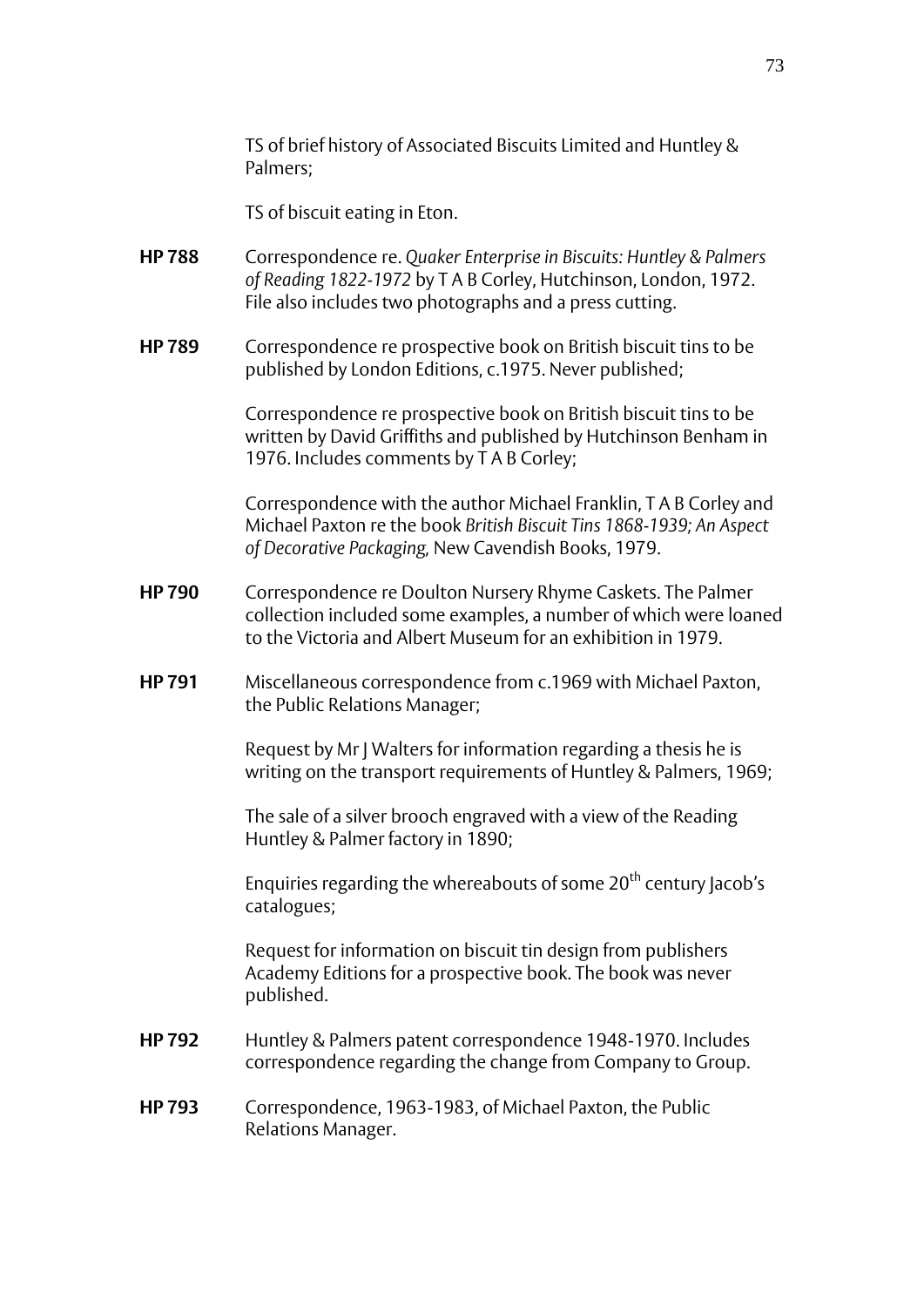- **HP 794** Miscellaneous documents relating to Michael Paxton e.g. press releases, figures of biscuit production etc.
- **HP 795** Price lists, illustrated in colour, for Huntley & Palmers Decorated Biscuit Tins for 1901, 1 German list and 2 for Canada and the United States of America;

Export price list, illustrated in colour, for Huntley & Palmers Biscuits and Cakes, Christmas 1903;

Home price list, illustrated in colour, for Huntley & Palmers Biscuits and Cakes, Christmas 1903;

Price list, illustrated in colour, for Huntley & Palmers Biscuits and Cakes, Christmas 1904, for USA;

Price list, illustrated in colour, for Huntley & Palmers Decorated Biscuit Tins for 1909, in French;

Price lists, illustrated in colour, for Huntley & Palmers Christmas Tins for 1908, 3 for Canada, 3 for Great Britain and 3 in Spanish;

Price lists, illustrated in colour, for Huntley & Palmers Christmas Tins for 1909, 2 in Portuguese and 3 in Spanish;

Price lists, illustrated in colour, for Huntley & Palmers Christmas Tins for 1910, 3 for Canada, 3 for Great Britain, 2 in Portuguese and 3 in Spanish;

 Price lists, illustrated in colour, for Huntley & Palmers Christmas Tins for 1911, 2 for Canada, 3 for Great Britain and 3 in Portuguese;

Price lists, illustrated in colour, for Huntley & Palmers Christmas Tins for 1912, 3 for Great Britain.

(See HP 195)

- **HP 796** Box of Peek Freans labels for biscuit packets and Christmas puddings, c.1960s.
- **HP 797** Peek Freans export price lists 1930-1939 in Danish, French, Italian and English. Some lists have colour illustrated inserts. Also Meltis price lists 1930-1932.
- **HP 798** No. 1 License under Letters Patent granted by Dr. Dauglish to George Hender Frean Esq. dated 25 March 1858;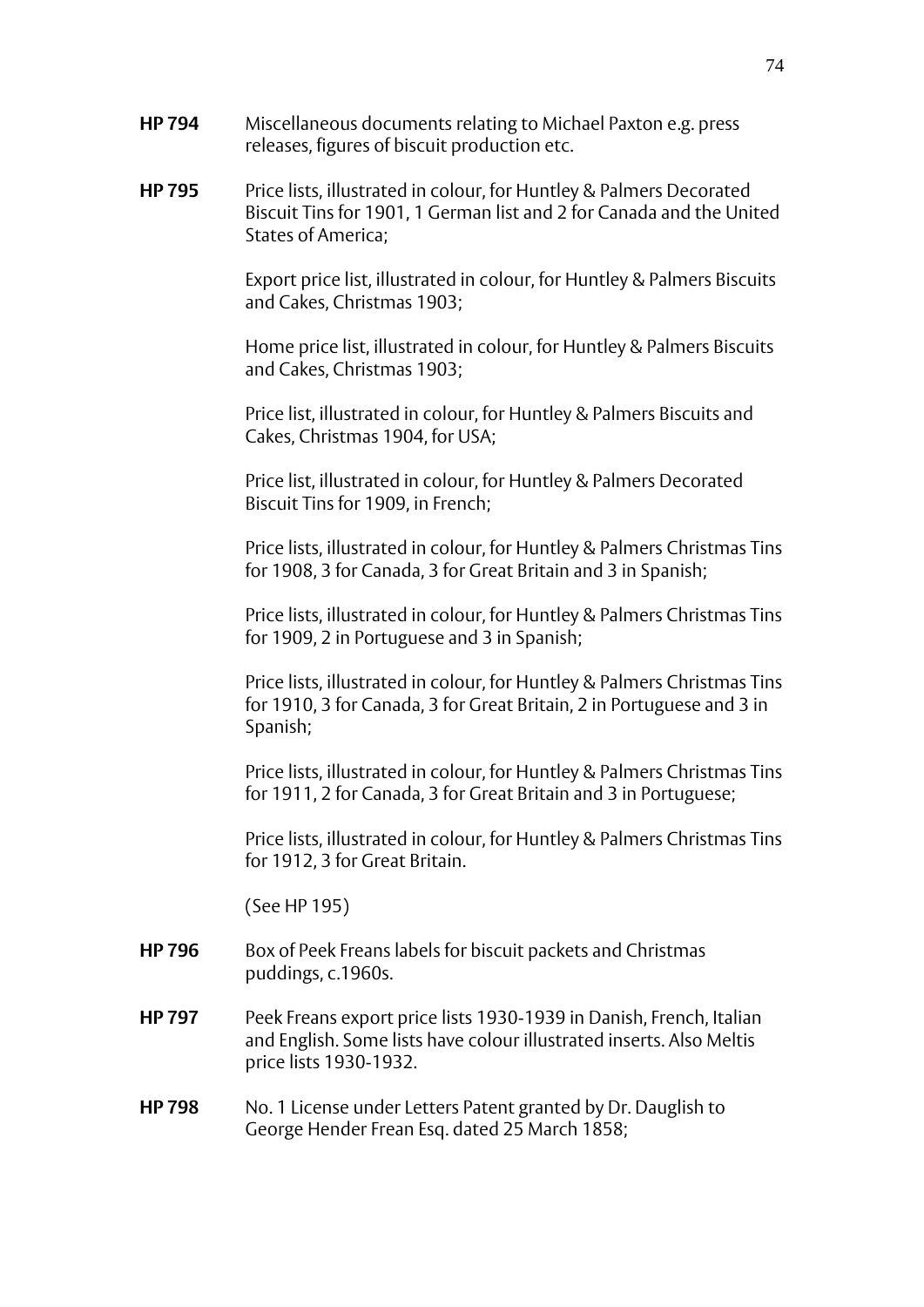No. 2 Terms of License granted by Dr. Dauglish to Trustees for Messrs. Peek Frean & Co. dated 25 March 1858;

Duplicate Surrender and Re-Assignment of License and Mutual Release, Dr. Dauglish and Messrs. Peek Frean & Co, dated 24 May 1861.

- **HP 799** Peek Frean & Co. Ltd. a number of Prospectuses re. Share Capital 1901 and 1920.
- **HP 800** Peek Frean & Co. Italian price lists for December 1893, September 1902;

Peek Frean & Co. French price lists for September 1898 another for c.1900 (date torn off);

Peek Frean & Co. receipt, c.1900;

Peek Frean & Co. invoices, 1891, 1925 and 1926;

Peek Frean & Co. photocopies of invoices, 4 for 1890 and 5 for 1891;

Page from *Punch, or The London Charivari*, 4 February 1903;

Page from *Punch, or The London Charivari*, 20 February 1907, includes advertisement for Peek Frean's Pat-a-cake biscuits;

Page from *Punch, or The London Charivari*, 14 August 1907, includes advertisement for Peek Frean's Pat-a-cake biscuits;

Page from *Punch, or The London Charivari*, 28 August 1907, includes advertisement for Peek Frean's Pat-a-cake biscuits;

Page from *Punch, or The London Charivari*, 23 October 1907, includes advertisement for Peek Frean's Pat-a-cake biscuits;

Page from *Punch, or The London Charivari*, 20 November 1907, includes advertisement for Peek Frean's Pat-a-cake biscuits;

Page from *Punch, or The London Charivari*, 11 August 1920, advertisement for Huntley & Palmers Rich Mixed and Breakfast biscuits, photocopy;

Page from *Punch, or The London Charivari*, 8 April 1936, includes advertisement for Peek Frean's Vita-Wheat;

Two pages from *The Daily Express Prize Cookery Recipes*, c.1920, with advertisement for Huntley & Palmers Ginger Nuts;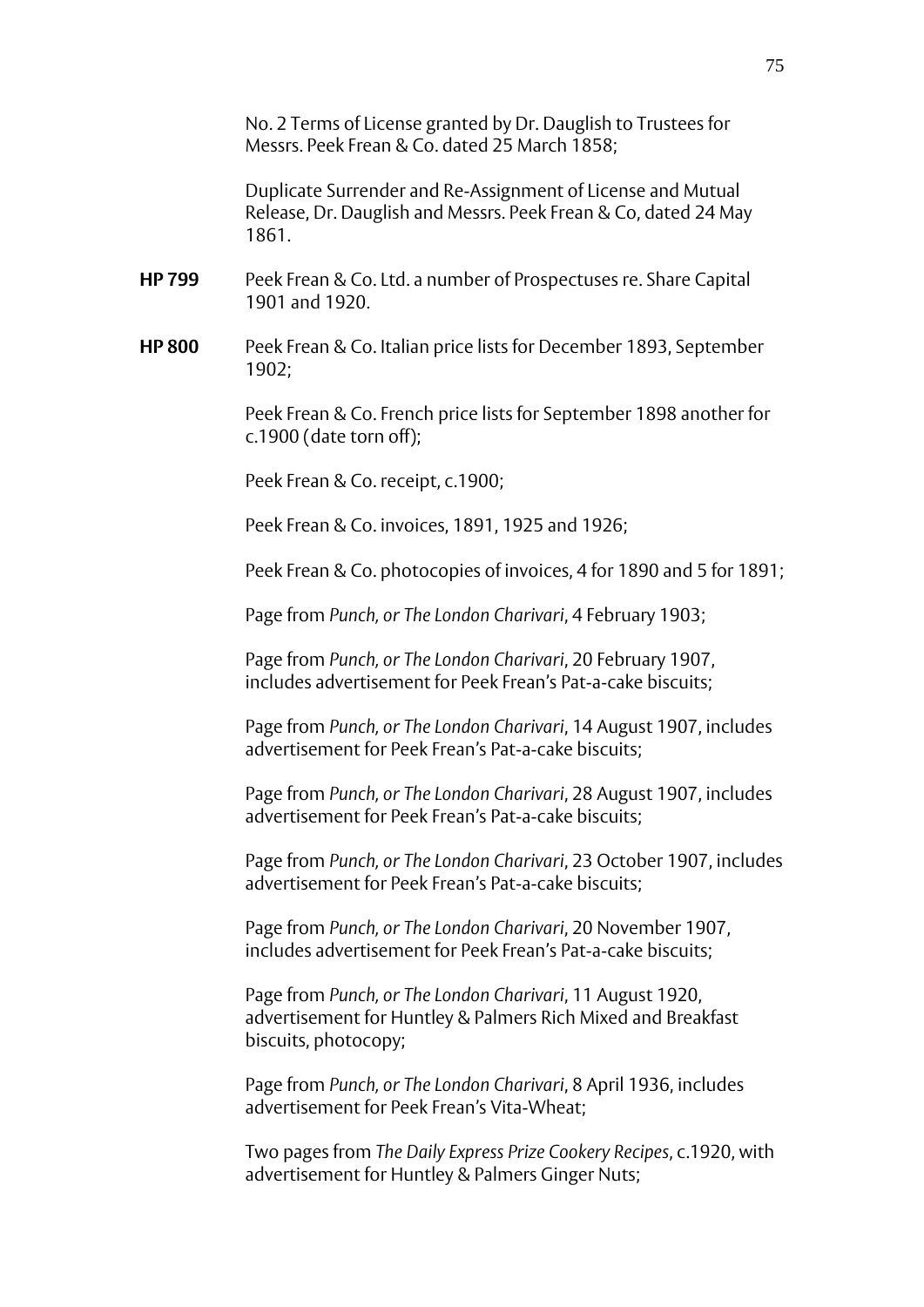Page from *The Home Companion,* 21 July 1928, with advertisement for Peek Frean's Pat-a-cake biscuits; Peek Frean & Co. small coloured catalogue of Christmas Specialities for 1913; Peek Frean & Co. continental price list for 1913; Peek Frean & Co. half page of coloured price list in French c.1900; Peek Frean & Co. Ltd. price list for Chocolates and Confectionary (Meltis) January 1916; Peek Frean & Co. Ltd. price list for Meltis Chocolate, April 1921; Peek Frean & Co. Ltd. 10lb tin label for Chocolate Currant Puff, c1903; Coloured wrapping for 'Princesses Assortment' biscuits, 1937; Peek Frean & Co. Ltd. page of advertising for Vita-Wheat c.1940; Page from unidentified publication advertising Peek Freans biscuits. **HP 801** Photocopy of booklet *Peek Frean Tins and Products for Children 1902- 1968.* **HP 802** Illustrated booklet *A Hundred Years of Biscuit Making by Peek, Frean and Company Limited 1857-1957.* 2 copies, with four photocopies of the text. **HP 803** Peek Frean & Co Ltd colour illustrated catalogues; c.1910, March 1924, Christmas 1926, Christmas 1938, part of Biscuits and Cakes Xmas Season 1938, 1940, for the Brussels Universal and International Exhibition in 1958. **HP 804** Meltis colour illustrated catalogues and price lists for their Chocolates and Confectionary c.1950-1972. Also one double page spread of part of catalogue for Christmas 1938. **HP 805** Photocopy of Peek, Frean's Biscuits export catalogue, undated but c.1911; Photocopy of Peek Frean's Biscuits catalogue, undated but c.1940. **HP 806** List of Peek Freans biscuits and cakes and their date of introduction, list dated 1956.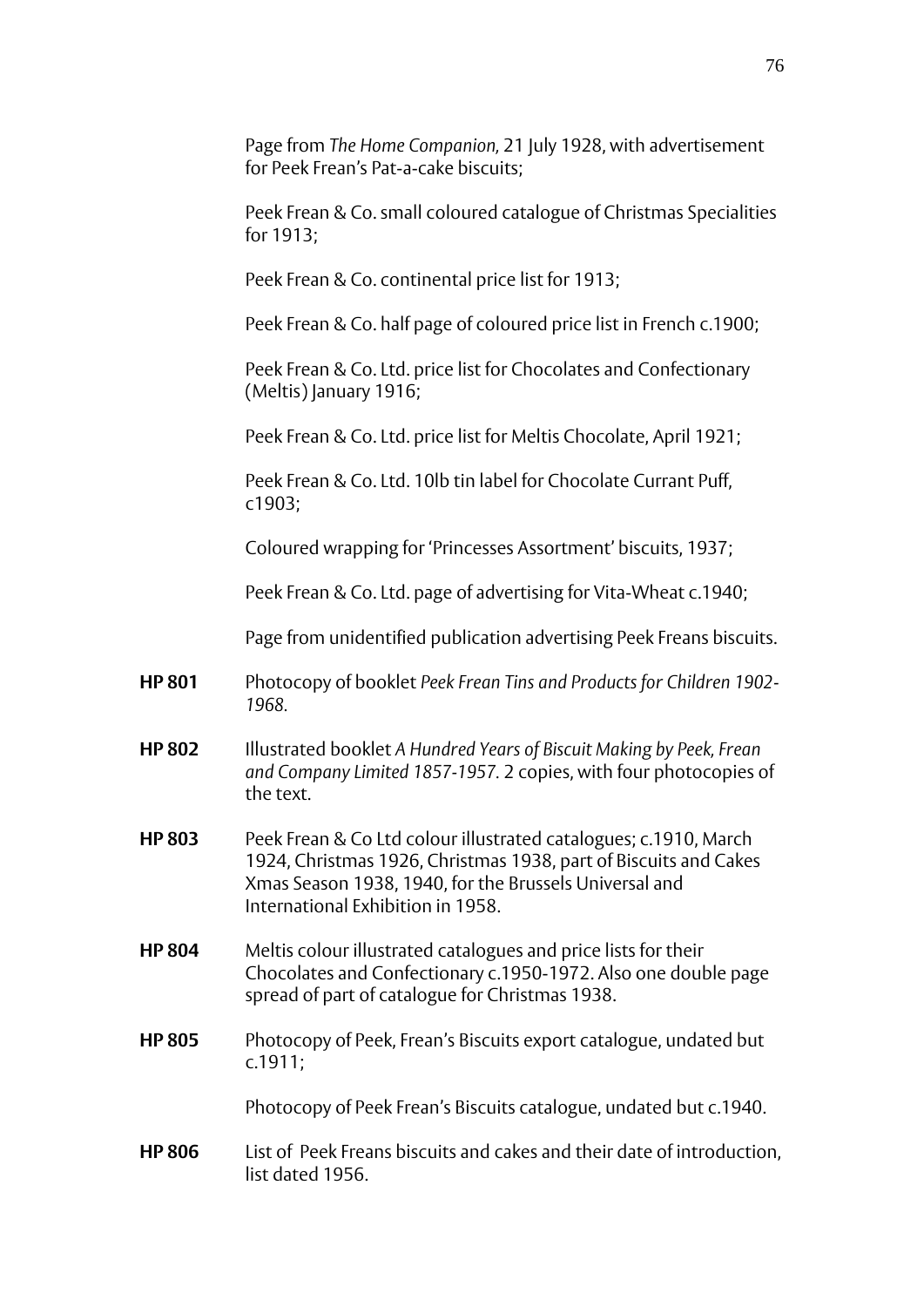Photocopy of photograph of Peek, Frean's delivery van, c.1920;

Sheet from Peek Frean's catalogue, 1938;

Colour photocopy of Peek Frean's advertising poster, undated;

Photograph of Peek Frean's delivery van in Ceylon, 1957;

Photograph of Peek Frean's advertising poster, 1957;

Photograph of silk shawl "Presented by Ed. A Keller & Co. Ltd. Hong Kong to commemorate the 'Peek Frean' Centenary Dinner. Hong Kong. April  $6<sup>th</sup>$  1957."

Two photographs of the Peek Freans stand at the Royon Britannique, 22/10/66, Magasin 'de Printemps' a Lille;

Photograph of two tins of Peek Freans biscuits, c.1980, 2 copies.

**HP 808** Peek Freans design manual, giving details of how new Baker's Hat logo should be used correctly, designed by Fanstone Design Associates in 1970. 2 copies;

Leaflet advertising the new look logo;

Six self adhesive labels showing the new logo;

Colour photograph of poster used in leaflet.

**HP 809** Photocopy of Peek, Frean & Co. price list for 1886;

Photocopy of Peek, Frean & Co.'s catalogue of their enamelled biscuit tins and price list c.1890;

- **HP 810** Peek Freans price lists for 1956-1958, some illustrated.
- **HP 811** Peek Freans price lists for 1959 and 1960, some illustrated.
- **HP 812** Peek Freans price lists for 1961-1963, some illustrated.
- **HP 813** Peek Freans price lists and illustrated catalogues 1966-c1980.
- **HP 814** Jacob's colour illustrated catalogues 1990-1995.
- **HP 815** 4 satin sashes to commemorate 150 years of biscuits in Reading.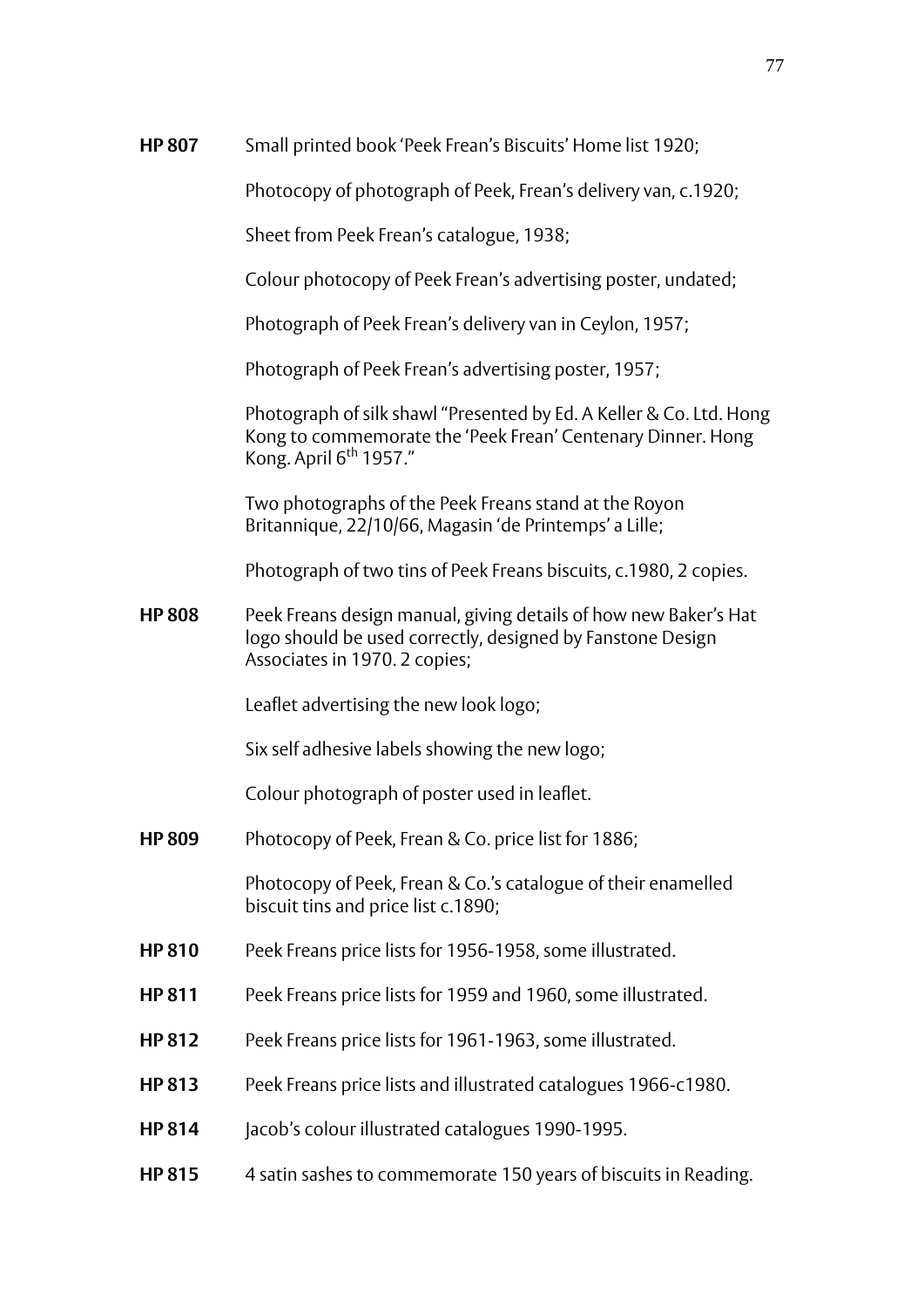| <b>HP816</b>  | Jacob & Co's Cream Cracker packet wrapper c.1940;                                                                                                                              |
|---------------|--------------------------------------------------------------------------------------------------------------------------------------------------------------------------------|
|               | Photographs of wrapper c.1940 with 2 photographs of a display<br>stand in the 1950s.                                                                                           |
| <b>HP 817</b> | Colour photocopies of sheets from Jacob's catalogues c.1926.                                                                                                                   |
| <b>HP 818</b> | The Jacob's Bakery Review of 1988. 2 copies;                                                                                                                                   |
|               | An introduction to the baked snacks market by Jacob's c.1995.                                                                                                                  |
| <b>HP 819</b> | Items of Jacob's promotional material, c.1980.                                                                                                                                 |
| <b>HP 820</b> | List of the archive of Chiltonian Ltd., a biscuit manufacturers owned<br>by Jacob's, deposited at Lewisham Local Studies Centre, 1996.                                         |
| <b>HP 821</b> | Correspondence re project involving Reading Borough Council,<br>Jacob's and Maecena Graphics in producing a chronicle of the<br>history of Reading, 1994.                      |
| <b>HP 822</b> | Miscellaneous collection of Jacob's documents e.g., list of Jacob's<br>company videos, articles on digestive biscuits, short history of the<br>firm.                           |
| <b>HP 823</b> | Hazlewood Foods plc Annual Report for the year ended 31 March<br>1991;                                                                                                         |
|               | Hazlewood Foods colour brochure, undated, c.1991.                                                                                                                              |
| <b>HP 824</b> | Price list and colour photographs for the firm Oxford Progress, part<br>of the Nabisco group, 1986.                                                                            |
| <b>HP 825</b> | Advertising material for the confectionary firm Bendicks (part of the<br>Nabisco group), undated but c.1990.                                                                   |
| <b>HP 826</b> | Nabisco group 'Know your Biscuits' folder with colour illustrated<br>sheets giving facts about the history and nutritional value of<br>biscuits, undated but c.1990. 2 copies. |
| <b>HP 827</b> | Nabisco colour brochure 'View of the Biscuit Market', undated but<br>c.1980. 3 copies;                                                                                         |
| <b>HP 828</b> | Nabisco group price lists 1984-1990.                                                                                                                                           |
| <b>HP 829</b> | Nabisco Group Review 1986. 2 copies.                                                                                                                                           |
| <b>HP 830</b> | The Nabisco Selection Christmas 1987. 2 copies.                                                                                                                                |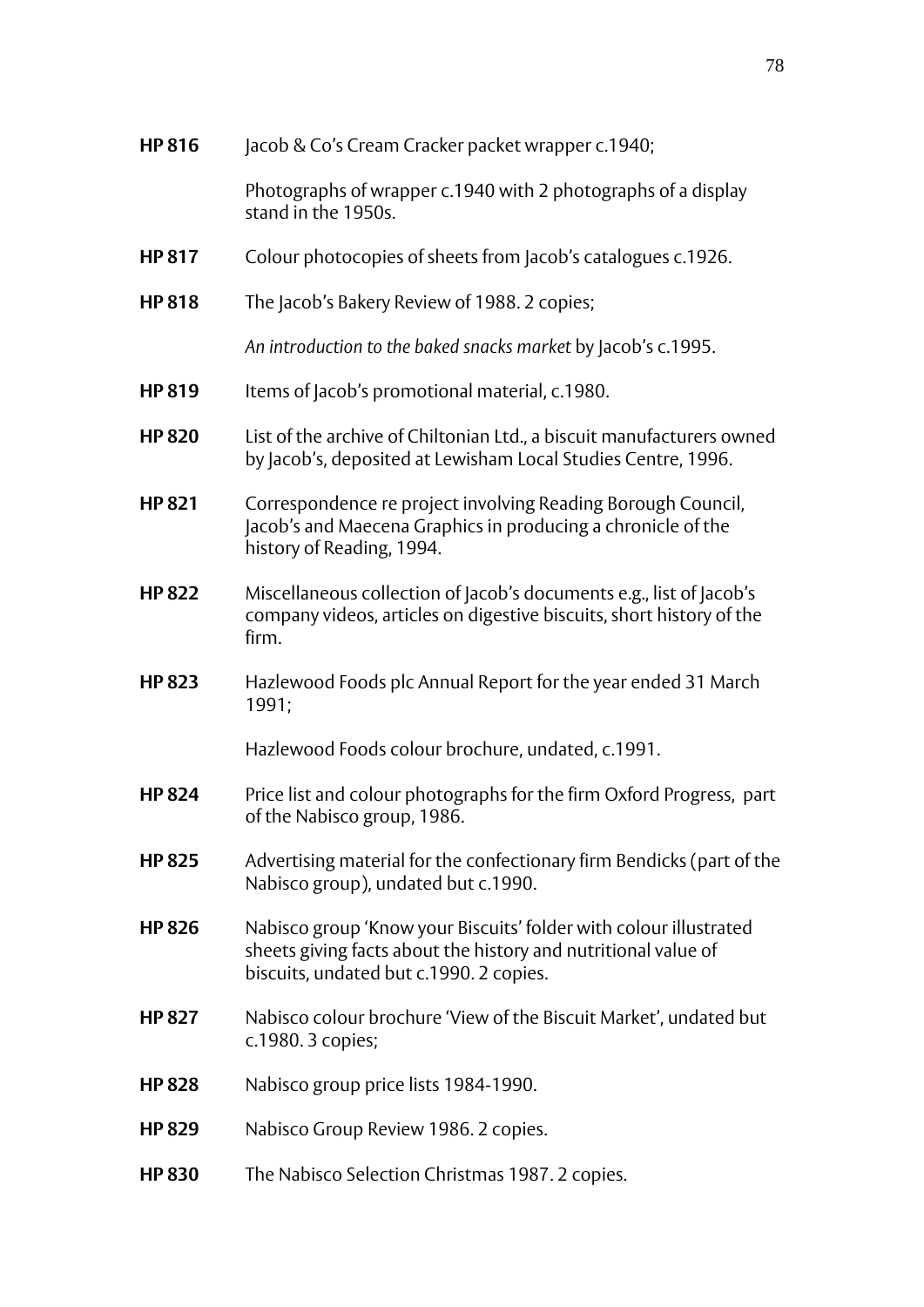- **HP 831** Nabisco colour brochure 'Nabisco a Holiday Tradition', undated but c.1980
- **HP 832** Nabisco group Finest Selection Christmas 1988.
- **HP 833** Nabisco Christmas 1989 Briefing Document.
- **HP 834** Colour brochure 'Mini-store planner' a resource pack produced by the Nabisco group, undated but c.1990.
- **HP 835** Nabisco report 'Historical Activities Program 1983' which summarises the activities that were accomplished in 1983 and the plans for 1984.
- **HP 836** Nabisco newspaper *NewsBreak*, January 1985, May 1987, July 1987, September 1987 (2 copies), December 1987.
- **HP 837** Nabisco brands file of colour negatives of Del Monte advertising and packaging c.1890-1950.
- **HP 838** Nabisco calendars, 1988 and 1989.
- **HP 839** 3 colour photographs of Nabisco advertising and packaging material from c.1890-1950.
- **HP 840** Brochure 'The story of Walkers Crisps' c.1985;
- **HP 841** Smiths price lists for 1984 and 1987;

Photocopy of company presentation on Smiths Crisps c.1987;

Smiths leaflet 'Guidelines for the Company Identity', undated but c.1980;

Colour poster 'The Crisp Story', 1987.

- **HP 842** Letter written from [?] Jacob to Mr B Williams, an employee of Jacob's, offering him a pay rise, 15 February 1915.
- **HP 843** OP Chocolate Easter Selection 1980 and 1982, colour catalogue of firm in the confectionary division of Huntley & Palmer Foods plc. Also other colour flyers.
- **HP 844** Brochure advertising introduction of Jacob's Arabic packs of biscuits, 1979.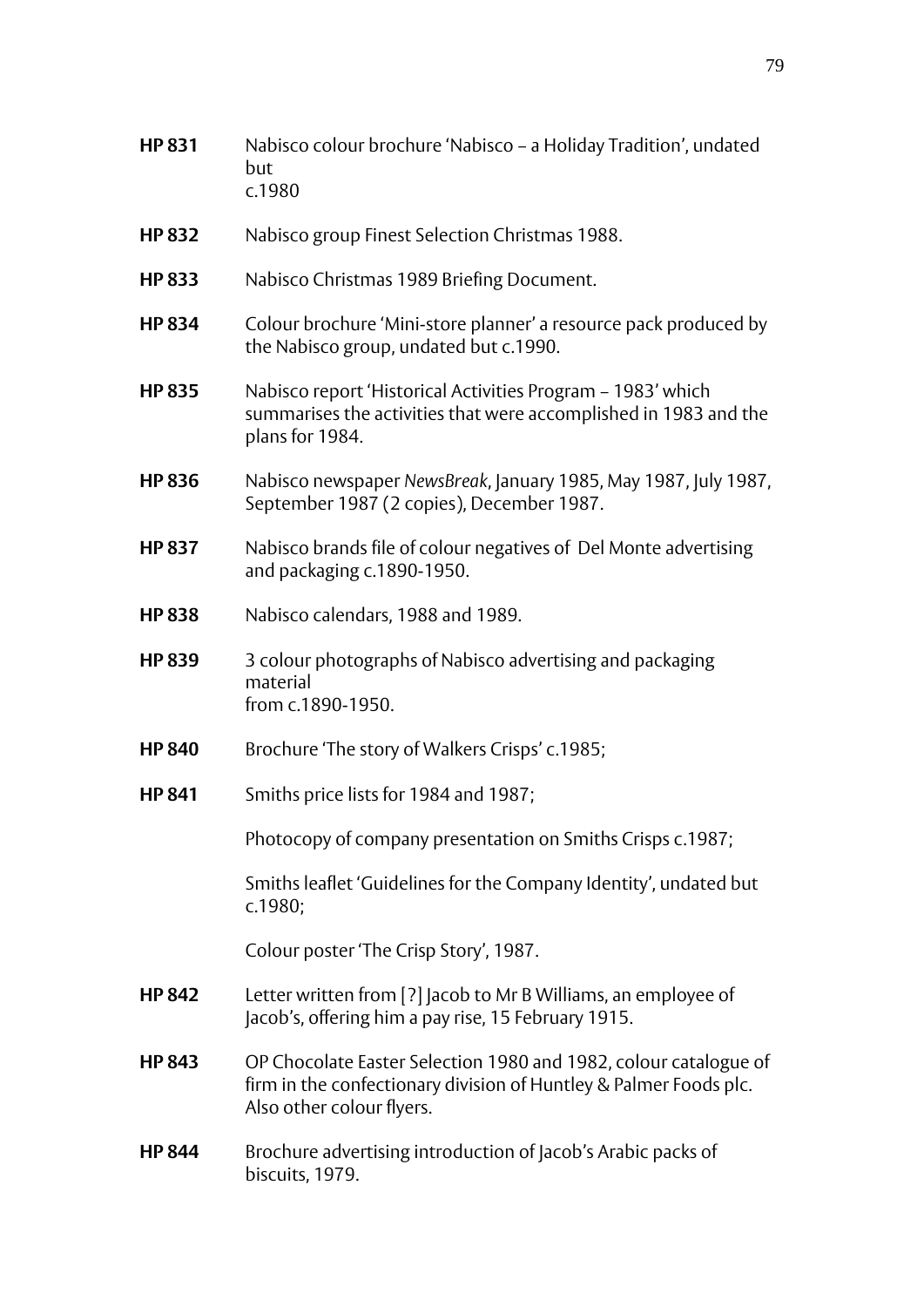| <b>HP 845</b> | Colour brochure for Dragees aus Weseke, undated but c.1980. |
|---------------|-------------------------------------------------------------|
|---------------|-------------------------------------------------------------|

- **HP 846** 5 photographs of Jacob's packaging 1897-c.1980.
- **HP 847** Associated Biscuits Limited export price lists 1969-1973. Includes lists of Huntley & Palmers, Jacob's and Peek Freans.
- **HP 848** Associated Biscuits Limited booklet 'Your questions answered', a handbook for staff, 1977. 2 copies.
- **HP 849** Associated Biscuits Limited report to employees on the financial results, 1976, 1977, 1978, 1979, 1980.
- **HP 850** Associated Biscuits Limited Christmas Confectionary 1980 colour brochure. 2 copies.
- **HP 851** Associated Biscuits Limited Christmas Fare 1979 and 1981 colour brochures.
- **HP 852** Associated Biscuits Limited Christmas Campaign 1974.
- **HP 853** Associated Biscuits Limited brochure announcing launch of 'Favourites' campaign c1980.
- **HP 854** Associated Biscuits Limited brochure describing the history of the company, c1972. 3 copies. On New Years Day 1969 Huntley & Palmers, Jacob's and Peek Frean became Associated Biscuits Limited. 3 copies;

Associated Biscuits Limited colour leaflet describing the history of the company, c1972. 3 copies.

**HP 855** Associated Biscuits Limited correspondence and price lists 1968- 1970;

Correspondence re. 'Slim and Trim' Vita-Wheat offer, 1971;

Typed list of 'Ingredients used at the factory', produced by Associated Biscuits Limited Public Relations Office, 1970;

TS of article 'The Growth of the British Biscuit Industry' produced by the Public Relations Office in 1972;

Associated Biscuits Limited sales percentages for Mrs Peeks Christmas Pudding, 1980;

Associated Biscuits Limited colour leaflet, undated;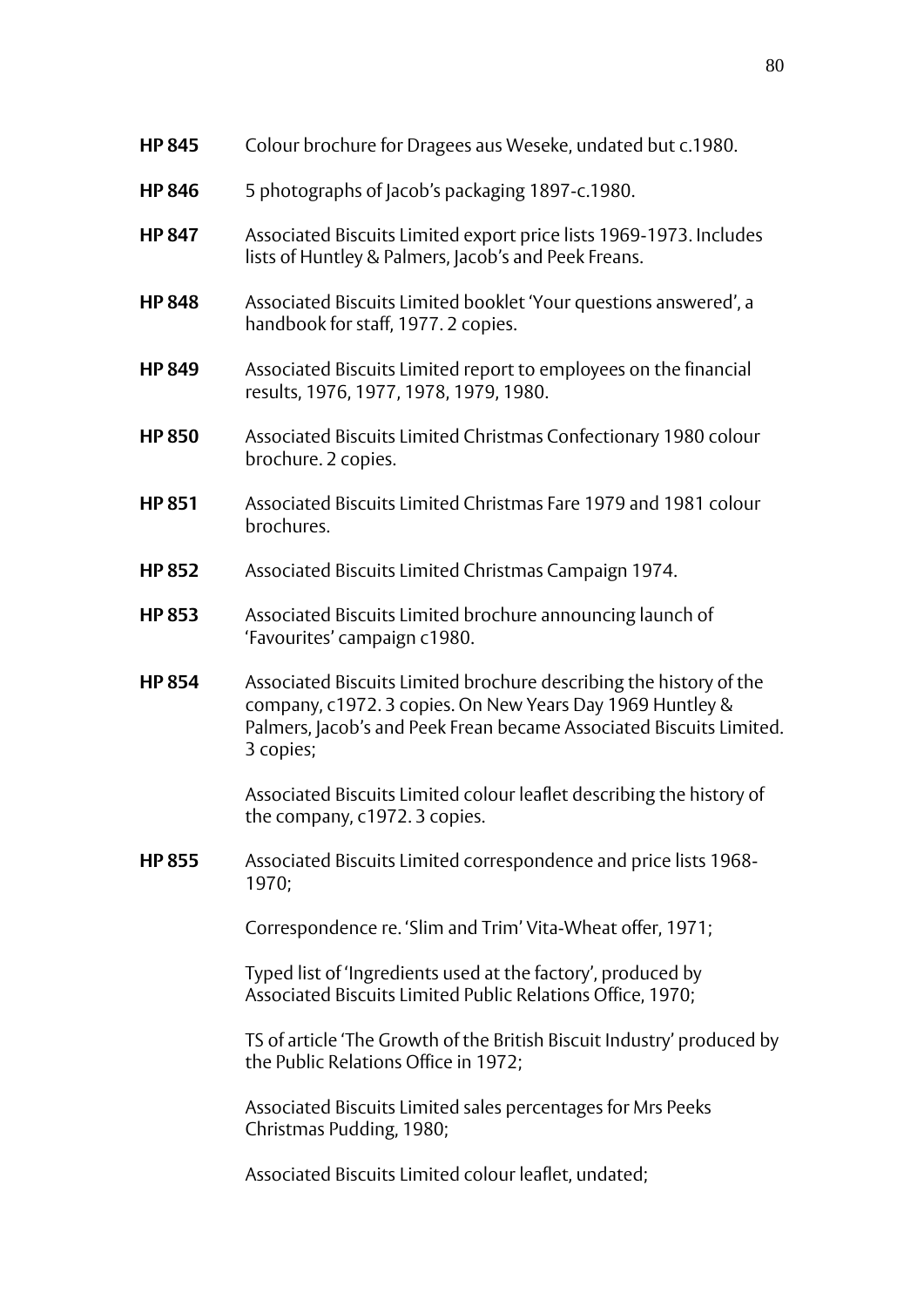|               | Associated Biscuits Limited colour leaflets advertising tins produced<br>for the Queen Elizabeth II Silver Jubilee 1952-1977 and the marriage<br>of Prince Charles to Lady Diana Spencer in 1981.                                                                       |
|---------------|-------------------------------------------------------------------------------------------------------------------------------------------------------------------------------------------------------------------------------------------------------------------------|
| <b>HP 856</b> | Associated News, the newspaper of Associated Biscuits Limited,<br>December 1971, October 1976, December 1976, part of October<br>1977, December 1977 (includes article 'Huntley & Palmers - the<br>end of an era' by Tony Corley), April 1978, October 1978, July 1980. |
| <b>HP 857</b> | Associated Biscuits Limited works handbook April 1974;                                                                                                                                                                                                                  |
|               | Associated Biscuits Limited staff handbook, October 1975.                                                                                                                                                                                                               |
| <b>HP 858</b> | International Food Marketing and Technology, September 1990.                                                                                                                                                                                                            |
| <b>HP 859</b> | RJR Nabisco Annual Report 1986 and 1987 (2 copies).                                                                                                                                                                                                                     |
| <b>HP 860</b> | Nabisco Group Review 1985 and 1987 (2 copies).                                                                                                                                                                                                                          |
| <b>HP 861</b> | Associated Biscuits Limited loose leaf brochure for retailers<br>'Merchandising biscuits – what is your problem?', c.1970;                                                                                                                                              |
|               | Associated Biscuits Limited brochure for retailers 'The Biscuit<br>Market in Grocers', 1971.                                                                                                                                                                            |
| <b>HP 862</b> | Associated Biscuits Limited 'How did we do?' 1974 and 1975;                                                                                                                                                                                                             |
|               | Associated Biscuits Limited 'Get a bigger bite of the creams' c.1974.<br>2 copies.                                                                                                                                                                                      |
| <b>HP 863</b> | Associated Biscuits Limited price lists for export, cash and carry,<br>caterers, 1974-1984.                                                                                                                                                                             |
| <b>HP 864</b> | Jacob's price lists 1989-1994.                                                                                                                                                                                                                                          |
| <b>HP 865</b> | Number of Jacob's price lists and advertising material c.1980-1995.                                                                                                                                                                                                     |
| <b>HP 866</b> | Number of paper wrappers for Huntley & Palmers biscuit tins.                                                                                                                                                                                                            |
| <b>HP 867</b> | Standard Brands Incorporated Annual Reports 1932-1980,<br>incomplete run;                                                                                                                                                                                               |
|               | Standard Brands Incorporated 50 <sup>th</sup> Anniversary booklet, 1929-1979;                                                                                                                                                                                           |
|               | Standard Brands Incorporated 'Orientation to the Grocery Division<br>Your career with Standard Brands sales company' 1969.                                                                                                                                              |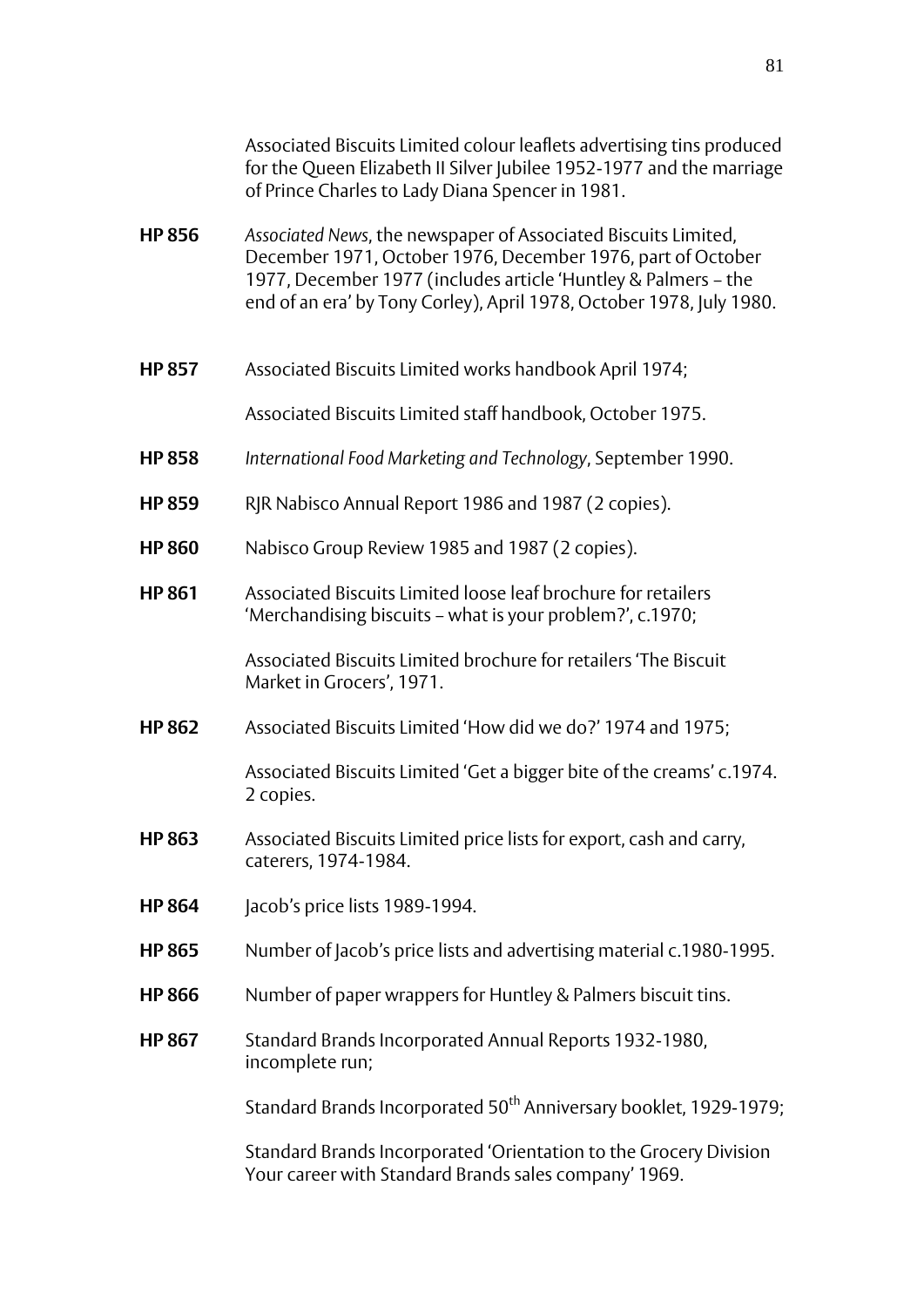Nabisco, Inc. and Standard Brands Incorporated merged in 1981 to become Nabisco Brands.

**HP 868** *The History of Nabisco Brands Inc.* colour illustrated history of the company written in 1981 to celebrate the merger of Nabisco Inc. with Standard Brands Incorporated;

> *Nabisco A history of great names*, small colour illustrated booklet, c.1980, 3 copies.

Nabisco Brands Ltd. 1983 Annual report;

Nabisco Brands Inc. 1983 Annual report;

Review of the Nabisco group in 1984 with report and accounts;

Nabisco report and accounts 1986, 2 copies;

*42 million a day The story of Nabisco Brands* colour illustrated history of the company, 1986.

- **HP 869** Number of late 20<sup>th</sup> century catalogues and advertising material of Nabisco Brand's subsidiary companies; Planters, Fleischmann's, Grey Poupon, Del Monte, Ortega, Vermont Maid, Royal, Blue Bonnet, PS, Oxford, Belin.
- **HP 870** Correspondence of Rachael Pankhurst and Nabisco re memorabilia she sold to the company, 1986. Correspondence includes photocopies of early prints depicting Peek Frean and Huntley & Palmers exhibits at trade fairs.
- **HP 871** Correspondence of Michael Franklin and Nabisco re possible touring exhibition in the USA of the V&A collection of historical material relating to the company, 1987. The collection had been donated to the V&A by Michael Franklin.
- **HP 872** Correspondence of Mumbles Railway Publishing Ltd and Nabisco re the use of old advertising material from Huntley & Palmers and Peek Freans on printed postcards, 1988.
- **HP 873** Quantity of logos in varying sizes of companies within Associated Biscuits Limited: Jacob's, Huntley & Palmers, Peek Freans, c.1980.
- **HP 874** TS of article 'Decorated Biscuit Tins', undated, but c.1970, and unsigned;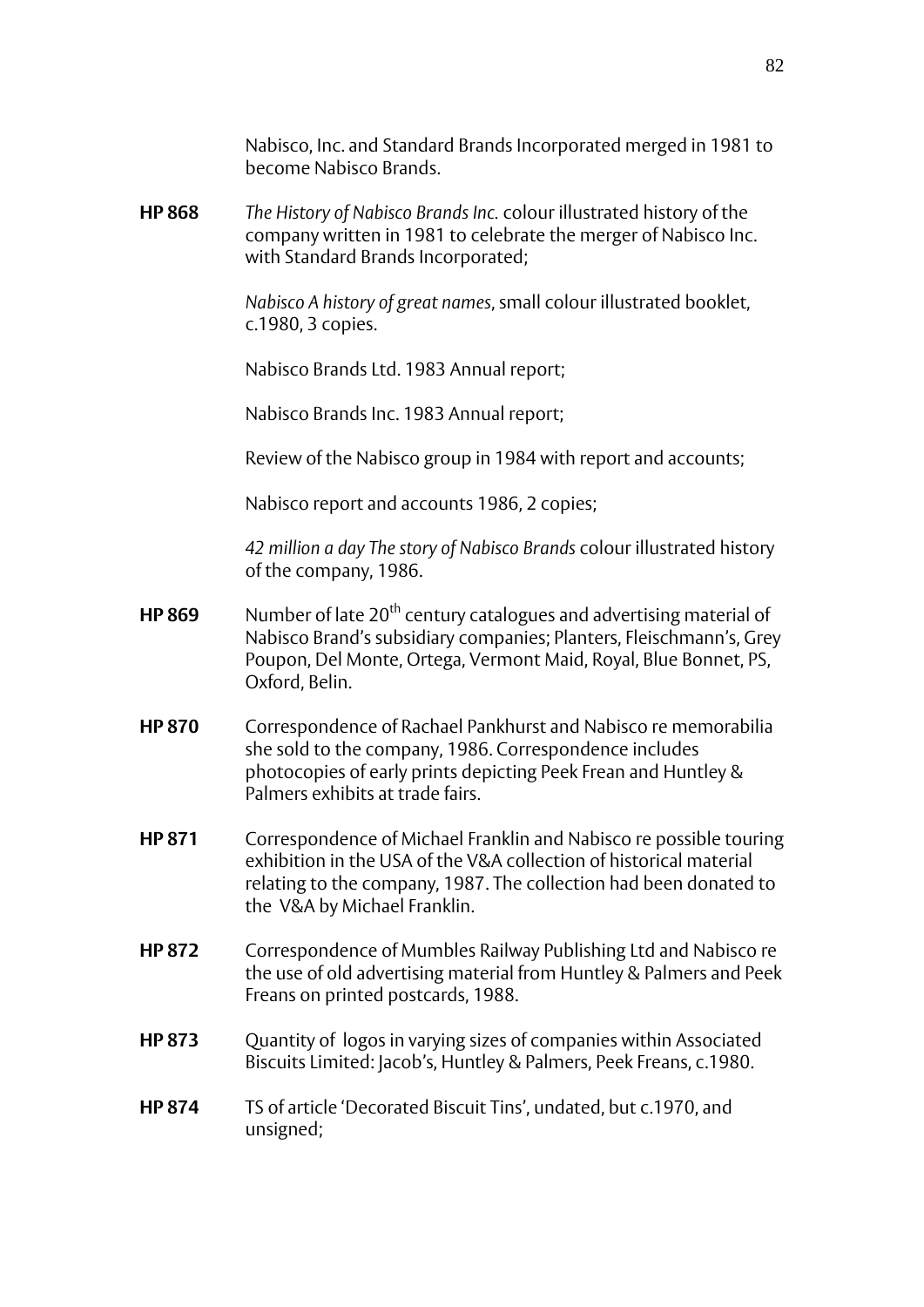Photocopy of article '100 years of decorated tinplate containers' by J P P Blanc in *Tin and its Uses*, No.92 1972;

Article 'Guaranteed to amuse' by David Moss in *Art and Antiques*, 19 February, 1972;

Photocopy of introduction to book *Art for Commerce* by Michael Turner and David Vaisey, Scolar Press, 1973. The book is the stockbook of illustrative designs offered to customers by the Bristol printers E S & A Robinson in the last decade of the  $19<sup>th</sup>$  century;

Article 'Mehr als Blech' in *Tages Anzeiger Magazin*, 16 November 1974, 2 copies;

Photocopy of article 'The Pack Age' by Robert Opie in *Antique Collector*, 1/76;

Article 'Tins from Britain take the biscuit!' in *Art & Antiques Weekly*, 24 November 1979;

Photocopy of article 'High prices for old tins' by Alison Fox in *Antique Collector*, 6/82;

Article 'Huntley & Palmers, le globe-trotter du biscuit' by Soazick Carré in *La Revues des Marques*, No.12 10/95;

**HP 875** Newspaper cutting 'Hearts and minds in the jungle' from the *Sunday Times*, 1964, reporting on a scheme to help the people of Borneo and mentioning stacks of Huntley & Palmers tins found there;

> Newspaper cutting 'Fly baked in biscuit – firm fined' from the *Bristol Evening Post,* 4 June 1965;

Newspaper article 'Tiny Mike fills in trade gap' in the *Daily Mirror*, 3 October 1966;

Article 'Why the biscuit makers find success so difficult' in *Campaign*, 16 April 1971;

Newspaper article 'Before the crunch came on elaborate biscuit tins' by Anthony Everitt in the *Birmingham Post*, 11 December 1971;

Photocopy of article 'Tins that took the biscuit' by Alice Hope from *The Guardian,* 14 December 1971;

Newspaper article 'The V & A takes the biscuit – by courtesy of Mr X' by Michael Moynihan in the *Sunday Times*, 12 December 1971;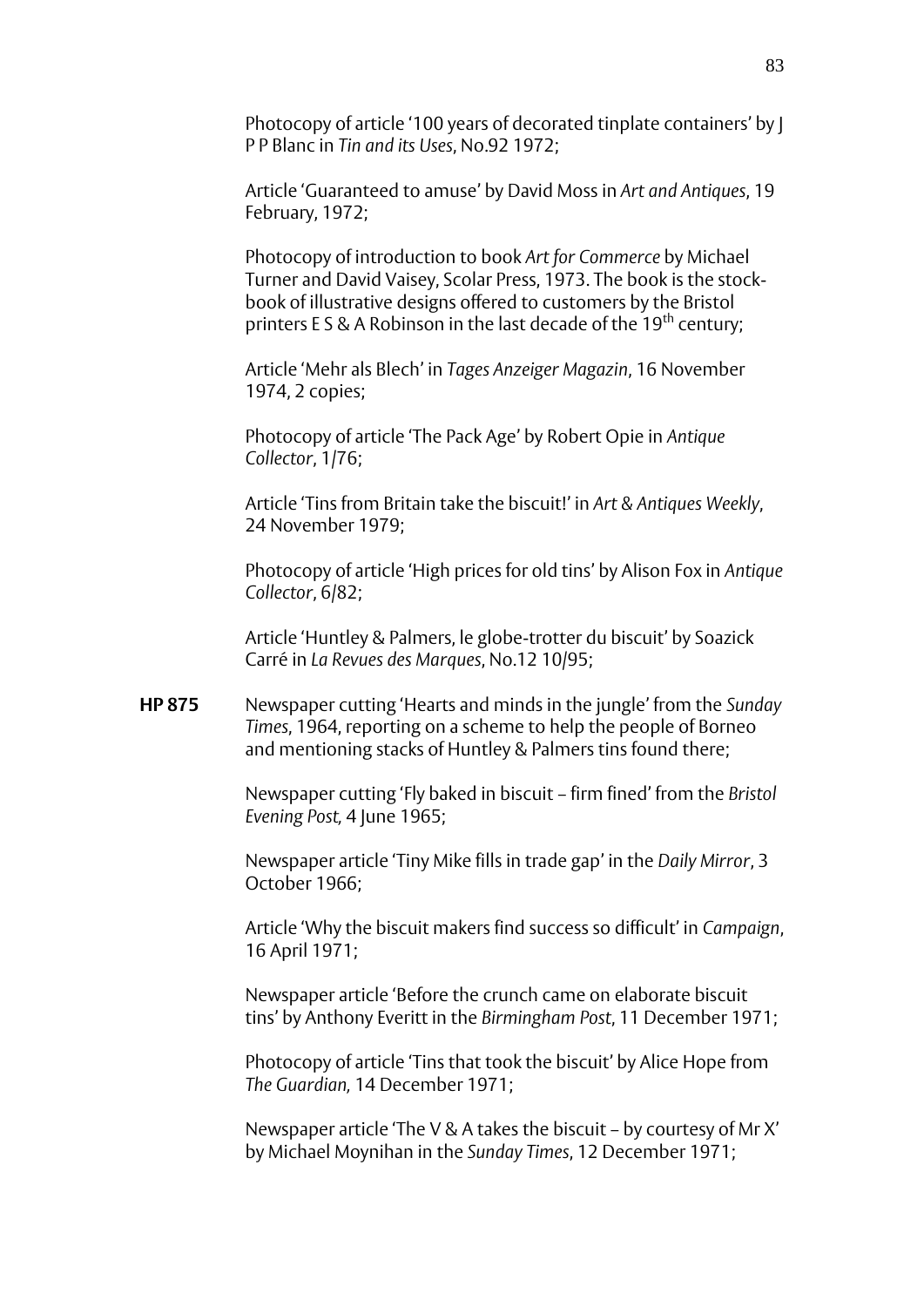Newspaper article 'Fame that died on Friday' by Basil Amps in the *Reading Evening Post*, 22 November 1972 on the closing down of the Huntley & Palmers factory in Reading;

Newspaper article 'Biscuits down the years' in the *Reading Chronicle*, 16 February 1973;

Leaflet written by Robert Opie to accompany the exhibition 'The Pack Age' at the Victoria & Albert Museum, 1975;

Article 'Collecting old rubbish' by Bevis Hillier in *The Times Saturday Review*, 22 November 1975 reviewing the exhibition 'The Pack Age' at the V & A;

Article 'This is the Pack Age claims exhibition at Victoria & Albert' in *Retail Confectioner*, December 1975;

Article 'The Growth of the British Biscuit Industry' by the Public Relations Office of Associated Biscuits, 1975;

Newspaper cutting, Ned Sherrin mentioning biscuits, in the *Sunday Times*, 9 May 1976;

Photocopy of article 'You could strike it rich with a match box!' from the *Daily Mail*, 26 May 1976;

Article 'Christmas Puddings' from *Which?*, December 1976;

Newspaper cutting, undated but sent in in 1978 from an unknown source, re. Peek Frean's World War 1 Xmas campaign boxes;

Newspaper article 'Sweet smell of success' by John Freeman in the *Deptford & Peckham Mercury,* 15 July 1982.

**HP 876** Photocopy of article 'Towards a History of Tin Printing' by Alec Davis from the *Journal of the Printing Historical Society,* No.8 1972;

> *A family concern*, catalogue to accompany an exhibition on Huntley & Palmers held in the University of Reading Library 5 July-10 December 1976;

Dustjacket with photocopy of chapter 'Nutrition, technology and the growth of the British biscuit industry 1820-1900' by T A B Corley from the book *The Making of the Modern British Diet* by Derek J Oddy and Derek S Miller, Croom Helm, 1976;

Article 'AB: The tactics which led to a branding blitz' in *Campaign*, 17 October 1980;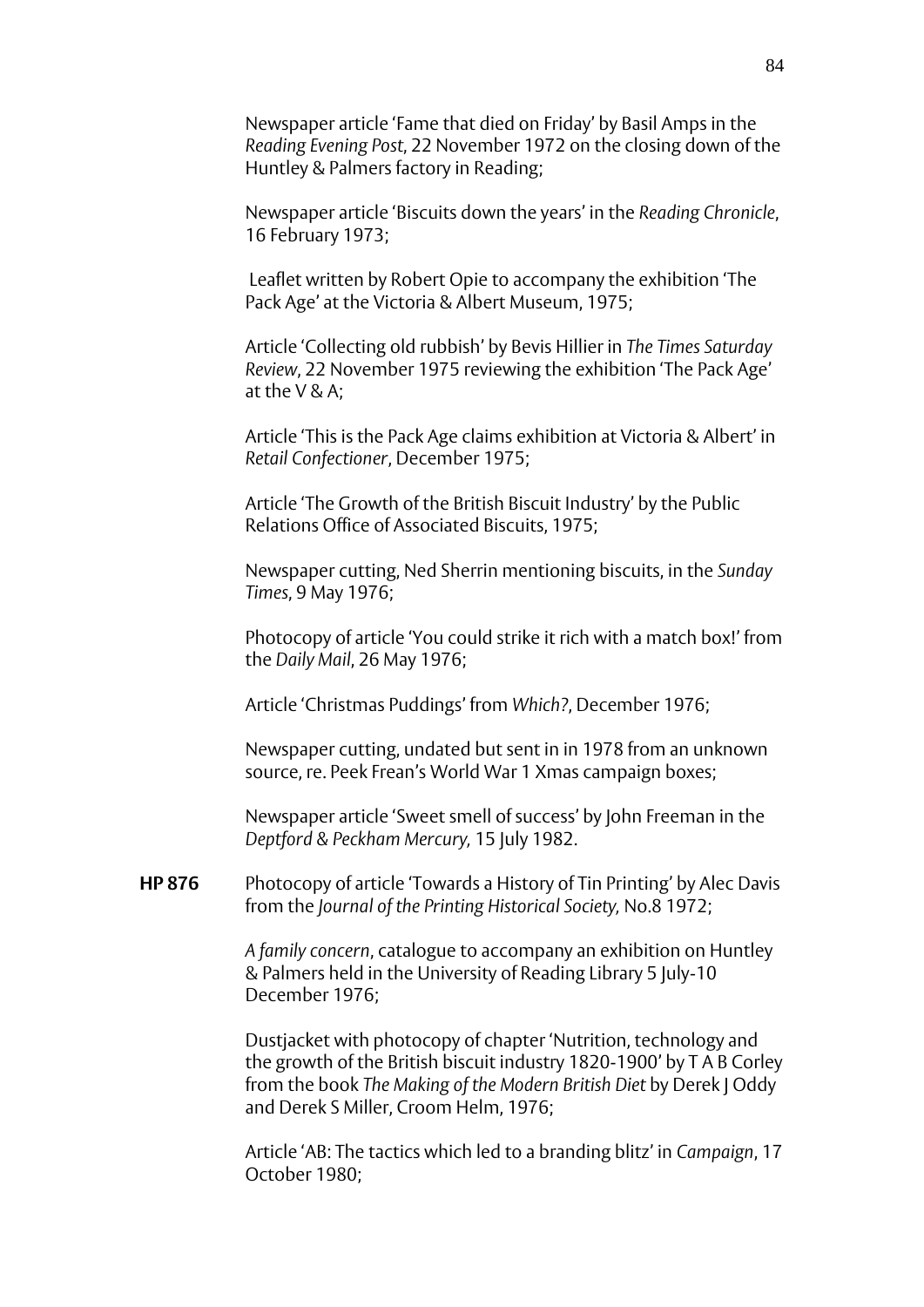Article 'Biscuit market decline about to be halted' in *Independent Retailer and Caterer*, March 1981;

Article 'The biscuit business' in *Food Manufacture,* July 1982;

**HP 877** Photocopy of newspaper article in *The Reading Standard* including tributes to the late G R G W Palmer, 18 October 1913;

> Newspaper cutting 'Over a Century of Biscuit-Making' in the *Sunday Pictorial*, 5 April 1936;

> Newspaper cutting on the increase in biscuit prices from the*,* 4 May 1947;

Cutting from the *Observer* colour magazine on small antiques, undated;

Photocopy of unidentified and undated newspaper article 'Candies on a Golden Cord, Licorice in Laces';

Cutting 'On the plinth he keeps his umbrella handy' from *Good Shopping*, 13 April 1966;

Photocopy of article 'today's American diet – cause for concern?' in *Food product development*, July 1978, 2 copies;

Newspaper cutting of photograph taken in 1918 of the visit of King George V and Queen Mary to Huntley & Palmers and published in *The Mercury,* 11 August 1982;

- **HP 878** Ouantity of material relating to the Bath Oliver biscuit; various accounts of the history of the biscuit, correspondence, photographs and cuttings.
- **HP 879** Ouantity of recipe leaflets and nutrition booklets, late 20<sup>th</sup> century.
- **HP 880** Huntley & Palmers Brand Development Programme 1982.
- **HP 881** 5 newspaper cuttings of Huntley & Palmers advertisements 1908, 1928, 1935, 1940.
- **HP 882** Page from 'Confectioner, Baker' with a photograph of the wedding cake made for the Duke and Duchess of Kent being iced by Frederick Bryant and his son Jack. The article announces the death of William Bryant, April 1947;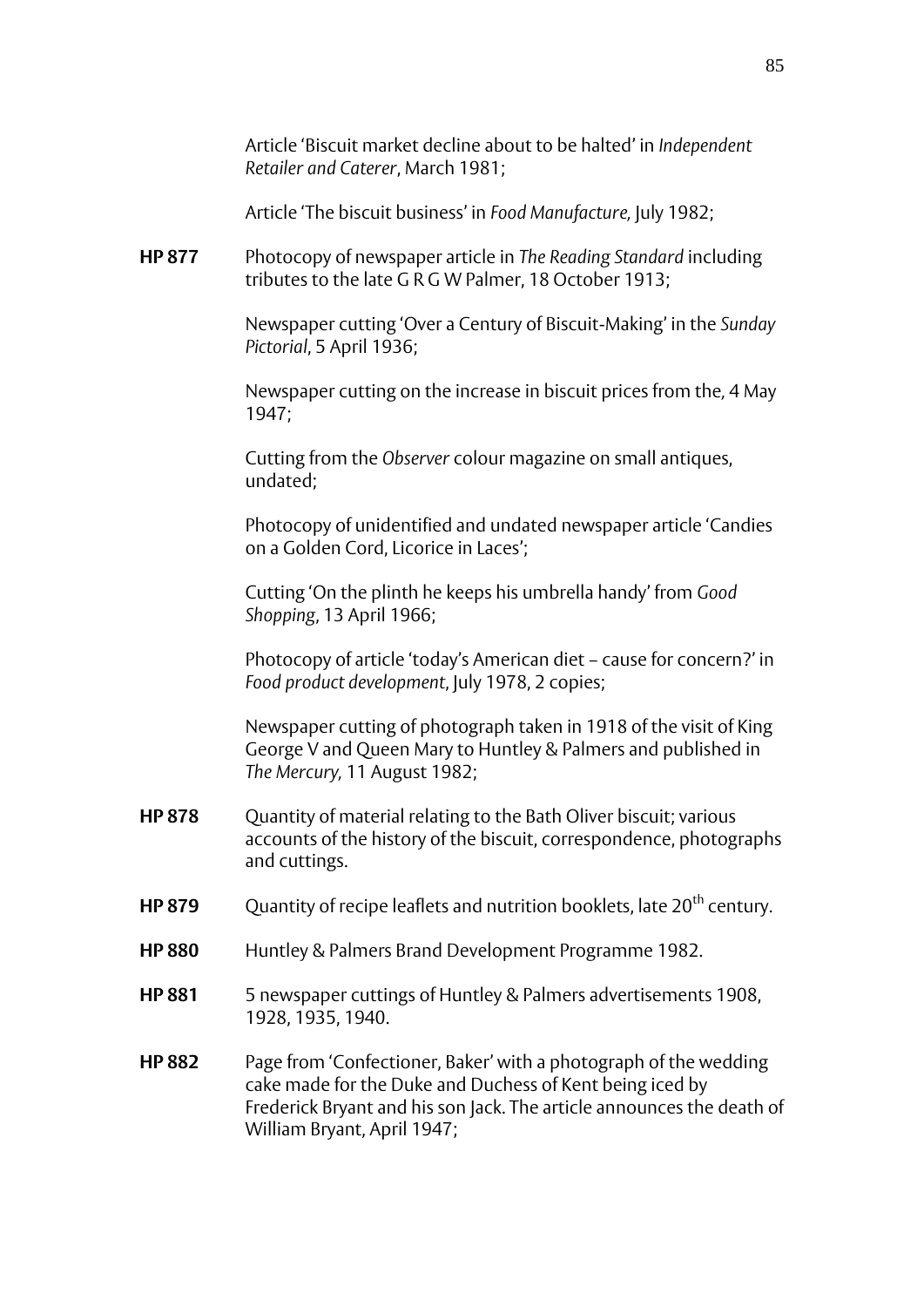Page from *First Name News* illustrating the wedding cake made for H R H Princess Margaret and Mr Anthony Armstrong Jones, June 1960;

Brochure produced to advertise the wedding cakes made by Huntley & Palmers, undated but c.1980, 2 copies;

Postcard of the cake made by Huntley & Palmers in the shape of the new Coventry Cathedral, 1962, 3 copies, with pages from *First Name News* showing photographs of Jack Bryant constructing and icing it;

Postcard of a cake made by Huntley & Palmers and shown at the Ideal Home Exhibition, undated but c.1960.

**HP 883** Quantity of accounts of the historical background to various biscuit companies. The items include typescripts, photocopies and some printed documents and are late 20<sup>th</sup> century;

'The Jacob's Bakery Limited' one photocopied sheet;

'The story of Jacob's biscuits' by Margaret Lang, 1974, two photocopied sheets;

'Associated Biscuits of Canada' eight pages of typed report with one photocopy c.1972;

'Associated Biscuits Limited leads the field in biscuit exports' annotated typescript of five page report, c.1978;

'Historical Background to British Biscuits' five page typescript with copy and pencil draft;

Press release for 'Season's Greetings – an Exhibition for Christmas' an exhibition of British biscuit tins 1868-1939 at Brighton Museum and Art Gallery, 1972;

Press release for exhibition in the Huntley & Palmers visitors' reception hall of items from the company archives, 1973;

'Biscuit Packaging' three page TS, 1961;

'Methods and reasons for biscuit packings' four pages TS, undated;

**HP 884** Quantity of accounts of the historical background to various biscuit companies. The items include typescripts, photocopies and some printed documents and are late 20<sup>th</sup> century;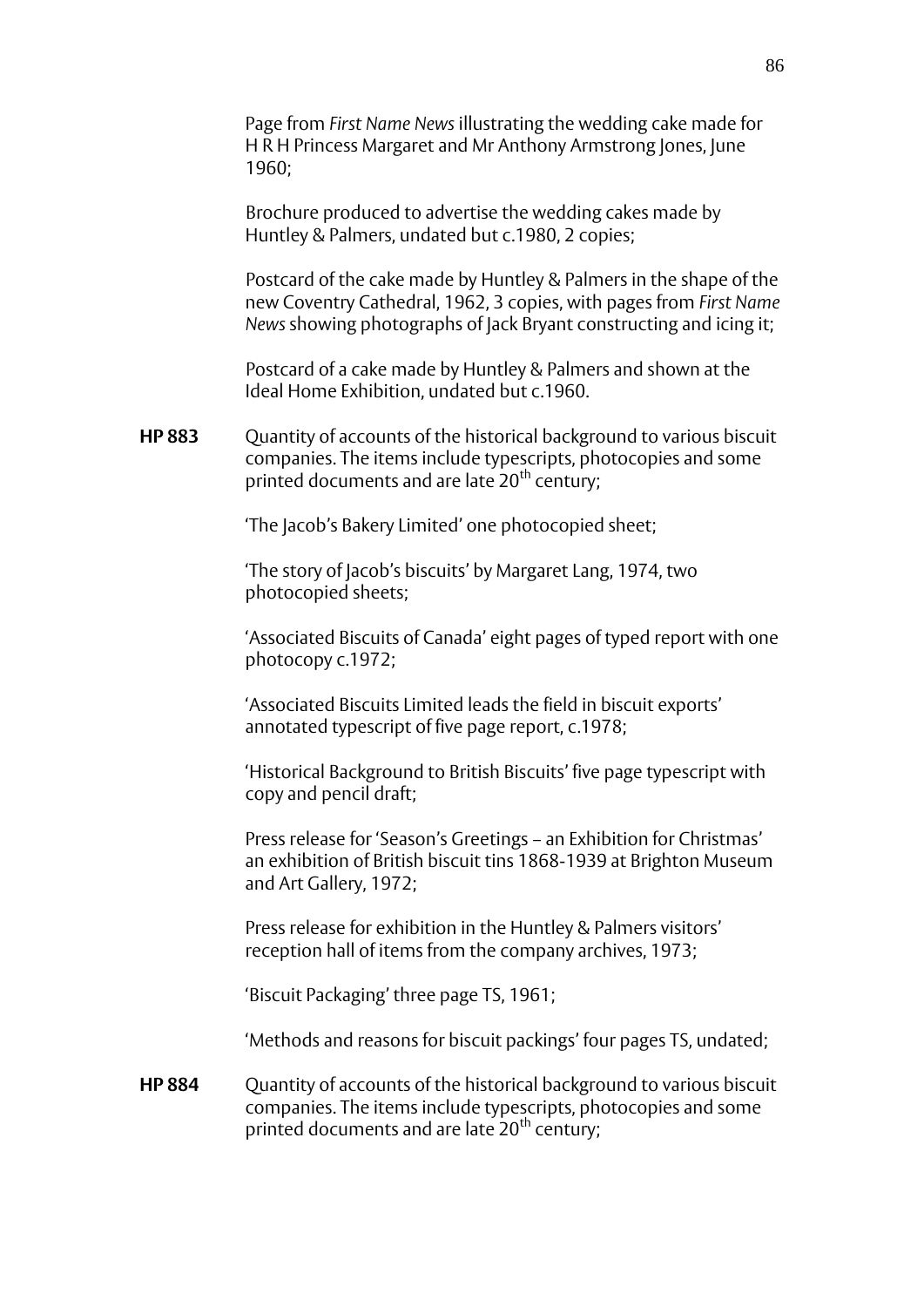Photocopy of Huntley & Palmers family tree, taken from the book *Quaker Enterprise in Biscuits: Huntley & Palmers of Reading 1822-1972*, by T A B Corley, Hutchinson, 1972;

'Huntley & Palmers of Reading 1822-1972' eighteen pages of incomplete account of the company, with photocopy of first three pages;

Untitled account of the history of Huntley & Palmers, seven pages;

'British Biscuit Industry Huntley & Palmers Limited' two pages of TS;

'A romance of the British biscuit industry. The rise and progress of Huntley & Palmers Limited' five pages of TS;

Press release for 150<sup>th</sup> anniversary of birth of George Palmer in 1818;

Photocopy of article written by the president of Nabisco Brands, Inc. on the acquisition of Huntley & Palmer Foods plc c.1981;

Flyer for Berkshire Community Children's Theatre production of 'Crumbs!' a play about Huntley & Palmers, undated but c.1975;

Photocopy of chapter of book *Fireflies* by Shiva Naipaul published by Andre Deutsch in 1970 in which Huntley & Palmers biscuits are mentioned.

**HP 885** Inventory of Plant and Machinery at the cake, rusk and breakfast factories U2-U9, 1905-1919. Location not specified but most likely to be Huntley & Palmers at Reading;

> Pencil notes referring to maintenance of plant and builders materials.

- **HP 886** Jephcott/Glaxo patent UK 435002, expired 1951, correspondence 1935-1971.
- **HP 887** Nabisco patent application 932347, correspondence 1963-1964.
- **HP 888** Associated Biscuits Limited: seven typewritten items describing the history of the company;

Printed sheet showing worldwide holdings of Associated Biscuit Manufacturers;

Associated Biscuit Manufacturers 'How did we do?' a message from the group chairman, 1974.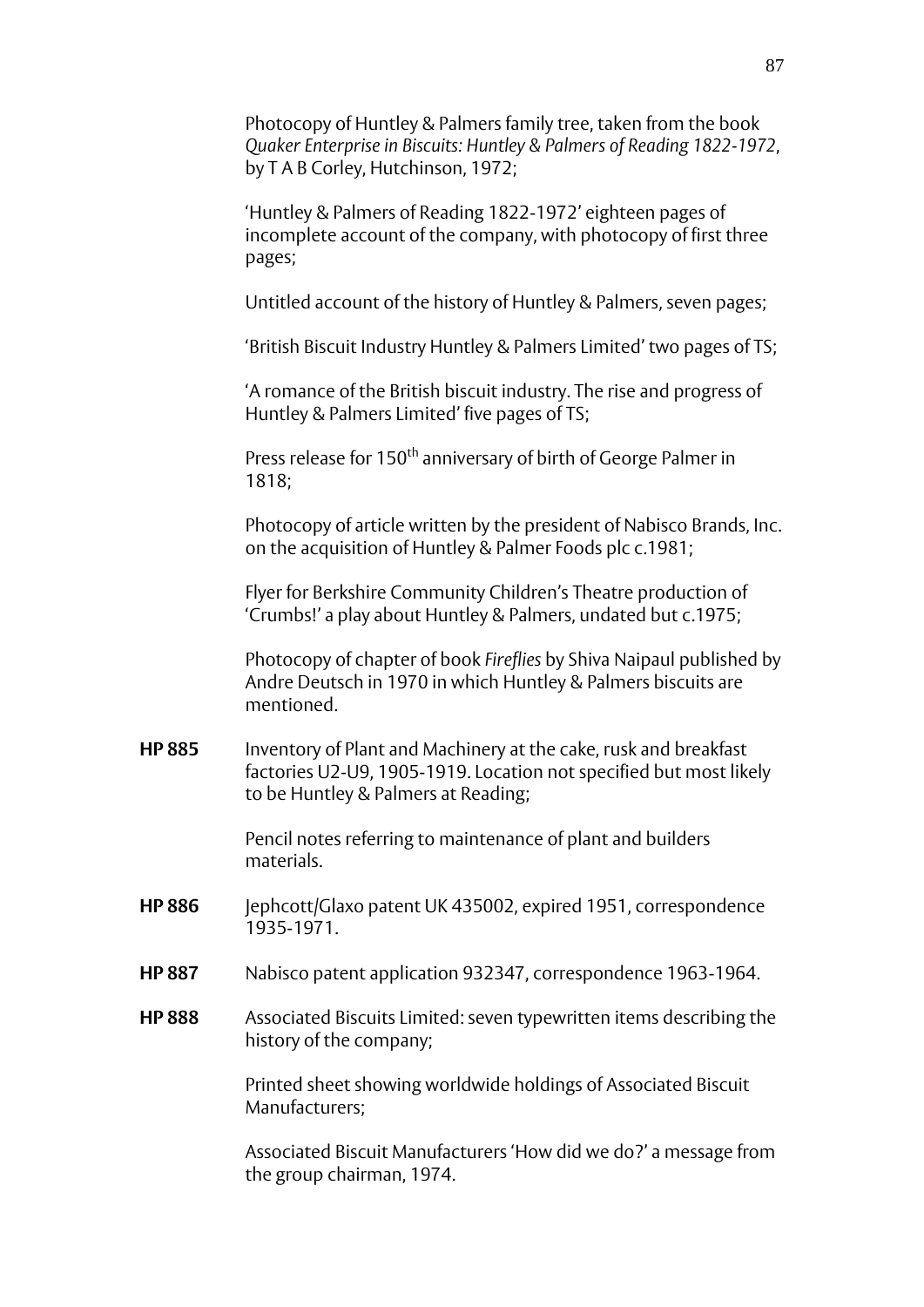**HP 889** Associated Biscuits Limited: photocopied report 'Background to the Catering Sales development', undated but c.1980;

> Associated Biscuits Limited: photocopied report 'Chocolate biscuit countlines 1975-1980 an overview';

Four typewritten sheets of ingredients and production statistics;

Photocopy of article 'A Marketing Guide for Biscuitmaking Wheat' published in the Home-grown Cereals Authority 'Supplement to Weekly Bulletin' Vol.13 Issue No.49, July 1979;

Photocopy of the typewritten notes on the manufacture of chocolate of the Polytechnic of the South Bank, National Bakery School, 1975;

Plan of the 'Typical control procedure for a single processed biscuit'.

- **HP 890** Associated Biscuits Limited: report 'Fixture Space Management for biscuits in the 1980's'.
- **HP 891** Associated Biscuits Limited Seasonal Trade;

1979 Review;

1980 Marketing plan;

1980 Advertising brief.

**HP 892** Two articles on calorie counting from *Slimming* July/Aug 1981;

McVitie's grocer's guide to promoting biscuit sales;

Jacob's party ideas.

**HP 893** Associated Biscuits Limited computer configuration, undated, 2

copies.

- **HP 894** Various miscellaneous advertising items for Nabisco, Peek Freans and Huntley & Palmers, late  $20<sup>th</sup>$  century.
- **HP 895** Associated Biscuits Limited report c.1980 on the current state of the biscuit industry;

Report 'Future of the Biscuit Industry', c.1980;

Set of figures of analysis of ABL products, c.1977.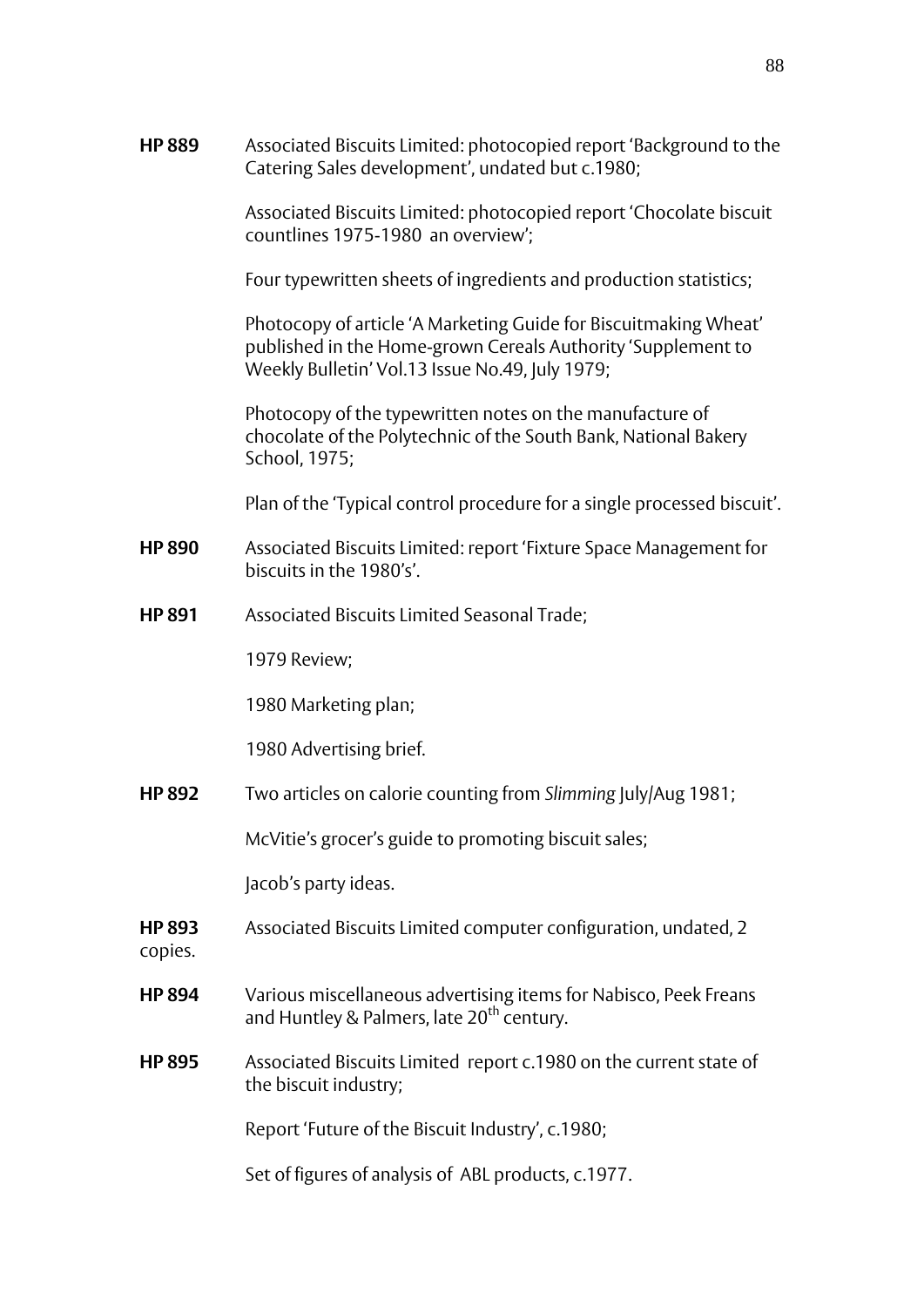| <b>HP 896</b> | Quantity of photographs and negatives; includes the Jacob's office<br>buildings in Reading, sepia pictures of a Jacob's handbarrow and<br>lorry, number of black and white factory images.                                                                                                                          |
|---------------|---------------------------------------------------------------------------------------------------------------------------------------------------------------------------------------------------------------------------------------------------------------------------------------------------------------------|
| <b>HP 897</b> | Quantity of colour pictures of Associated Biscuits Limited products<br>eg Huntley & Palmers, Peek Frean and Jacob's, used by salesmen to<br>present to their customers, undated but c.1980.                                                                                                                         |
| <b>HP 898</b> | Miscellaneous items, largely photocopies, relating to the history of<br>the biscuit industry, includes three returned cheques from 1905<br>and 1906, Huntley & Palmers employment figures for 1910-1962,<br>postcards of the factory built in Reading in 1937, receipts for<br>biscuits from 1931. See also HP 905. |
| <b>HP 899</b> | Nabisco and unbranded packaging, late 20 <sup>th</sup> century.                                                                                                                                                                                                                                                     |
| <b>HP 900</b> | Own label packaging, late 20 <sup>th</sup> century.                                                                                                                                                                                                                                                                 |
| <b>HP 901</b> | Huntley & Palmers packaging, late 20 <sup>th</sup> century.                                                                                                                                                                                                                                                         |
| <b>HP 902</b> | Peek Freans packaging, late 20 <sup>th</sup> century.                                                                                                                                                                                                                                                               |
| <b>HP 903</b> | Jacob's packaging, late 20 <sup>th</sup> century.                                                                                                                                                                                                                                                                   |
| <b>HP 904</b> | Miscellaneous correspondence 1962-1997 with a quantity of<br>correspondence relating to biscuits supplied to the military 1915-<br>1980.                                                                                                                                                                            |
| <b>HP 905</b> | Miscellaneous items, largely photocopies, relating to the biscuit<br>industry. See also HP 898.                                                                                                                                                                                                                     |
| <b>HP 906</b> | Opera score The Rebel Maid, 2 copies;                                                                                                                                                                                                                                                                               |
|               | Music score Waiata Poi, 3 copies;                                                                                                                                                                                                                                                                                   |
|               | Music score Susan, 3 copies;                                                                                                                                                                                                                                                                                        |
|               | Music score The Pied Piper of Hamelin.                                                                                                                                                                                                                                                                              |
| <b>HP 907</b> | Huntley & Palmers departmental cricket scoring book 1932-34.                                                                                                                                                                                                                                                        |
| <b>HP 908</b> | Huntley & Palmers C team cricket scoring book 1938-53.                                                                                                                                                                                                                                                              |
| <b>HP 909</b> | Huntley & Palmers cricket scoring book 1954.                                                                                                                                                                                                                                                                        |

**HP 910** Huntley & Palmers B team cricket scoring book 1954-55.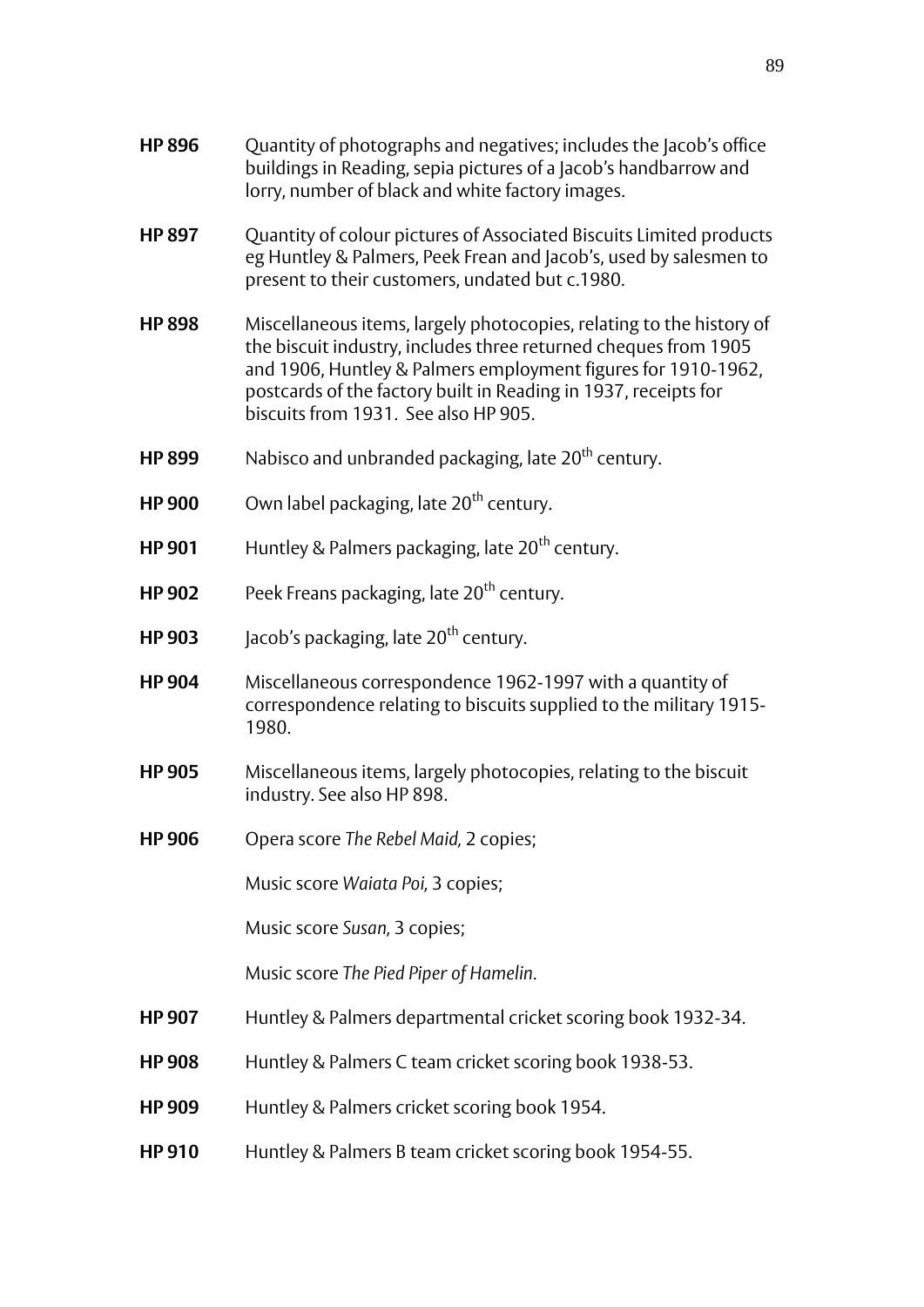**HP 912** Huntley & Palmers correspondence regarding the trade mark 'Tango', 1961. **HP 913** Huntley & Palmers correspondence regarding patent renewals 1961-70. **HP 914** Huntley & Palmers correspondence regarding patent applications 1962. **HP 915** Huntley & Palmers correspondence regarding the trade mark 'Palma', 1962-63. **HP 916** Huntley & Palmers correspondence with the firm Baker Perkins regarding their biscuit stacking machine, 1962-64. **HP 917** Huntley & Palmers correspondence with the design company Tandy Halford and Mills, 1962-67. **HP 918** Huntley & Palmers correspondence regarding the trade mark 'Choc-O-Chip', 1964. **HP 919** Huntley & Palmers correspondence regarding the trade mark 'Pinkie', 1964-65. **HP 920** Huntley & Palmers correspondence regarding registrations retained for or transferred to other units, 1964-68. **HP 921** Huntley & Palmers correspondence regarding the trade mark 'Jingle', 1965. **HP 922** Huntley & Palmers correspondence regarding trade mark arrangements with other firms 1965-66. **HP 923** Huntley & Palmers correspondence regarding the Portuguese 'Digestive' infringement, 1965-68. **HP 924** Associated Biscuits Limited file containing photographs and product details of biscuits, possibly used by salesmen c.1970. **HP 925** Associated Biscuits Limited file containing photographs and product details of biscuits, possibly used by salesmen c.1972. **HP 926** Associated Biscuits Limited file containing photographs and product details of biscuits, possibly used by salesmen c.1974.

**HP 911** Huntley & Palmers Sunday XI cricket scoring book 1956.

books.

See also HP OS 604-610 and HP OS 676 and HP 677 for cricket score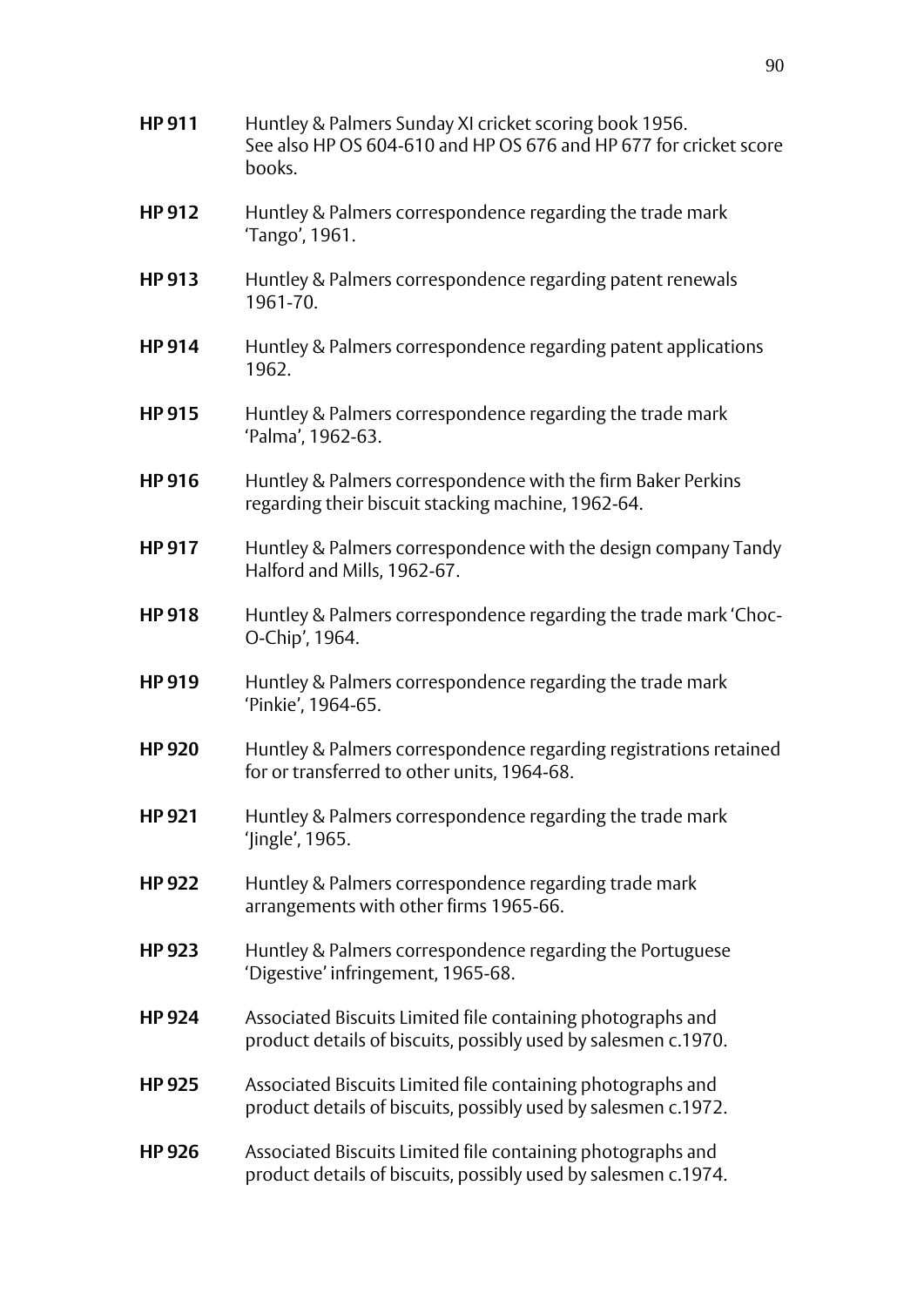- **HP 927** Huntley & Palmers fireless locomotive no.1. Correspondence regarding the financial contribution by Associated Biscuits Ltd to the Somerset & Dorset Railway Museum Trust to enable them to restore the locomotive which was built in 1932. Includes photograph, typed information sheets explaining history and specifications of locomotive. 1980.
- **HP 928** Number of press releases containing information to be released on January 1 1969, the day of the formal inauguration of Associated Biscuits Limited, a subsidiary of Associated Biscuit Manufacturers Limited. See also HP 854.
- **HP 929** Number of photocopied graphs showing Huntley & Palmers figures;

100 years of production (in tons). 1859-1965;

H & P tonnage of biscuits and cakes since 1859. 1859-1962;

No. of factory employees from 1904. 1904-60;

H & P productivity since 1904. 1904-60;

Huntley & Palmers figures for home and export production 1963- 67.

- **HP 930** Number of old Huntley & Palmer company instructions 1910-24. Includes details of changes in working routines, pay scales, rates for piece work, arrangements for transferring to other departments, employees responsibilities for informing company of absence, instructions about not finishing work before the bell. The Workers' Representation Committee were involved in many of these negotiations.
- **HP 931** *Monthly Labour Review* vol.XVII, no.6, December 1923, issued by the US Department of Labour. Contains article 'Bread making in the modern bakery'.
- **HP 932** Nabisco 'Saiwa' folder of products for export to Italy. Undated but c.1985.
- **HP 933** Plastic folder containing proposals for advertising new Nabisco brand 'Almost Home' range, 1984.
- **HP 934** Documents relating to labour relations and in particular to the Bedaux system;

Abstract of the Truck Acts 1831 and 1887;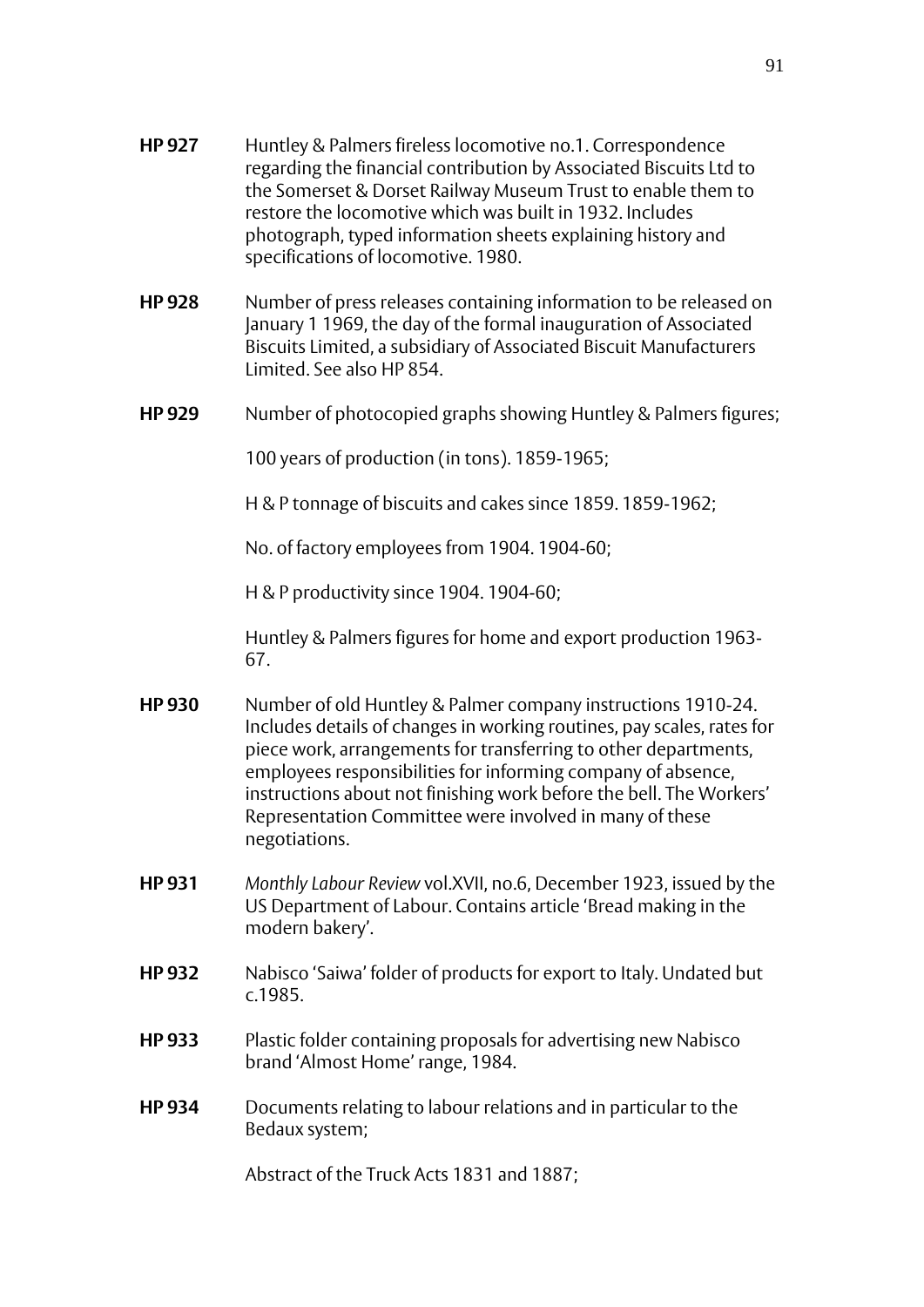Truck Amendment Act, 1887;

Truck Act 1896;

Newspaper cutting from the *Daily Graphic*, 4 October 1919, detailing the Government wage offer to the railwaymen;

TS of lecture given to the managers of Huntley & Palmers by Mr Reginald Palmer on the Bedaux system, 1928;

General instructions on the Bedaux system, undated but c1928;

Bedaux analysis sheet and typewritten explanation of the sheet, 1929;

Number of memoranda and notices relating to the Bedaux system, 1930-38.

**HP 935** Bedaux analysis work sheet and answers, undated;

Analysis summary, undated;

Wages and general office prospective employees tests;

List of comparative numbers of wages office staff, 1954.

- **HP 936** Authorities, Accountancy Matters 1937-44. File containing correspondence and instructions.
- **HP 937** Authorities, General Matters, June 1937-November 1940.
- **HP 938** Authorities, General Matters, January 1941-December 1947.
- **HP 939** Authorities, Accountancy Matters 1945-47.
- **HP 940** Authorities, General Matters including Accountancy, 1948.
- **HP 941** Audits, Miscellaneous 1943-53.
- **HP 942** Analysis of Accounts 1924-27.
- **HP 943** Analysis of Accounts 1928-31.
- **HP 944** Profit and Loss Accounts January to December 1931 and 1932. Analyses of Accounts.
- **HP 945** Profit and Loss Accounts 1932 and 1933. Analyses of Accounts.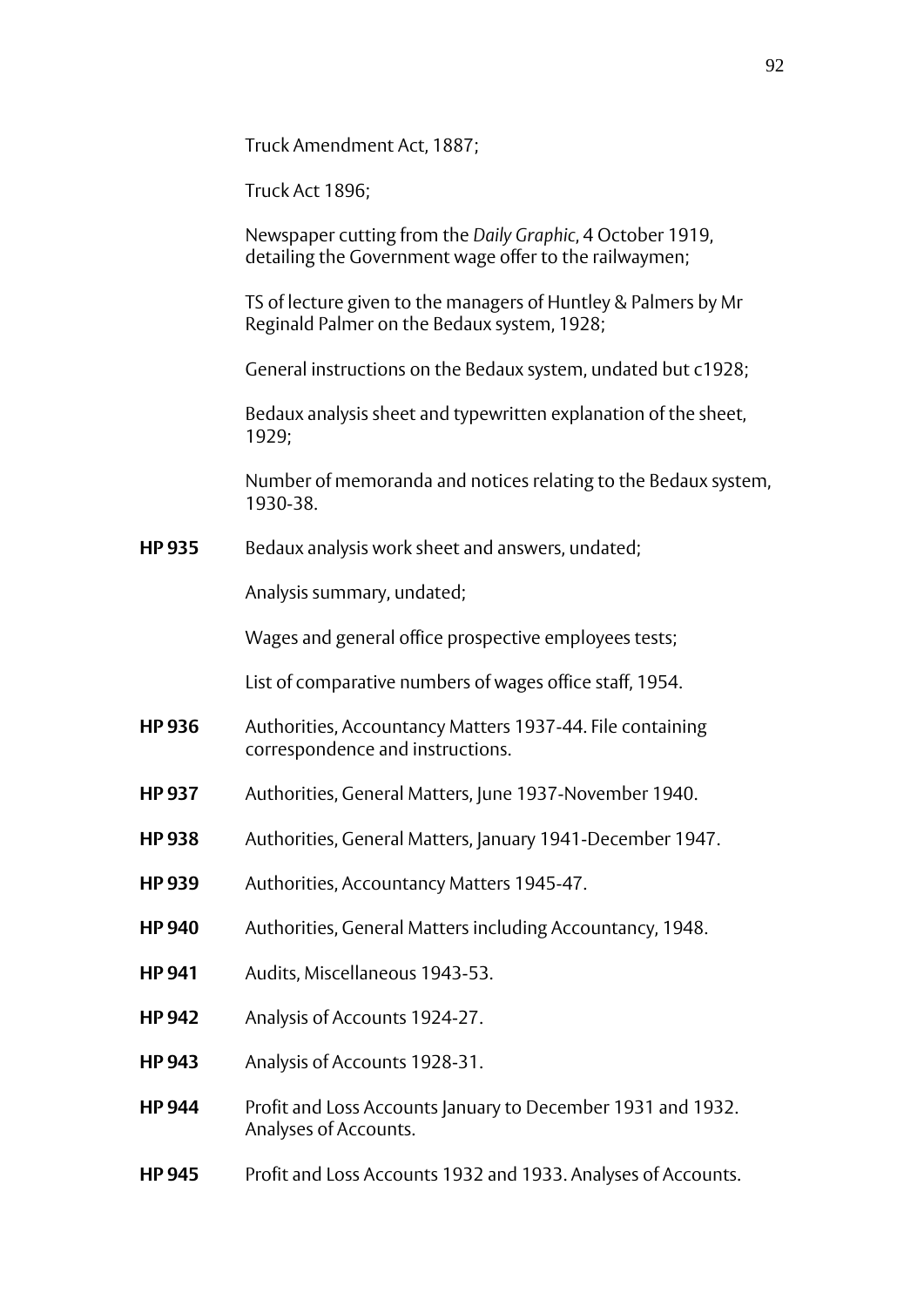| <b>HP 946</b> | Profit and Loss Accounts 1933 and 1934. Analyses of Accounts.                                                                                                                                                                                                                                                                                 |
|---------------|-----------------------------------------------------------------------------------------------------------------------------------------------------------------------------------------------------------------------------------------------------------------------------------------------------------------------------------------------|
| <b>HP 947</b> | Profit and Loss Accounts 1934 and 1935. Analyses of Accounts.                                                                                                                                                                                                                                                                                 |
| <b>HP 948</b> | Profit and Loss Accounts 1935 and 1936. Analyses of Accounts.                                                                                                                                                                                                                                                                                 |
| <b>HP 949</b> | Cumulative Profit and Loss Comparisons 1924 and 1925.                                                                                                                                                                                                                                                                                         |
| <b>HP 950</b> | Cumulative Comparisons of Ingredients 1924 and 1925.                                                                                                                                                                                                                                                                                          |
| <b>HP 951</b> | Peek Frean & Co. Ltd. Cumulative Profit and Loss a/c Comparisons<br>1925 and 1926.                                                                                                                                                                                                                                                            |
| <b>HP 952</b> | Comparisons of Ingredients Cumulative 1925 and 1926.                                                                                                                                                                                                                                                                                          |
| <b>HP 953</b> | Peek Frean & Co. Ltd. Cumulative Profit and Loss Comparisons 1924<br>and 1925.                                                                                                                                                                                                                                                                |
| <b>HP 954</b> | Monthly Profit and Loss Comparisons Cumulative 1925 and 1926.                                                                                                                                                                                                                                                                                 |
| <b>HP 955</b> | France capital a/c 1926.                                                                                                                                                                                                                                                                                                                      |
| <b>HP 956</b> | <b>Buildings 1905-33.</b>                                                                                                                                                                                                                                                                                                                     |
| <b>HP 957</b> | Trade Fixtures 1906-34.                                                                                                                                                                                                                                                                                                                       |
| <b>HP 958</b> | Details of sections balanced, capital costs for B V 1935, Plant<br>Register 1905-35.                                                                                                                                                                                                                                                          |
| <b>HP 959</b> | Plant and machinery not checked 1925-34.                                                                                                                                                                                                                                                                                                      |
| <b>HP 960</b> | Plant and machinery, Machinery Store 17, 1930 and 1931.                                                                                                                                                                                                                                                                                       |
| <b>HP 961</b> | Plant and machinery H factory 1905-34.                                                                                                                                                                                                                                                                                                        |
| <b>HP 962</b> | Plant and machinery V7 (tin washing etc.)1905-30.                                                                                                                                                                                                                                                                                             |
| <b>HP 963</b> | Plant and machinery C-W (central warehouse) 1905-16.                                                                                                                                                                                                                                                                                          |
| <b>HP 964</b> | Plant and machinery North Factory 1905-30.                                                                                                                                                                                                                                                                                                    |
| <b>HP 965</b> | Plant and machinery Z2 (joiners shop), Z3&4 (saw mills), No.4<br>(casemaking), No.5 (box nailing shop), No.10 (ironworkers shop),<br>No.12 (cross cut saw mill), No.13 (saw sharpening shop), No.18<br>(waste washing and laundry), No.18a (coopers), No.25 (mortar<br>mill), Yards, King's Meadow, A1 (front building), A2 (front building), |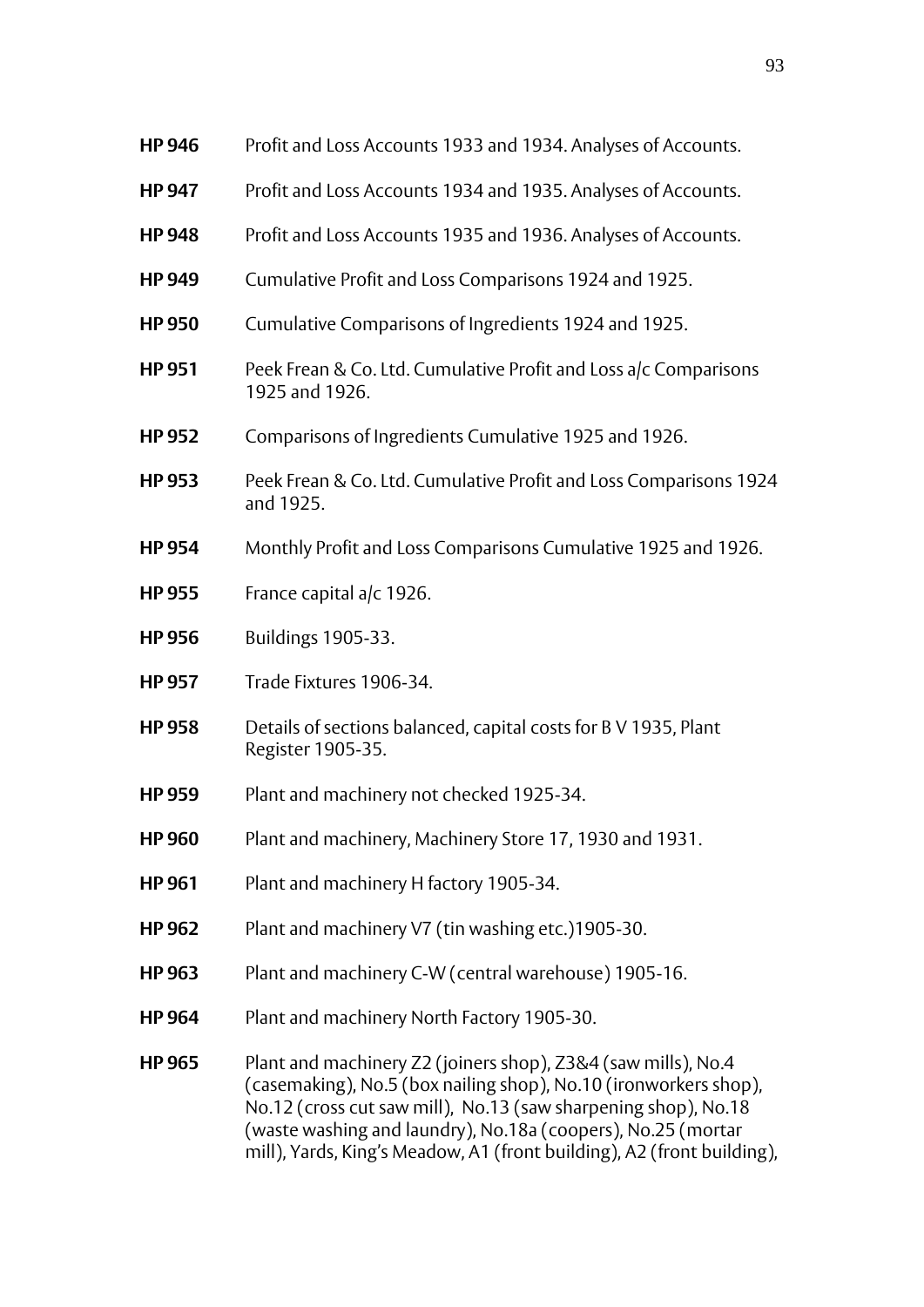|                  | I (island), K (island), M5 (loading shed), U10 (scale shop), W (rope<br>shed), 1905-23.                                                                                                                          |
|------------------|------------------------------------------------------------------------------------------------------------------------------------------------------------------------------------------------------------------|
| <b>HP 966</b>    | Plant and machinery Z and Z1 (engineers and smithy) 1930 and<br>1931.                                                                                                                                            |
| <b>HP 967</b>    | Plant and machinery M3 (paper store), M4 (experimental room,<br>paste making room, cheese stick, laboratory, M6 (laboratory), 1905-<br>23.                                                                       |
| <b>HP 968</b>    | Plant and machinery M, M1 (stores), M7 (flour stores), M9 (sugar<br>mill).                                                                                                                                       |
| <b>HP 969</b>    | Insurance valuations, A1 and A2, c.1933.                                                                                                                                                                         |
| <b>HP 970</b>    | Insurance valuations, A3 and B, c.1933.                                                                                                                                                                          |
| <b>HP 971</b>    | Insurance valuations, E, F and G, c.1936.                                                                                                                                                                        |
| <b>HP 972</b>    | Insurance valuations, Motors, undated but c.1935.                                                                                                                                                                |
| <b>HP 973</b>    | Insurance valuations, Blick clocks, c.1933.                                                                                                                                                                      |
| <b>HP 974</b>    | Tools and utensils, costs and prices, 1931-36.                                                                                                                                                                   |
| <b>HP 975</b>    | Loose tools and utensils, stocktaking 1938.                                                                                                                                                                      |
| <b>HP 976</b>    | Railways 1905-42.                                                                                                                                                                                                |
| <b>HP 977</b>    | Services 1905-34.                                                                                                                                                                                                |
| <b>HP 978</b>    | Electric, Light & Power 1905-34.                                                                                                                                                                                 |
| <b>HP 979</b>    | Plant and machinery 1905-34.                                                                                                                                                                                     |
| <b>HP OS 980</b> | Biscuit and Cracker Handbook. Loose leaf file containing details of<br>the products manufactured by the Biscuit and Cracker<br>Manufacturers' Association, Washington DC. c.1981.                                |
| <b>HP OS 981</b> | Nabisco Brands Scandinavia. Loose leaf file containing colour<br>illustrations and specifications of the products of the Scandinavian<br>part of the Nabisco group, brand named 'Oxford'. Undated but<br>c.1985. |
| <b>HP OS 982</b> | Christies products loose leaf file containing colour illustrations and<br>specifications of the products, 1987.                                                                                                  |
| <b>HP OS 983</b> | Christmas Club ledger 1954, A-S. See also HP OS 440 and 441.                                                                                                                                                     |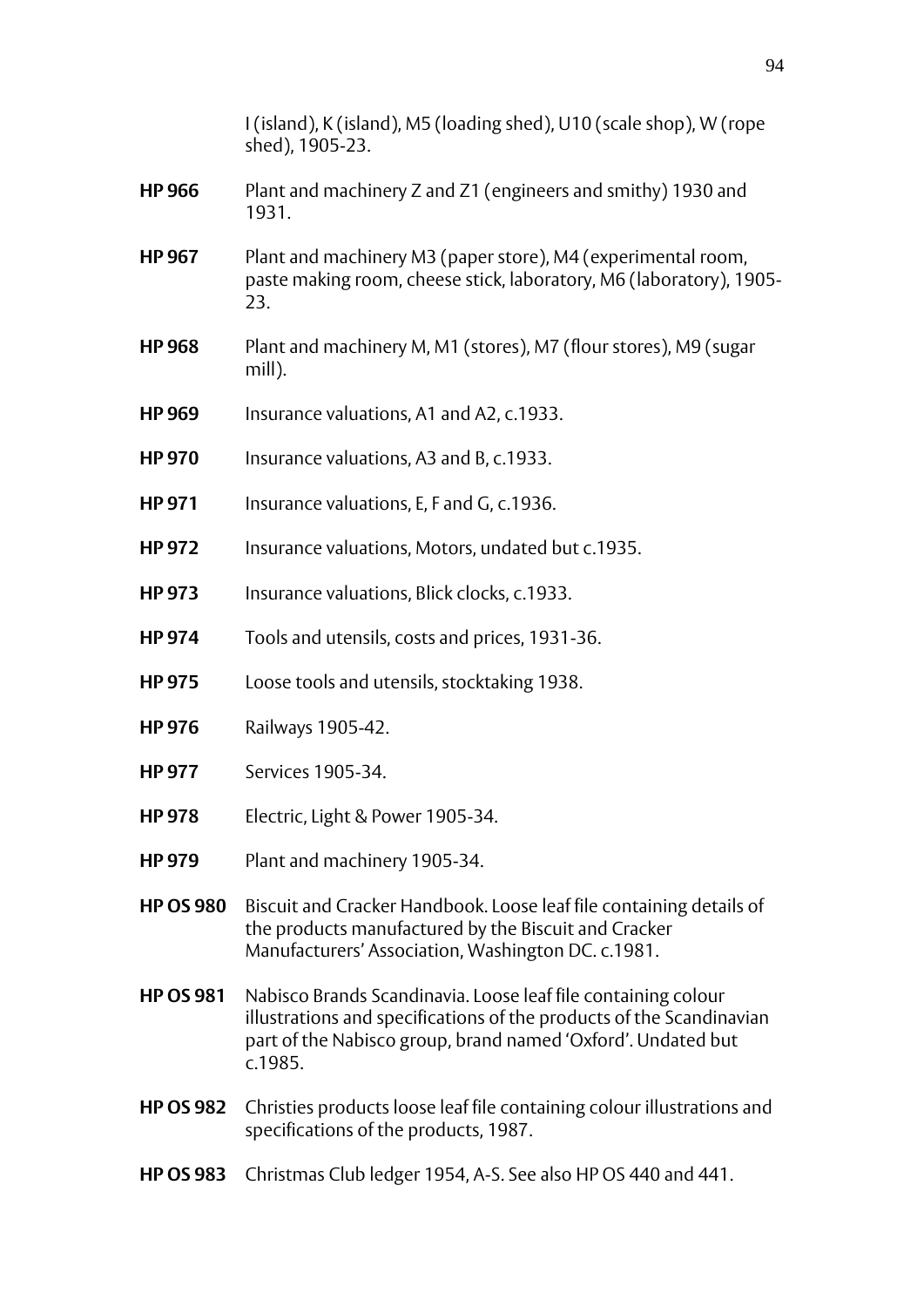- **HP OS 984** Christmas Club ledger 1954, S-Z. See also HP OS 440 and 441.
- **HP OS 985** Social club ledger, analysis of accounts, 1953-53.

## **HP OS 986-HP 1003 Relate to the firm Huntley, Boorne & Stevens.**

**HP OS 986** Leather folder containing loose sheets; reports to shareholders, reports to Chairman and Directors, trading and profit and loss accounts and balance sheets, 1921-24. (left hand side);

> Quantity of undated sheets of costings of different tins; letter from T A B Corley to Michael (Paxton?), 5 May 1973, regarding H, B & S production and their involvement with Bryant & May. (right hand side).

- **HP 987** Bryant & Mays Diary and Almanack for 1871. H & B handwritten on cover. Colour printed cover with many colour plates of advertisements inside. Diary entries are numerous and mainly refer to production figures.
- **HP 988** Bryant & Mays Diary and Almanack for 1873. SBJ handwritten on cover. As HP 987 but fewer diary entries.
- **HP 989** 5 handwritten documents, 4 are regarding Bryant & May's machinery 1885-1886, 1 is list of weights of 10lb tins 1909-10.
- **HP 990** Wages book 1862-1911.
- **HP 991** Huntley, Boorne & Stevens Ironmongers Reference Book, 1913. Contains tinplate prices, zinc sheets, calculations etc.
- **HP 992** Huntley, Boorne & Stevens Ironmongers Goods Index, undated but c.1913.
- **HP 993** Huntley, Boorne & Stevens small leather bound ready reckoner, 1914.
- **HP 994** Notebook with notes alphabetically arranged, undated.
- **HP 995** Leather bound notebook containing details and measurements of various tins, 1918-1921.
- **HP 996** Notebook inscribed 'Various notes re. H&Ps' 1918-24.
- **HP 997** Leather bound notebook of tinplate prices 1919-1925.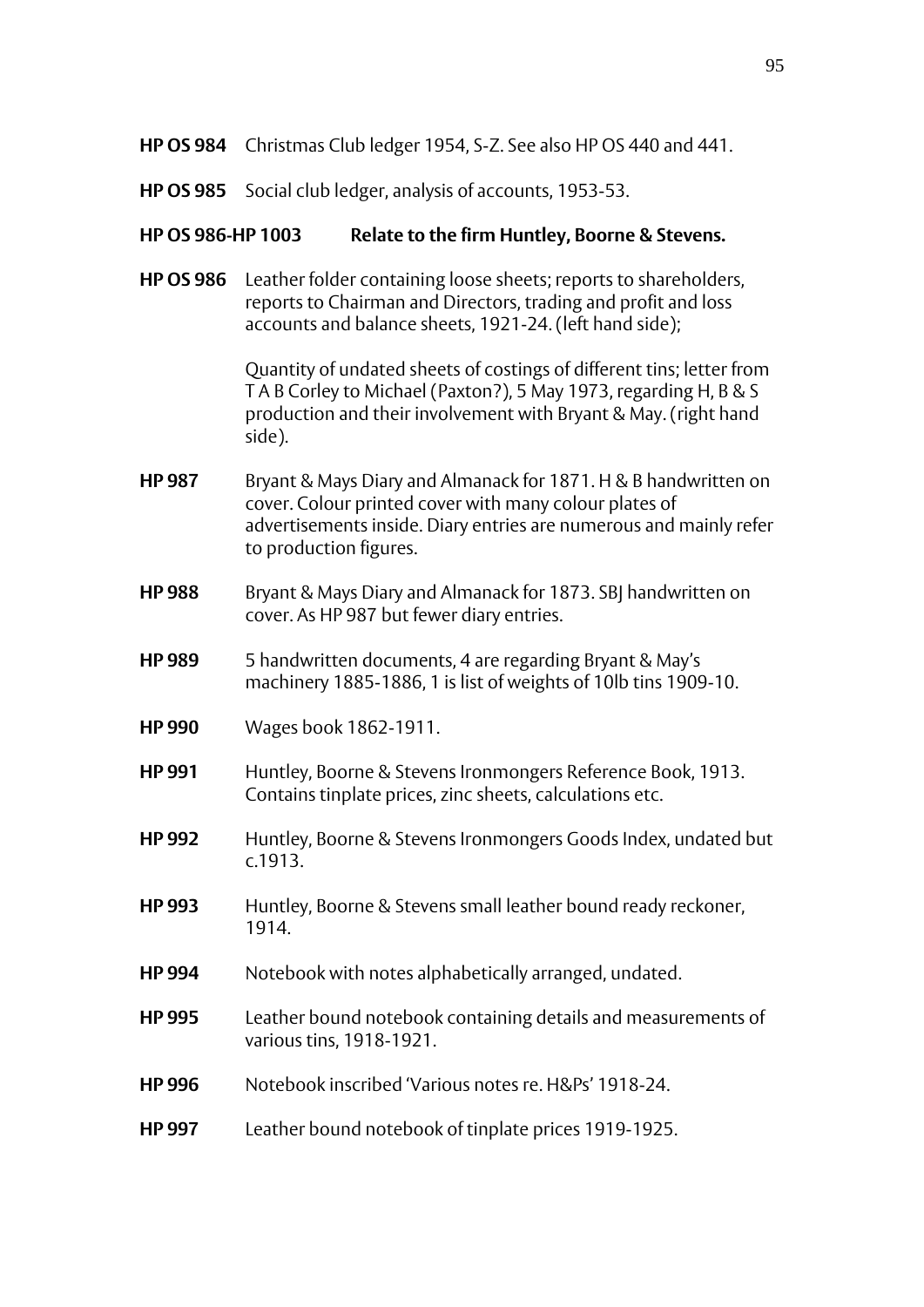- **HP 998** Notebook in state of disrepair giving Bedaux values, 1930. See also HP 934 and 935.
- **HP 999** Notebook containing calculations and amounts of money received from Huntley, Boorne and Stevens, signed by Joseph Huntley, 1847- 1885.
- **HP 1000** Notebook 'Index to Tool Papers'c1915-1928.
- **HP 1001** Huntley Boorne & Stevens Ltd. 'Giftcharm' catalogue, 1977;

Huntley Boorne & Stevens Ltd. 1875-1975 colour leaflet. 3 copies.

**HP 1002** One typed sheet of history of Huntley Boorne and Stevens issued by the Public Relations Office in 1971;

> TS of speech by B A Tarrant, Chief Executive, at the Paddington Bear presentation at the Great Western Hotel, January 12, 1977.

- **HP 1003** Correspondence and quotations re war work by Huntley Boorne & Stevens 1939-40. Quotes include fitments for gas masks and smoke and hand grenades.
- **HP OS 1004** Quantity of boards pasted up with black and white artwork for Huntley & Palmers, Peek Freans and Jacob's biscuits, undated but c.1980.
- **HP OS 1005** Number of pieces of original artwork for biscuit tins and some printed designs showing colour separations. Also includes some enlarged photographs of the Huntley & Palmers factory. Some in poor condition. 20th century. See also HP OS 302 and 303.
- **HP OS 1006** Quantity of Huntley Boorne & Stevens machinery costings for 1933-1937.
- **HP 1007** Quantity of production figures and Bedaux figures and charts for 1948 predominantly but some others. Huntley Boorne & Stevens. Quantity of History Sheets showing production processes for tin designs 1959-1961. Huntley Boorne & Stevens.
- **HP 1008** Video. Film shot by Peek Freans in 1906 showing many production processes and general work in the factory, also delivery vehicles. 53 minutes, plus disc version.
- **HP 1009** Video. Huntley & Palmers 'A name to remember'. Promotional film shot in the 1950s of a guided tour of the Reading Huntley & Palmers factory. 16 minutes, plus disc version.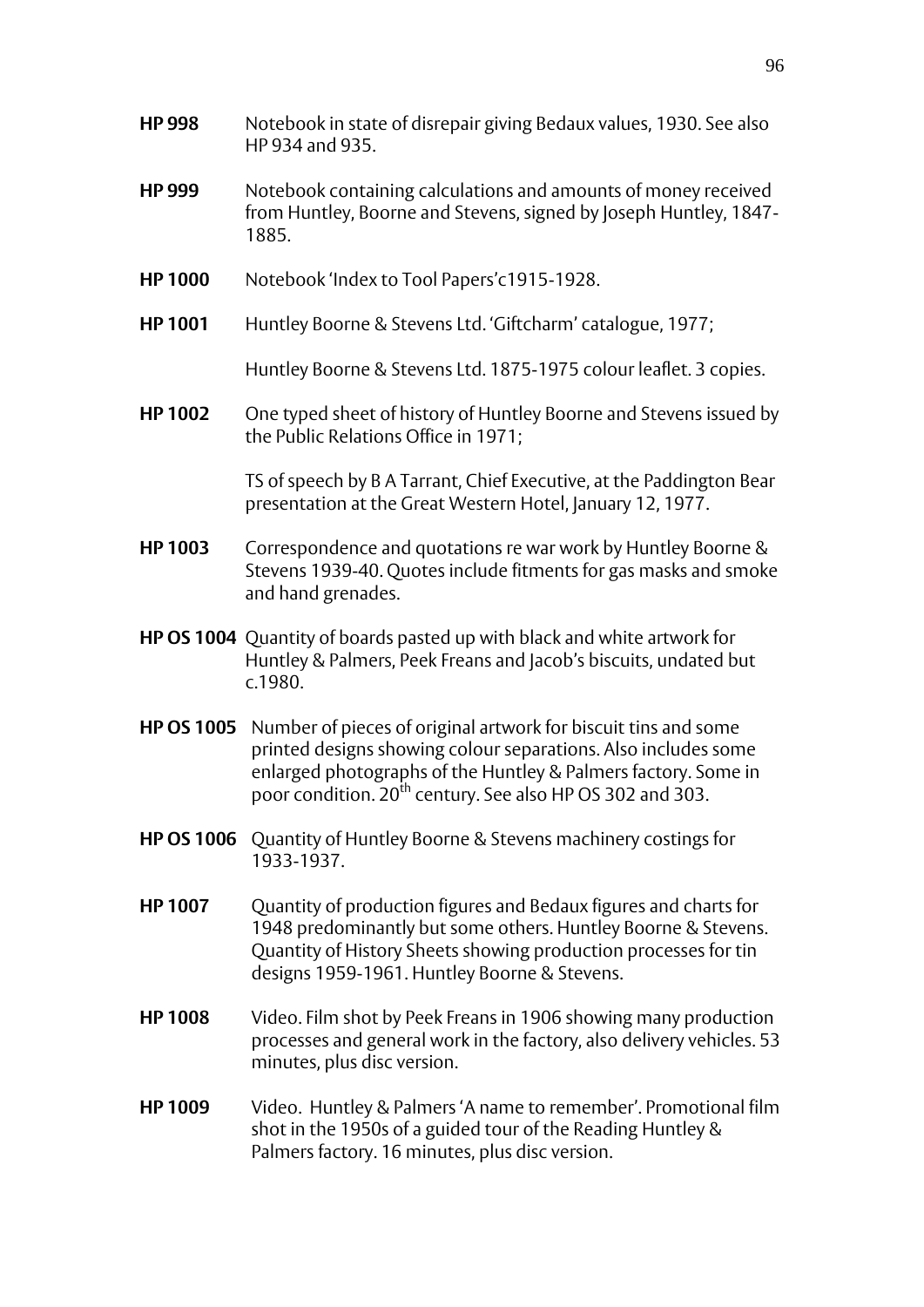- **HP 1010** Video. Huntley & Palmers 'The great British biscuit'. Film shot in the 1970s by Associated Biscuits Limited showing production by the three firms. 25 minutes, plus disc version.
- **HP 1011** Video. Huntley & Palmers 'The Royal Baker'. Film shot in the 1940s showing ingredient production all over the world followed by factory production of biscuits and cakes. 20 minutes, plus disc version.
- **HP 1012** Record, Huntley & Palmers promotional vinyl disk measuring 9mm (3 1/2"), with paper wrapper, c1935. 50 seconds. Christmas greetings from 'the Empire's greatest biscuit makers' and a carol.
- **HP 1013** CD recording of above disk.
- **HP 1014** CD containing a song from a vinyl promotional disk produced by Huntley & Palmers in the 1930s, similar to HP 1012; also 28 excerpts from interviews recorded on an oral history project. Copyright for reproduction purposes is held by the Museum of Reading.
- **HP 1015** Notebook containing minutes for the meetings for the Wembley Exhibition Fund, 1924. These pages are followed by notes written by someone who was possibly a representative of the workers, started in 1927. Donated by Mr. M. Piggott of Shinfield Road, Reading.
- **HP 1016** Material relating to Clement Bullivant Williams, 1877-1963, donated by Mr J.C. Edmonds of Sonning. Passports dated 5 August 1858 and 27 July 1895 of his father William Bullivant Williams (on the 1895 passport it is written ' British subject travelling on the Continent with is son') signed by the Earl of Malmesbury and the Marquess of Salisbury respectively. Letter, 11 January 1921 from W. Howard Palmer, enclosing cheque for wedding present. Letter, 11 February 1921, from about 60 associates congratulating him on his marriage. Also photograph, probably C.B. Williams. Menu and plan of tables to commemorate the Centenary of the Business of Huntley & Palmers and the visit of HRH the Prince of

Wales on 25 June 1926.

Menu for dinner to commemorate 100 years of Huntley, Boorne & Stevens Ltd., 1930.

Certificate signed by 25 'members of the Managers' Committee of Messrs. Huntley & Palmers, Ltd.' to congratulate C.H. Williams on his appointment to the Board of Directors of Huntley & Palmers, December 1930.

Letter, probably December 1930, from Mr Harvey on behalf of the works staff, Huntley, Boorne & Stevens Ltd.